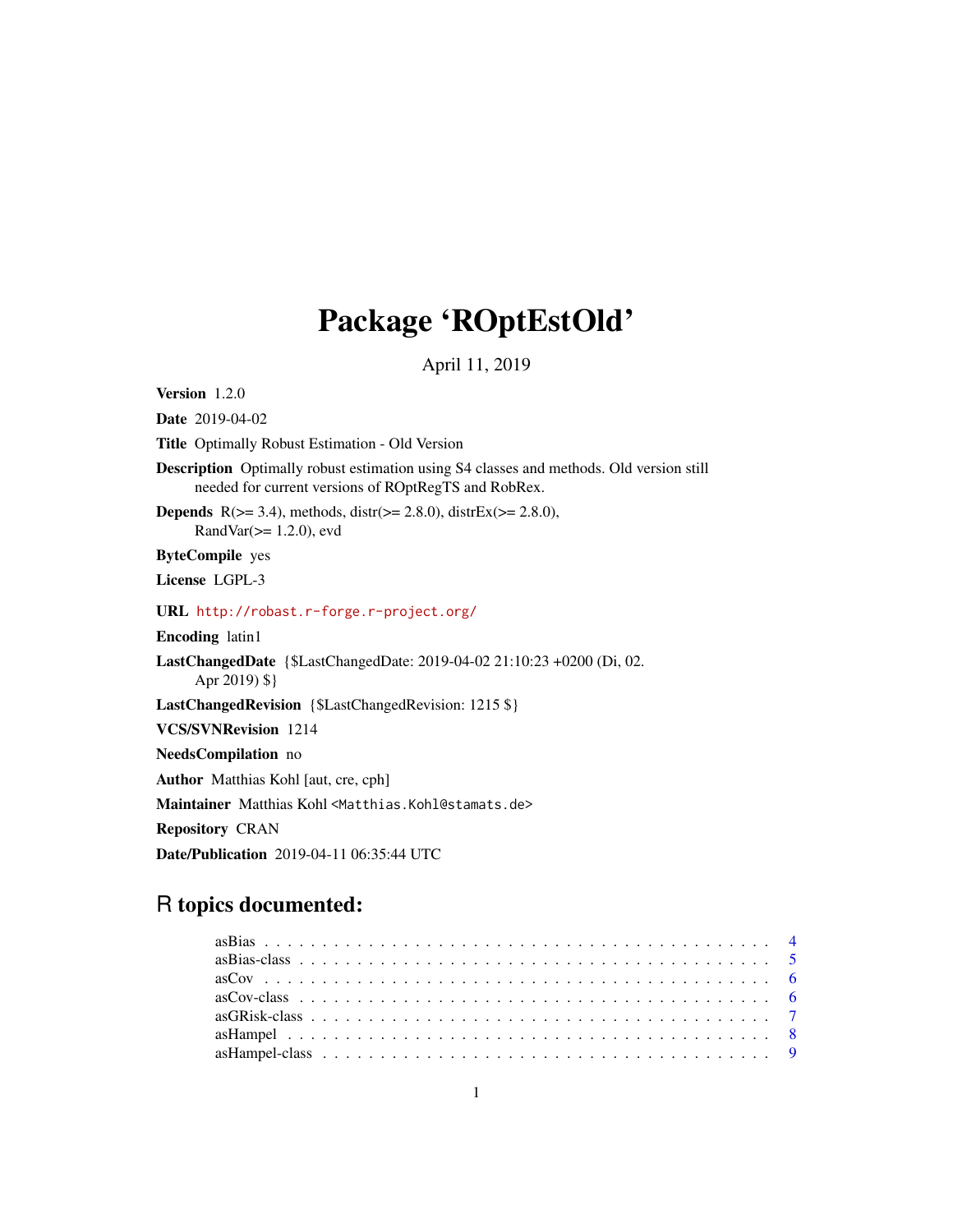|               | 10 |
|---------------|----|
|               | 11 |
|               | 12 |
|               | 13 |
|               | 14 |
|               | 15 |
|               | 16 |
|               | 17 |
|               | 18 |
|               | 19 |
|               | 21 |
|               | 22 |
|               | 23 |
|               | 24 |
|               | 24 |
|               | 25 |
|               | 26 |
|               | 27 |
| fiCov         | 28 |
|               | 28 |
|               | 29 |
|               | 30 |
|               | 31 |
|               | 32 |
|               | 33 |
|               | 33 |
|               | 34 |
|               | 35 |
|               | 36 |
|               | 37 |
|               | 38 |
|               | 39 |
|               | 39 |
|               | 40 |
|               | 41 |
|               | 44 |
|               | 45 |
| getFixRobIC   | 46 |
| getIneffDiff  | 47 |
|               | 49 |
|               | 50 |
|               | 52 |
| $getInfRobIC$ | 53 |
| getInfStand   | 56 |
| getRiskIC     | 57 |
| Gumbel        | 60 |
| Gumbel-class  | 61 |
|               | 64 |
|               |    |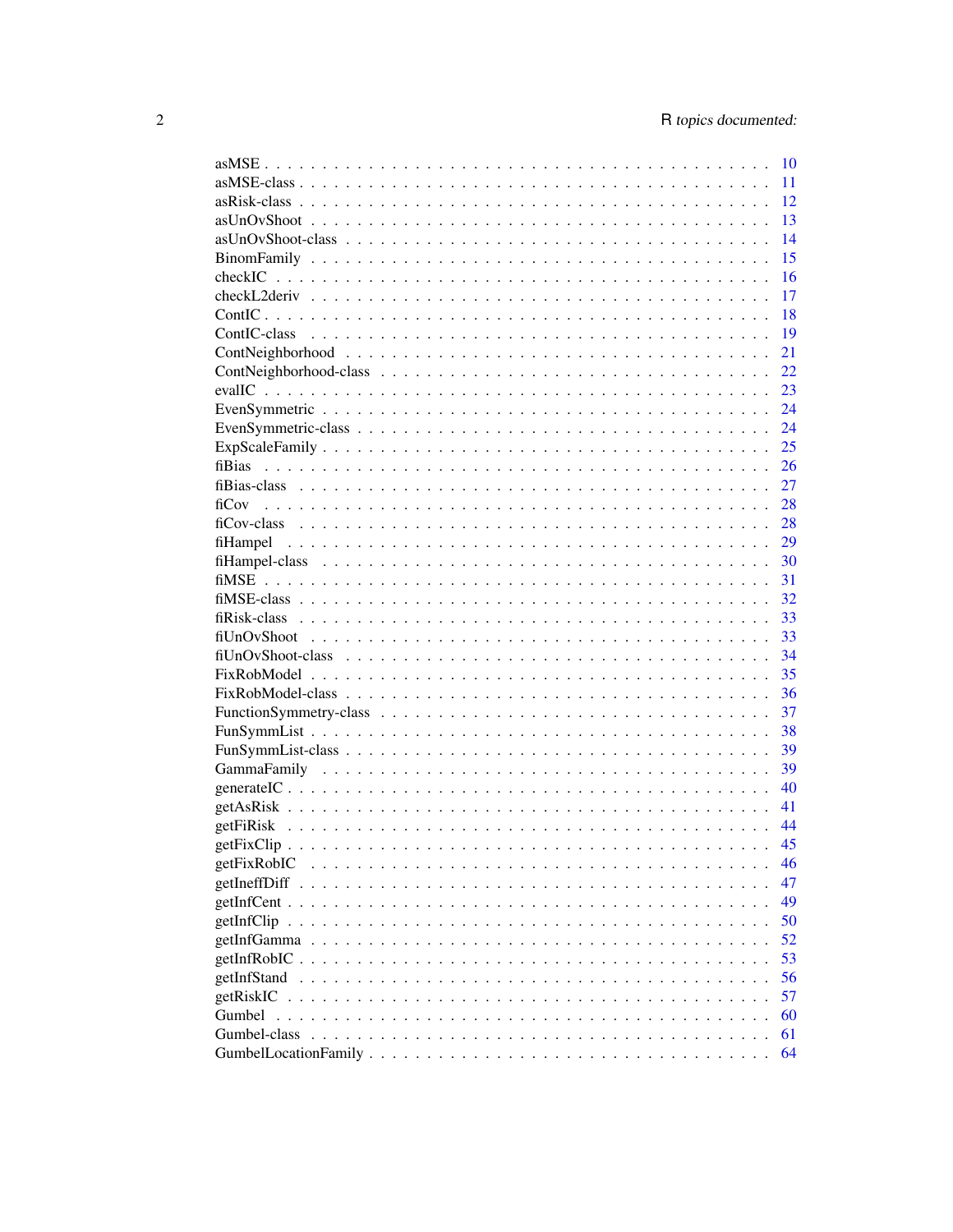| 65            |
|---------------|
| 66<br>IC.     |
| 67            |
| 68            |
| 70            |
| 71            |
| 72            |
| 73            |
| 74            |
| 76            |
| 77            |
| 79            |
| 80            |
| 81            |
| 82            |
| 83            |
| 84            |
| 84            |
| 85            |
| 86            |
| 87            |
| 88            |
| 89            |
| 89            |
| 90            |
| 92            |
| 94            |
| 95            |
| 97            |
|               |
|               |
|               |
|               |
|               |
|               |
|               |
|               |
|               |
|               |
|               |
|               |
|               |
| trFiCov       |
| trFiCov-class |
|               |
|               |

**Index** 2008 **[114](#page-113-0)**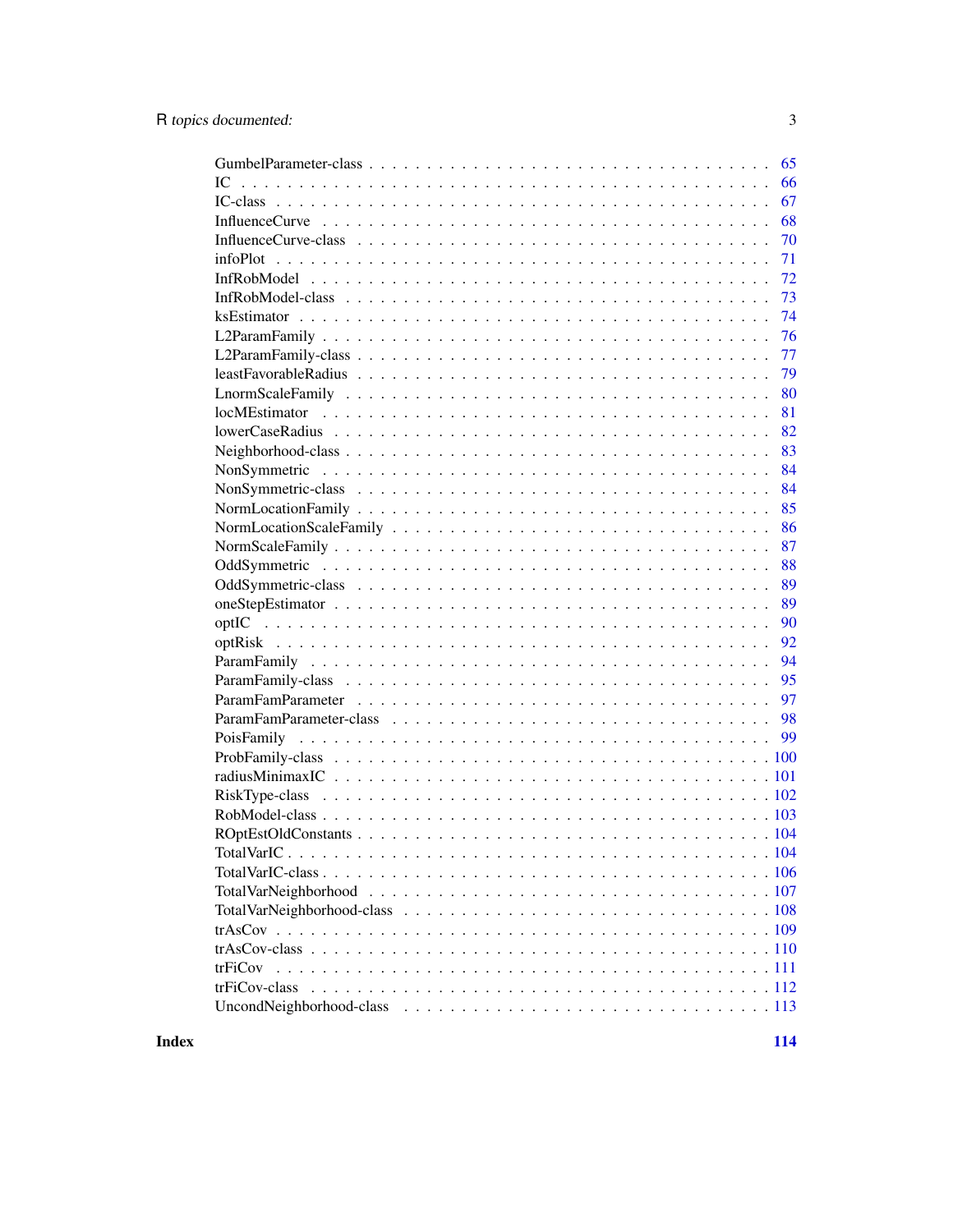<span id="page-3-1"></span><span id="page-3-0"></span>

Generates an object of class "asBias".

#### Usage

asBias()

## Value

Object of class "asBias"

#### Author(s)

Matthias Kohl <Matthias.Kohl@stamats.de>

## References

Rieder, H. (1994) *Robust Asymptotic Statistics*. New York: Springer.

Kohl, M. (2005) *Numerical Contributions to the Asymptotic Theory of Robustness*. Bayreuth: Dissertation.

## See Also

[asBias-class](#page-4-1)

## Examples

asBias()

## The function is currently defined as function(){ new("asBias") }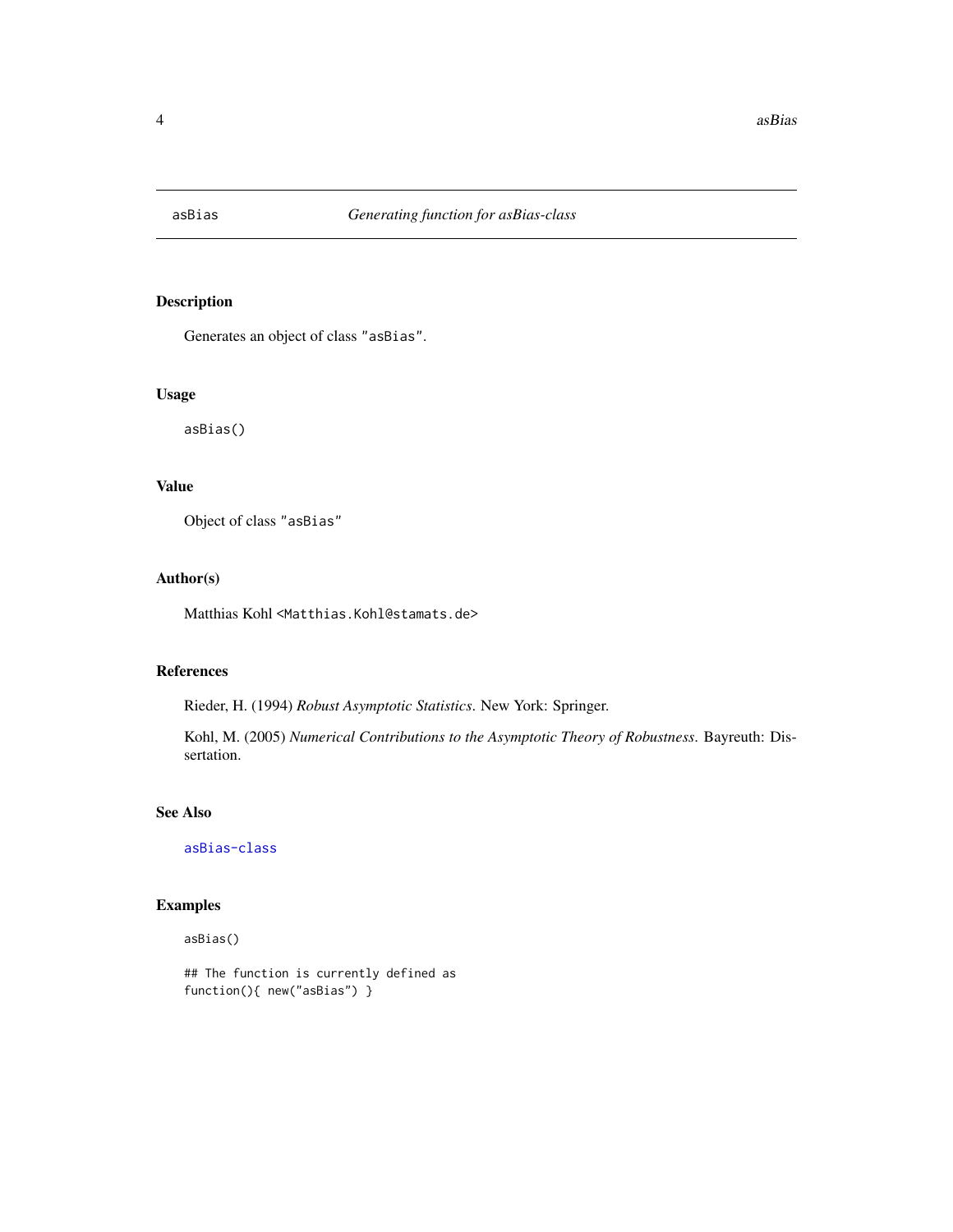<span id="page-4-1"></span><span id="page-4-0"></span>

Class of standardized asymptotic bias; i.e., the neighborhood radius is omitted respectively, set to 1.

#### Objects from the Class

Objects can be created by calls of the form new("asBias", ...). More frequently they are created via the generating function asBias.

## Slots

type: Object of class "character": "asymptotic bias".

## Extends

Class "asRisk", directly. Class "RiskType", by class "asRisk".

#### Author(s)

Matthias Kohl <Matthias.Kohl@stamats.de>

## References

Rieder, H. (1994) *Robust Asymptotic Statistics*. New York: Springer.

Kohl, M. (2005) *Numerical Contributions to the Asymptotic Theory of Robustness*. Bayreuth: Dissertation.

## See Also

[asRisk-class](#page-11-1), [asBias](#page-3-1)

## Examples

new("asBias")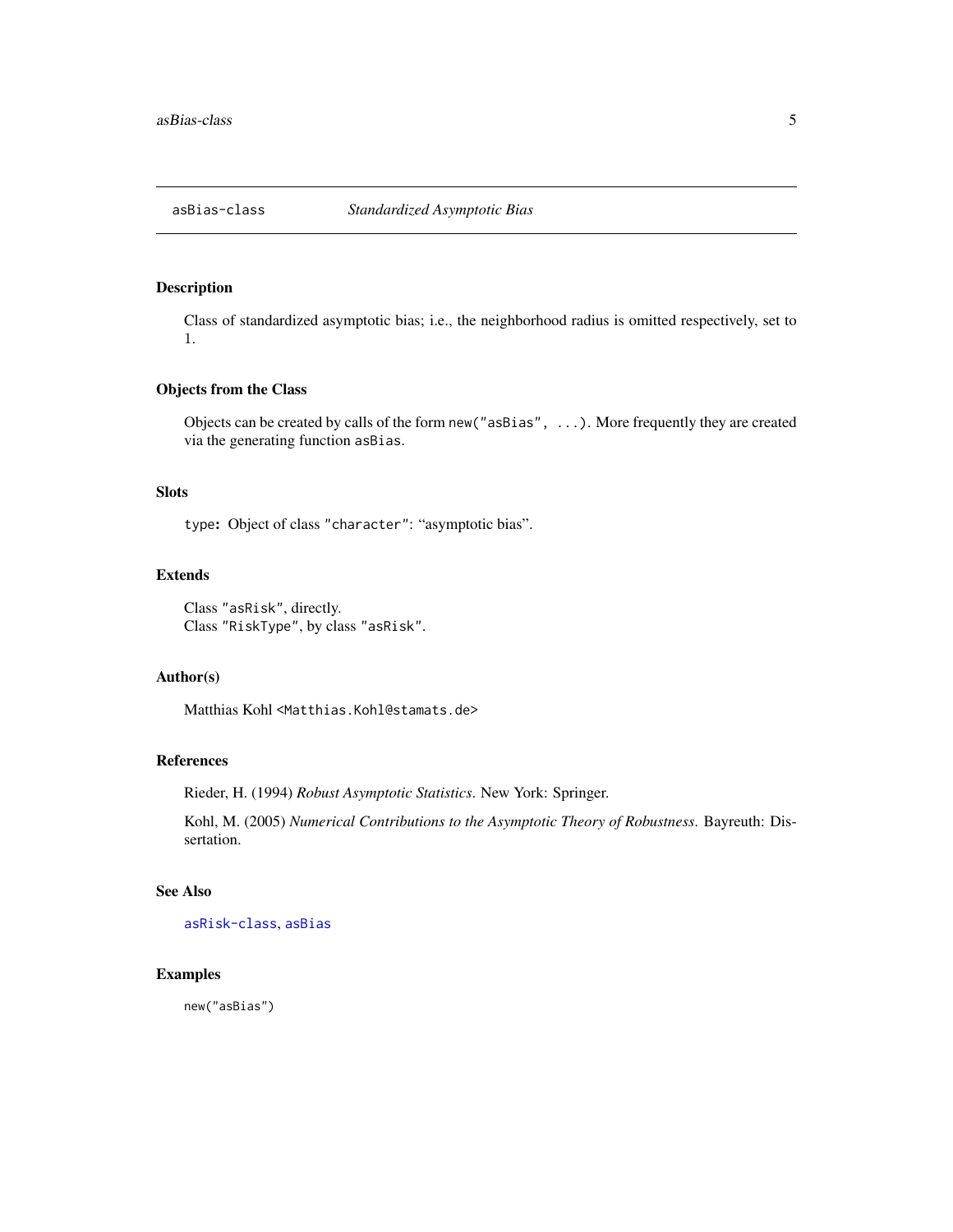<span id="page-5-2"></span><span id="page-5-0"></span>

Generates an object of class "asCov".

## Usage

asCov()

## Value

Object of class "asCov"

## Author(s)

Matthias Kohl <Matthias.Kohl@stamats.de>

## References

Rieder, H. (1994) *Robust Asymptotic Statistics*. New York: Springer. Kohl, M. (2005) *Numerical Contributions to the Asymptotic Theory of Robustness*. Bayreuth: Dissertation.

## See Also

[asCov-class](#page-5-1)

#### Examples

asCov()

## The function is currently defined as function(){ new("asCov") }

<span id="page-5-1"></span>asCov-class *Asymptotic covariance*

## Description

Class of asymptotic covariance.

#### Objects from the Class

Objects can be created by calls of the form new("asCov", ...). More frequently they are created via the generating function asCov.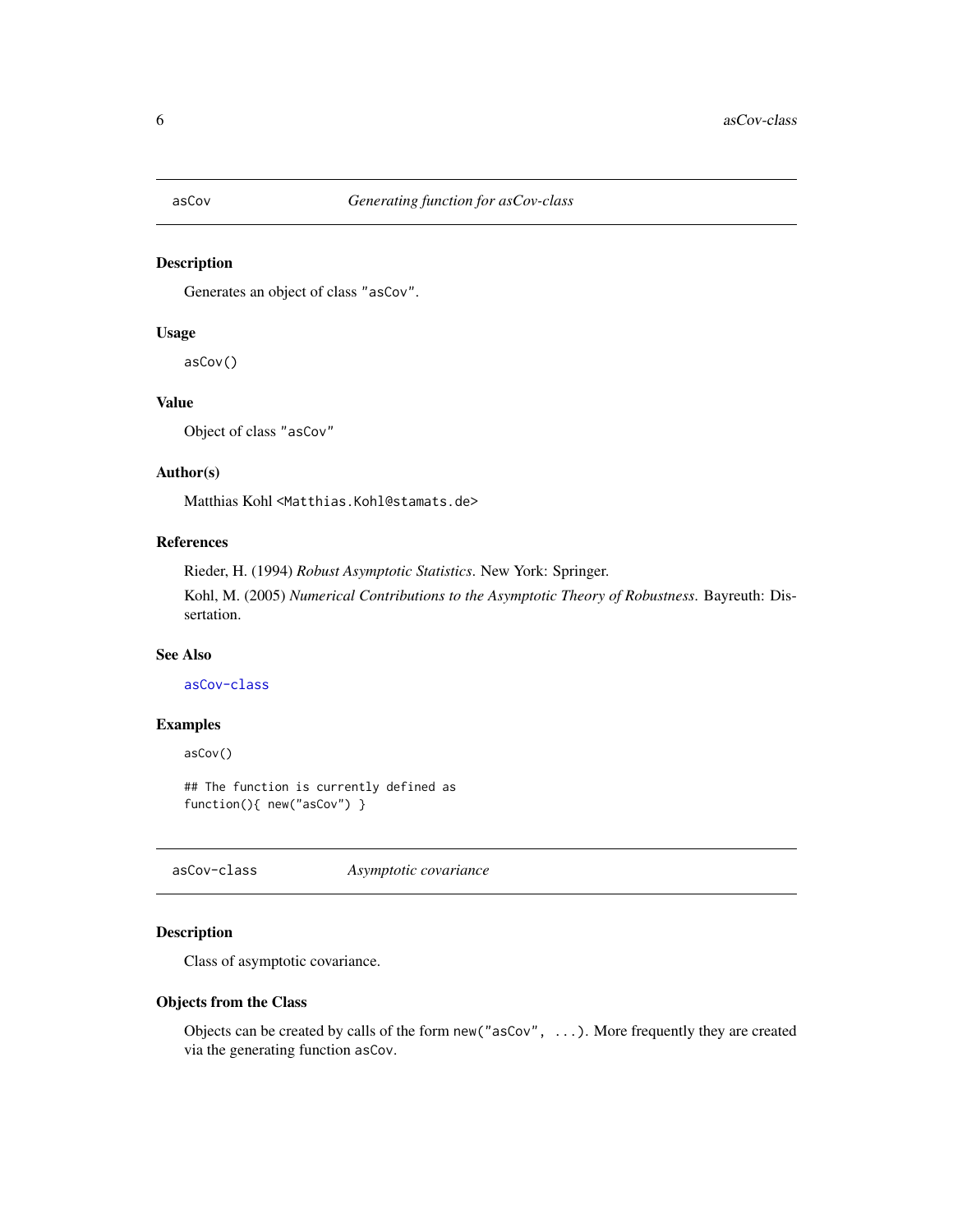## <span id="page-6-0"></span>asGRisk-class 7

## Slots

type: Object of class "character": "asymptotic covariance".

## Extends

Class "asRisk", directly. Class "RiskType", by class "asRisk".

## Methods

No methods defined with class "asCov" in the signature.

## Author(s)

Matthias Kohl <Matthias.Kohl@stamats.de>

#### References

Rieder, H. (1994) *Robust Asymptotic Statistics*. New York: Springer.

Kohl, M. (2005) *Numerical Contributions to the Asymptotic Theory of Robustness*. Bayreuth: Dissertation.

### See Also

[asRisk-class](#page-11-1), [asCov](#page-5-2)

#### Examples

new("asCov")

<span id="page-6-1"></span>asGRisk-class *Convex asymptotic risk*

#### Description

Class of special convex asymptotic risks.

#### Objects from the Class

A virtual Class: No objects may be created from it.

#### Slots

type: Object of class "character".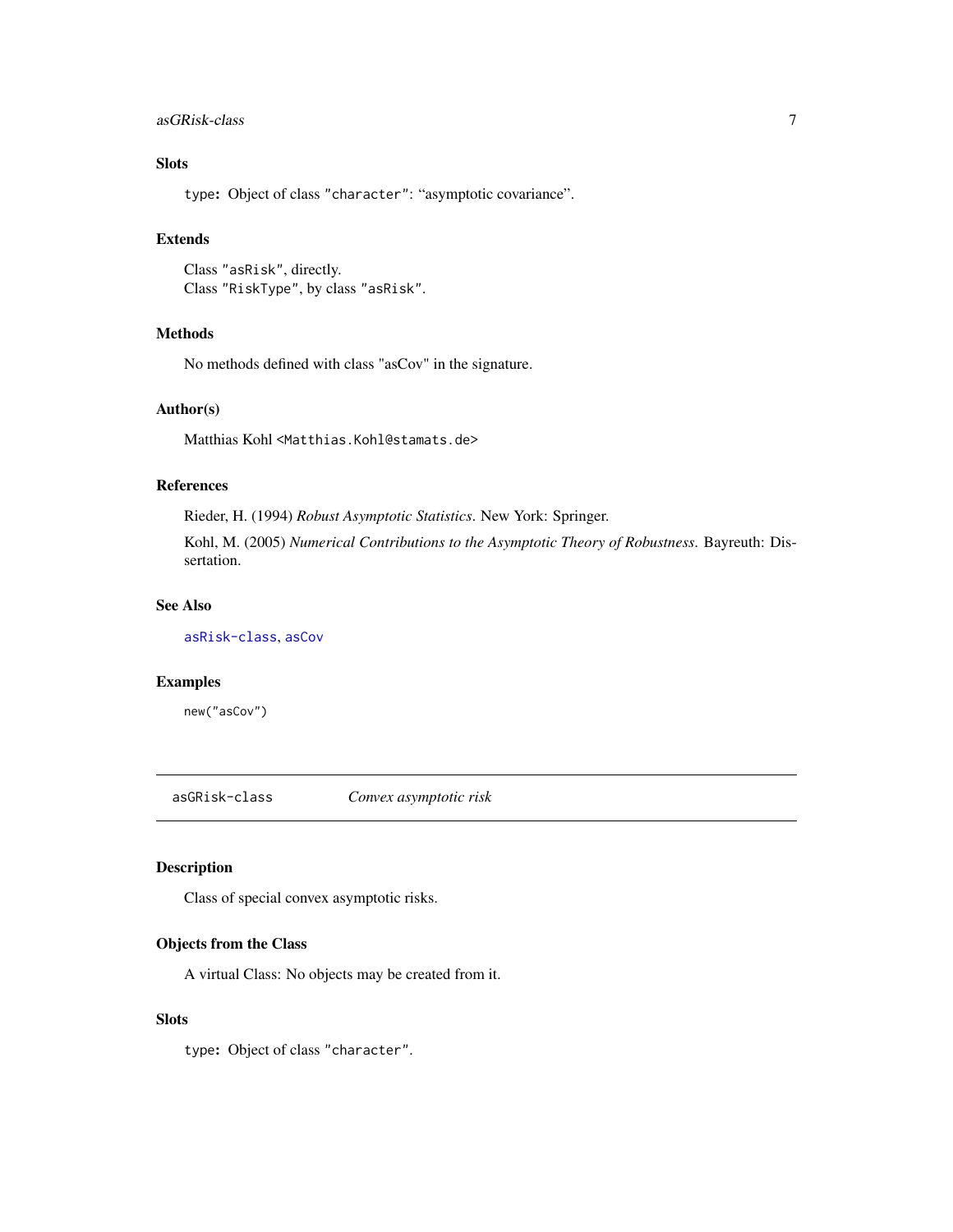#### <span id="page-7-0"></span>8 assumptions are a set of the contract of the contract of the contract of the contract of the contract of the contract of the contract of the contract of the contract of the contract of the contract of the contract of the

## Extends

Class "asRisk", directly. Class "RiskType", by class "asRisk".

## Methods

No methods defined with class "asGRisk" in the signature.

## Author(s)

Matthias Kohl <Matthias.Kohl@stamats.de>

## References

Ruckdeschel, P. and Rieder, H. (2004) Optimal Influence Curves for General Loss Functions. Statistics & Decisions (submitted).

#### See Also

[asRisk-class](#page-11-1)

<span id="page-7-1"></span>asHampel *Generating function for asHampel-class*

## Description

Generates an object of class "asHampel".

#### Usage

asHampel(bound = Inf)

## Arguments

bound positive real: bias bound

## Value

Object of class asHampel

#### Author(s)

Matthias Kohl <Matthias.Kohl@stamats.de>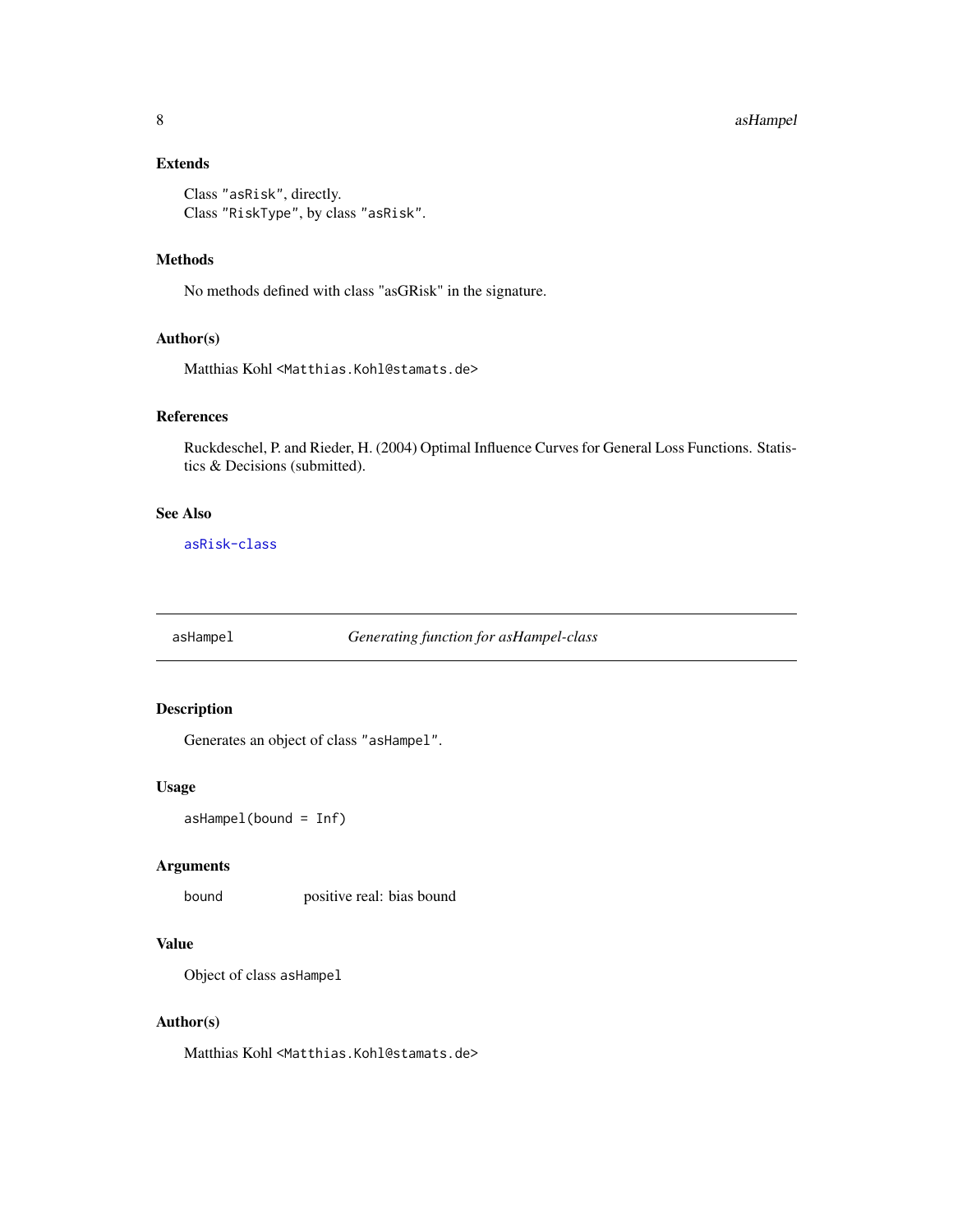## <span id="page-8-0"></span>asHampel-class 9

#### References

Hampel et al. (1986) *Robust Statistics*. The Approach Based on Influence Functions. New York: Wiley.

Rieder, H. (1994) *Robust Asymptotic Statistics*. New York: Springer.

Kohl, M. (2005) *Numerical Contributions to the Asymptotic Theory of Robustness*. Bayreuth: Dissertation.

## See Also

[asHampel-class](#page-8-1)

#### Examples

asHampel()

## The function is currently defined as function(bound = Inf){ new("asHampel", bound = bound) }

<span id="page-8-1"></span>asHampel-class *Asymptotic Hampel risk*

#### Description

Class of asymptotic Hampel risk which is the trace of the asymptotic covariance subject to a given bias bound (bound on gross error sensitivity).

#### Objects from the Class

Objects can be created by calls of the form new("asHampel", ...). More frequently they are created via the generating function asHampel.

## Slots

type: Object of class "character": "trace of asymptotic covariance for given bias bound".

bound: Object of class "numeric": given positive bias bound.

#### Extends

Class "asRisk", directly. Class "RiskType", by class "asRisk".

#### Methods

```
bound signature(object = "asHampel"): accessor function for slot bound.
show signature(object = "asHampel")
```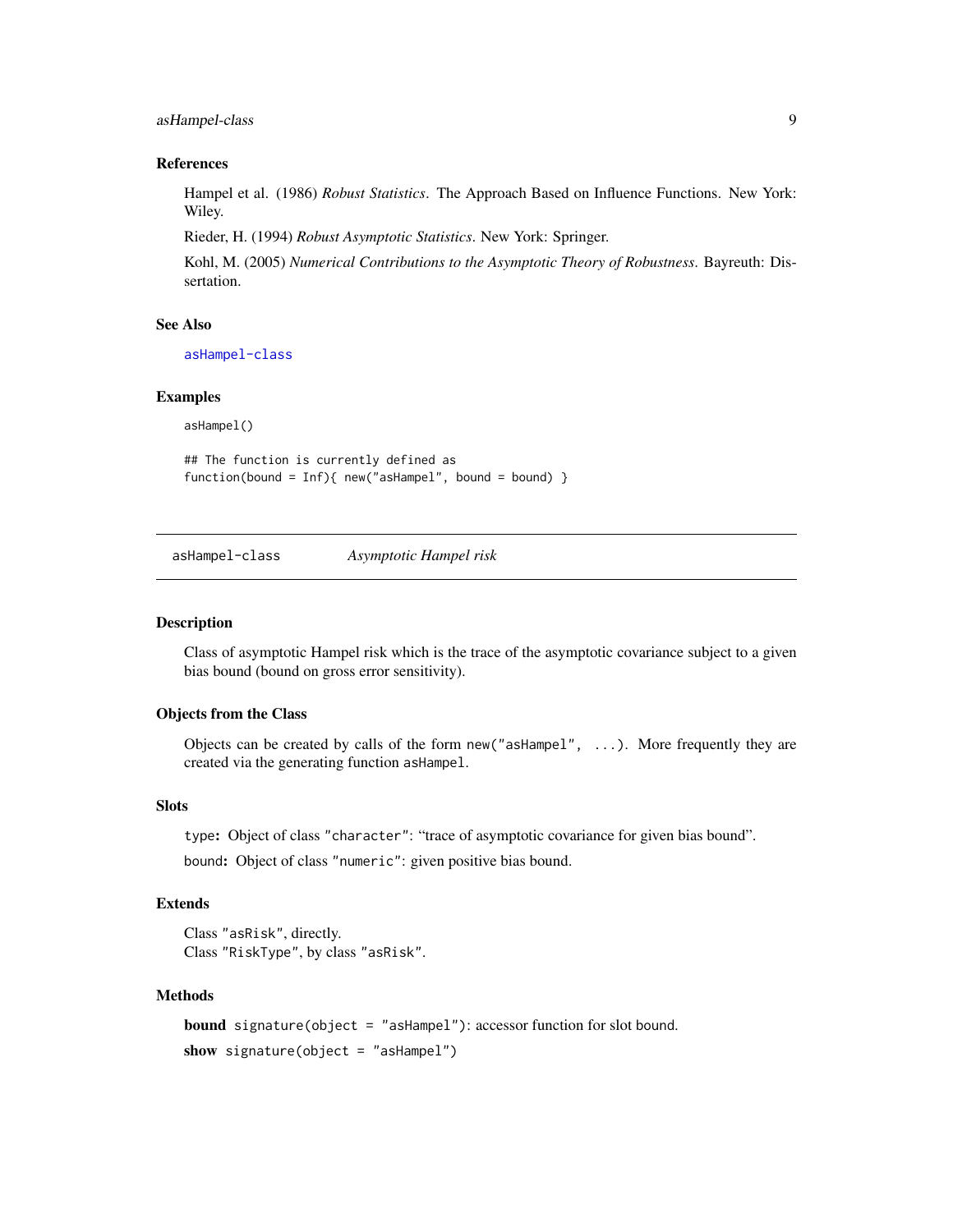#### <span id="page-9-0"></span>Author(s)

Matthias Kohl <Matthias.Kohl@stamats.de>

#### References

Hampel et al. (1986) *Robust Statistics*. The Approach Based on Influence Functions. New York: Wiley.

Rieder, H. (1994) *Robust Asymptotic Statistics*. New York: Springer.

Kohl, M. (2005) *Numerical Contributions to the Asymptotic Theory of Robustness*. Bayreuth: Dissertation.

## See Also

[asRisk-class](#page-11-1), [asHampel](#page-7-1)

## Examples

new("asHampel")

<span id="page-9-1"></span>asMSE *Generating function for asMSE-class*

#### Description

Generates an object of class "asMSE".

#### Usage

asMSE()

## Value

Object of class "asMSE"

## Author(s)

Matthias Kohl <Matthias.Kohl@stamats.de>

## References

Rieder, H. (1994) *Robust Asymptotic Statistics*. New York: Springer.

Kohl, M. (2005) *Numerical Contributions to the Asymptotic Theory of Robustness*. Bayreuth: Dissertation.

## See Also

[asMSE-class](#page-10-1)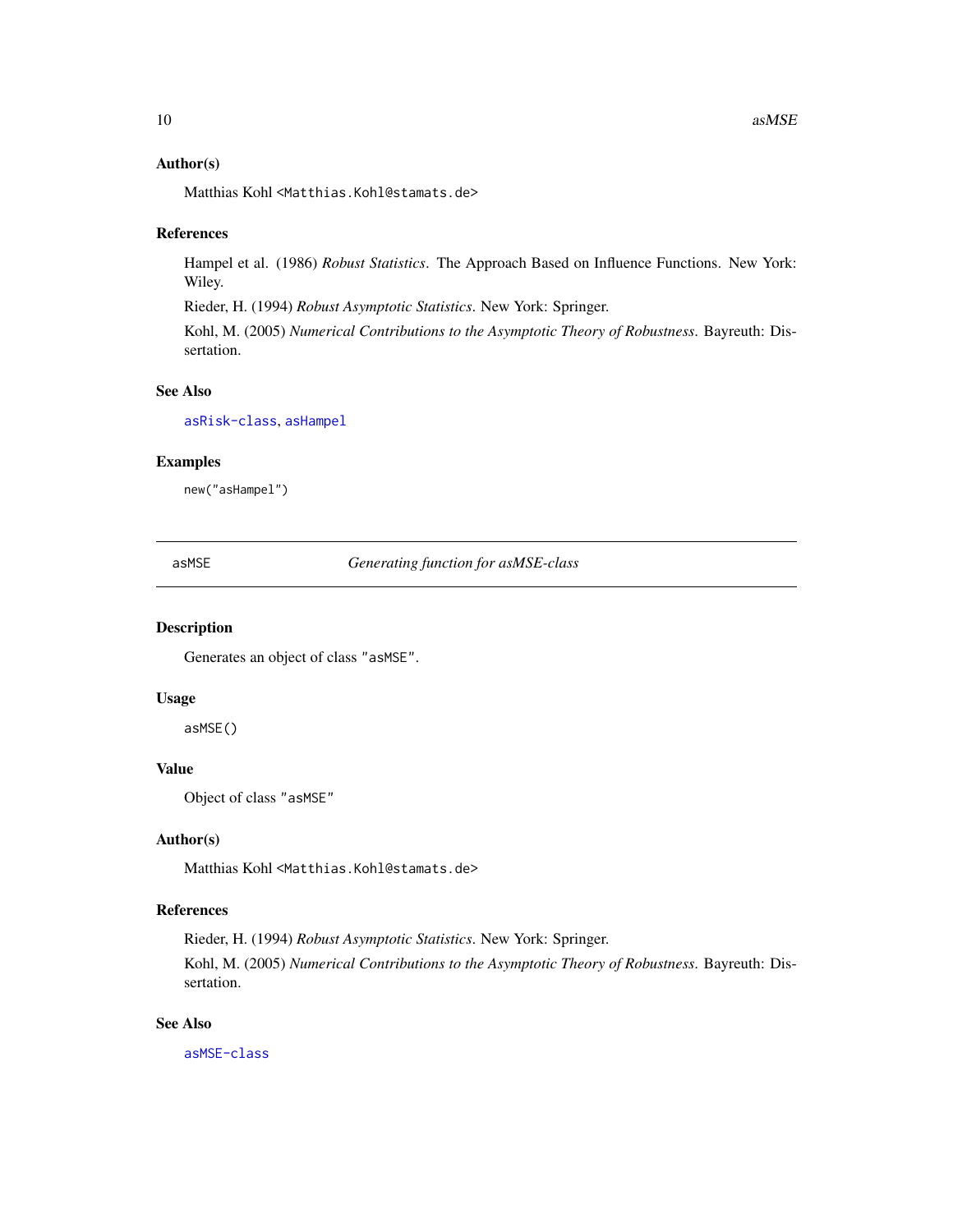#### <span id="page-10-0"></span> $asMSE-class$  11

#### Examples

asMSE()

```
## The function is currently defined as
function(){ new("asMSE") }
```
<span id="page-10-1"></span>asMSE-class *Asymptotic mean square error*

#### Description

Class of asymptotic mean square error.

#### Objects from the Class

Objects can be created by calls of the form new("asMSE", ...). More frequently they are created via the generating function asMSE.

#### Slots

type: Object of class "character": "asymptotic mean square error".

#### Extends

Class "asGRisk", directly. Class "asRisk", by class "asGRisk". Class "RiskType", by class "asGRisk".

#### Methods

No methods defined with class "asMSE" in the signature.

#### Author(s)

Matthias Kohl <Matthias.Kohl@stamats.de>

## References

Rieder, H. (1994) *Robust Asymptotic Statistics*. New York: Springer. Kohl, M. (2005) *Numerical Contributions to the Asymptotic Theory of Robustness*. Bayreuth: Dissertation.

## See Also

[asGRisk-class](#page-6-1), [asMSE](#page-9-1)

#### Examples

new("asMSE")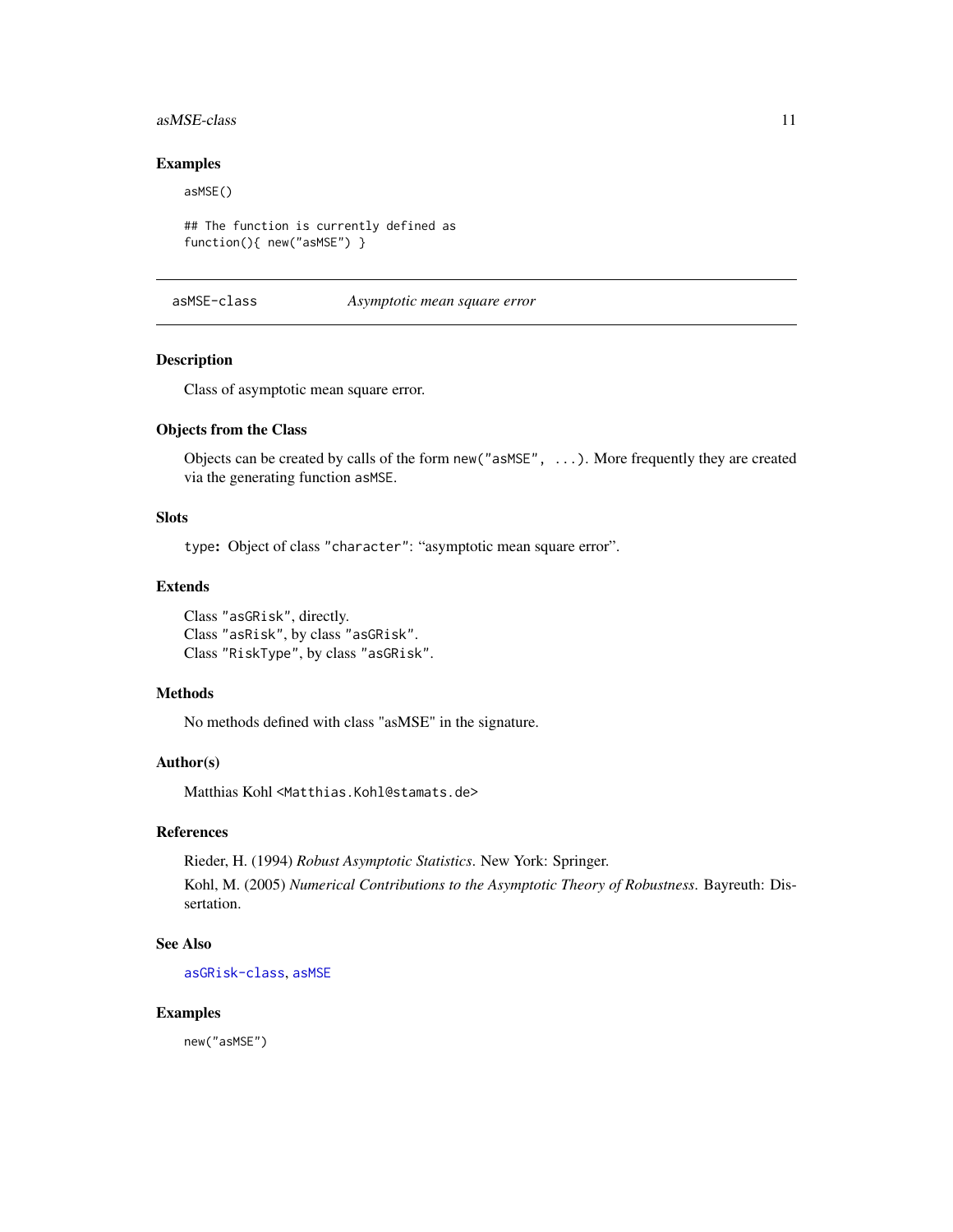<span id="page-11-1"></span><span id="page-11-0"></span>asRisk-class *Aymptotic risk*

## Description

Class of asymptotic risks.

## Objects from the Class

A virtual Class: No objects may be created from it.

## **Slots**

type: Object of class "character".

## Extends

Class "RiskType", directly.

#### Methods

No methods defined with class "asRisk" in the signature.

## Author(s)

Matthias Kohl <Matthias.Kohl@stamats.de>

#### References

Rieder, H. (1994) *Robust Asymptotic Statistics*. New York: Springer.

Ruckdeschel, P. and Rieder, H. (2004) Optimal Influence Curves for General Loss Functions. Statistics & Decisions (submitted).

Kohl, M. (2005) *Numerical Contributions to the Asymptotic Theory of Robustness*. Bayreuth: Dissertation.

## See Also

[RiskType-class](#page-101-1)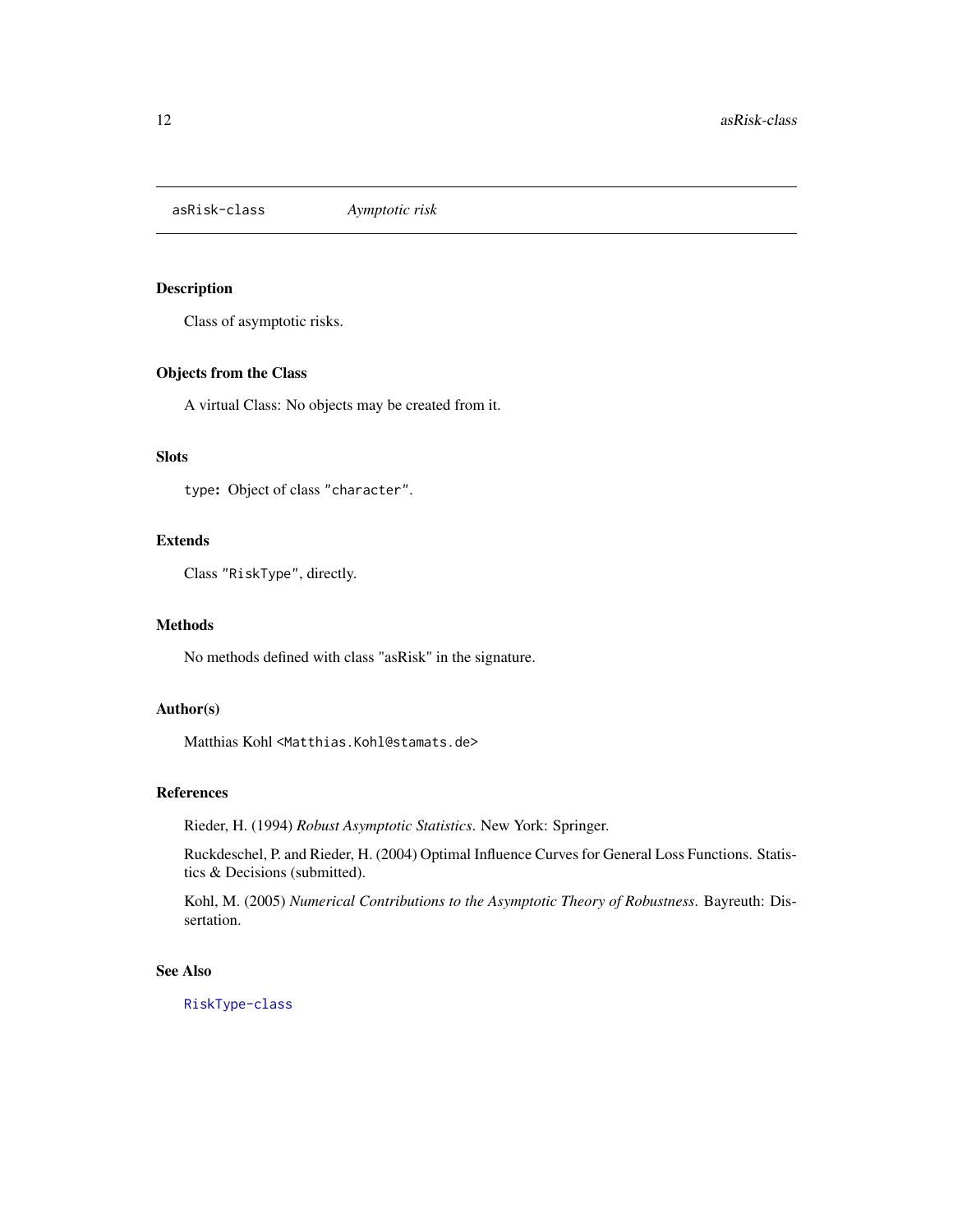<span id="page-12-0"></span>

Generates an object of class "asUnOvShoot".

#### Usage

```
asUnOvShoot(width = 1.960)
```
## Arguments

width positive real: half the width of given confidence interval.

## Value

Object of class "asUnOvShoot"

#### Author(s)

Matthias Kohl <Matthias.Kohl@stamats.de>

## References

Rieder, H. (1980) Estimates derived from robust tests. Ann. Stats. 8: 106–115.

Kohl, M. (2005) *Numerical Contributions to the Asymptotic Theory of Robustness*. Bayreuth: Dissertation.

## See Also

[asUnOvShoot-class](#page-13-1)

## Examples

asUnOvShoot()

```
## The function is currently defined as
function(width = 1.960){ new("asUnOvShoot", width = width) }
```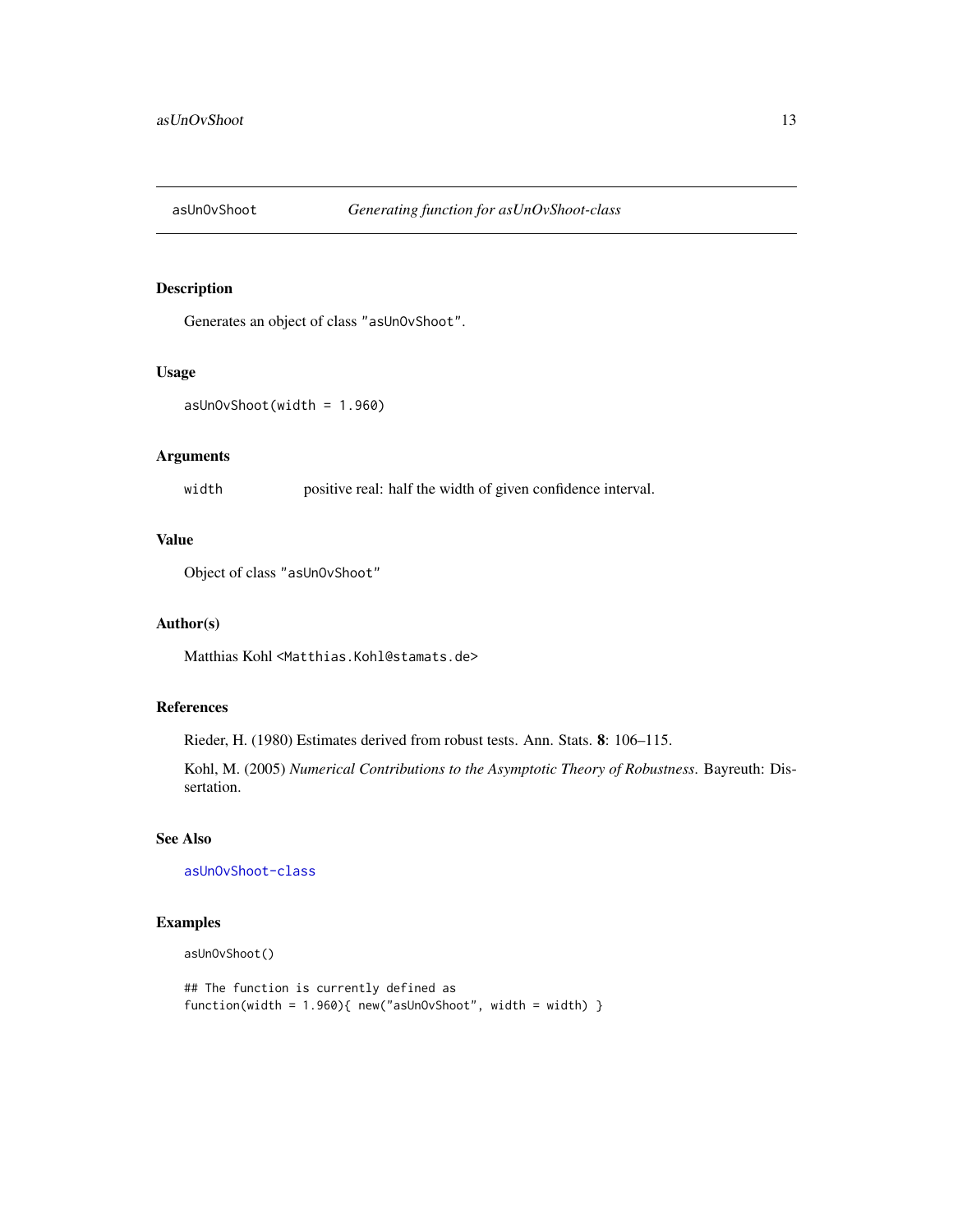<span id="page-13-1"></span><span id="page-13-0"></span>asUnOvShoot-class *Asymptotic under-/overshoot probability*

#### Description

Class of asymptotic under-/overshoot probability.

## Objects from the Class

Objects can be created by calls of the form new("asUnOvShoot", ...). More frequently they are created via the generating function asUnOvShoot.

## Slots

type: Object of class "character": "asymptotic under-/overshoot probability".

width: Object of class "numeric": half the width of given confidence interval.

## Extends

Class "asGRisk", directly. Class "asRisk", by class "asGRisk". Class "RiskType", by class "asGRisk".

#### Methods

width signature(object = "asUnOvShoot"): accessor function for slot width. show signature(object = "asUnOvShoot")

## Author(s)

Matthias Kohl <Matthias.Kohl@stamats.de>

#### References

Rieder, H. (1980) Estimates derived from robust tests. Ann. Stats. 8: 106–115.

Kohl, M. (2005) *Numerical Contributions to the Asymptotic Theory of Robustness*. Bayreuth: Dissertation.

## See Also

[asGRisk-class](#page-6-1)

#### Examples

new("asUnOvShoot")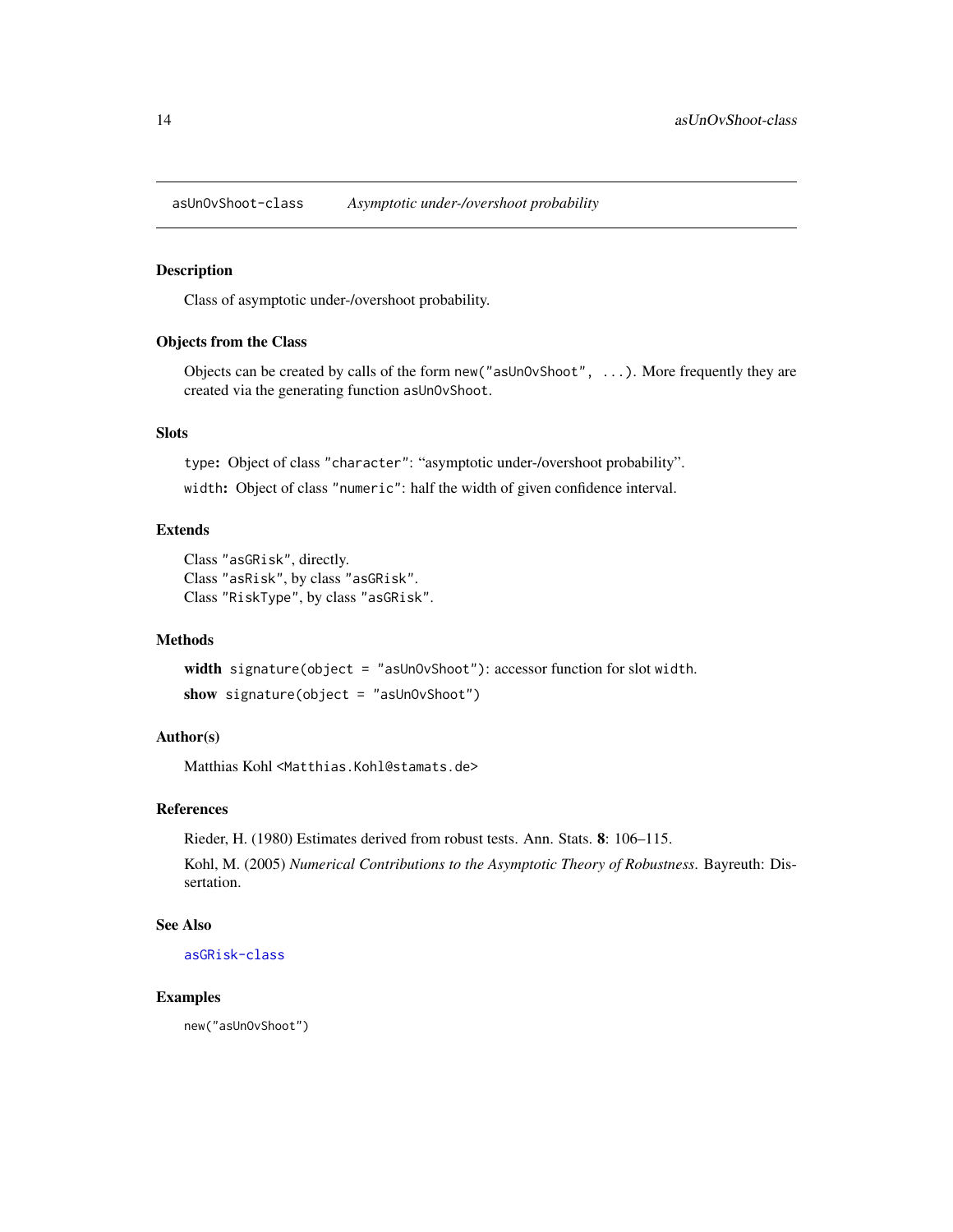<span id="page-14-0"></span>

Generates an object of class "L2ParamFamily" which represents a Binomial family where the probability of success is the parameter of interest.

#### Usage

```
BinomFamily(size = 1, prob = 0.5, trafo)
```
## Arguments

| size  | number of trials                        |
|-------|-----------------------------------------|
| prob  | probability of success                  |
| trafo | matrix: transformation of the parameter |

## Details

The slots of the corresponding L2 differentiable parameteric family are filled.

## Value

Object of class "L2ParamFamily"

#### Author(s)

Matthias Kohl <Matthias.Kohl@stamats.de>

## References

Kohl, M. (2005) *Numerical Contributions to the Asymptotic Theory of Robustness*. Bayreuth: Dissertation.

## See Also

[L2ParamFamily-class](#page-76-1), [Binom-class](#page-0-0)

#### Examples

```
(B1 \leq - \text{BinomFamily}(size = 25, prob = 0.25))plot(B1)
FisherInfo(B1)
checkL2deriv(B1)
```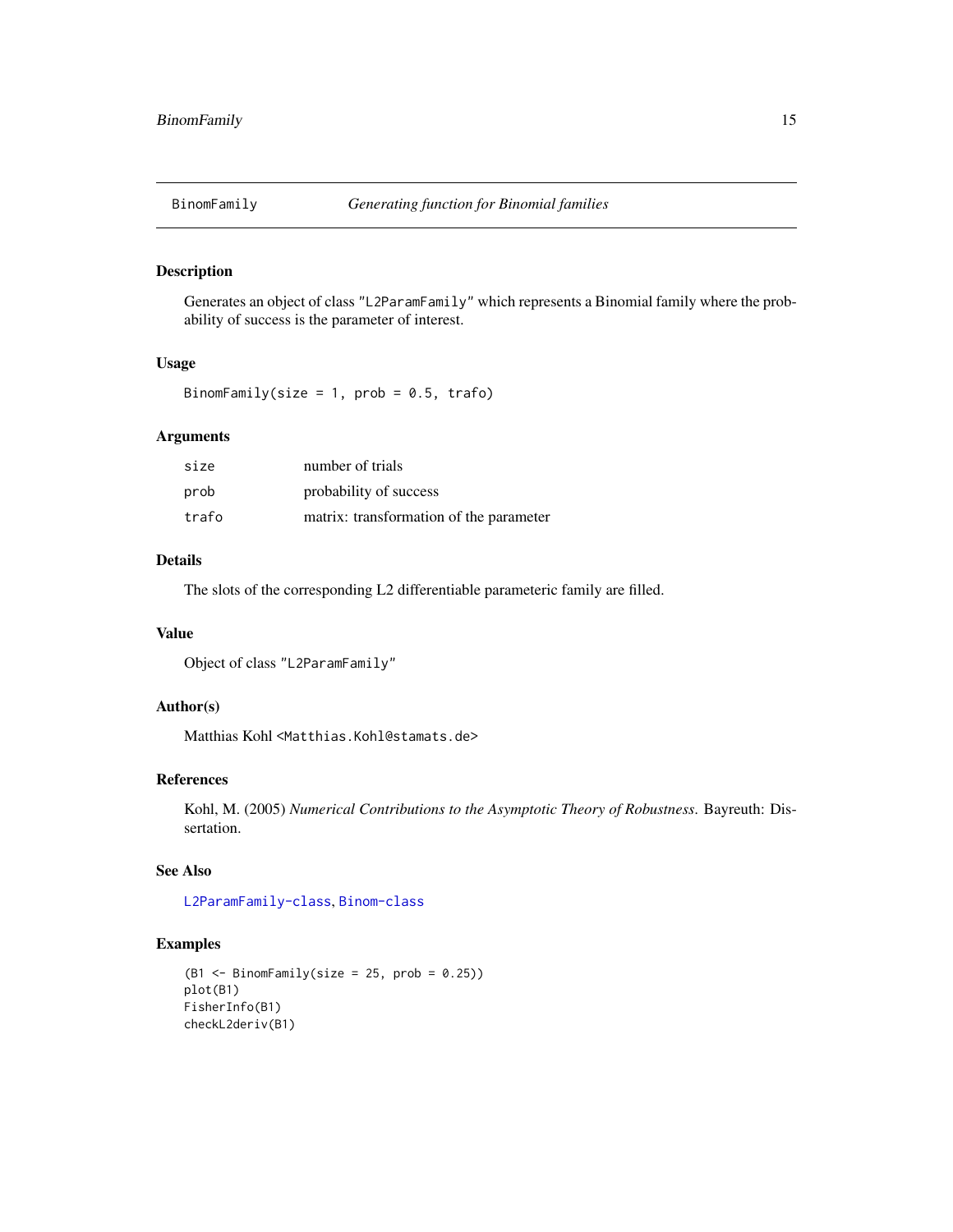<span id="page-15-0"></span>

Generic function for checking centering and Fisher consistency of ICs.

## Usage

checkIC(IC, L2Fam, ...)

#### Arguments

| IC      | object of class "IC"                              |
|---------|---------------------------------------------------|
| L2Fam   | L2-differentiable family of probability measures. |
| $\cdot$ | additional parameters                             |

## Details

The precisions of the centering and the Fisher consistency are computed.

## Value

The maximum deviation from the IC properties is returned.

## Author(s)

Matthias Kohl <Matthias.Kohl@stamats.de>

## References

Rieder, H. (1994) *Robust Asymptotic Statistics*. New York: Springer.

Kohl, M. (2005) *Numerical Contributions to the Asymptotic Theory of Robustness*. Bayreuth: Dissertation.

## See Also

[L2ParamFamily-class](#page-76-1), [IC-class](#page-66-1)

## Examples

```
IC1 <- new("IC")
checkIC(IC1)
```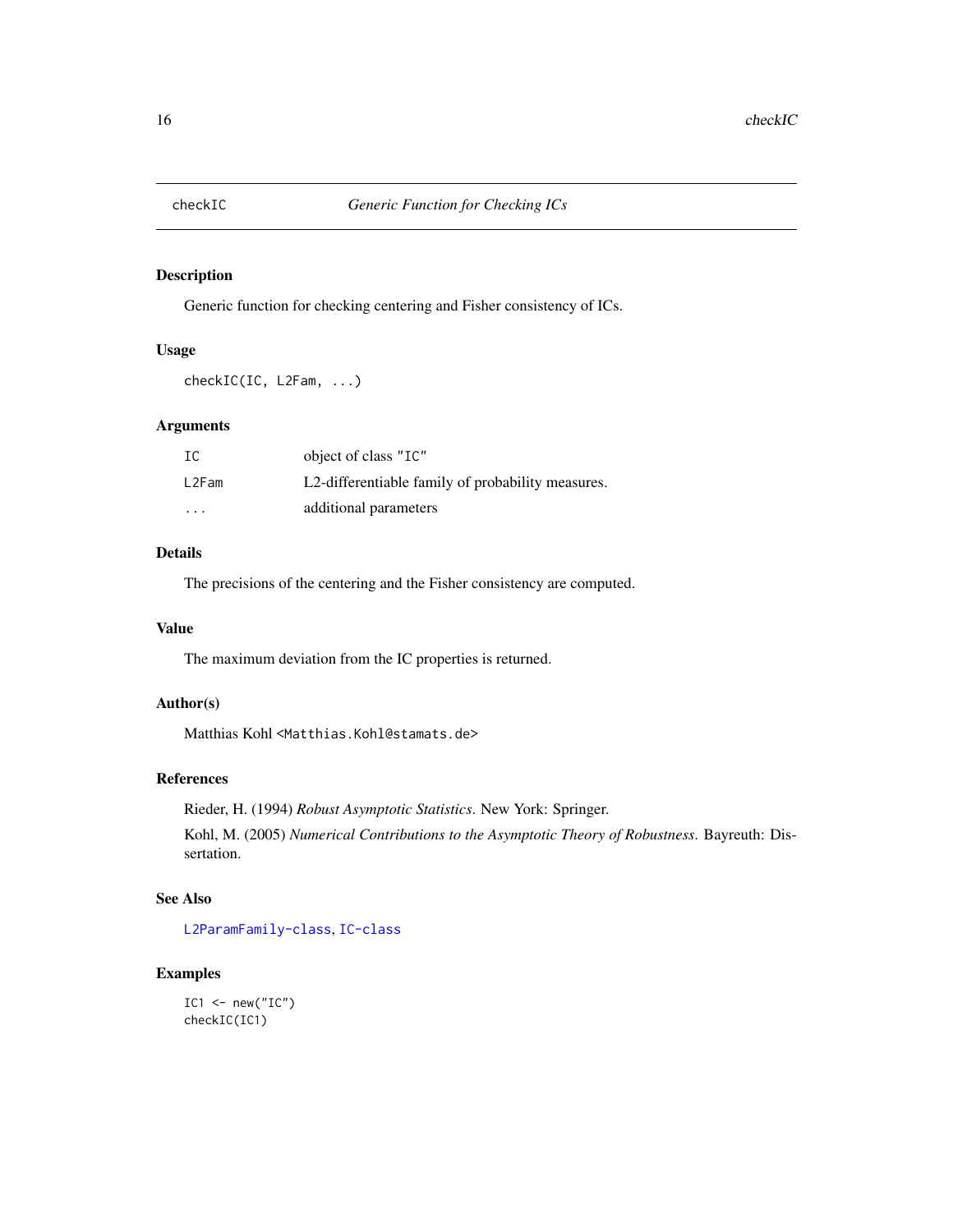<span id="page-16-0"></span>

Generic function for checking the L2-derivative of an L2-differentiable family of probability measures.

## Usage

```
checkL2deriv(L2Fam, ...)
```
## Arguments

| L2Fam    | L2-differentiable family of probability measures |
|----------|--------------------------------------------------|
| $\cdots$ | additional parameters                            |

## Details

The precisions of the centering and the Fisher information are computed.

#### Value

The maximum deviation is returned.

## Author(s)

Matthias Kohl <Matthias.Kohl@stamats.de>

#### References

Rieder, H. (1994) *Robust Asymptotic Statistics*. New York: Springer.

Kohl, M. (2005) *Numerical Contributions to the Asymptotic Theory of Robustness*. Bayreuth: Dissertation.

## See Also

[L2ParamFamily-class](#page-76-1)

#### Examples

F1 <- new("L2ParamFamily") checkL2deriv(F1)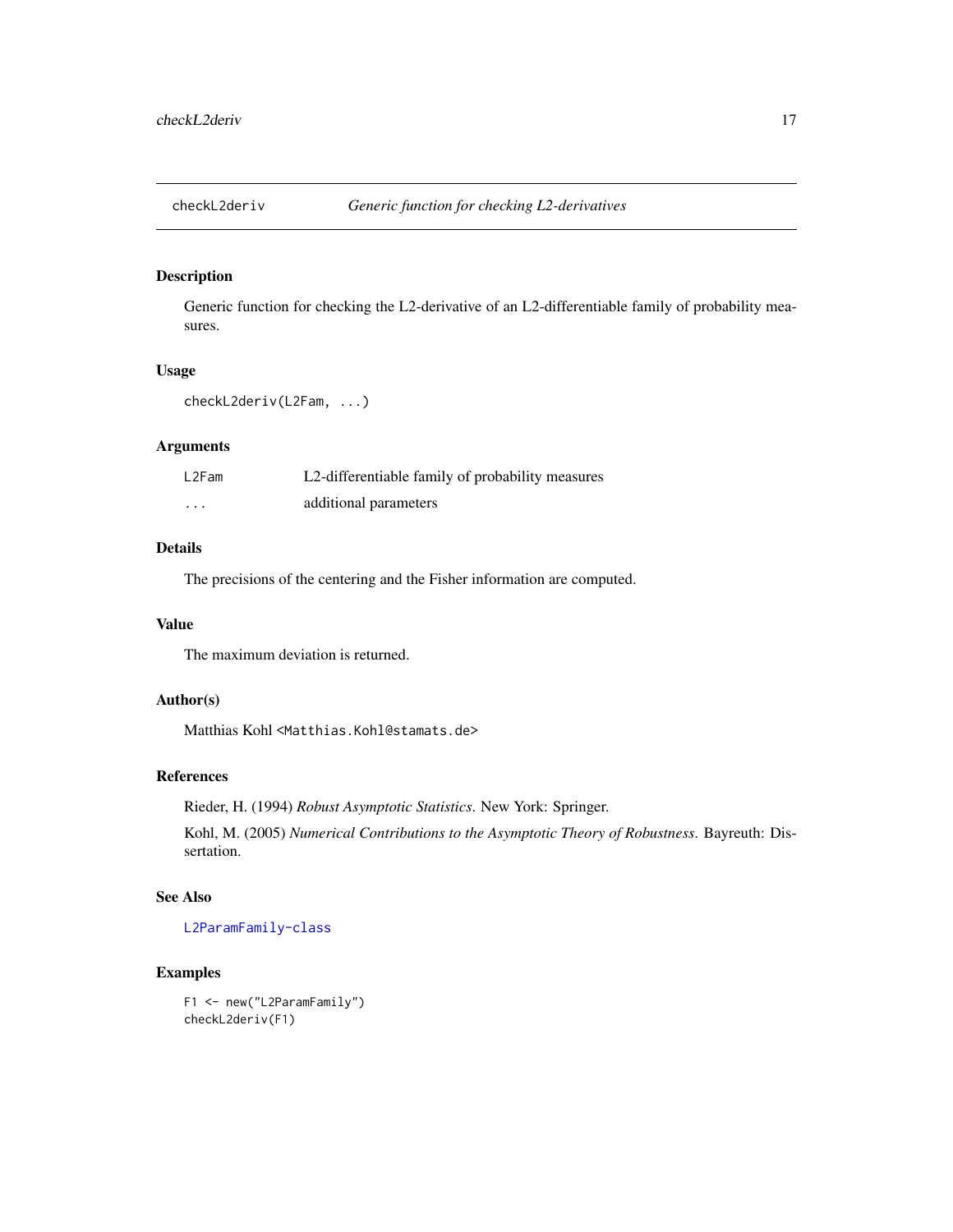<span id="page-17-1"></span><span id="page-17-0"></span>Generates an object of class "ContIC"; i.e., an influence curves  $\eta$  of the form

 $\eta = (A\Lambda - a)\min(1, b/|A\Lambda - a|)$ 

with clipping bound b, centering constant a and standardizing matrix A.  $\Lambda$  stands for the L2 derivative of the corresponding L2 differentiable parametric family which can be created via CallL2Fam.

## Usage

```
ContIC(name, CallL2Fam = call("L2ParamFamily"),
       Curve = EuclRandVarList(RealRandVariable(Map = c(function(x)\{x\}),
                                                Domain = Reals()),
       Risks, Infos, clip = Inf, cent = 0, stand = as.matrix(1),
       lowerCase = NULL, neighborRadius = 0)
```
#### Arguments

| name      | object of class "character".                                                                        |
|-----------|-----------------------------------------------------------------------------------------------------|
| CallL2Fam | object of class "call": creates an object of the underlying L2-differentiable<br>parametric family. |
| Curve     | object of class "EuclRandVarList"                                                                   |
| Risks     | object of class "list": list of risks; cf. RiskType-class.                                          |
| Infos     | matrix of characters with two columns named method and message: additional<br>informations.         |
| clip      | positive real: clipping bound.                                                                      |
| cent      | real: centering constant                                                                            |
| stand     | matrix: standardizing matrix                                                                        |
| lowerCase | optional constant for lower case solution.                                                          |
|           | neighbor Radius radius of the corresponding (unconditional) contamination neighborhood.             |

#### Value

Object of class "ContIC"

#### Author(s)

Matthias Kohl <Matthias.Kohl@stamats.de>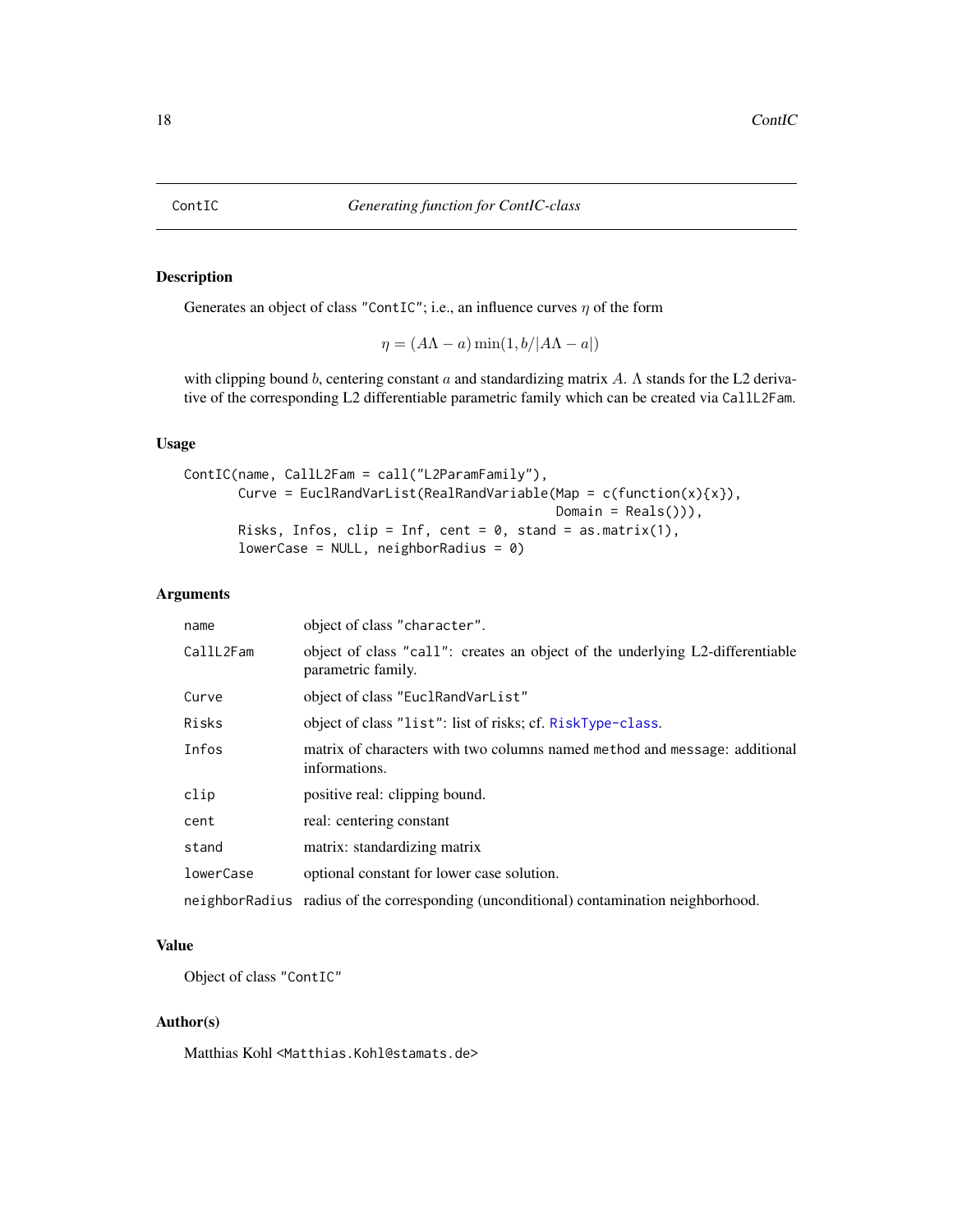#### <span id="page-18-0"></span>ContIC-class 19

#### References

Rieder, H. (1994) *Robust Asymptotic Statistics*. New York: Springer.

Kohl, M. (2005) *Numerical Contributions to the Asymptotic Theory of Robustness*. Bayreuth: Dissertation.

#### See Also

[IC-class](#page-66-1), [ContIC](#page-17-1)

#### Examples

IC1 <- ContIC() plot(IC1)

ContIC-class *Influence curve of contamination type*

#### **Description**

Class of (partial) influence curves of contamination type; i.e., influence curves  $\eta$  of the form

 $\eta = (A\Lambda - a)\min(1, b/|A\Lambda - a|)$ 

with clipping bound b, centering constant a and standardizing matrix A.  $\Lambda$  stands for the L2 derivative of the corresponding L2 differentiable parametric family created via the call in the slot CallL2Fam.

#### Objects from the Class

Objects can be created by calls of the form new("ContIC", ...). More frequently they are created via the generating function ContIC, respectively via the method generateIC.

### **Slots**

CallL2Fam: object of class "call": creates an object of the underlying L2-differentiable parametric family.

name: object of class "character"

Curve: object of class "EuclRandVarList"

Risks: object of class "list": list of risks; cf. [RiskType-class](#page-101-1).

Infos: object of class "matrix" with two columns named method and message: additional informations.

clip: object of class "numeric": clipping bound.

cent: object of class "numeric": centering constant.

stand: object of class "matrix": standardizing matrix.

lowerCase: object of class "OptionalNumeric": optional constant for lower case solution.

neighborRadius: object of class "numeric": radius of the corresponding (unconditional) contamination neighborhood.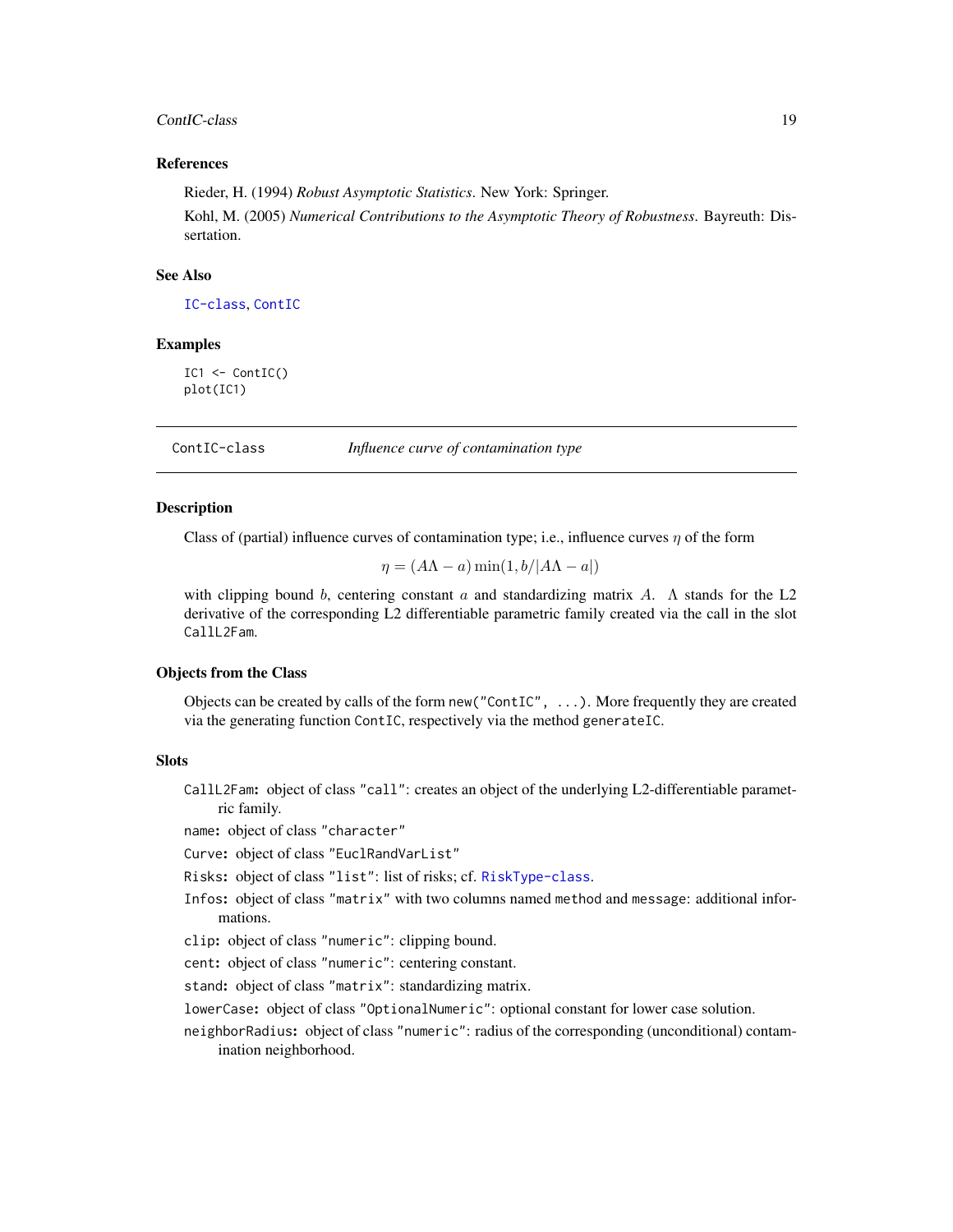## Extends

Class "IC", directly. Class "InfluenceCurve", by class "IC".

#### Methods

CallL2Fam<- signature(object = "ContIC"): replacement function for slot CallL2Fam. cent signature(object = "ContIC"): accessor function for slot cent. cent<- signature(object = "ContIC"): replacement function for slot cent. clip signature(object = "ContIC"): accessor function for slot clip. clip<- signature(object = "ContIC"): replacement function for slot clip. stand signature(object = "ContIC"): accessor function for slot stand. stand<- signature(object = "ContIC"): replacement function for slot stand. lowerCase signature(object = "ContIC"): accessor function for slot lowerCase. lowerCase<- signature(object = "ContIC"): replacement function for slot lowerCase. neighborRadius signature(object = "ContIC"): accessor function for slot neighborRadius. neighborRadius<- signature(object = "ContIC"): replacement function for slot neighborRadius. generateIC signature(neighbor = "ContNeighborhood", L2Fam = "L2ParamFamily"): generate an object of class "ContIC". Rarely called directly. show signature(object = "ContIC")

## Author(s)

Matthias Kohl <Matthias.Kohl@stamats.de>

## References

Rieder, H. (1994) *Robust Asymptotic Statistics*. New York: Springer.

Kohl, M. (2005) *Numerical Contributions to the Asymptotic Theory of Robustness*. Bayreuth: Dissertation.

#### See Also

[IC-class](#page-66-1), [ContIC](#page-17-1)

## Examples

```
IC1 <- new("ContIC")
plot(IC1)
```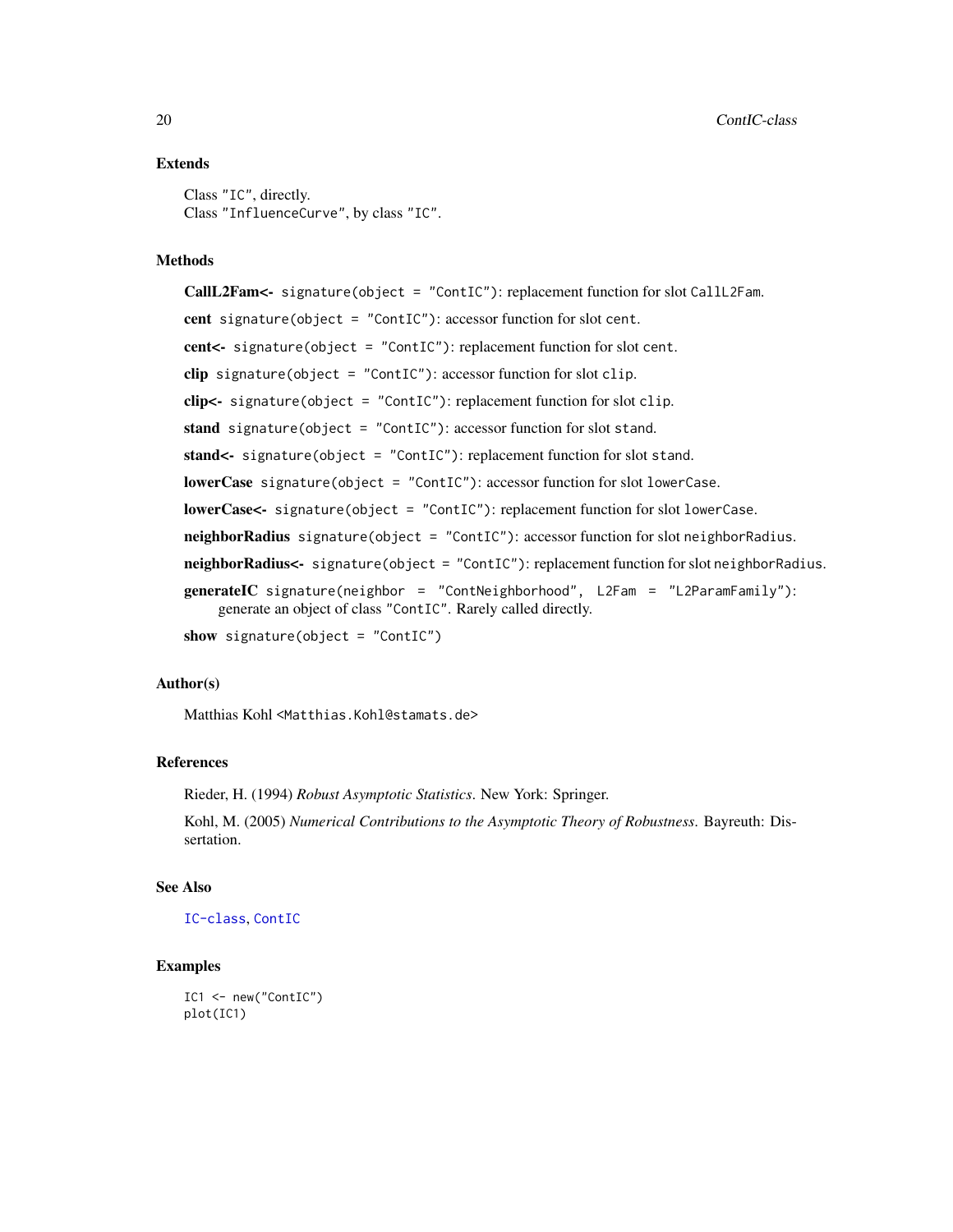<span id="page-20-1"></span><span id="page-20-0"></span>ContNeighborhood *Generating function for ContNeighborhood-class*

## Description

Generates an object of class "ContNeighborhood".

#### Usage

```
ContNeighborhood(radius = 0)
```
## Arguments

radius non-negative real: neighborhood radius.

## Value

Object of class "ContNeighborhood"

### Author(s)

Matthias Kohl <Matthias.Kohl@stamats.de>

## References

Rieder, H. (1994) *Robust Asymptotic Statistics*. New York: Springer.

Kohl, M. (2005) *Numerical Contributions to the Asymptotic Theory of Robustness*. Bayreuth: Dissertation.

## See Also

[ContNeighborhood-class](#page-21-1)

#### Examples

```
ContNeighborhood()
```

```
## The function is currently defined as
function(radius = 0){
   new("ContNeighborhood", radius = radius)
}
```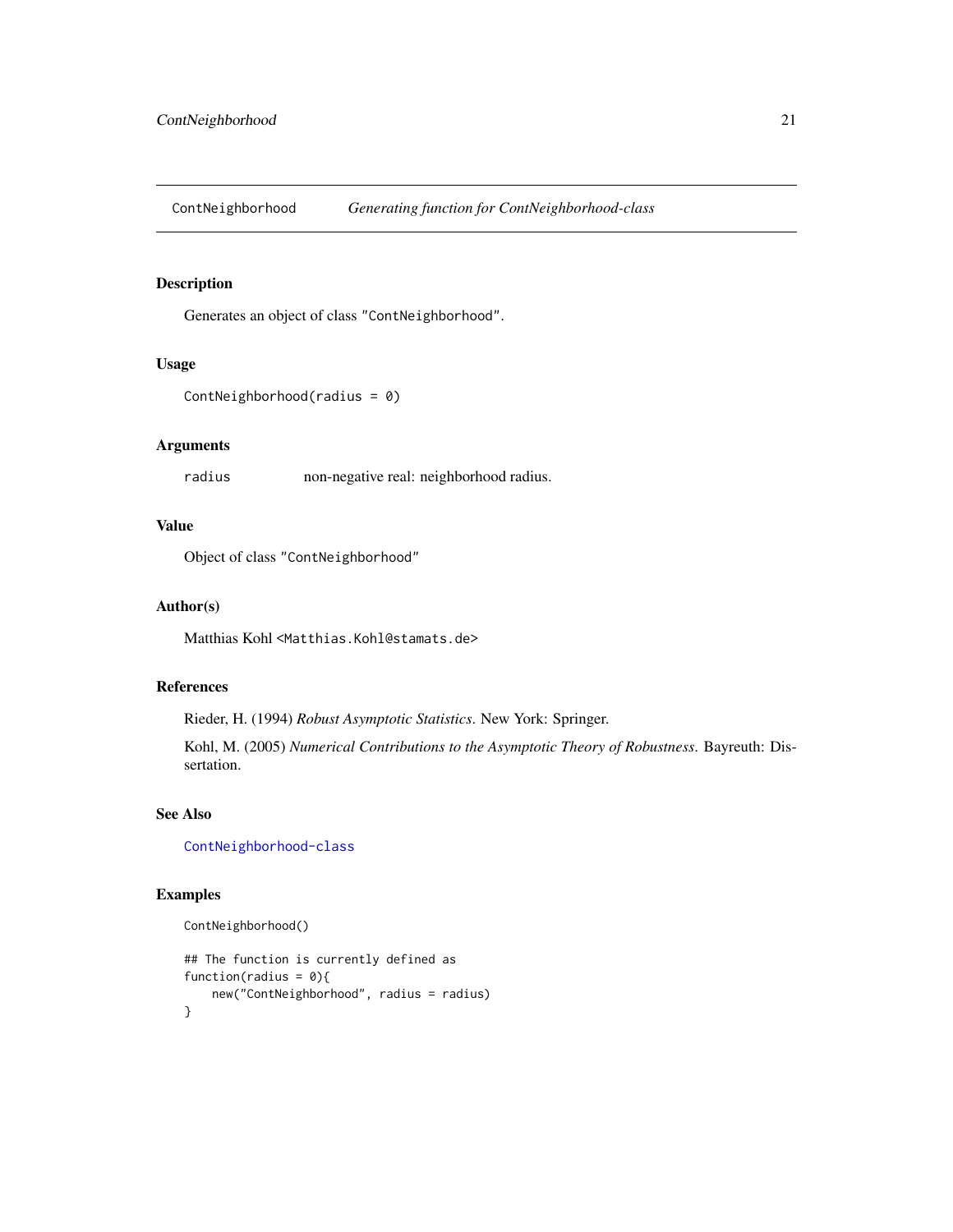<span id="page-21-1"></span><span id="page-21-0"></span>ContNeighborhood-class

*Contamination Neighborhood*

#### Description

Class of (unconditional) contamination neighborhoods.

## Objects from the Class

Objects can be created by calls of the form  $new("ContNeighbour", \ldots)$ . More frequently they are created via the generating function ContNeighborhood.

## Slots

type: Object of class "character": "(uncond.) convex contamination neighborhood".

radius: Object of class "numeric": neighborhood radius.

## Extends

Class "UncondNeighborhood", directly. Class "Neighborhood", by class "UncondNeighborhood".

#### Methods

No methods defined with class "ContNeighborhood" in the signature.

## Author(s)

Matthias Kohl <Matthias.Kohl@stamats.de>

#### References

Rieder, H. (1994) *Robust Asymptotic Statistics*. New York: Springer.

Kohl, M. (2005) *Numerical Contributions to the Asymptotic Theory of Robustness*. Bayreuth: Dissertation.

## See Also

[ContNeighborhood](#page-20-1), [UncondNeighborhood-class](#page-112-1)

#### Examples

new("ContNeighborhood")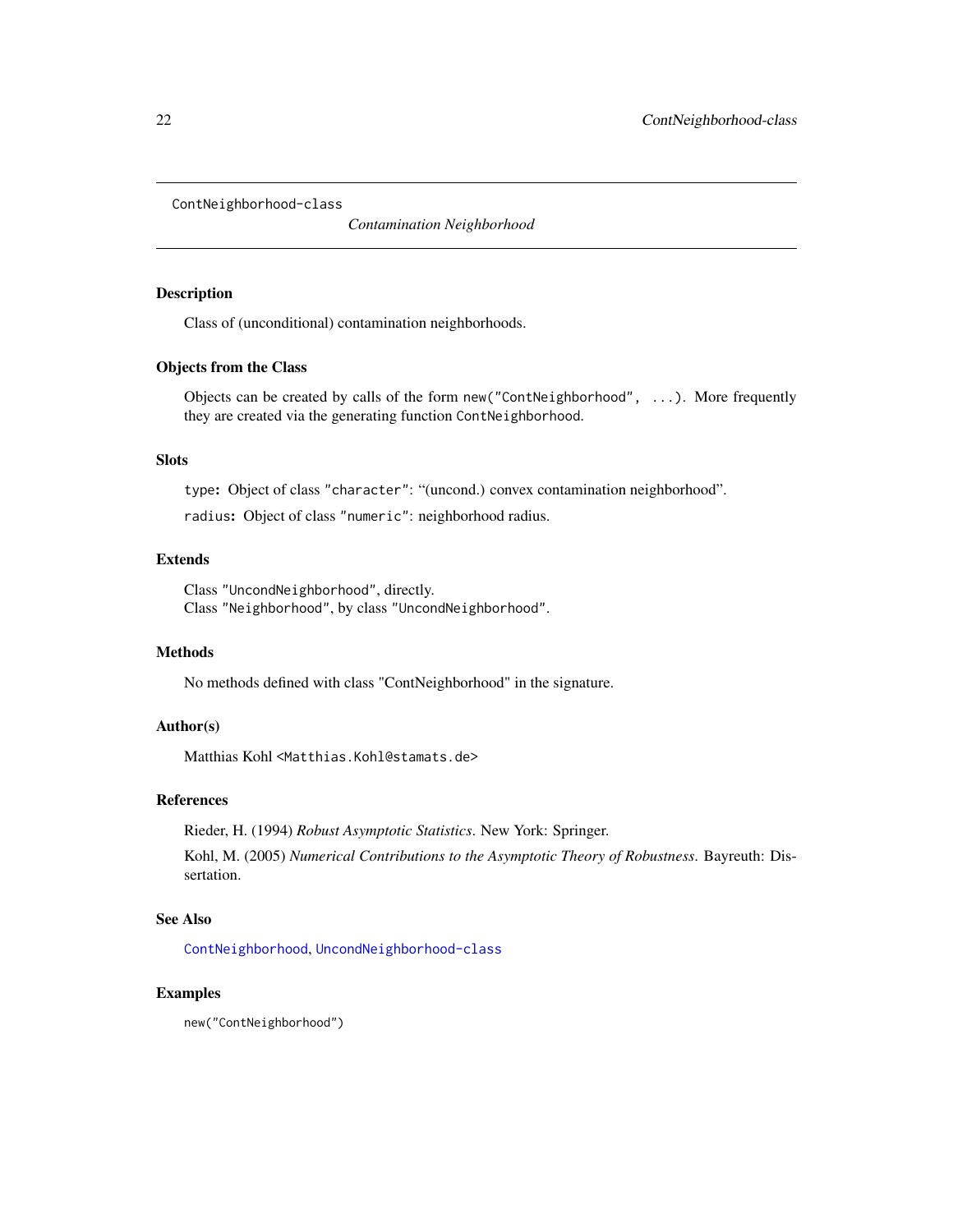<span id="page-22-0"></span>

Generic function for evaluating ICs.

## Usage

evalIC(IC, x)

## Arguments

| IC | object of class "IC"     |
|----|--------------------------|
| x  | numeric vector or matrix |

## Details

The list of random variables contained in the slot Curve is evaluated at x.

## Value

In case x is numeric a vector and in case x is matrix a matrix is returned.

#### Author(s)

Matthias Kohl <Matthias.Kohl@stamats.de>

## References

Rieder, H. (1994) *Robust Asymptotic Statistics*. New York: Springer.

Kohl, M. (2005) *Numerical Contributions to the Asymptotic Theory of Robustness*. Bayreuth: Dissertation.

## See Also

[IC-class](#page-66-1)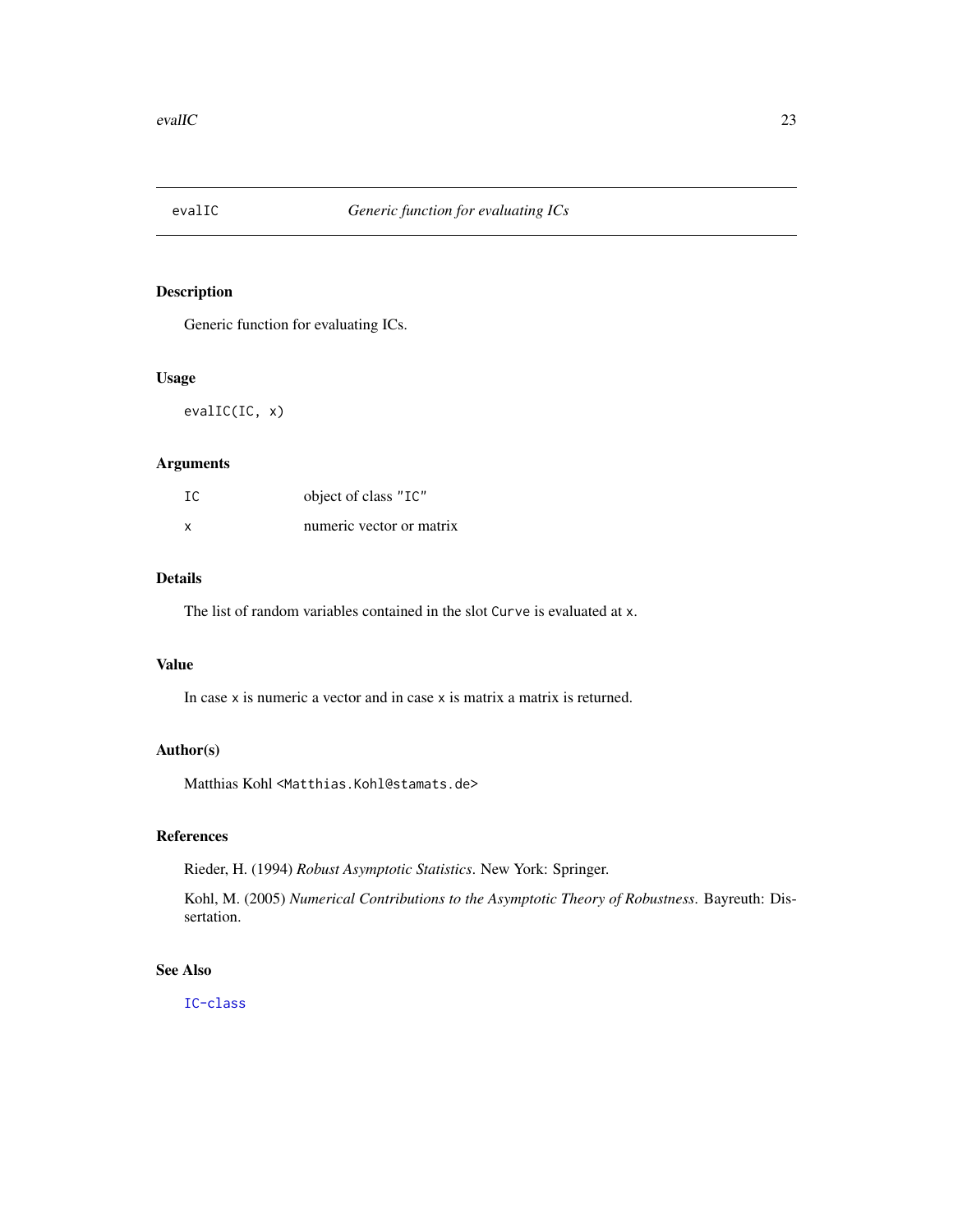<span id="page-23-2"></span><span id="page-23-0"></span>

Generates an object of class "EvenSymmetric".

#### Usage

```
EvenSymmetric(SymmCenter = 0)
```
## Arguments

SymmCenter numeric: center of symmetry

## Value

Object of class "EvenSymmetric"

#### Author(s)

Matthias Kohl <Matthias.Kohl@stamats.de>

## See Also

[EvenSymmetric-class](#page-23-1), [FunctionSymmetry-class](#page-36-1)

## Examples

```
EvenSymmetric()
## The function is currently defined as
function(SymmCenter = 0){
    new("EvenSymmetric", SymmCenter = SymmCenter)
}
```
<span id="page-23-1"></span>EvenSymmetric-class *Class for Even Functions*

## Description

Class for even functions.

#### Objects from the Class

Objects can be created by calls of the form new("EvenSymmetric"). More frequently they are created via the generating function EvenSymmetric.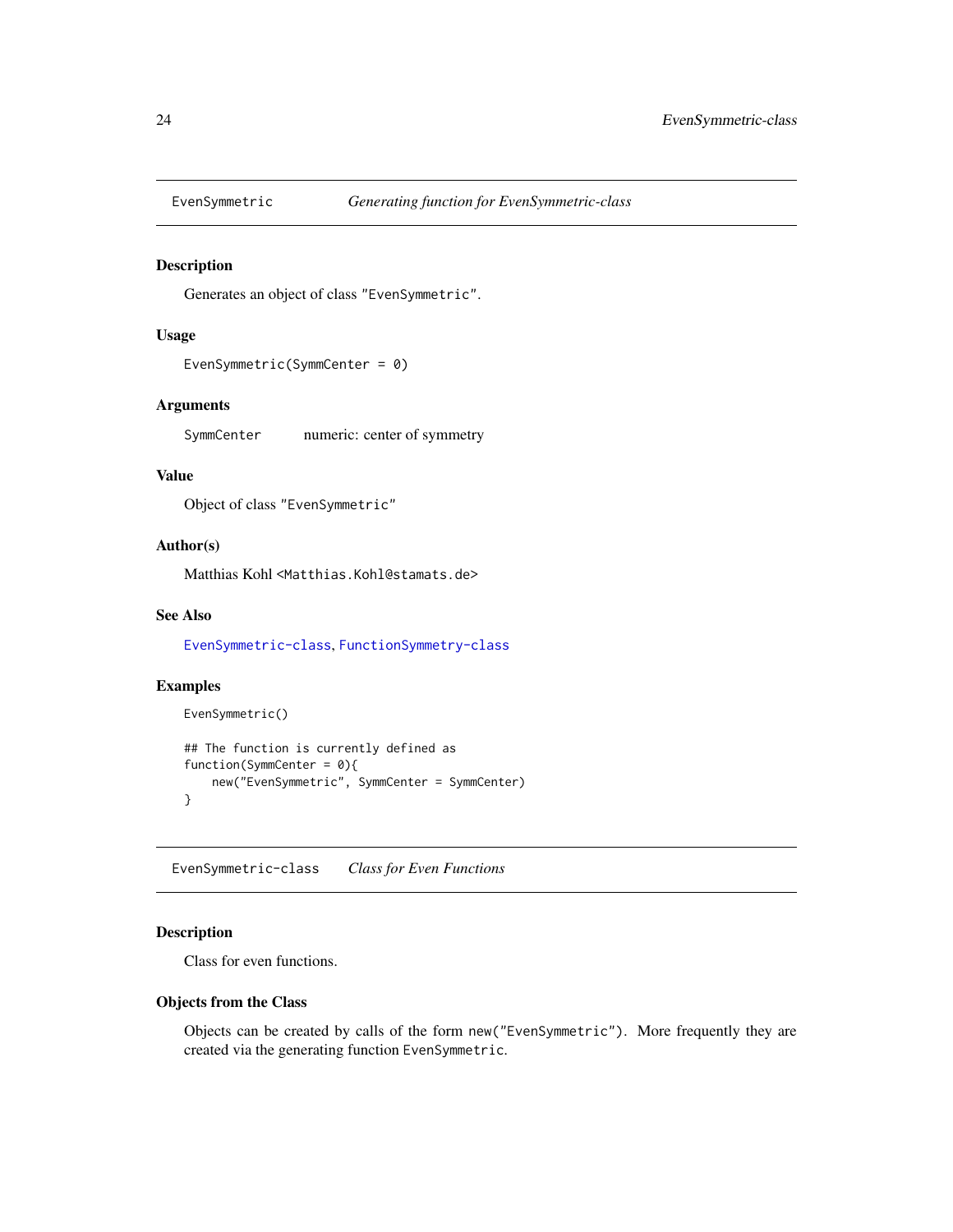## <span id="page-24-0"></span>ExpScaleFamily 25

## Slots

type: Object of class "character": contains "even function" SymmCenter: Object of class "numeric": center of symmetry

#### Extends

Class "FunctionSymmetry", directly. Class "Symmetry", by class "FunctionSymmetry".

## Author(s)

Matthias Kohl <Matthias.Kohl@stamats.de>

## See Also

[EvenSymmetric](#page-23-2), [FunctionSymmetry-class](#page-36-1)

#### Examples

new("EvenSymmetric")

ExpScaleFamily *Generating function for exponential scale families*

#### Description

Generates an object of class "L2ParamFamily" which represents an exponential scale family.

#### Usage

```
ExpScaleFamily(rate = 1, trafo)
```
#### Arguments

| rate  | rate                                             |
|-------|--------------------------------------------------|
| trafo | matrix: optional transformation of the parameter |

## Details

The slots of the corresponding L2 differentiable parameteric family are filled. The scale parameter corresponds to 1/rate.

## Value

```
Object of class "L2ParamFamily"
```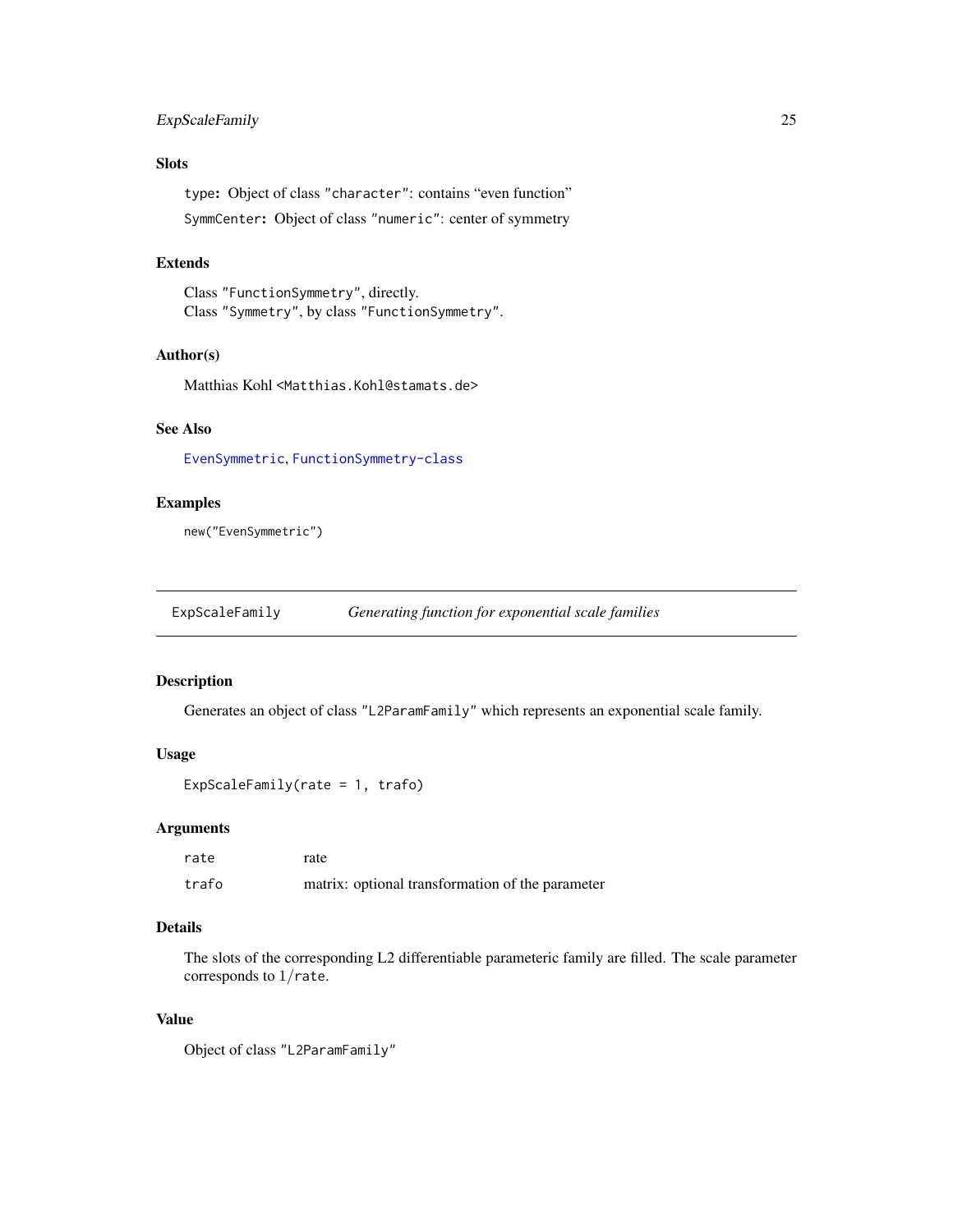## <span id="page-25-0"></span>Author(s)

Matthias Kohl <Matthias.Kohl@stamats.de>

## References

Kohl, M. (2005) *Numerical Contributions to the Asymptotic Theory of Robustness*. Bayreuth: Dissertation.

#### See Also

[L2ParamFamily-class](#page-76-1), [Exp-class](#page-0-0)

## Examples

```
(E1 <- ExpScaleFamily())
plot(E1)
Map(L2deriv(E1)[[1]])
checkL2deriv(E1)
```
<span id="page-25-1"></span>fiBias *Generating function for fiBias-class*

## Description

Generates an object of class "fiBias".

#### Usage

fiBias()

## Value

Object of class "fiBias"

#### Author(s)

Matthias Kohl <Matthias.Kohl@stamats.de>

#### References

Ruckdeschel, P. and Kohl, M. (2005) How to approximate the finite sample risk of M-estimators.

## See Also

[fiBias-class](#page-26-1)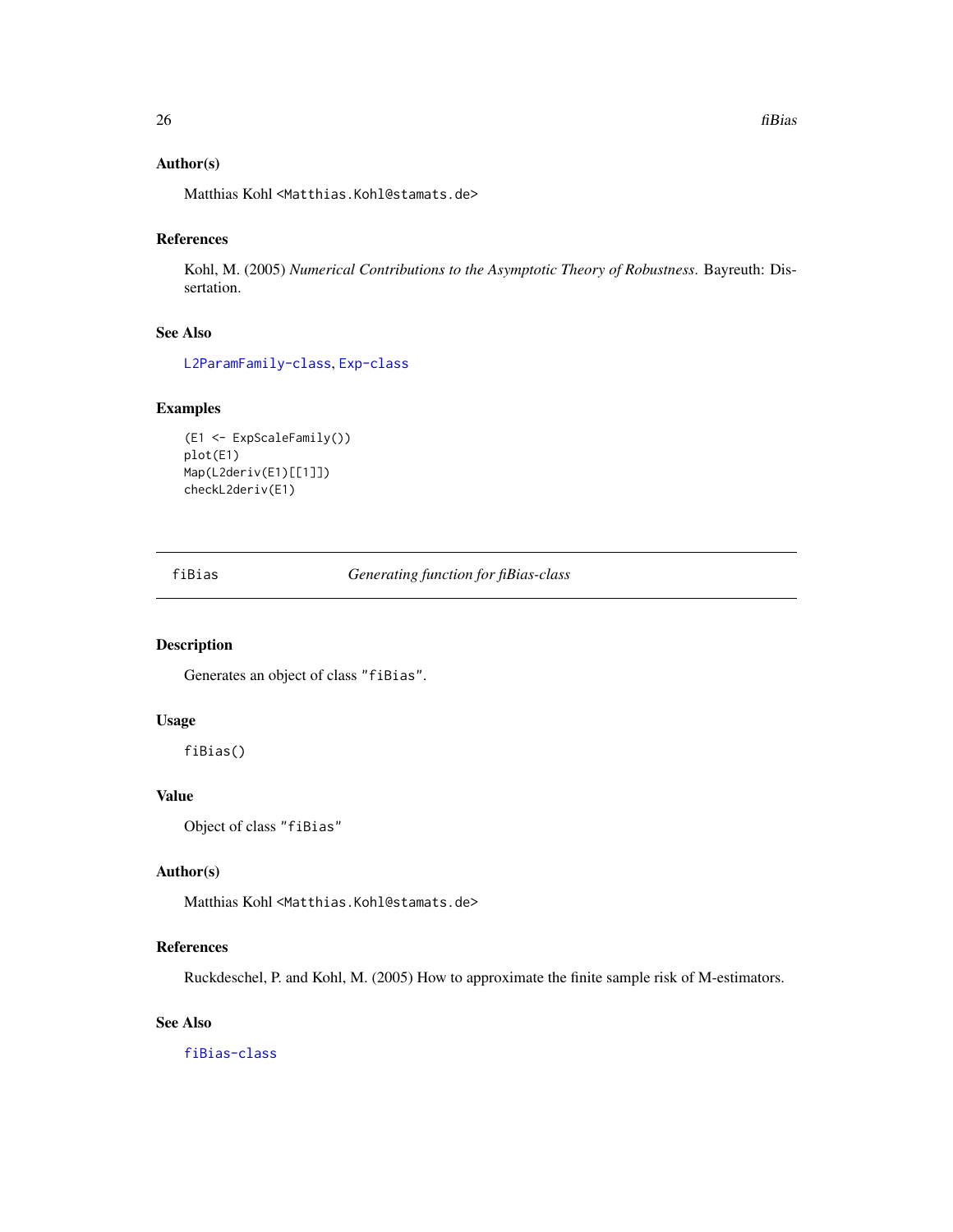#### <span id="page-26-0"></span>fiBias-class 27

## Examples

fiBias()

```
## The function is currently defined as
function(){ new("fiBias") }
```
<span id="page-26-1"></span>fiBias-class *Finite-sample Bias*

## Description

Class of finite-sample bias.

#### Objects from the Class

Objects can be created by calls of the form new("fiBias", ...). More frequently they are created via the generating function fiBias.

## Slots

type: Object of class "character": "finite-sample bias".

#### Extends

Class "fiRisk", directly. Class "RiskType", by class "fiRisk".

#### Methods

No methods defined with class "fiBias" in the signature.

#### Author(s)

Matthias Kohl <Matthias.Kohl@stamats.de>

#### References

Ruckdeschel, P. and Kohl, M. (2005) How to approximate the finite sample risk of M-estimators.

#### See Also

[fiRisk-class](#page-32-1), [fiBias](#page-25-1)

#### Examples

new("fiBias")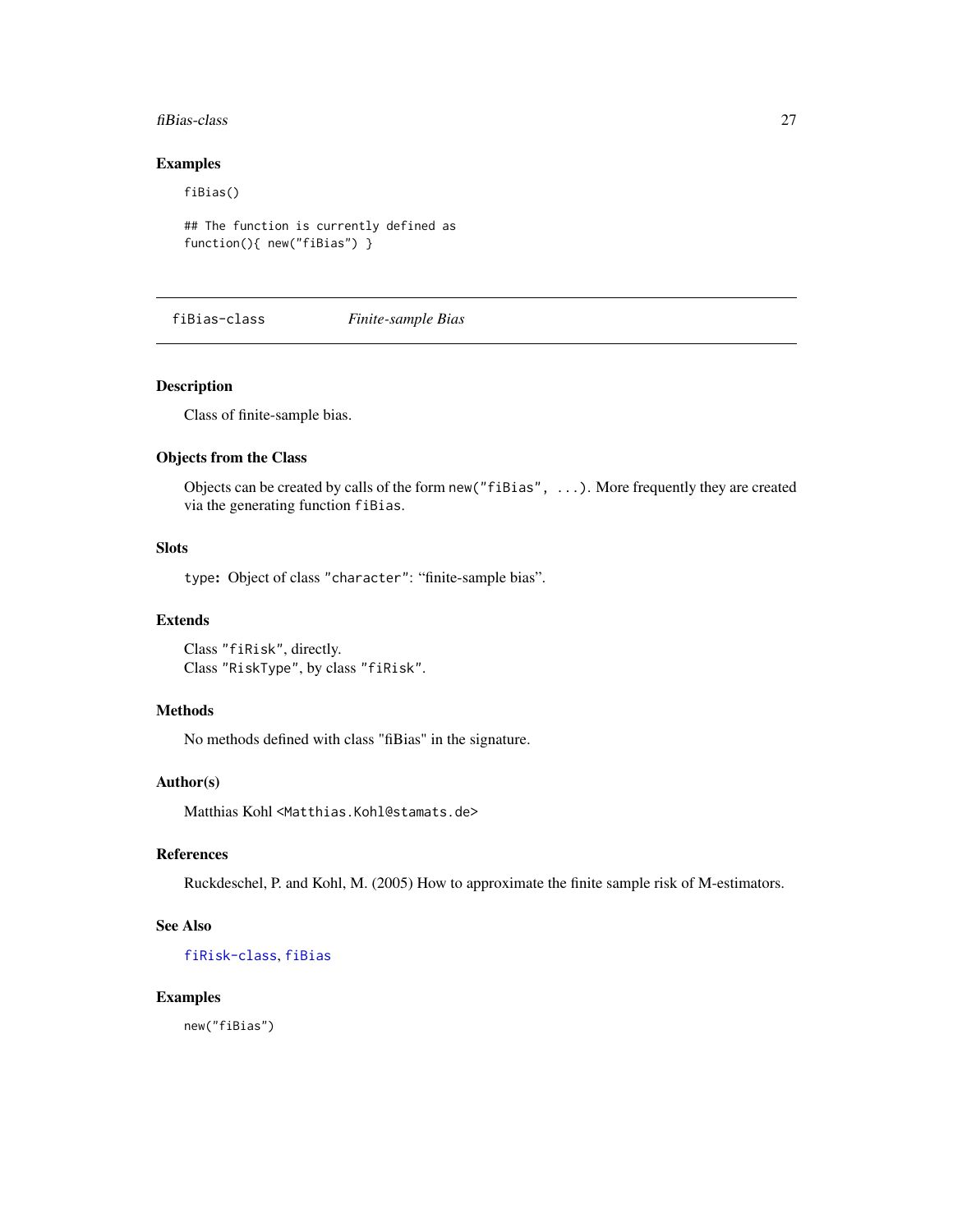<span id="page-27-2"></span><span id="page-27-0"></span>

Generates an object of class "fiCov".

## Usage

asCov()

#### Value

Object of class "fiCov"

## Author(s)

Matthias Kohl <Matthias.Kohl@stamats.de>

## References

Ruckdeschel, P. and Kohl, M. (2005) How to approximate the finite sample risk of M-estimators.

## See Also

[fiCov-class](#page-27-1)

## Examples

fiCov()

## The function is currently defined as function(){ new("fiCov") }

<span id="page-27-1"></span>fiCov-class *Finite-sample covariance*

## Description

Class of finite-sample covariance.

#### Objects from the Class

Objects can be created by calls of the form new("fiCov", ...). More frequently they are created via the generating function fiCov.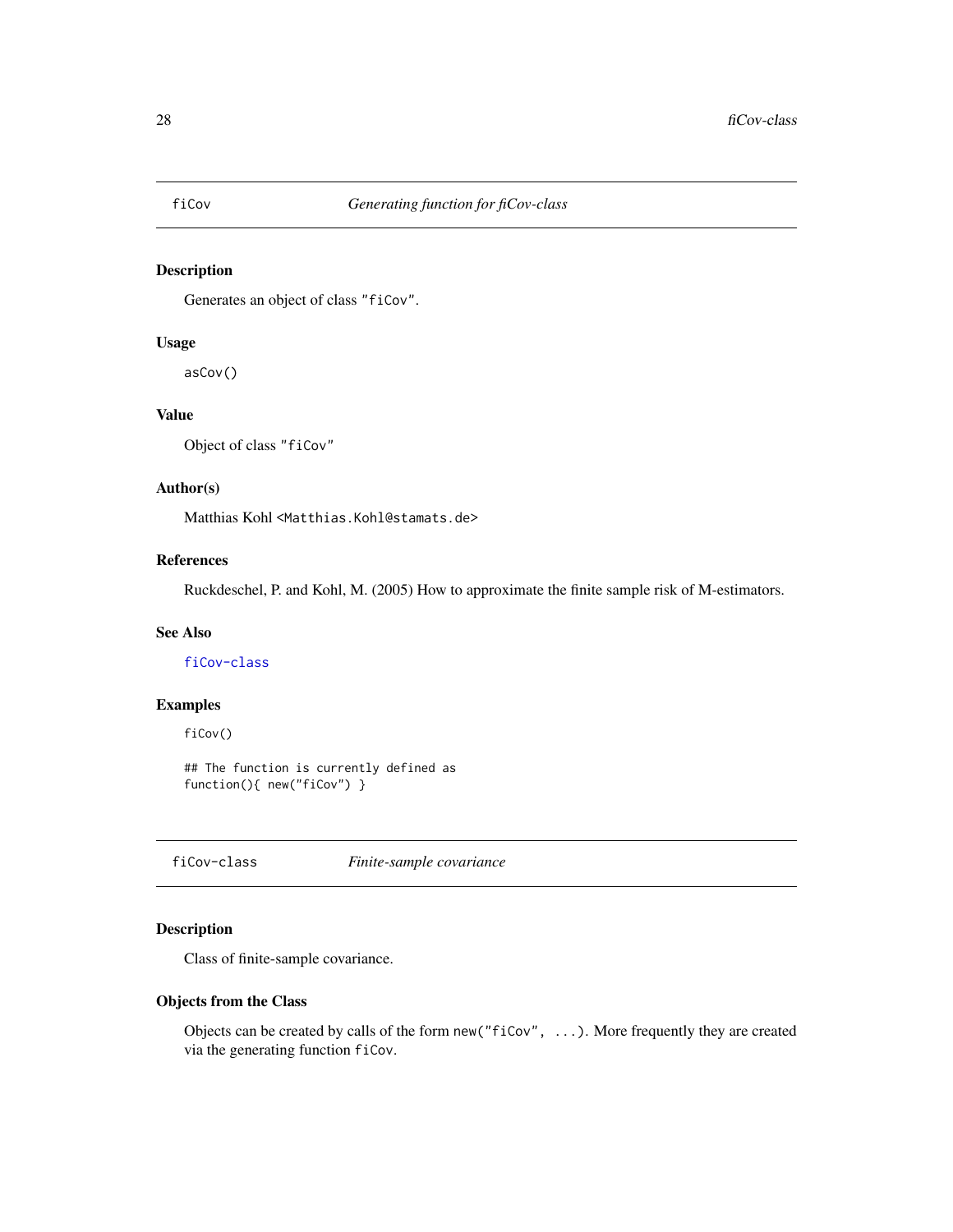#### <span id="page-28-0"></span>fiHampel 29

## Slots

type: Object of class "character": "finite-sample covariance".

## Extends

```
Class "fiRisk", directly.
Class "RiskType", by class "fiRisk".
```
## Methods

No methods defined with class "fiCov" in the signature.

## Author(s)

Matthias Kohl <Matthias.Kohl@stamats.de>

## References

Ruckdeschel, P. and Kohl, M. (2005) How to approximate the finite sample risk of M-estimators.

## See Also

[fiRisk-class](#page-32-1), [fiCov](#page-27-2)

#### Examples

new("fiCov")

## <span id="page-28-1"></span>fiHampel *Generating function for fiHampel-class*

## Description

Generates an object of class "fiHampel".

## Usage

fiHampel(bound = Inf)

#### Arguments

bound positive real: bias bound

## Value

Object of class fiHampel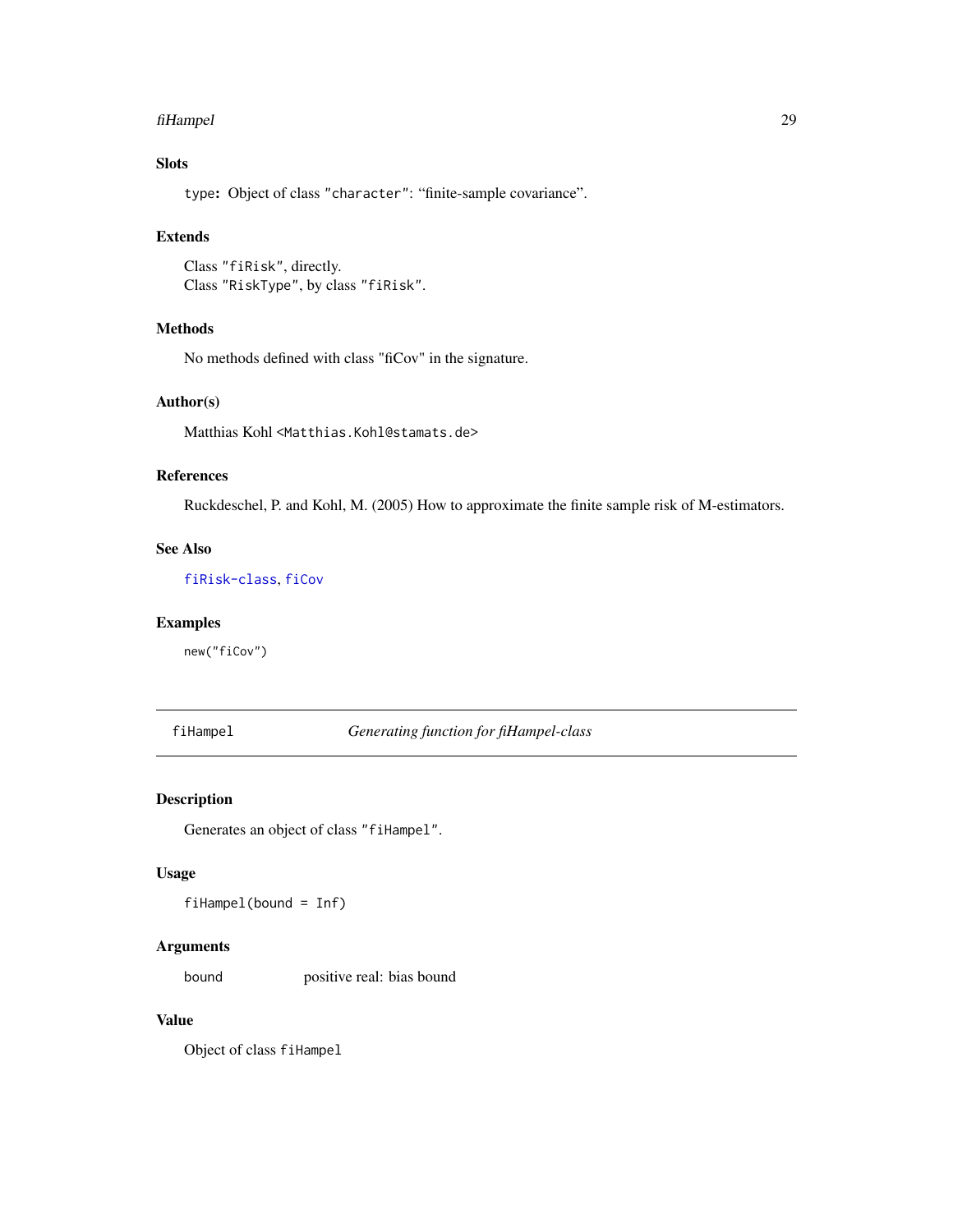#### Author(s)

Matthias Kohl <Matthias.Kohl@stamats.de>

#### References

Hampel et al. (1986) *Robust Statistics*. The Approach Based on Influence Functions. New York: Wiley.

Ruckdeschel, P. and Kohl, M. (2005) How to approximate the finite sample risk of M-estimators.

#### See Also

[fiHampel-class](#page-29-1)

#### Examples

fiHampel()

## The function is currently defined as function(bound = Inf){ new("fiHampel", bound = bound) }

<span id="page-29-1"></span>fiHampel-class *Finite-sample Hampel risk*

## Description

Class of finite-sample Hampel risk which is the trace of the finite-sample covariance subject to a given bias bound (bound on gross error sensitivity).

#### Objects from the Class

Objects can be created by calls of the form new ("fiHampel",  $\dots$ ). More frequently they are created via the generating function fiHampel.

#### Slots

type: Object of class "character": "trace of finite-sample covariance for given bias bound".

bound: Object of class "numeric": given positive bias bound.

#### Extends

```
Class "fiRisk", directly.
Class "RiskType", by class "fiRisk".
```
#### Methods

```
bound signature(object = "fiHampel"): accessor function for slot bound.
show signature(object = "fiHampel")
```
<span id="page-29-0"></span>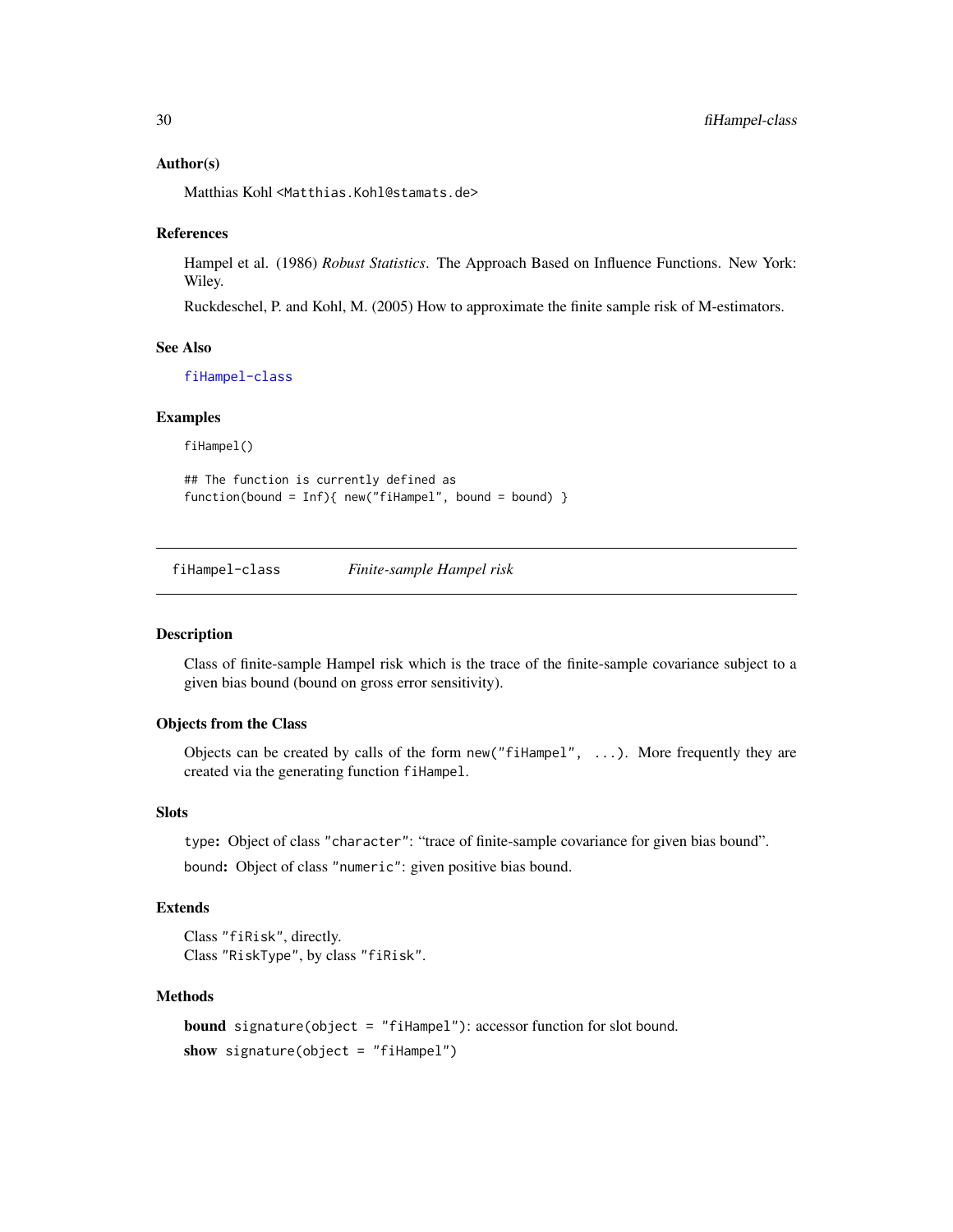#### <span id="page-30-0"></span> $f$ i MSE 31

## Author(s)

Matthias Kohl <Matthias.Kohl@stamats.de>

#### References

Hampel et al. (1986) *Robust Statistics*. The Approach Based on Influence Functions. New York: Wiley.

Ruckdeschel, P. and Kohl, M. (2005) How to approximate the finite sample risk of M-estimators.

## See Also

[fiRisk-class](#page-32-1), [fiHampel](#page-28-1)

#### Examples

new("fiHampel")

<span id="page-30-1"></span>fiMSE *Generating function for fiMSE-class*

## Description

Generates an object of class "fiMSE".

#### Usage

asMSE()

## Value

Object of class "fiMSE"

## Author(s)

Matthias Kohl <Matthias.Kohl@stamats.de>

#### References

Ruckdeschel, P. and Kohl, M. (2005) How to approximate the finite sample risk of M-estimators.

#### See Also

[fiMSE-class](#page-31-1)

#### Examples

fiMSE()

## The function is currently defined as function(){ new("fiMSE") }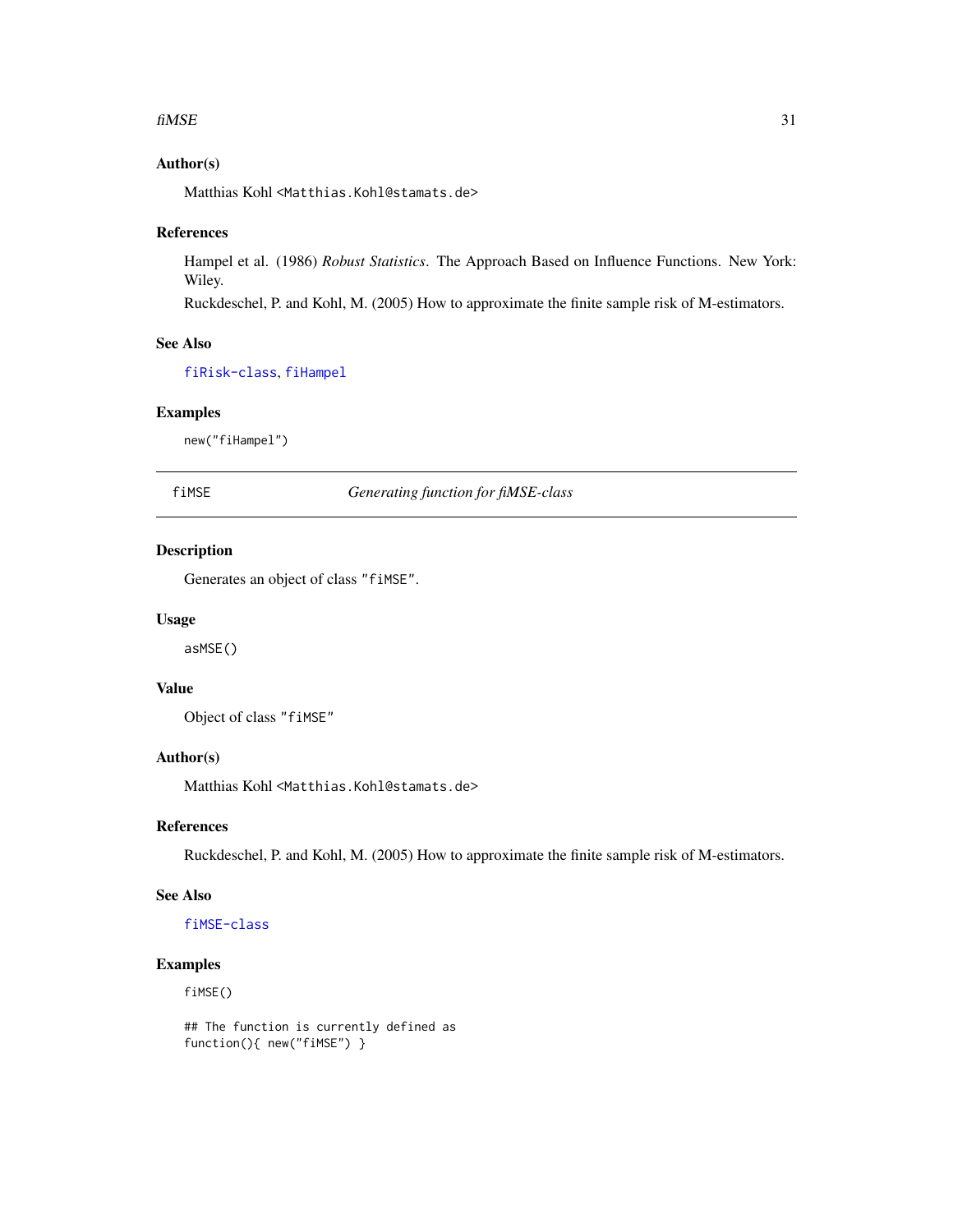<span id="page-31-1"></span><span id="page-31-0"></span>

Class of asymptotic mean square error.

## Objects from the Class

Objects can be created by calls of the form new("fiMSE", ...). More frequently they are created via the generating function fiMSE.

## Slots

type: Object of class "character": "finite-sample mean square error".

## Extends

Class "fiRisk", directly. Class "RiskType", by class "fiRisk".

## Methods

No methods defined with class "fiMSE" in the signature.

## Author(s)

Matthias Kohl <Matthias.Kohl@stamats.de>

#### References

Ruckdeschel, P. and Kohl, M. (2005) How to approximate the finite sample risk of M-estimators.

#### See Also

[fiRisk-class](#page-32-1), [fiMSE](#page-30-1)

#### Examples

new("fiMSE")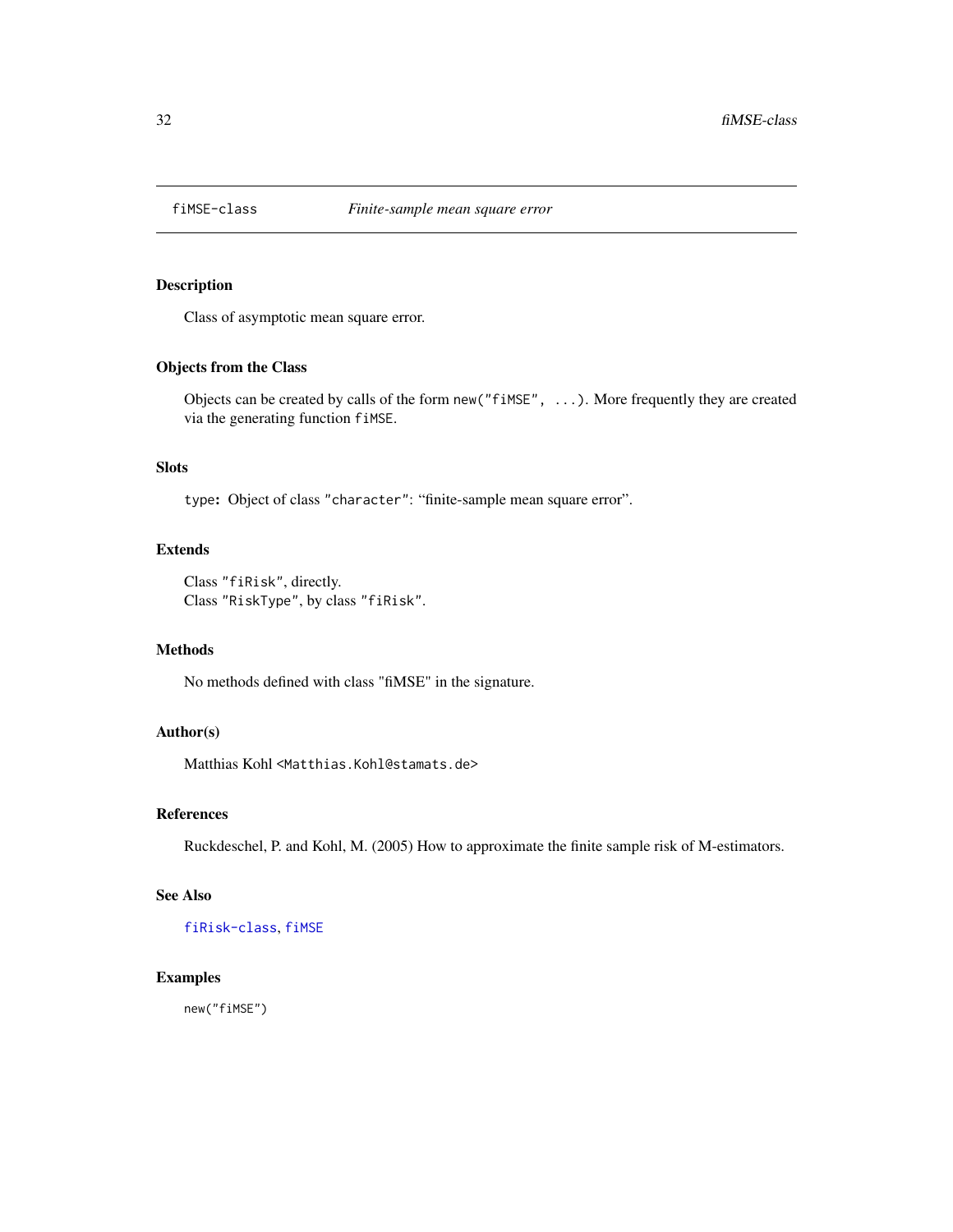<span id="page-32-1"></span><span id="page-32-0"></span>

Class of finite-sample risks.

## Objects from the Class

A virtual Class: No objects may be created from it.

## Slots

type: Object of class "character".

## Extends

Class "RiskType", directly.

### Methods

No methods defined with class "fiRisk" in the signature.

## Author(s)

Matthias Kohl <Matthias.Kohl@stamats.de>

## References

Ruckdeschel, P. and Kohl, M. (2005) How to approximate the finite sample risk of M-estimators.

#### See Also

[RiskType-class](#page-101-1)

fiUnOvShoot *Generating function for fiUnOvShoot-class*

## Description

Generates an object of class "fiUnOvShoot".

## Usage

fiUnOvShoot(width = 1.960)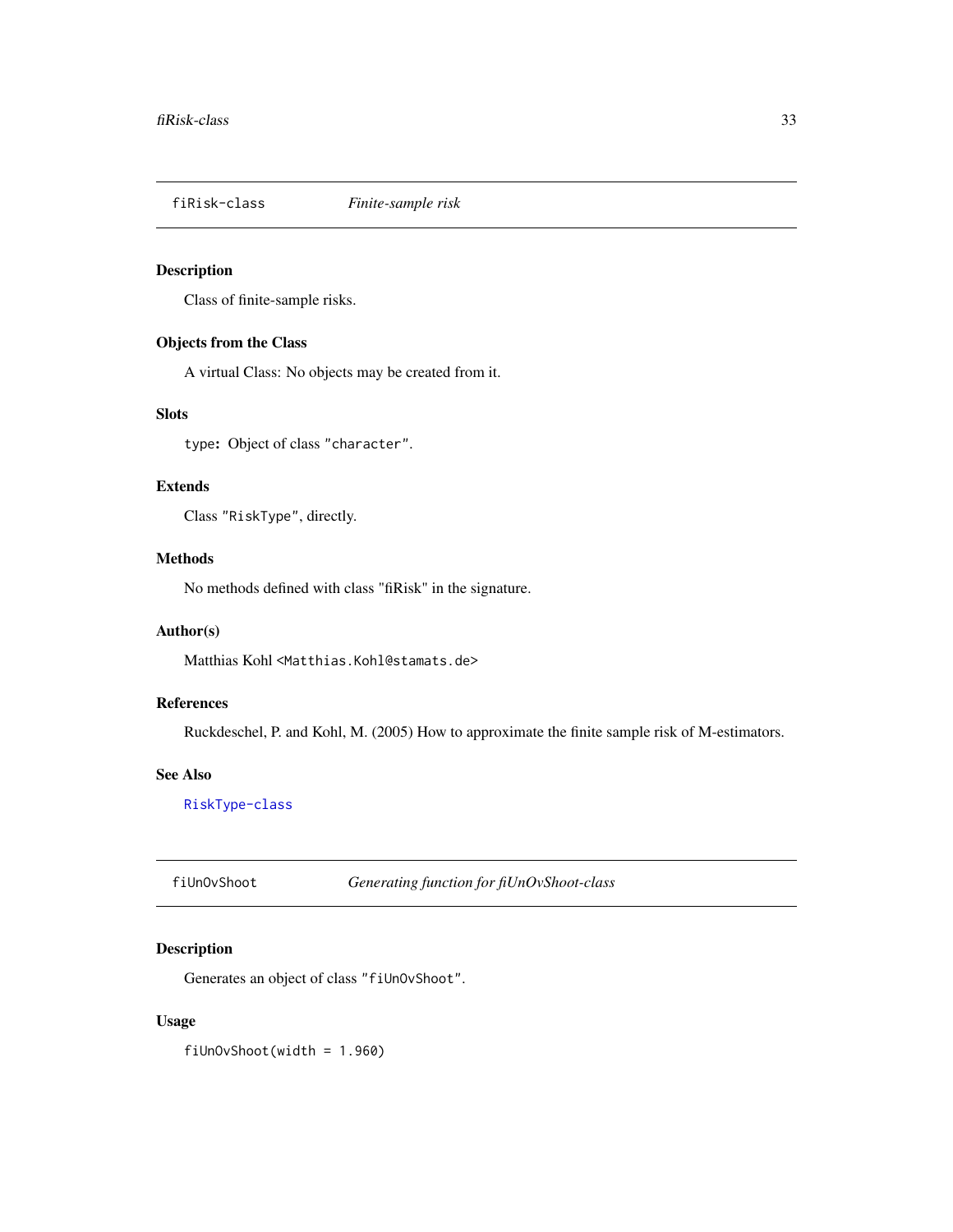#### <span id="page-33-0"></span>Arguments

width positive real: half the width of given confidence interval.

#### Value

Object of class "fiUnOvShoot"

## Author(s)

Matthias Kohl <Matthias.Kohl@stamats.de>

#### References

Huber, P.J. (1968) Robust Confidence Limits. Z. Wahrscheinlichkeitstheor. Verw. Geb. 10:269– 278.

Rieder, H. (1989) A finite-sample minimax regression estimator. Statistics 20(2): 211–221.

Kohl, M. (2005) *Numerical Contributions to the Asymptotic Theory of Robustness*. Bayreuth: Dissertation.

Ruckdeschel, P. and Kohl, M. (2005) How to approximate the finite sample risk of M-estimators.

## See Also

[fiUnOvShoot-class](#page-33-1)

#### Examples

fiUnOvShoot()

```
## The function is currently defined as
function(width = 1.960){ new("fiUnOvShoot", width = width) }
```
<span id="page-33-1"></span>fiUnOvShoot-class *Finite-sample under-/overshoot probability*

#### Description

Class of finite-sample under-/overshoot probability.

#### Objects from the Class

Objects can be created by calls of the form new("fiUnOvShoot", ...). More frequently they are created via the generating function fiUnOvShoot.

#### **Slots**

type: Object of class "character": "finite-sample under-/overshoot probability".

width: Object of class "numeric": half the width of given confidence interval.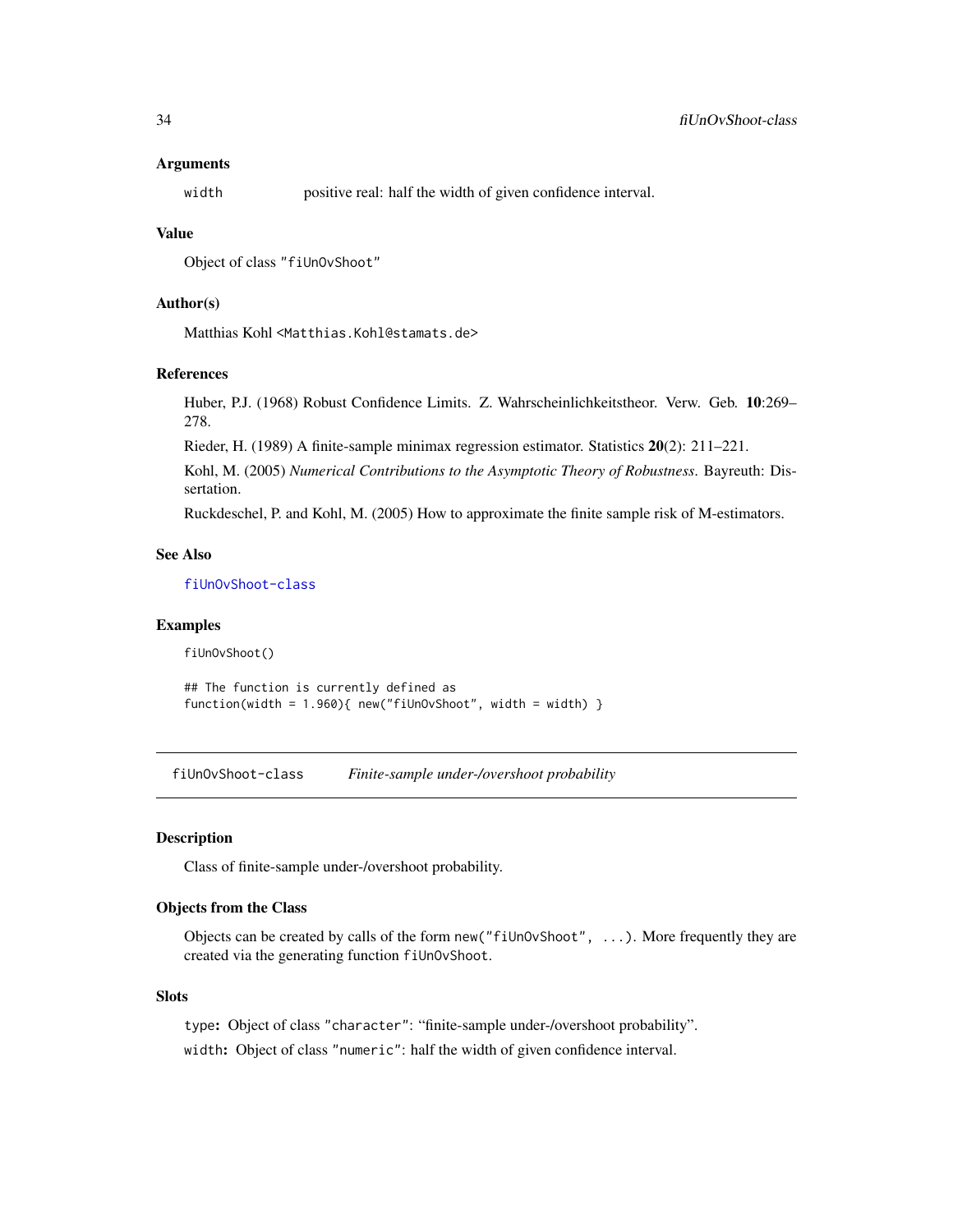## <span id="page-34-0"></span>FixRobModel 35

## Extends

Class "fiRisk", directly. Class "RiskType", by class "fiRisk".

#### Methods

```
width signature(object = "fiUnOvShoot"): accessor function for slot width.
show signature(object = "fiUnOvShoot")
```
#### Author(s)

Matthias Kohl <Matthias.Kohl@stamats.de>

#### References

Huber, P.J. (1968) Robust Confidence Limits. Z. Wahrscheinlichkeitstheor. Verw. Geb. 10:269– 278.

Rieder, H. (1989) A finite-sample minimax regression estimator. Statistics 20(2): 211–221.

Kohl, M. (2005) *Numerical Contributions to the Asymptotic Theory of Robustness*. Bayreuth: Dissertation.

Ruckdeschel, P. and Kohl, M. (2005) Computation of the Finite Sample Risk of M-estimators on Neighborhoods.

## See Also

[fiRisk-class](#page-32-1)

#### Examples

new("fiUnOvShoot")

FixRobModel *Generating function for FixRobModel-class*

## Description

Generates an object of class "FixRobModel".

## Usage

FixRobModel(center = ParamFamily(), neighbor = ContNeighborhood())

#### Arguments

| center   | object of class "ProbFamily"         |
|----------|--------------------------------------|
| neighbor | object of class "UncondNeighborhood" |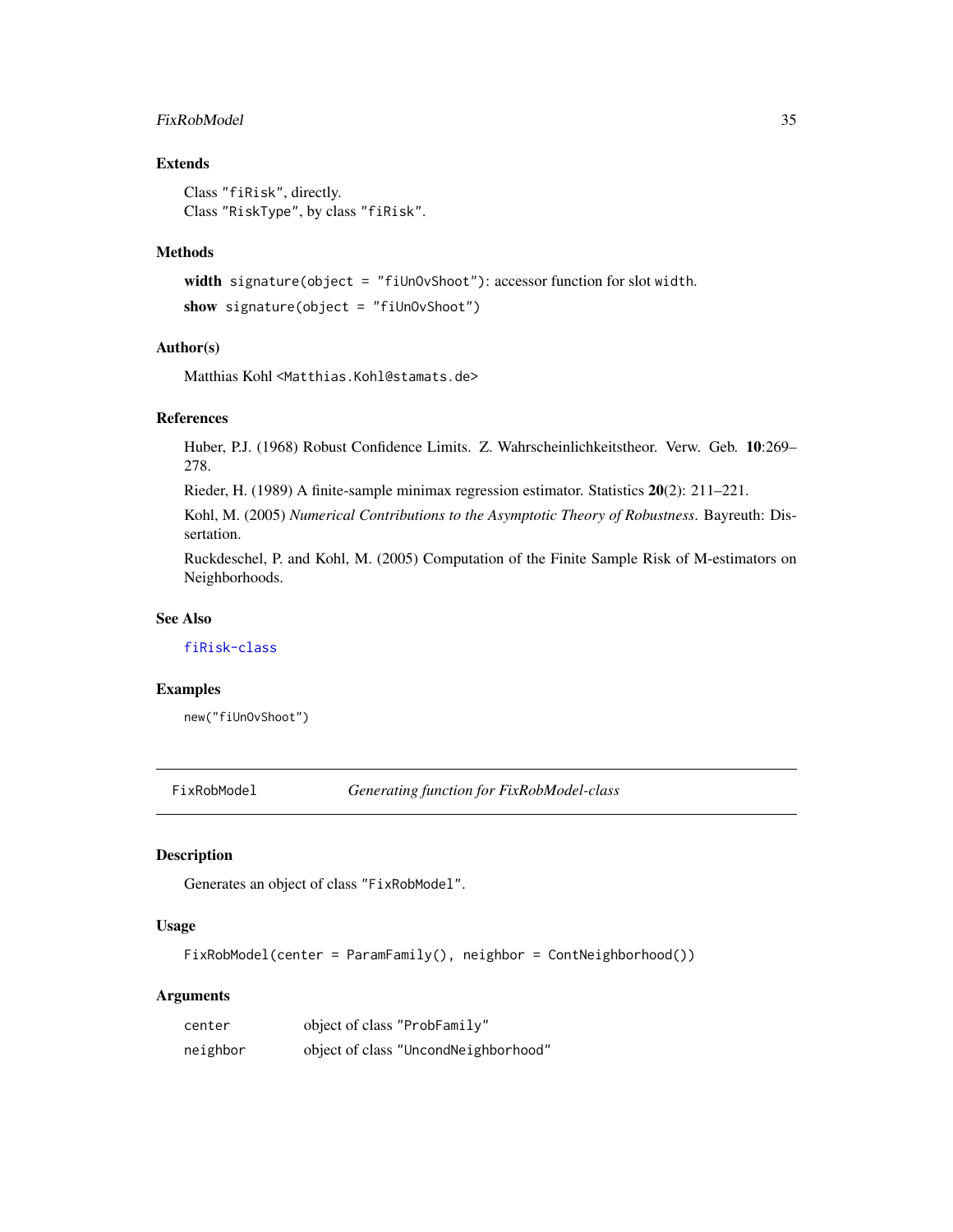## Value

Object of class "FixRobModel"

## Author(s)

Matthias Kohl <Matthias.Kohl@stamats.de>

## References

Rieder, H. (1994) *Robust Asymptotic Statistics*. New York: Springer. Kohl, M. (2005) *Numerical Contributions to the Asymptotic Theory of Robustness*. Bayreuth: Dissertation.

## See Also

[FixRobModel-class](#page-35-1)

## Examples

```
(M1 <- FixRobModel())
## The function is currently defined as
function(center = ParamFamily(), neighbor = ContNeighborhood()){
    new("FixRobModel", center = center, neighbor = neighbor)
}
```
<span id="page-35-1"></span>FixRobModel-class *Robust model with fixed (unconditional) neighborhood*

#### Description

Class of robust models with fixed (unconditional) neighborhoods.

## Objects from the Class

Objects can be created by calls of the form new("FixRobModel", ...). More frequently they are created via the generating function FixRobModel.

## Slots

center: Object of class "ProbFamily".

neighbor: Object of class "UncondNeighborhood".

## Extends

Class "RobModel", directly.

<span id="page-35-0"></span>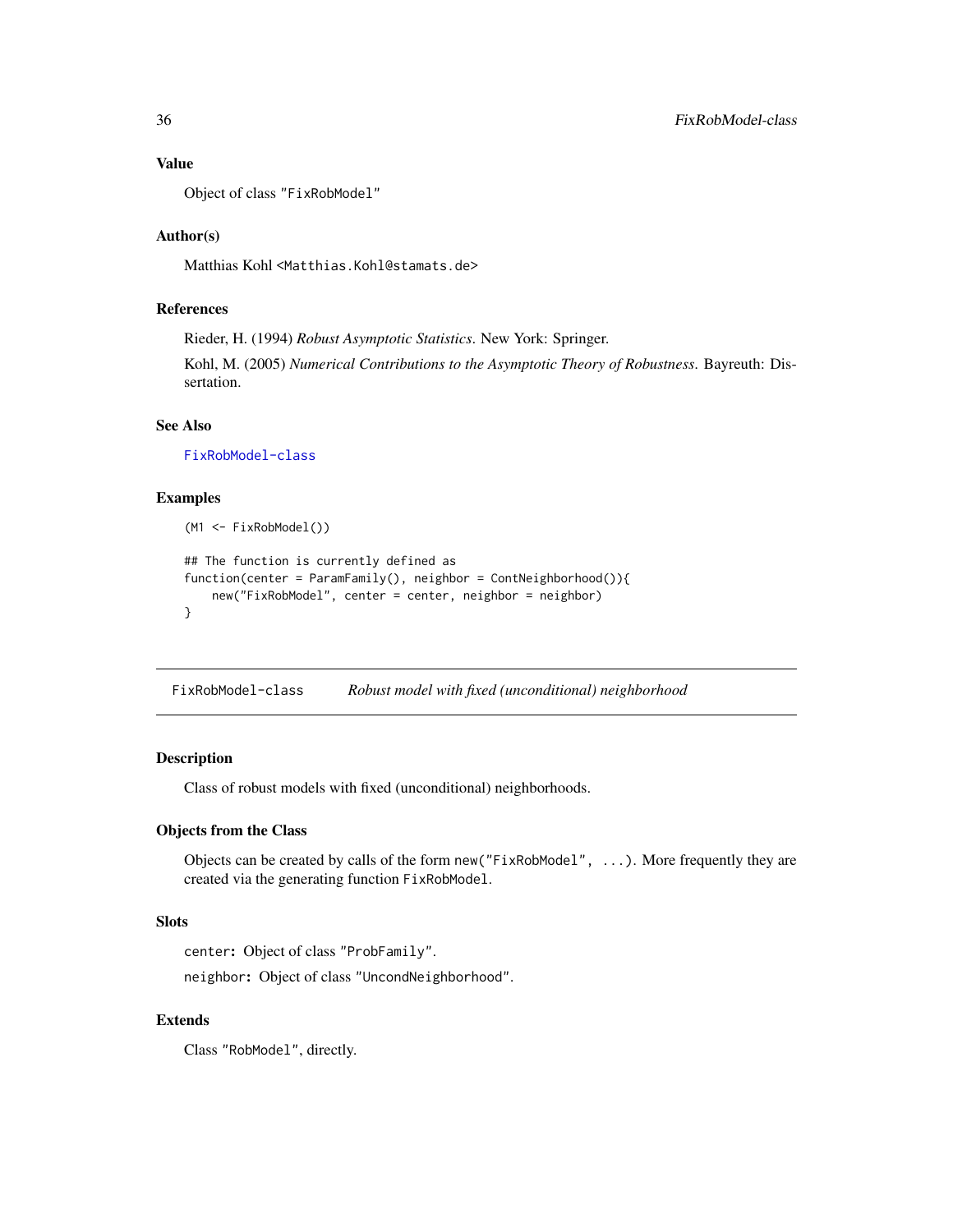## Methods

neighbor<- signature(object = "FixRobModel"): replacement function for slot neighbor< show signature(object = "FixRobModel")

### Author(s)

Matthias Kohl <Matthias.Kohl@stamats.de>

### References

sertation.

Rieder, H. (1994) *Robust Asymptotic Statistics*. New York: Springer. Kohl, M. (2005) *Numerical Contributions to the Asymptotic Theory of Robustness*. Bayreuth: Dis-

#### See Also

[ProbFamily-class](#page-99-0), [UncondNeighborhood-class](#page-112-0), [FixRobModel](#page-34-0)

#### Examples

new("FixRobModel")

```
FunctionSymmetry-class
```
*Class of Symmetries for Functions*

## Description

Class of symmetries for functions.

## Objects from the Class

A virtual Class: No objects may be created from it.

## Slots

type: Object of class "character": discribes type of symmetry.

SymmCenter: Object of class "OptionalNumeric": center of symmetry.

### Extends

Class "Symmetry", directly.

### Author(s)

Matthias Kohl <Matthias.Kohl@stamats.de>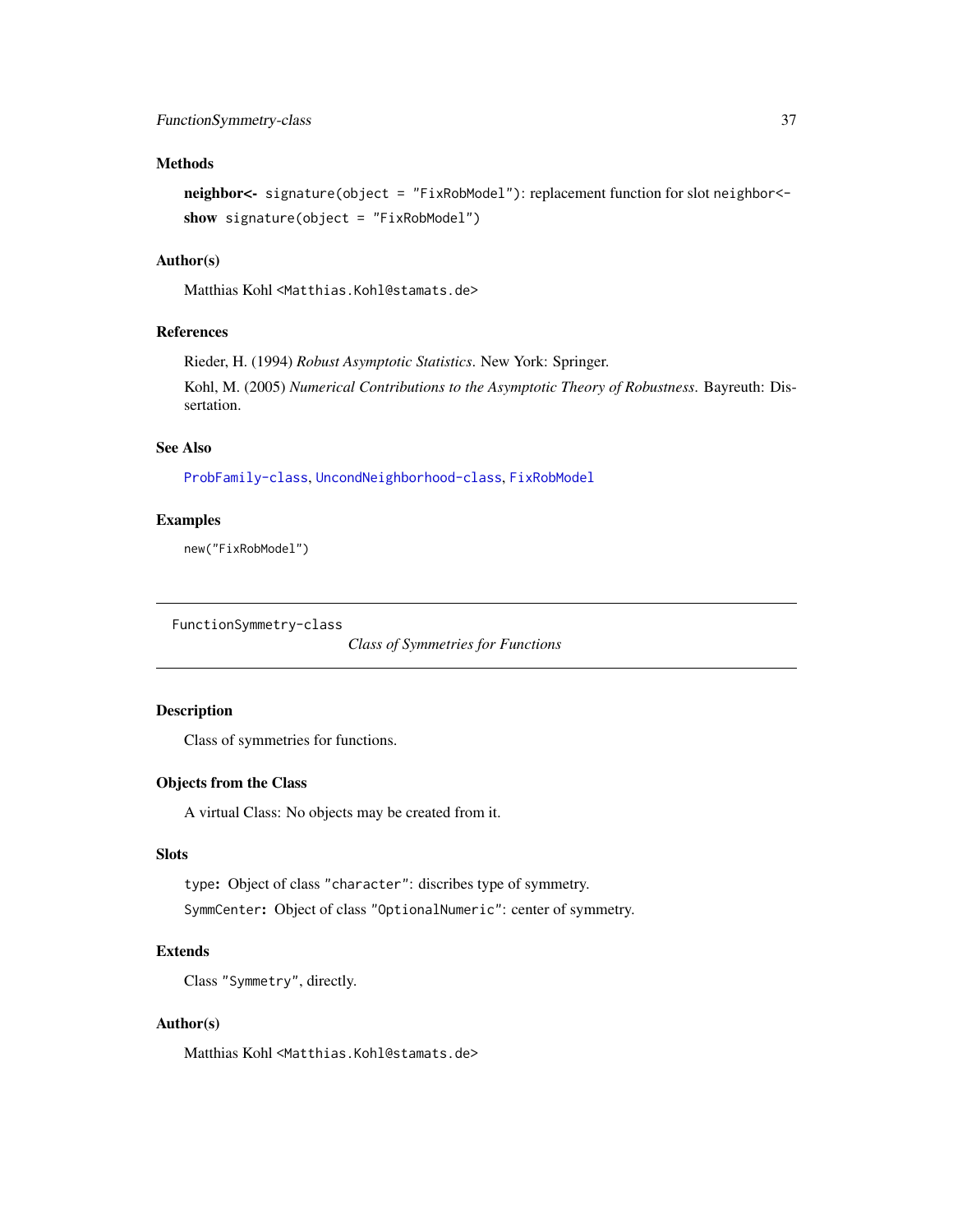# See Also

[Symmetry-class](#page-0-0), [OptionalNumeric-class](#page-0-0)

FunSymmList *Generating function for FunSymmList-class*

### Description

Generates an object of class "FunSymmList".

## Usage

```
FunSymmList(...)
```
### Arguments

... Objects of class "FunctionSymmetry" which shall form the list of symmetry types.

# Value

```
Object of class "FunSymmList"
```
## Author(s)

Matthias Kohl <Matthias.Kohl@stamats.de>

## See Also

[FunSymmList-class](#page-38-0)

### Examples

```
FunSymmList(NonSymmetric(), EvenSymmetric(SymmCenter = 1),
            OddSymmetric(SymmCenter = 2))
## The function is currently defined as
function (...){
   new("FunSymmList", list(...))
}
```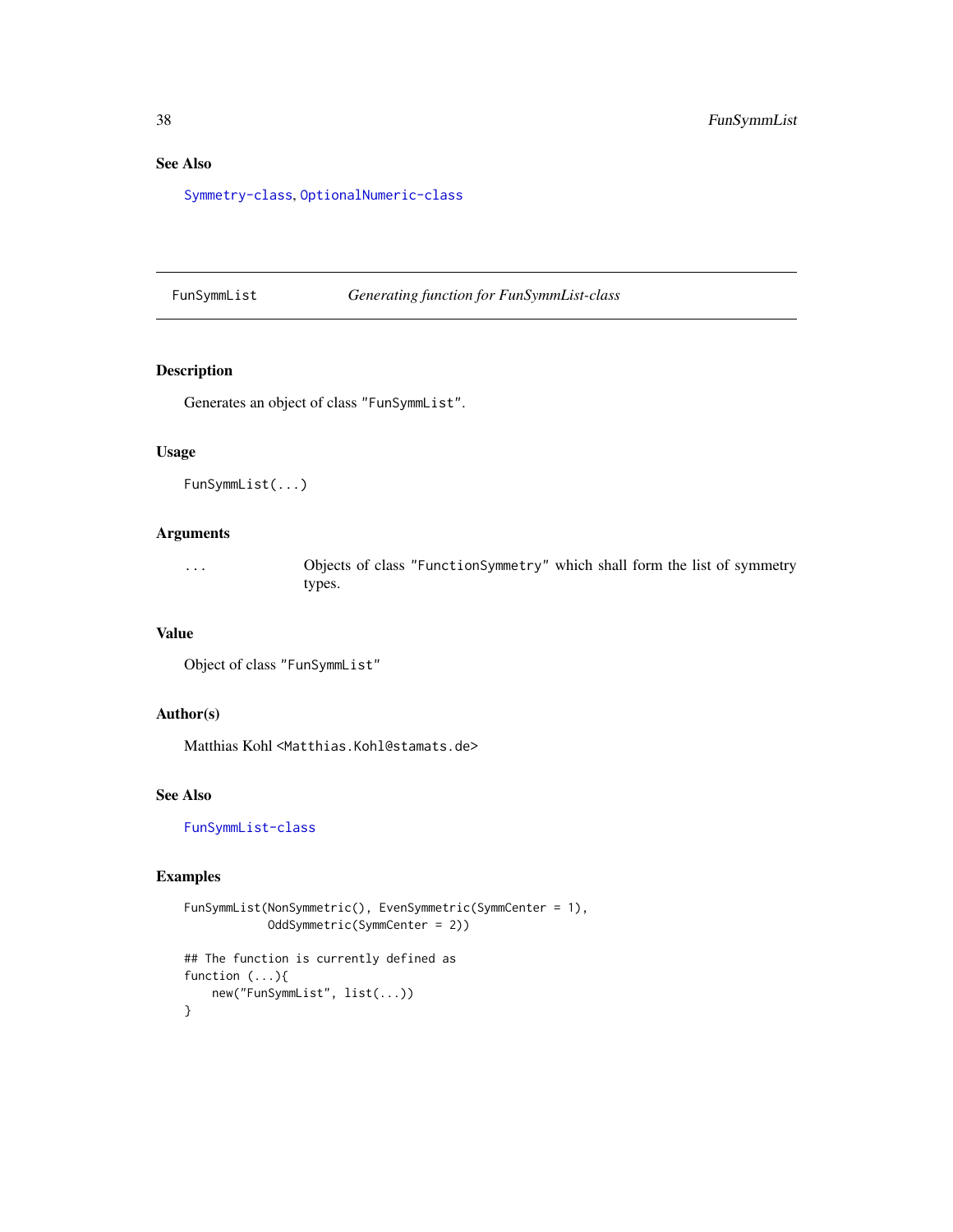<span id="page-38-0"></span>FunSymmList-class *List of Symmetries for a List of Functions*

## Description

Create a list of symmetries for a list of functions

## Objects from the Class

Objects can be created by calls of the form new("FunSymmList", ...). More frequently they are created via the generating function FunSymmList.

# Slots

.Data: Object of class "list". A list of objects of class "FunctionSymmetry".

### Extends

```
Class "list", from data part.
Class "vector", by class "list".
```
### Author(s)

Matthias Kohl <Matthias.Kohl@stamats.de>

### See Also

[FunctionSymmetry-class](#page-36-0)

## Examples

```
new("FunSymmList", list(NonSymmetric(), EvenSymmetric(SymmCenter = 1),
                       OddSymmetric(SymmCenter = 2)))
```

| GammaFamily | <b>Generating function for Gamma families</b> |
|-------------|-----------------------------------------------|
|-------------|-----------------------------------------------|

### Description

Generates an object of class "L2ParamFamily" which represents a Gamma family.

## Usage

```
GammaFamily(scale = 1, shape = 1, trafo)
```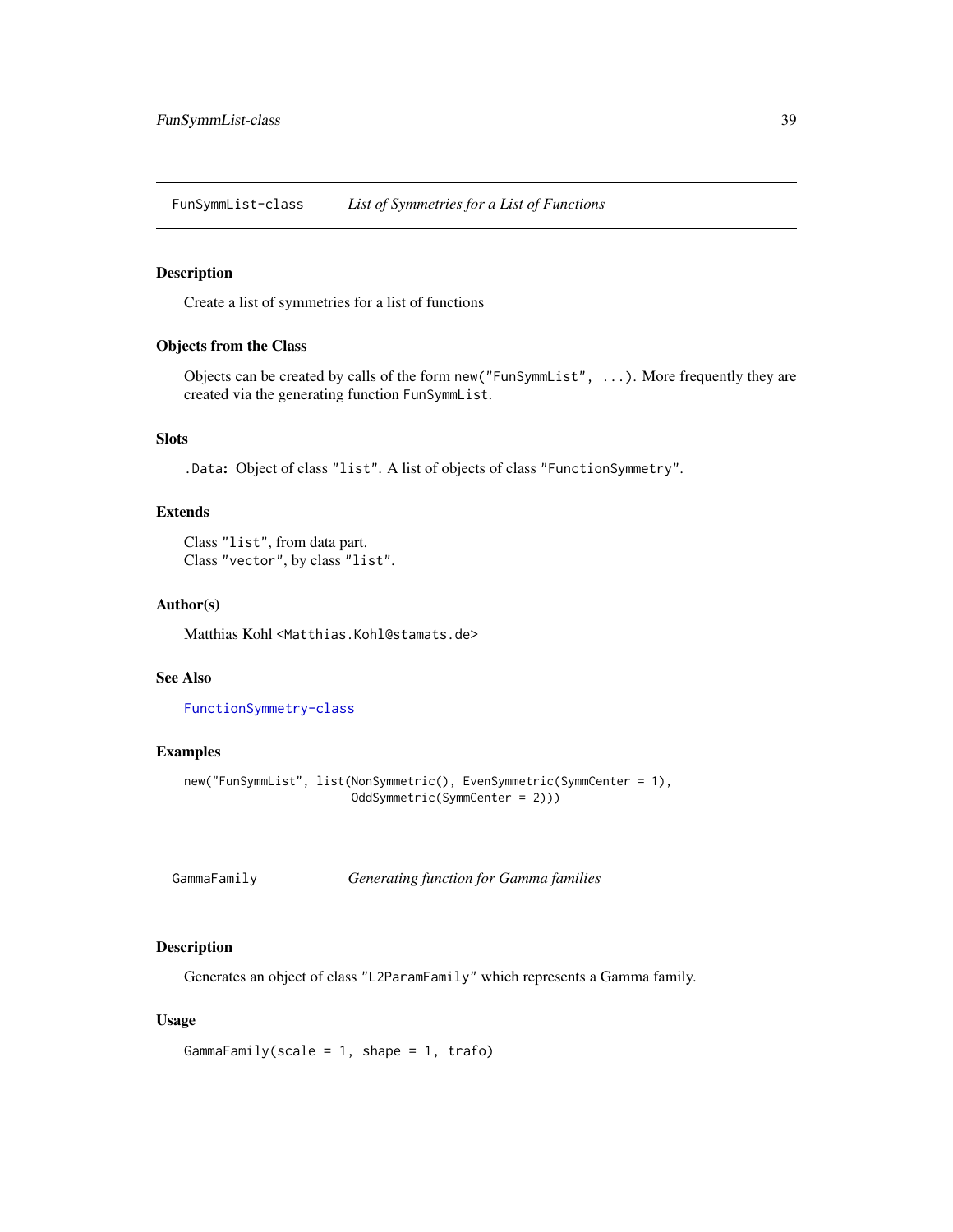40 generateIC

#### Arguments

| scale | positive real: scale parameter          |
|-------|-----------------------------------------|
| shape | positive real: shape parameter          |
| trafo | matrix: transformation of the parameter |

## Details

The slots of the corresponding L2 differentiable parameteric family are filled.

## Value

```
Object of class "L2ParamFamily"
```
# Author(s)

Matthias Kohl <Matthias.Kohl@stamats.de>

## References

Kohl, M. (2005) *Numerical Contributions to the Asymptotic Theory of Robustness*. Bayreuth: Dissertation.

## See Also

[L2ParamFamily-class](#page-76-0), [Gammad-class](#page-0-0)

## Examples

```
distrExOptions("EupperTruncQuantile" = 1e-15) # problem with q(Gamma())(1) = NaN
(G1 <- GammaFamily())
FisherInfo(G1)
checkL2deriv(G1)
distrExOptions("EupperTruncQuantile" = 0) # default
```

| generateIC |  |
|------------|--|
|------------|--|

Generic function for the generation of influence curves

## Description

This function is rarely called directly. It is used by other functions to create objects of class "IC".

## Usage

```
generateIC(neighbor, L2Fam, ...)
```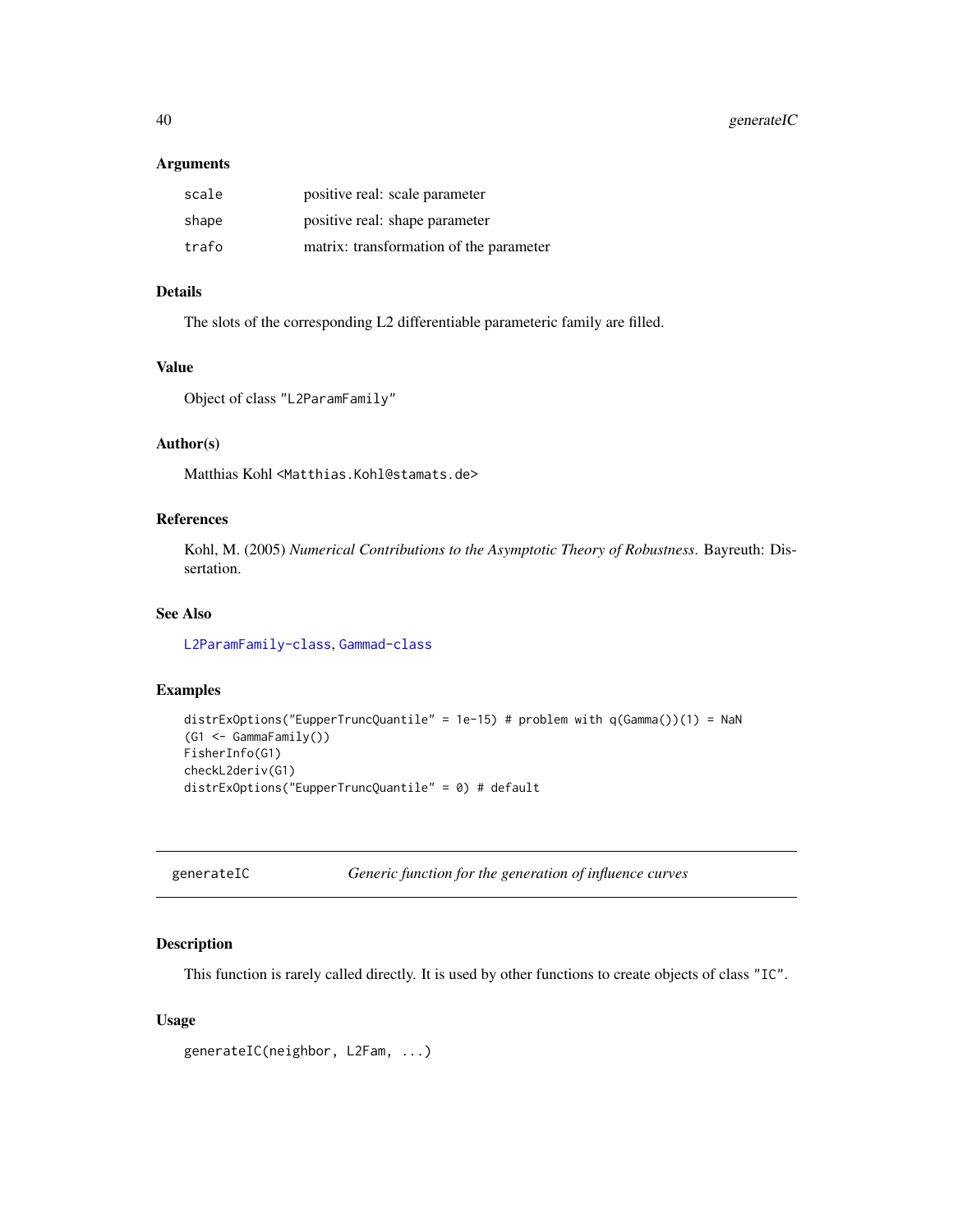#### getAs $R$ isk 41

#### **Arguments**

| neighbor | Object of class "Neighborhood".                   |
|----------|---------------------------------------------------|
| L2Fam    | L2-differentiable family of probability measures. |
| .        | additional parameters                             |

## Value

Object of class "IC"

### Author(s)

Matthias Kohl <Matthias.Kohl@stamats.de>

#### References

Rieder, H. (1994) *Robust Asymptotic Statistics*. New York: Springer. Kohl, M. (2005) *Numerical Contributions to the Asymptotic Theory of Robustness*. Bayreuth: Dissertation.

### See Also

[IC-class](#page-66-0), [ContIC-class](#page-18-0), [TotalVarIC-class](#page-105-0)

getAsRisk *Generic Function for Computation of Asymptotic Risks*

## Description

Generic function for the computation of asymptotic risks. This function is rarely called directly. It is used by other functions.

#### Usage

```
getAsRisk(risk, L2deriv, neighbor, ...)
```
## S4 method for signature 'asMSE, UnivariateDistribution, Neighborhood' getAsRisk(risk, L2deriv, neighbor, clip, cent, stand, trafo)

## S4 method for signature 'asMSE, EuclRandVariable, Neighborhood' getAsRisk(risk, L2deriv, neighbor, clip, cent, stand, trafo)

## S4 method for signature 'asBias, UnivariateDistribution, ContNeighborhood' getAsRisk(risk, L2deriv, neighbor, trafo)

## S4 method for signature 'asBias, UnivariateDistribution, TotalVarNeighborhood' getAsRisk(risk, L2deriv, neighbor, trafo)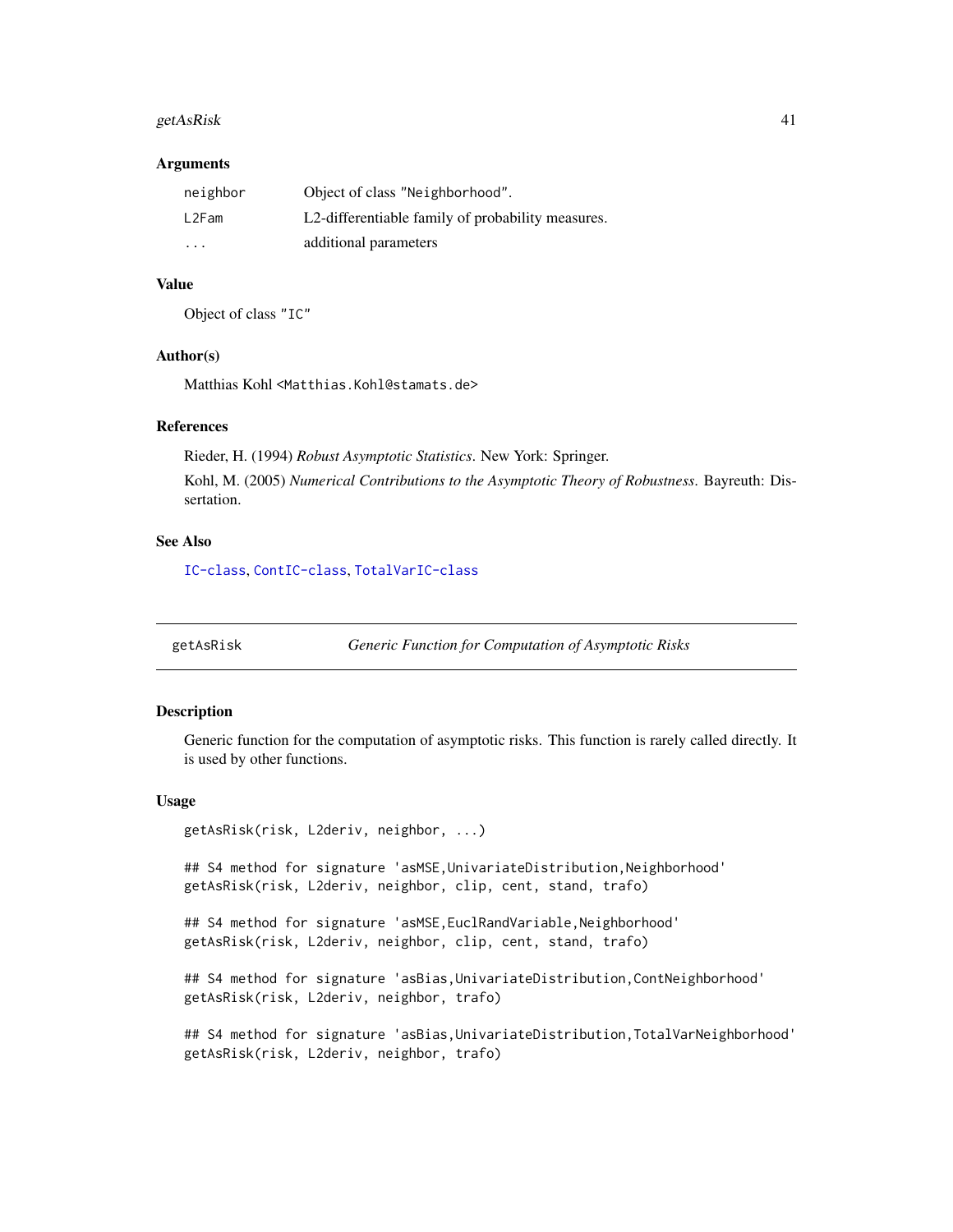```
## S4 method for signature 'asBias, RealRandVariable, ContNeighborhood'
getAsRisk(risk, L2deriv, neighbor, Distr, L2derivDistrSymm, trafo,
             z.start, A.start, maxiter, tol)
## S4 method for signature 'asCov, UnivariateDistribution, ContNeighborhood'
getAsRisk(risk, L2deriv, neighbor, clip, cent, stand)
## S4 method for signature 'asCov,UnivariateDistribution,TotalVarNeighborhood'
getAsRisk(risk, L2deriv, neighbor, clip, cent, stand)
## S4 method for signature 'asCov,RealRandVariable,ContNeighborhood'
getAsRisk(risk, L2deriv, neighbor, Distr, clip, cent, stand)
## S4 method for signature 'trAsCov,UnivariateDistribution,UncondNeighborhood'
getAsRisk(risk, L2deriv, neighbor, clip, cent, stand)
## S4 method for signature 'trAsCov, RealRandVariable, ContNeighborhood'
getAsRisk(risk, L2deriv, neighbor, Distr, clip, cent, stand)
## S4 method for signature
```

```
## 'asUnOvShoot,UnivariateDistribution,UncondNeighborhood'
getAsRisk(risk, L2deriv, neighbor, clip, cent, stand, trafo)
```
#### **Arguments**

| object of class "asRisk".                                                    |  |  |
|------------------------------------------------------------------------------|--|--|
| L2-derivative of some L2-differentiable family of probability distributions. |  |  |
| object of class "Neighborhood".                                              |  |  |
| additional parameters.                                                       |  |  |
| optimal clipping bound.                                                      |  |  |
| optimal centering constant.                                                  |  |  |
| standardizing matrix.                                                        |  |  |
| matrix: transformation of the parameter.                                     |  |  |
| object of class "Distribution".                                              |  |  |
| L2derivDistrSymm                                                             |  |  |
| object of class "DistrSymmList".                                             |  |  |
| initial value for the centering constant.                                    |  |  |
| initial value for the standardizing matrix.                                  |  |  |
| the maximum number of iterations                                             |  |  |
| the desired accuracy (convergence tolerance).                                |  |  |
|                                                                              |  |  |

### Value

The asymptotic risk is computed.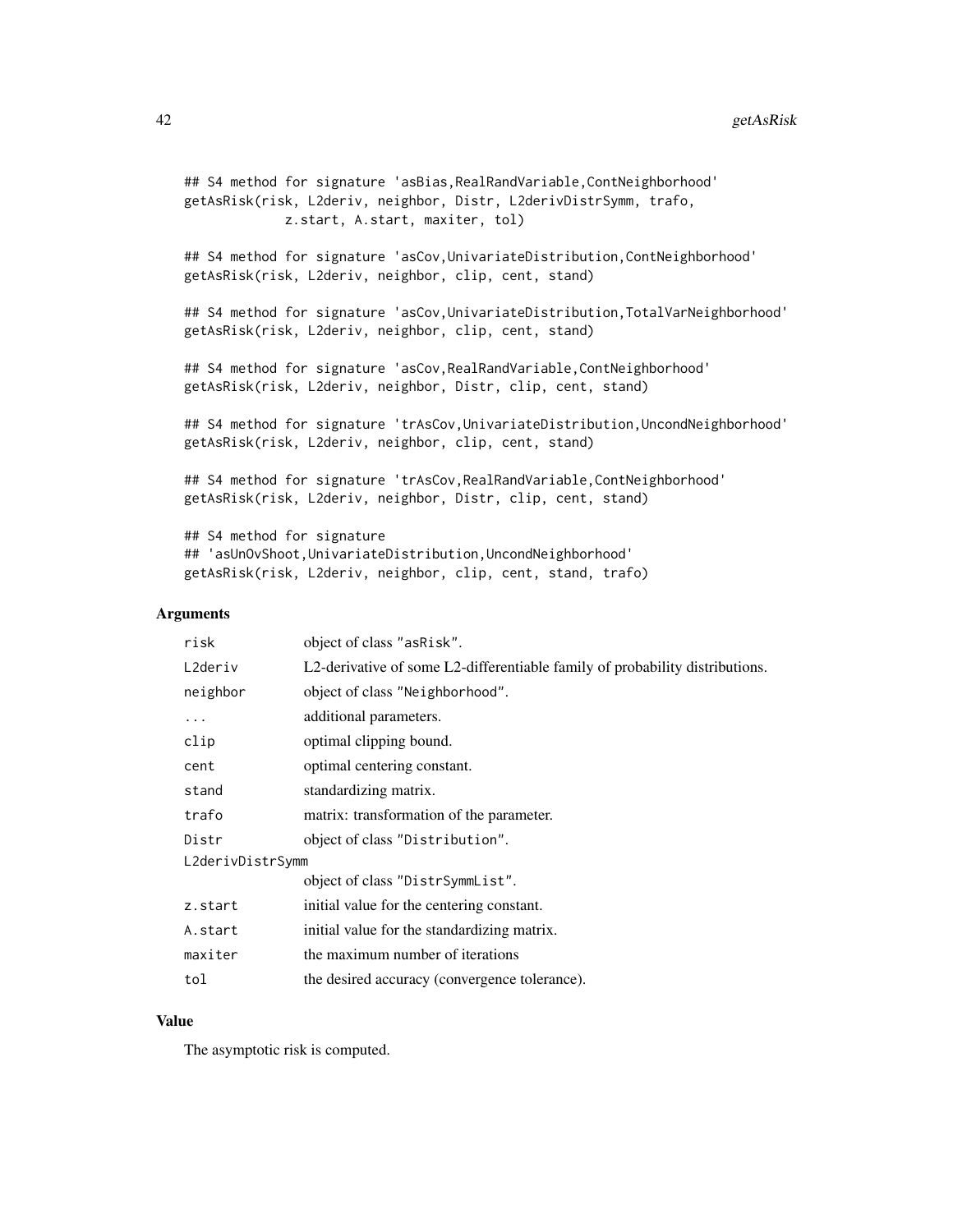#### getAsRisk 43

#### Methods

- risk = "asMSE", L2deriv = "UnivariateDistribution", neighbor = "Neighborhood": computes asymptotic mean square error in methods for function getInfRobIC.
- risk = "asMSE", L2deriv = "EuclRandVariable", neighbor = "Neighborhood": computes asymptotic mean square error in methods for function getInfRobIC.
- risk = "asBias", L2deriv = "UnivariateDistribution", neighbor = "ContNeighborhood": computes standardized asymptotic bias in methods for function getInfRobIC.
- risk = "asBias", L2deriv = "UnivariateDistribution", neighbor = "TotalVarNeighborhood": computes standardized asymptotic bias in methods for function getInfRobIC.
- risk = "asBias", L2deriv = "RealRandVariable", neighbor = "ContNeighborhood": computes standardized asymptotic bias in methods for function getInfRobIC.
- risk = "asCov", L2deriv = "UnivariateDistribution", neighbor = "ContNeighborhood": computes asymptotic covariance in methods for function getInfRobIC.
- risk = "asCov", L2deriv = "UnivariateDistribution", neighbor = "TotalVarNeighborhood": computes asymptotic covariance in methods for function getInfRobIC.
- risk = "asCov", L2deriv = "RealRandVariable", neighbor = "ContNeighborhood": computes asymptotic covariance in methods for function getInfRobIC.
- risk = "trAsCov", L2deriv = "UnivariateDistribution", neighbor = "UncondNeighborhood": computes trace of asymptotic covariance in methods for function getInfRobIC.
- risk = "trAsCov", L2deriv = "RealRandVariable", neighbor = "ContNeighborhood": computes trace of asymptotic covariance in methods for function getInfRobIC.
- risk = "asUnOvShoot", L2deriv = "UnivariateDistribution", neighbor = "UncondNeighborhood": computes asymptotic under-/overshoot risk in methods for function getInfRobIC.

### Author(s)

Matthias Kohl <Matthias.Kohl@stamats.de>

#### References

Rieder, H. (1994) *Robust Asymptotic Statistics*. New York: Springer.

Ruckdeschel, P. and Rieder, H. (2004) Optimal Influence Curves for General Loss Functions. Statistics & Decisions (submitted).

Kohl, M. (2005) *Numerical Contributions to the Asymptotic Theory of Robustness*. Bayreuth: Dissertation.

#### See Also

[asRisk-class](#page-11-0)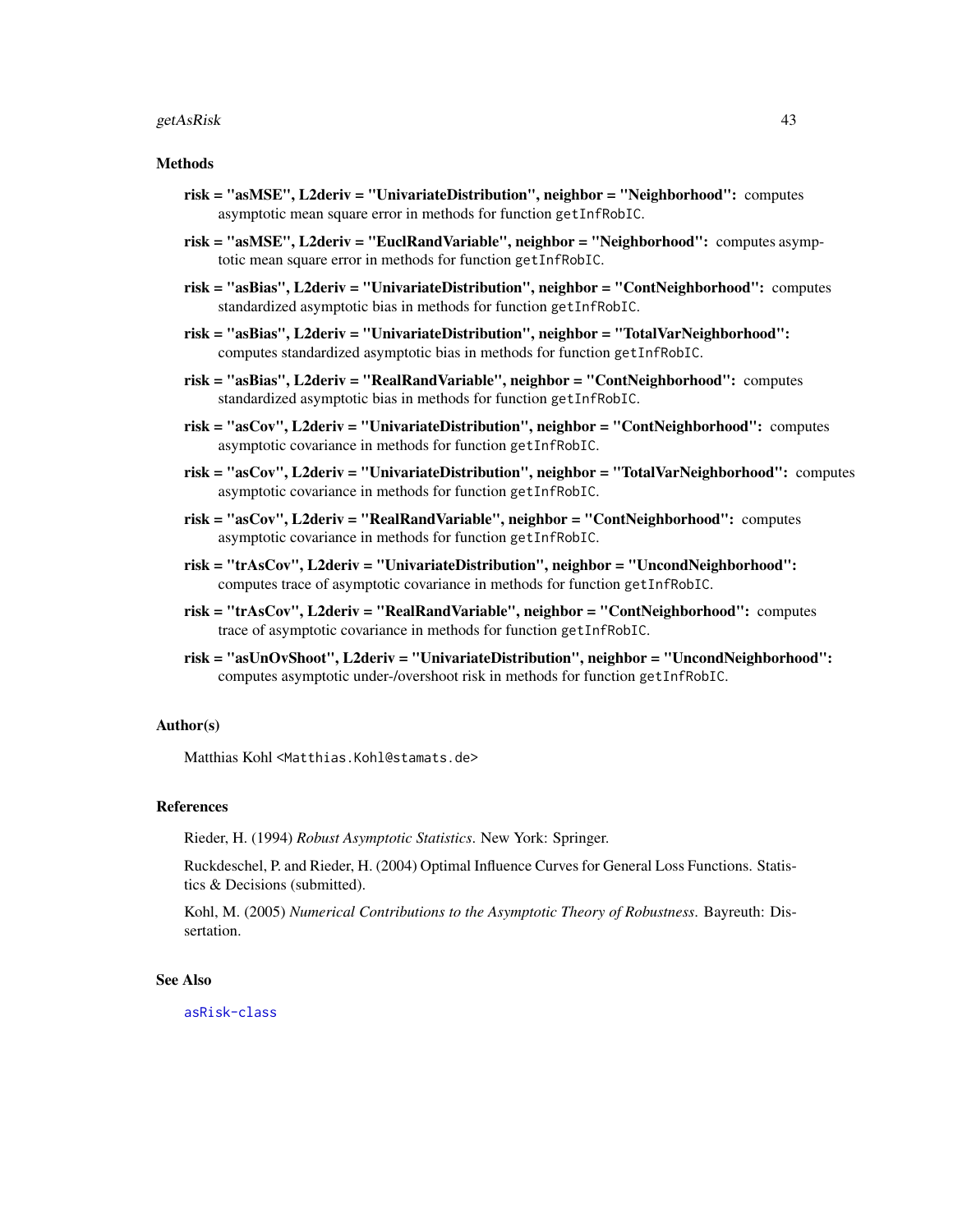### **Description**

Generic function for the computation of finite-sample risks. This function is rarely called directly. It is used by other functions.

## Usage

```
getFiRisk(risk, Distr, neighbor, ...)
## S4 method for signature 'fiUnOvShoot, Norm, ContNeighborhood'
getFiRisk(risk, Distr, neighbor,
            clip, stand, sampleSize, Algo, cont)
## S4 method for signature 'fiUnOvShoot, Norm, TotalVarNeighborhood'
```
getFiRisk(risk, Distr, neighbor, clip, stand, sampleSize, Algo, cont)

### Arguments

| risk       | object of class "RiskType".     |
|------------|---------------------------------|
| Distr      | object of class "Distribution". |
| neighbor   | object of class "Neighborhood". |
|            | additional parameters.          |
| clip       | positive real: clipping bound   |
| stand      | standardizing constant/matrix.  |
| sampleSize | integer: sample size.           |
| Algo       | "A" or "B".                     |
| cont       | "left" or "right".              |

## Details

The computation of the finite-sample under-/overshoot risk is based on FFT. For more details we refer to Section 11.3 of Kohl (2005).

### Value

The finite-sample risk is computed.

### Methods

- risk = "fiUnOvShoot", Distr = "Norm", neighbor = "ContNeighborhood" computes finite-sample under-/overshoot risk in methods for function getFixRobIC.
- risk = "fiUnOvShoot", Distr = "Norm", neighbor = "TotalVarNeighborhood" computes finitesample under-/overshoot risk in methods for function getFixRobIC.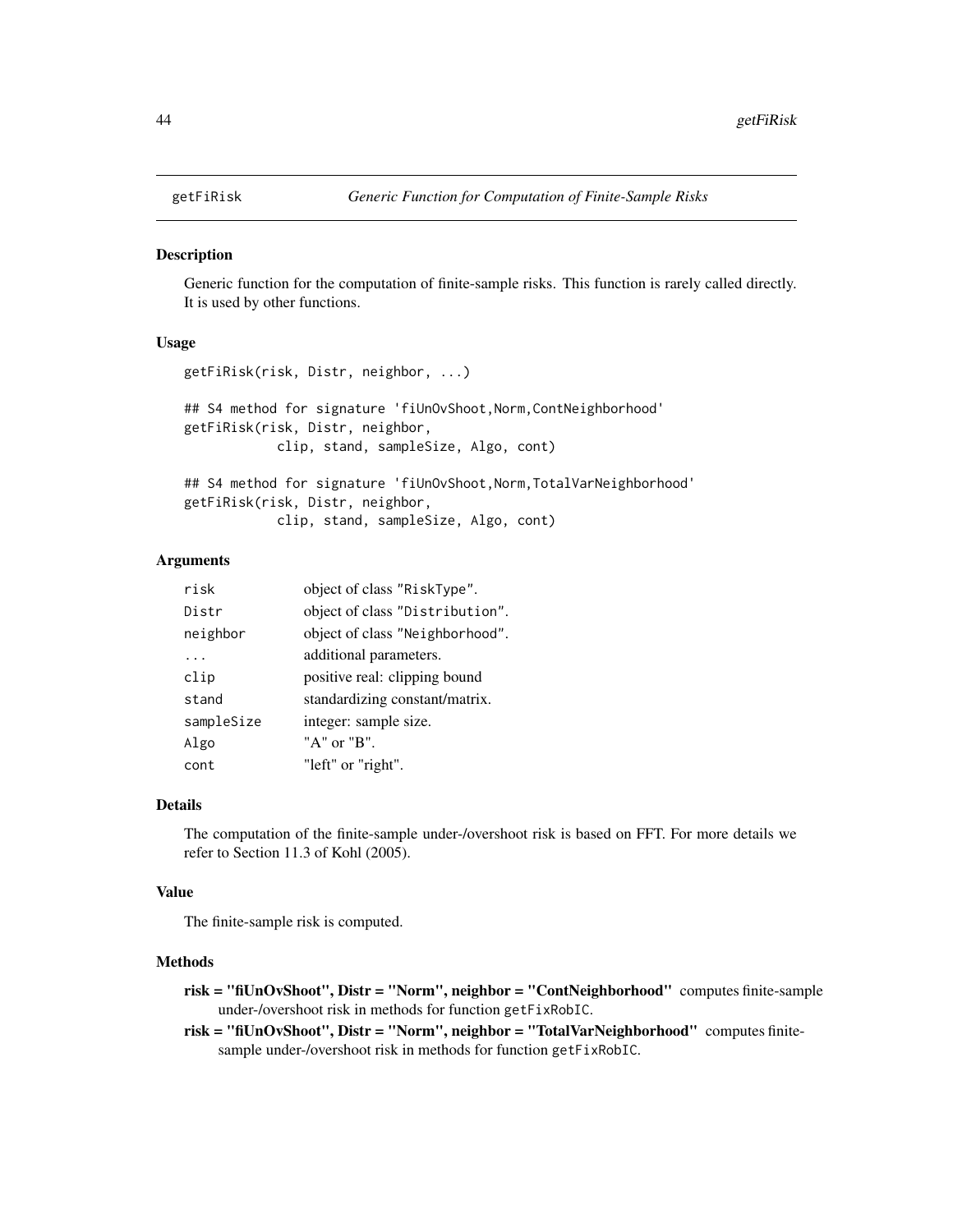## getFixClip 45

### Author(s)

Matthias Kohl <Matthias.Kohl@stamats.de>

#### References

Huber, P.J. (1968) Robust Confidence Limits. Z. Wahrscheinlichkeitstheor. Verw. Geb. 10:269– 278.

Kohl, M. (2005) *Numerical Contributions to the Asymptotic Theory of Robustness*. Bayreuth: Dissertation.

Ruckdeschel, P. and Kohl, M. (2005) Computation of the Finite Sample Risk of M-estimators on Neighborhoods.

## See Also

[fiRisk-class](#page-32-0)

getFixClip *Generic Function for the Computation of the Optimal Clipping Bound*

#### Description

Generic function for the computation of the optimal clipping bound in case of robust models with fixed neighborhoods. This function is rarely called directly. It is used to compute optimally robust ICs.

### Usage

getFixClip(clip, Distr, risk, neighbor, ...)

## S4 method for signature 'numeric,Norm,fiUnOvShoot,ContNeighborhood' getFixClip(clip, Distr, risk, neighbor)

## S4 method for signature 'numeric, Norm, fiUnOvShoot, TotalVarNeighborhood' getFixClip(clip, Distr, risk, neighbor)

# Arguments

| clip     | positive real: clipping bound   |
|----------|---------------------------------|
| Distr    | object of class "Distribution". |
| risk     | object of class "RiskType".     |
| neighbor | object of class "Neighborhood". |
|          | additional parameters.          |

## Value

The optimal clipping bound is computed.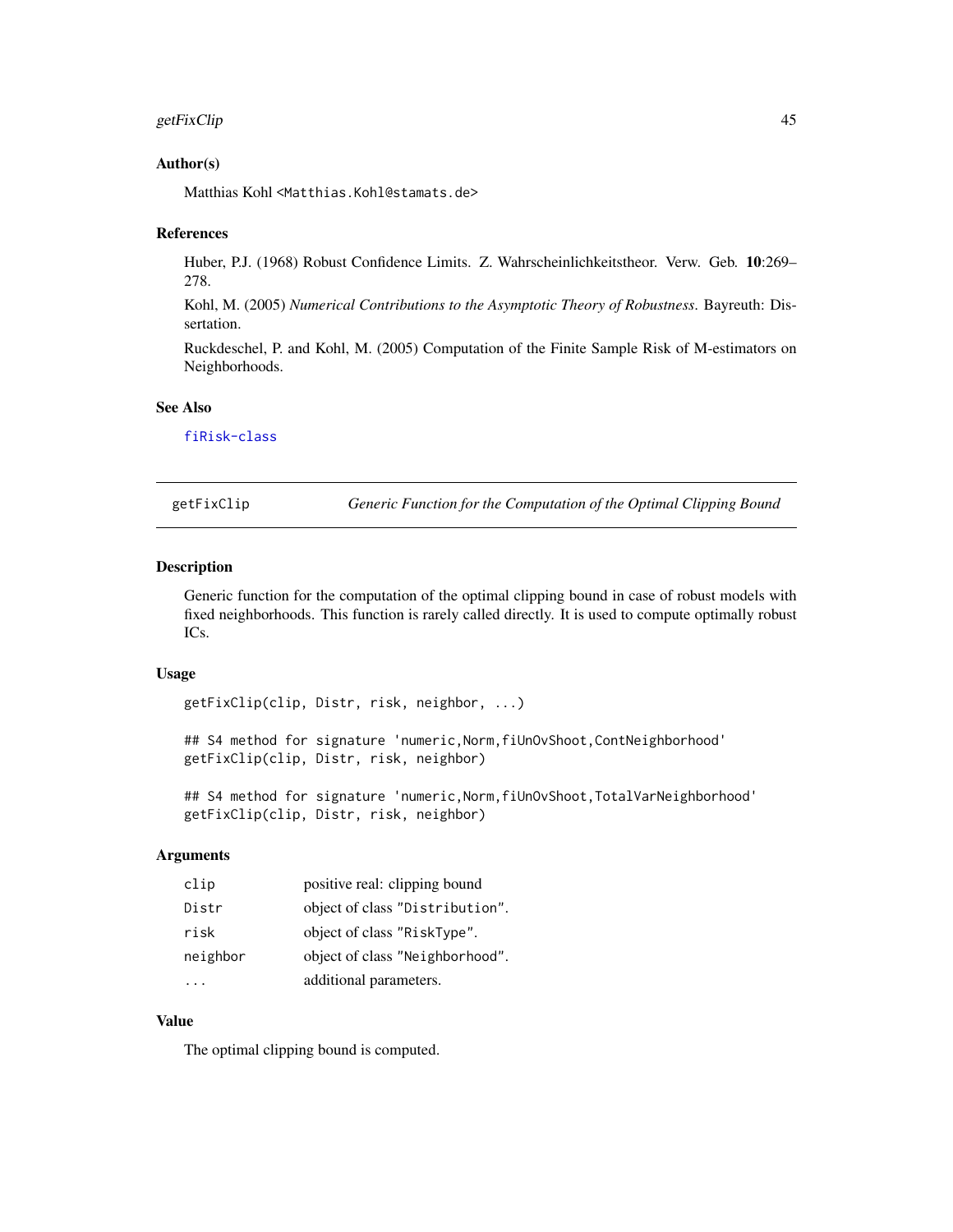### Methods

- clip = "numeric", Distr = "Norm", risk = "fiUnOvShoot", neighbor = "ContNeighborhood" optimal clipping bound for finite-sample under-/overshoot risk.
- clip = "numeric", Distr = "Norm", risk = "fiUnOvShoot", neighbor = "TotalVarNeighborhood" optimal clipping bound for finite-sample under-/overshoot risk.

### Author(s)

Matthias Kohl <Matthias.Kohl@stamats.de>

### References

Huber, P.J. (1968) Robust Confidence Limits. Z. Wahrscheinlichkeitstheor. Verw. Geb. 10:269– 278.

Kohl, M. (2005) *Numerical Contributions to the Asymptotic Theory of Robustness*. Bayreuth: Dissertation.

## See Also

[ContIC-class](#page-18-0), [TotalVarIC-class](#page-105-0)

getFixRobIC *Generic Function for the Computation of Optimally Robust ICs*

### Description

Generic function for the computation of optimally robust ICs in case of robust models with fixed neighborhoods. This function is rarely called directly.

### Usage

```
getFixRobIC(Distr, risk, neighbor, ...)
```
## S4 method for signature 'Norm, fiUnOvShoot, UncondNeighborhood' getFixRobIC(Distr, risk, neighbor, sampleSize, upper, maxiter, tol, warn, Algo, cont)

# **Arguments**

| Distr      | object of class "Distribution".             |
|------------|---------------------------------------------|
| risk       | object of class "RiskType".                 |
| neighbor   | object of class "Neighborhood".             |
| $\cdot$ .  | additional parameters.                      |
| sampleSize | integer: sample size.                       |
| upper      | upper bound for the optimal clipping bound. |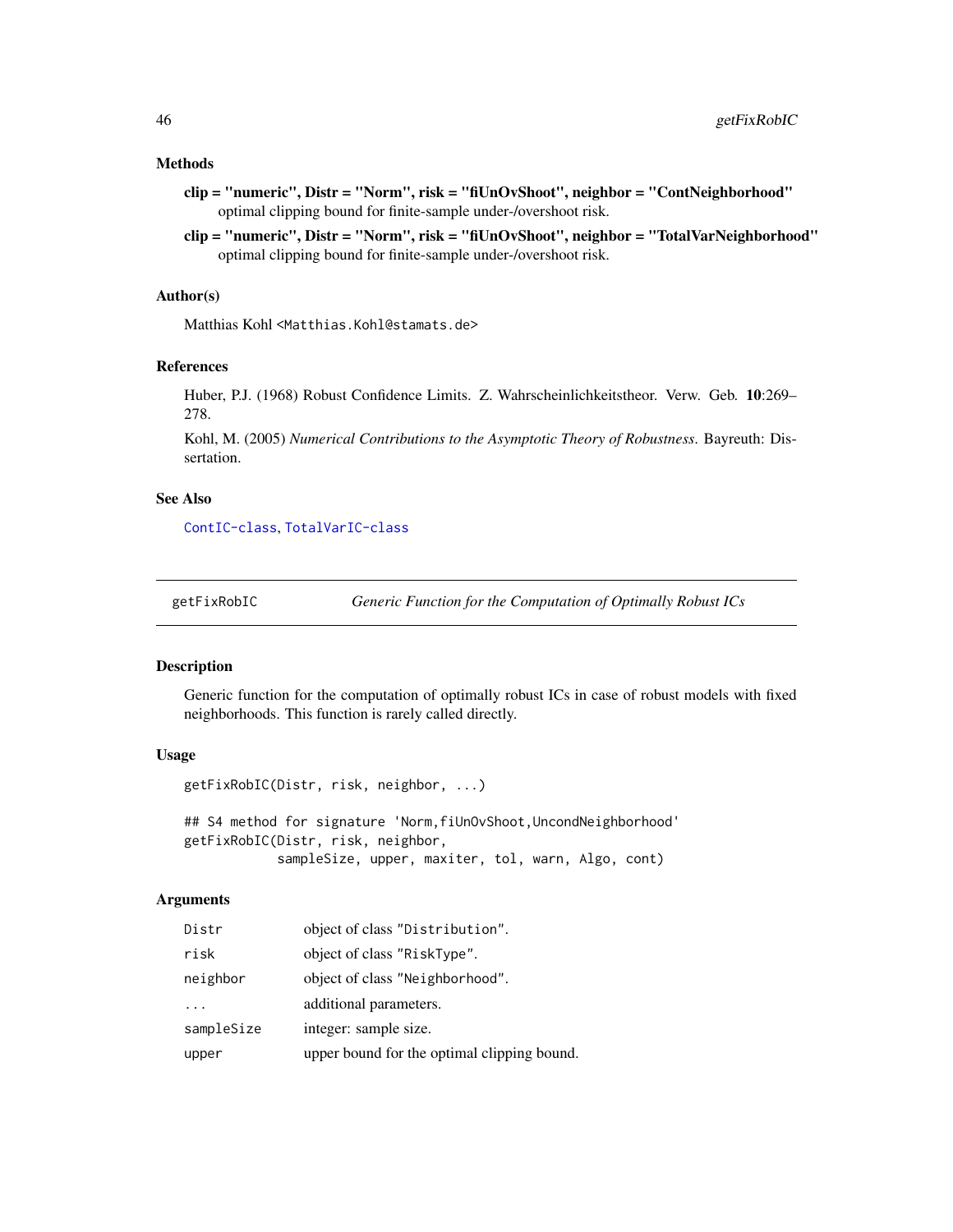## getIneffDiff 47

| maxiter | the maximum number of iterations.             |
|---------|-----------------------------------------------|
| tol     | the desired accuracy (convergence tolerance). |
| warn    | logical: print warnings.                      |
| Algo    | "A" or "B".                                   |
| cont    | "left" or "right".                            |

## Value

The optimally robust IC is computed.

### Methods

Distr = "Norm", risk = "fiUnOvShoot", neighbor = "UncondNeighborhood" computes the optimally robust influence curve for one-dimensional normal location and finite-sample under- /overshoot risk.

#### Author(s)

Matthias Kohl <Matthias.Kohl@stamats.de>

## References

Huber, P.J. (1968) Robust Confidence Limits. Z. Wahrscheinlichkeitstheor. Verw. Geb. 10:269– 278.

Kohl, M. (2005) *Numerical Contributions to the Asymptotic Theory of Robustness*. Bayreuth: Dissertation.

## See Also

[FixRobModel-class](#page-35-0)

getIneffDiff *Generic Function for the Computation of Inefficiency Differences*

### Description

Generic function for the computation of inefficiency differencies. This function is rarely called directly. It is used to compute the radius minimax IC and the least favorable radius.

### Usage

```
getIneffDiff(radius, L2Fam, neighbor, risk, ...)
## S4 method for signature 'numeric, L2ParamFamily, UncondNeighborhood, asMSE'
getIneffDiff(radius, L2Fam, neighbor, risk, loRad, upRad,
         loRisk, upRisk, z.start = NULL, A.start = NULL, upper.b, MaxIter, eps, warn)
```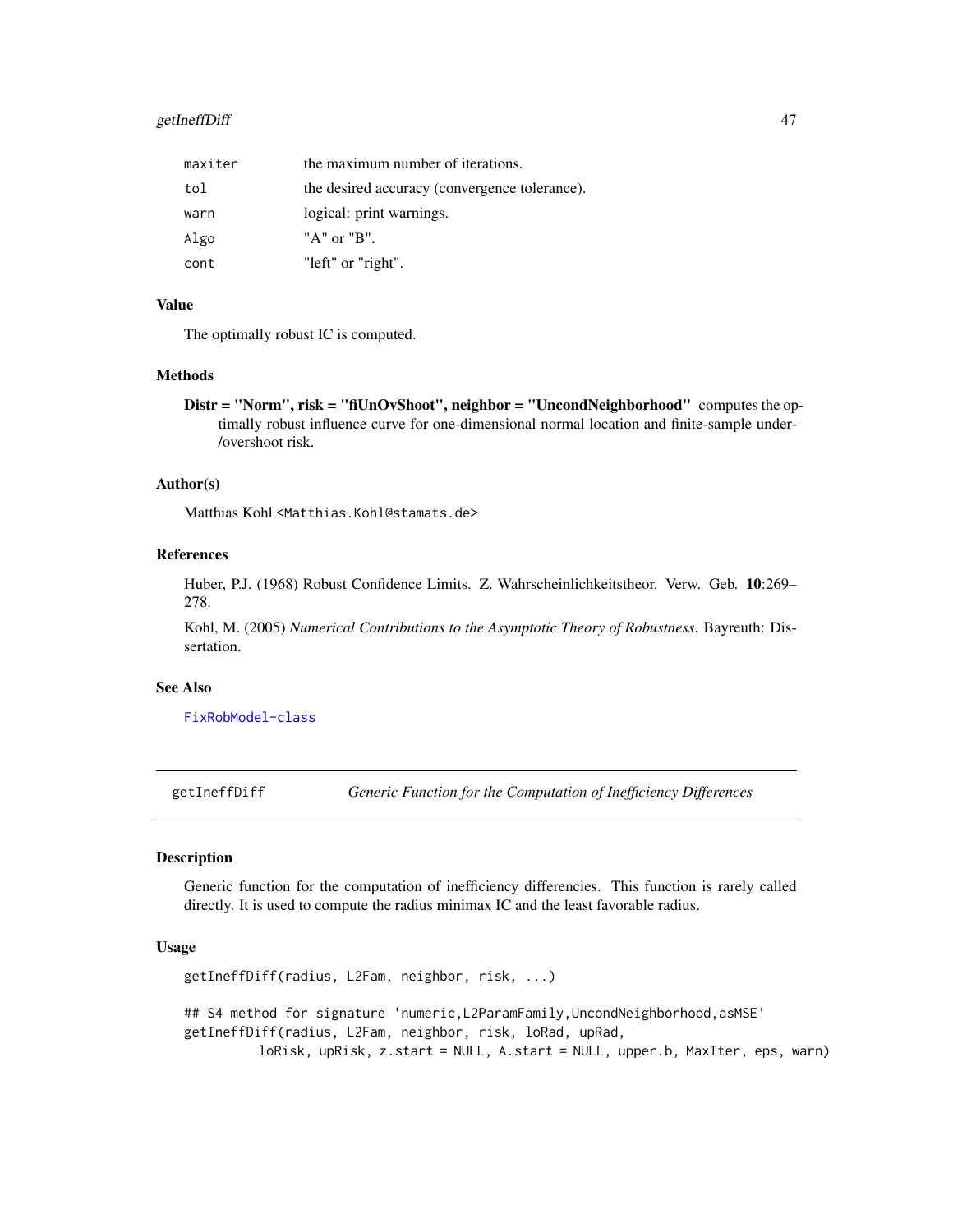### **Arguments**

| radius   | neighborhood radius.                                |
|----------|-----------------------------------------------------|
| L2Fam    | L2-differentiable family of probability measures.   |
| neighbor | object of class "Neighborhood".                     |
| risk     | object of class "RiskType".                         |
| .        | additional parameters                               |
| loRad    | the lower end point of the interval to be searched. |
| upRad    | the upper end point of the interval to be searched. |
| loRisk   | the risk at the lower end point of the interval.    |
| upRisk   | the risk at the upper end point of the interval.    |
| z.start  | initial value for the centering constant.           |
| A.start  | initial value for the standardizing matrix.         |
| upper.b  | upper bound for the optimal clipping bound.         |
| MaxIter  | the maximum number of iterations                    |
| eps      | the desired accuracy (convergence tolerance).       |
| warn     | logical: print warnings.                            |

## Value

The inefficieny difference between the left and the right margin of a given radius interval is computed.

## Methods

radius = "numeric", L2Fam = "L2ParamFamily", neighbor = "UncondNeighborhood", risk = "asMSE": computes difference of asymptotic MSE–inefficiency for the boundaries of a given radius interval.

# Author(s)

Matthias Kohl <Matthias.Kohl@stamats.de>

## References

Rieder, H., Kohl, M. and Ruckdeschel, P. (2001) The Costs of not Knowing the Radius. Submitted. Appeared as discussion paper Nr. 81. SFB 373 (Quantification and Simulation of Economic Processes), Humboldt University, Berlin; also available under [www.uni-bayreuth.de/departments/](www.uni-bayreuth.de/departments/math/org/mathe7/RIEDER/pubs/RR.pdf) [math/org/mathe7/RIEDER/pubs/RR.pdf](www.uni-bayreuth.de/departments/math/org/mathe7/RIEDER/pubs/RR.pdf)

Kohl, M. (2005) *Numerical Contributions to the Asymptotic Theory of Robustness*. Bayreuth: Dissertation.

### See Also

[radiusMinimaxIC](#page-100-0), [leastFavorableRadius](#page-78-0)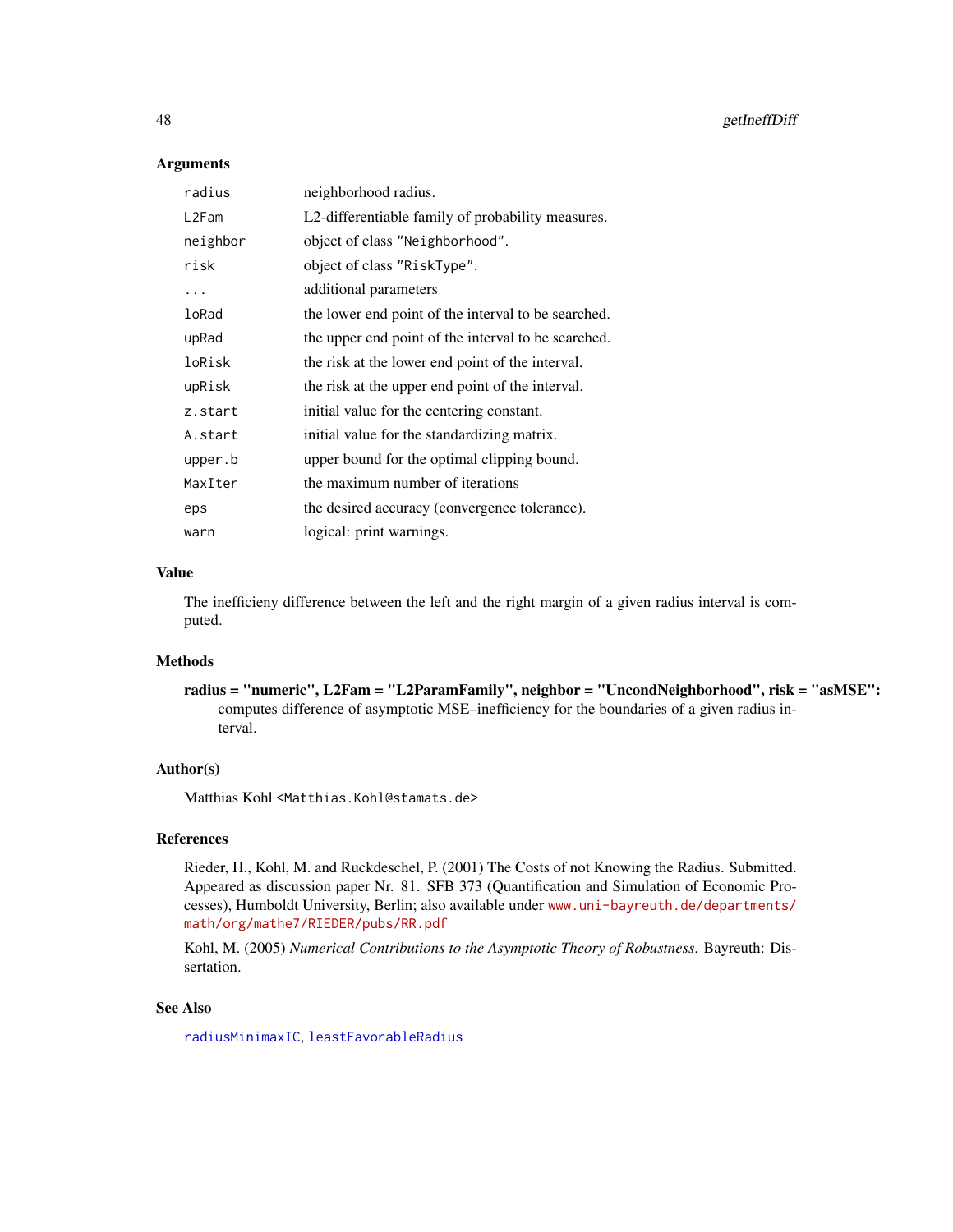getInfCent *Generic Function for the Computation of the Optimal Centering Constant/Lower Clipping Bound*

## Description

Generic function for the computation of the optimal centering constant (contamination neighborhoods) respectively, of the optimal lower clipping bound (total variation neighborhood). This function is rarely called directly. It is used to compute optimally robust ICs.

## Usage

getInfCent(L2deriv, neighbor, ...)

## S4 method for signature 'UnivariateDistribution, ContNeighborhood' getInfCent(L2deriv, neighbor, clip, cent, tol.z, symm, trafo)

## S4 method for signature 'UnivariateDistribution, TotalVarNeighborhood' getInfCent(L2deriv, neighbor, clip, cent, tol.z, symm, trafo)

## S4 method for signature 'RealRandVariable, ContNeighborhood' getInfCent(L2deriv, neighbor, Distr, z.comp, stand, cent, clip)

### Arguments

| L2deriv  | L2-derivative of some L2-differentiable family of probability measures.                       |
|----------|-----------------------------------------------------------------------------------------------|
| neighbor | object of class "Neighborhood".                                                               |
| .        | additional parameters.                                                                        |
| Distr    | distribution of L2-differentiable family.                                                     |
| clip     | optimal clipping bound.                                                                       |
| cent     | optimal centering constant.                                                                   |
| stand    | standardizing matrix.                                                                         |
| tol.z    | the desired accuracy (convergence tolerance).                                                 |
| symm     | logical: indicating symmetry of L2deriv.                                                      |
| trafo    | matrix: transformation of the parameter.                                                      |
| z.comp   | logical vector: indication which components of the centering constant have to<br>be computed. |

## Value

The optimal centering constant is computed.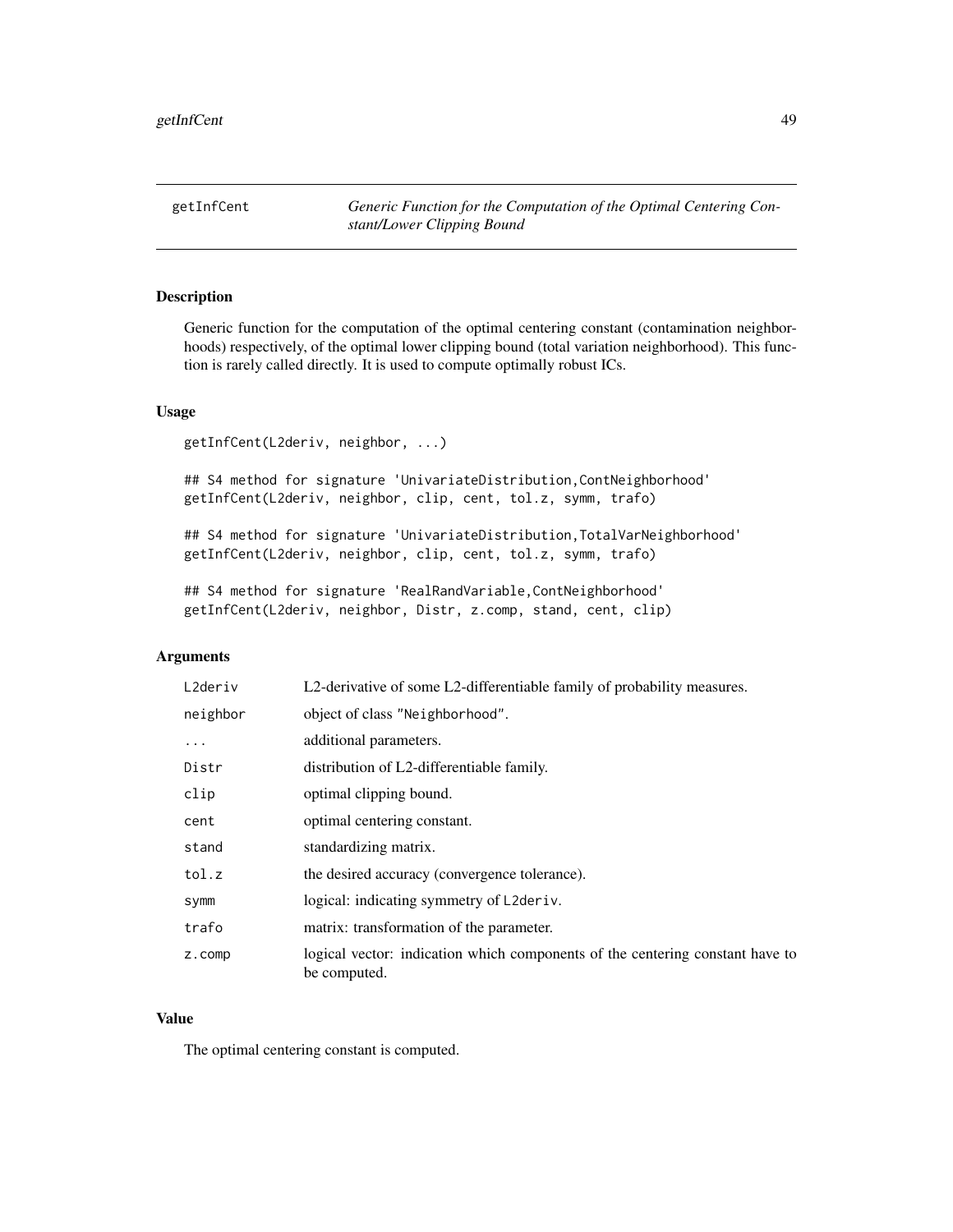#### Methods

- L2deriv = "UnivariateDistribution", neighbor = "ContNeighborhood" computation of optimal centering constant.
- L2deriv = "UnivariateDistribution", neighbor = "TotalVarNeighborhood" computation of optimal lower clipping bound.
- L2deriv = "RealRandVariable", neighbor = "ContNeighborhood" computation of optimal centering constant.

### Author(s)

Matthias Kohl <Matthias.Kohl@stamats.de>

#### References

Rieder, H. (1994) *Robust Asymptotic Statistics*. New York: Springer.

Kohl, M. (2005) *Numerical Contributions to the Asymptotic Theory of Robustness*. Bayreuth: Dissertation.

#### See Also

[ContIC-class](#page-18-0), [TotalVarIC-class](#page-105-0)

getInfClip *Generic Function for the Computation of the Optimal Clipping Bound*

#### Description

Generic function for the computation of the optimal clipping bound in case of infinitesimal robust models. This function is rarely called directly. It is used to compute optimally robust ICs.

#### Usage

```
getInfClip(clip, L2deriv, risk, neighbor, ...)
## S4 method for signature
## 'numeric,UnivariateDistribution,asMSE,ContNeighborhood'
getInfClip(clip, L2deriv, risk, neighbor, cent, symm, trafo)
## S4 method for signature
## 'numeric,UnivariateDistribution,asMSE,TotalVarNeighborhood'
getInfClip(clip, L2deriv, risk, neighbor, cent, symm, trafo)
## S4 method for signature 'numeric,EuclRandVariable,asMSE,ContNeighborhood'
getInfClip(clip, L2deriv, risk, neighbor, Distr, stand, cent, trafo)
## S4 method for signature
## 'numeric,UnivariateDistribution,asUnOvShoot,UncondNeighborhood'
getInfClip(clip, L2deriv, risk, neighbor, cent, symm, trafo)
```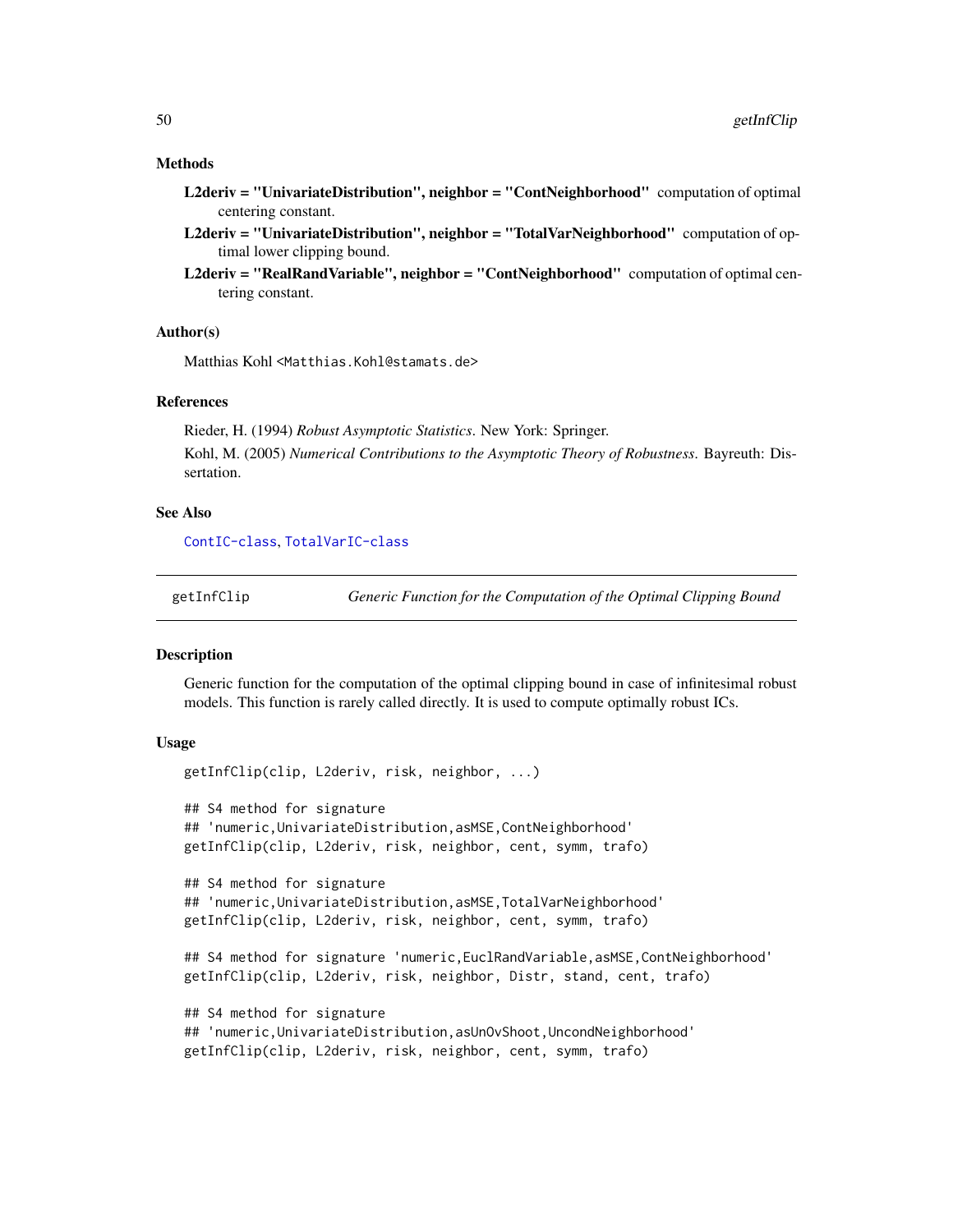## getInfClip 51

#### Arguments

| clip     | positive real: clipping bound                                           |
|----------|-------------------------------------------------------------------------|
| L2deriv  | L2-derivative of some L2-differentiable family of probability measures. |
| risk     | object of class "RiskType".                                             |
| neighbor | object of class "Neighborhood".                                         |
| .        | additional parameters.                                                  |
| cent     | optimal centering constant.                                             |
| stand    | standardizing matrix.                                                   |
| Distr    | object of class "Distribution".                                         |
| symm     | logical: indicating symmetry of L2deriv.                                |
| trafo    | matrix: transformation of the parameter.                                |

## Value

The optimal clipping bound is computed.

#### Methods

- clip = "numeric", L2deriv = "UnivariateDistribution", risk = "asMSE", neighbor = "ContNeighborhood" optimal clipping bound for asymtotic mean square error.
- clip = "numeric", L2deriv = "UnivariateDistribution", risk = "asMSE", neighbor = "TotalVarNeighborhood" optimal clipping bound for asymtotic mean square error.
- clip = "numeric", L2deriv = "EuclRandVariable", risk = "asMSE", neighbor = "ContNeighborhood" optimal clipping bound for asymtotic mean square error.
- clip = "numeric", L2deriv = "UnivariateDistribution", risk = "asUnOvShoot", neighbor = "UncondNeighborhood" optimal clipping bound for asymtotic under-/overshoot risk.

### Author(s)

Matthias Kohl <Matthias.Kohl@stamats.de>

## References

Rieder, H. (1980) Estimates derived from robust tests. Ann. Stats. 8: 106–115.

Rieder, H. (1994) *Robust Asymptotic Statistics*. New York: Springer.

Kohl, M. (2005) *Numerical Contributions to the Asymptotic Theory of Robustness*. Bayreuth: Dissertation.

# See Also

[ContIC-class](#page-18-0), [TotalVarIC-class](#page-105-0)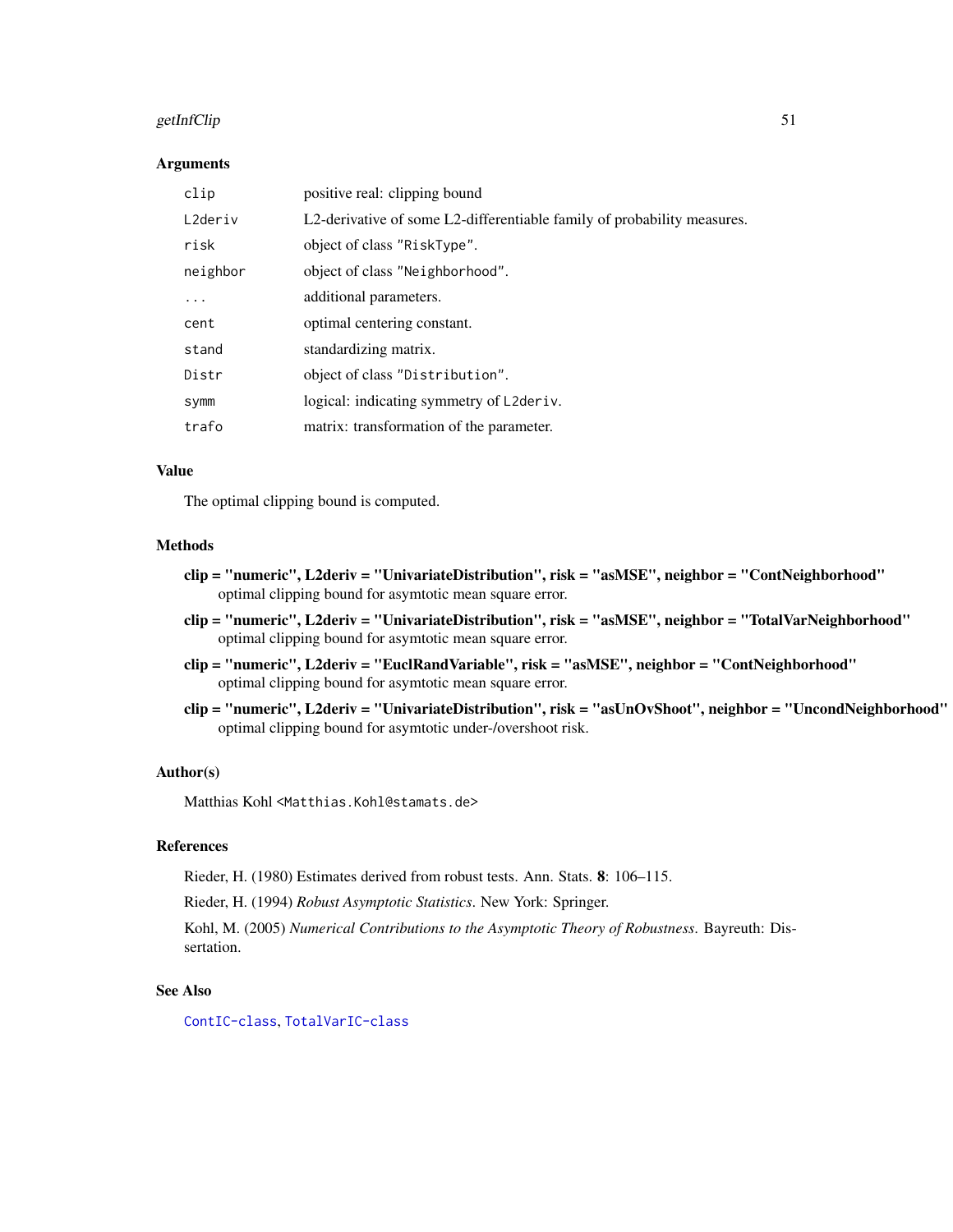#### Description

Generic function for the computation of the optimal clipping bound. This function is rarely called directly. It is called by getInfClip to compute optimally robust ICs.

### Usage

```
getInfGamma(L2deriv, risk, neighbor, ...)
```
## S4 method for signature 'UnivariateDistribution, asMSE, ContNeighborhood' getInfGamma(L2deriv, risk, neighbor, cent, clip)

```
## S4 method for signature
## 'UnivariateDistribution,asGRisk,TotalVarNeighborhood'
getInfGamma(L2deriv, risk, neighbor, cent, clip)
```
## S4 method for signature 'RealRandVariable, asMSE, ContNeighborhood' getInfGamma(L2deriv, risk, neighbor, Distr, stand, cent, clip)

```
## S4 method for signature
## 'UnivariateDistribution,asUnOvShoot,ContNeighborhood'
getInfGamma(L2deriv, risk, neighbor, cent, clip)
```
## Arguments

| L2deriv   | L2-derivative of some L2-differentiable family of probability measures. |
|-----------|-------------------------------------------------------------------------|
| risk      | object of class "RiskType".                                             |
| neighbor  | object of class "Neighborhood".                                         |
| $\ddotsc$ | additional parameters                                                   |
| cent      | optimal centering constant.                                             |
| clip      | optimal clipping bound.                                                 |
| stand     | standardizing matrix.                                                   |
| Distr     | object of class "Distribution".                                         |

## Details

The function is used in case of asymptotic G-risks; confer Ruckdeschel and Rieder (2004).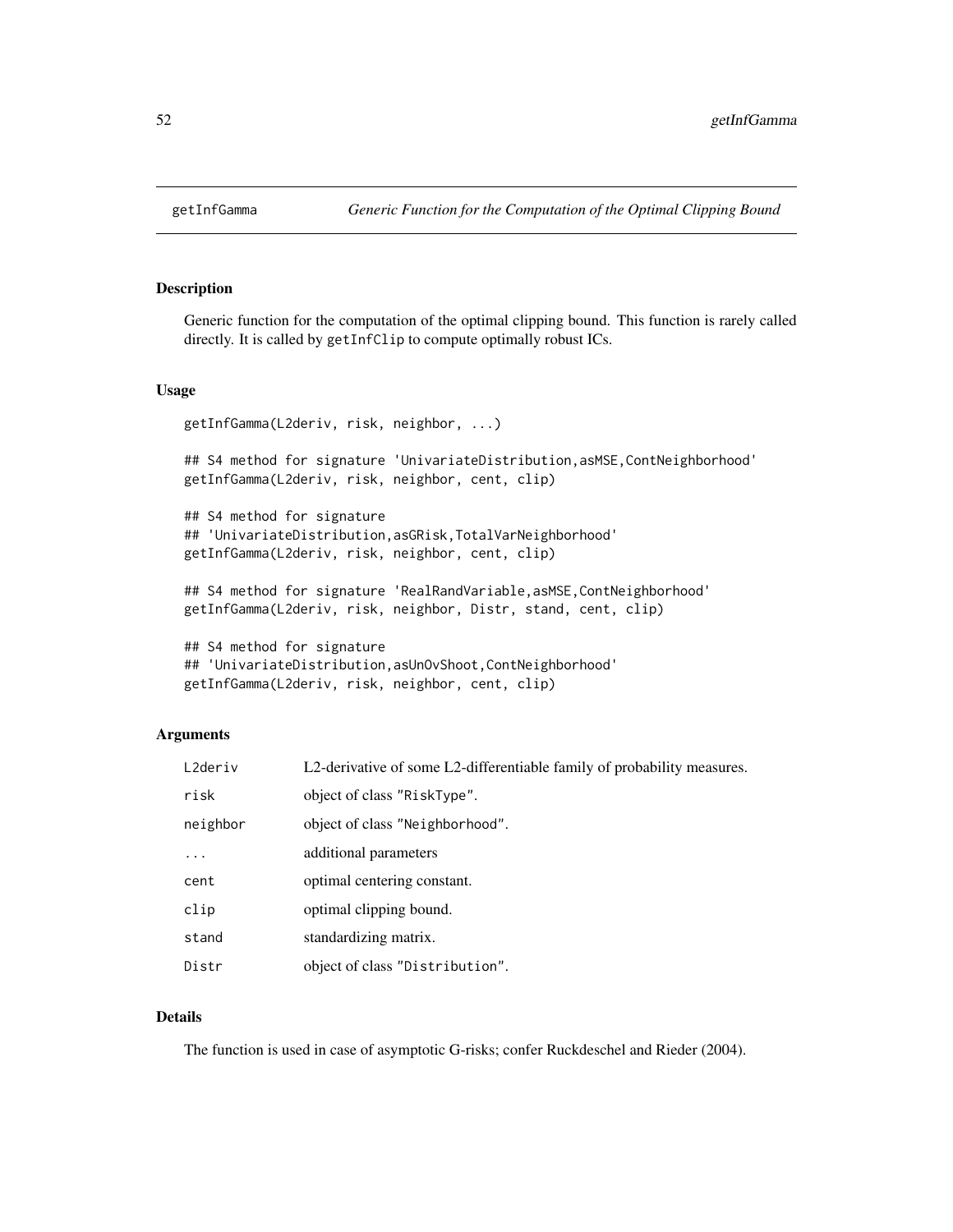## getInfRobIC 53

### Methods

- L2deriv = "UnivariateDistribution", risk = "asMSE", neighbor = "ContNeighborhood" used by getInfClip.
- L2deriv = "UnivariateDistribution", risk = "asGRisk", neighbor = "TotalVarNeighborhood" used by getInfClip.
- L2deriv = "RealRandVariable", risk = "asMSE", neighbor = "ContNeighborhood" used by getInfClip.
- L2deriv = "UnivariateDistribution", risk = "asUnOvShoot", neighbor = "ContNeighborhood" used by getInfClip.

#### Author(s)

Matthias Kohl <Matthias.Kohl@stamats.de>

### References

Rieder, H. (1980) Estimates derived from robust tests. Ann. Stats. 8: 106–115.

Rieder, H. (1994) *Robust Asymptotic Statistics*. New York: Springer.

Ruckdeschel, P. and Rieder, H. (2004) Optimal Influence Curves for General Loss Functions. Statistics & Decisions (submitted).

Kohl, M. (2005) *Numerical Contributions to the Asymptotic Theory of Robustness*. Bayreuth: Dissertation.

### See Also

[asGRisk-class](#page-6-0), [asMSE-class](#page-10-0), [asUnOvShoot-class](#page-13-0), [ContIC-class](#page-18-0), [TotalVarIC-class](#page-105-0)

getInfRobIC *Generic Function for the Computation of Optimally Robust ICs*

#### Description

Generic function for the computation of optimally robust ICs in case of infinitesimal robust models. This function is rarely called directly.

#### Usage

```
getInfRobIC(L2deriv, risk, neighbor, ...)
```
## S4 method for signature 'UnivariateDistribution,asCov,ContNeighborhood' getInfRobIC(L2deriv, risk, neighbor, Finfo, trafo)

## S4 method for signature 'UnivariateDistribution,asCov,TotalVarNeighborhood' getInfRobIC(L2deriv, risk, neighbor, Finfo, trafo)

## S4 method for signature 'RealRandVariable, asCov, ContNeighborhood'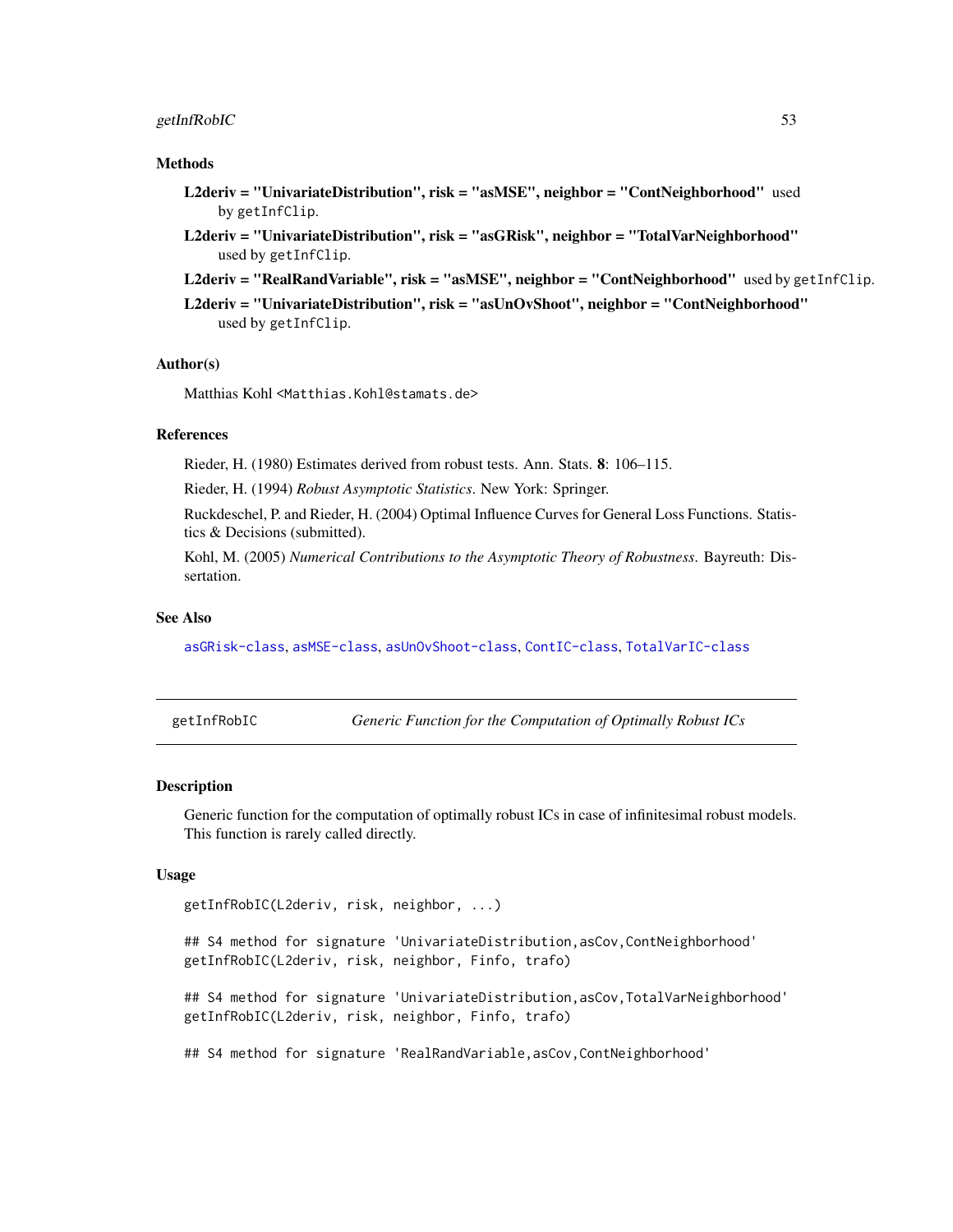getInfRobIC(L2deriv, risk, neighbor, Distr, Finfo, trafo) ## S4 method for signature 'UnivariateDistribution,asBias,ContNeighborhood' getInfRobIC(L2deriv, risk, neighbor, symm, Finfo, trafo, upper, maxiter, tol, warn) ## S4 method for signature 'UnivariateDistribution, asBias, TotalVarNeighborhood' getInfRobIC(L2deriv, risk, neighbor, symm, Finfo, trafo, upper, maxiter, tol, warn) ## S4 method for signature 'RealRandVariable, asBias, ContNeighborhood' getInfRobIC(L2deriv, risk, neighbor, Distr, DistrSymm, L2derivSymm, L2derivDistrSymm, Finfo, z.start, A.start, trafo, upper, maxiter, tol, warn) ## S4 method for signature 'UnivariateDistribution,asHampel,UncondNeighborhood' getInfRobIC(L2deriv, risk, neighbor, symm, Finfo, trafo, upper, maxiter, tol, warn) ## S4 method for signature 'RealRandVariable, asHampel, ContNeighborhood' getInfRobIC(L2deriv, risk, neighbor, Distr, DistrSymm, L2derivSymm, L2derivDistrSymm, Finfo, trafo, z.start, A.start, upper, maxiter, tol, warn) ## S4 method for signature 'UnivariateDistribution, asGRisk, UncondNeighborhood' getInfRobIC(L2deriv, risk, neighbor, symm, Finfo, trafo, upper, maxiter, tol, warn) ## S4 method for signature 'RealRandVariable, asGRisk, ContNeighborhood' getInfRobIC(L2deriv, risk, neighbor, Distr, DistrSymm, L2derivSymm, L2derivDistrSymm, Finfo, trafo, z.start, A.start, upper, maxiter, tol, warn) ## S4 method for signature ## 'UnivariateDistribution,asUnOvShoot,UncondNeighborhood'

#### **Arguments**

| L2deriv          | L2-derivative of some L2-differentiable family of probability measures. |
|------------------|-------------------------------------------------------------------------|
| risk             | object of class "RiskType".                                             |
| neighbor         | object of class "Neighborhood".                                         |
| $\ddotsc$        | additional parameters.                                                  |
| Distr            | object of class "Distribution".                                         |
| <b>Symm</b>      | logical: indicating symmetry of L2deriv.                                |
| DistrSymm        | object of class "DistributionSymmetry".                                 |
| L2derivSymm      | object of class "FunSymmList".                                          |
| L2derivDistrSymm |                                                                         |
|                  | object of class "DistrSymmList".                                        |

getInfRobIC(L2deriv, risk, neighbor, symm, Finfo, trafo, upper, maxiter, tol, warn)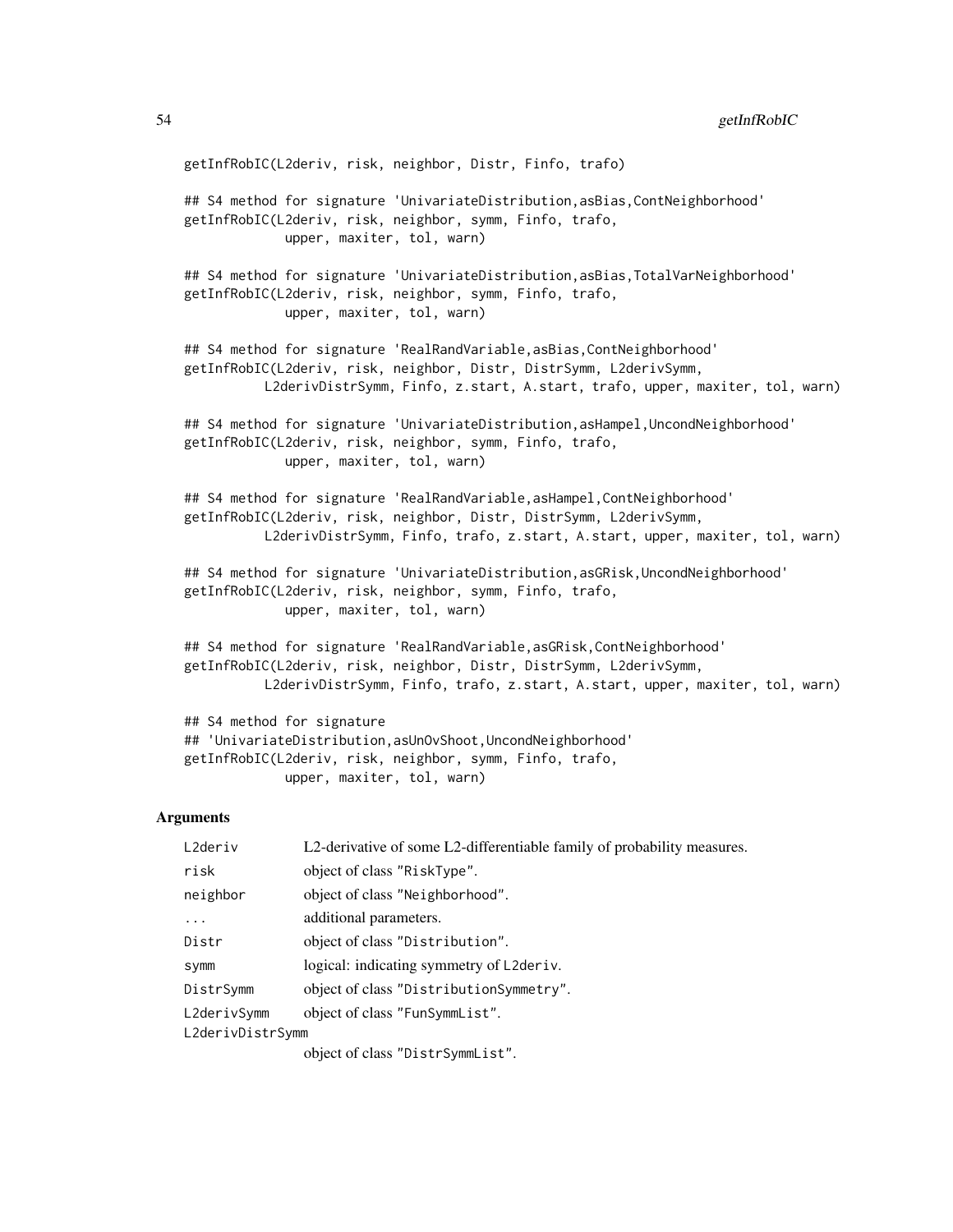### getInfRobIC 55

| Finfo   | Fisher information matrix.                    |
|---------|-----------------------------------------------|
| z.start | initial value for the centering constant.     |
| A.start | initial value for the standardizing matrix.   |
| trafo   | matrix: transformation of the parameter.      |
| upper   | upper bound for the optimal clipping bound.   |
| maxiter | the maximum number of iterations.             |
| tol     | the desired accuracy (convergence tolerance). |
| warn    | logical: print warnings.                      |

### Value

The optimally robust IC is computed.

#### Methods

- L2deriv = "UnivariateDistribution", risk = "asCov", neighbor = "ContNeighborhood" computes the classical optimal influence curve for L2 differentiable parametric families with unknown one-dimensional parameter.
- L2deriv = "UnivariateDistribution", risk = "asCov", neighbor = "TotalVarNeighborhood" computes the classical optimal influence curve for L2 differentiable parametric families with unknown one-dimensional parameter.
- L2deriv = "RealRandVariable", risk = "asCov", neighbor = "ContNeighborhood" computes the classical optimal influence curve for L2 differentiable parametric families with unknown kdimensional parameter  $(k > 1)$  where the underlying distribution is univariate.
- L2deriv = "UnivariateDistribution", risk = "asBias", neighbor = "ContNeighborhood" computes the bias optimal influence curve for L2 differentiable parametric families with unknown onedimensional parameter.
- L2deriv = "UnivariateDistribution", risk = "asBias", neighbor = "TotalVarNeighborhood" computes the bias optimal influence curve for L2 differentiable parametric families with unknown onedimensional parameter.
- L2deriv = "RealRandVariable", risk = "asBias", neighbor = "ContNeighborhood" computes the bias optimal influence curve for L2 differentiable parametric families with unknown  $k$ dimensional parameter  $(k > 1)$  where the underlying distribution is univariate.
- L2deriv = "UnivariateDistribution", risk = "asHampel", neighbor = "UncondNeighborhood" computes the optimally robust influence curve for L2 differentiable parametric families with unknown one-dimensional parameter.
- L2deriv = "RealRandVariable", risk = "asHampel", neighbor = "ContNeighborhood" computes the optimally robust influence curve for L2 differentiable parametric families with unknown k-dimensional parameter  $(k > 1)$  where the underlying distribution is univariate.
- L2deriv = "UnivariateDistribution", risk = "asGRisk", neighbor = "UncondNeighborhood" computes the optimally robust influence curve for L2 differentiable parametric families with unknown one-dimensional parameter.
- L2deriv = "RealRandVariable", risk = "asGRisk", neighbor = "ContNeighborhood" computes the optimally robust influence curve for L2 differentiable parametric families with unknown k-dimensional parameter  $(k > 1)$  where the underlying distribution is univariate.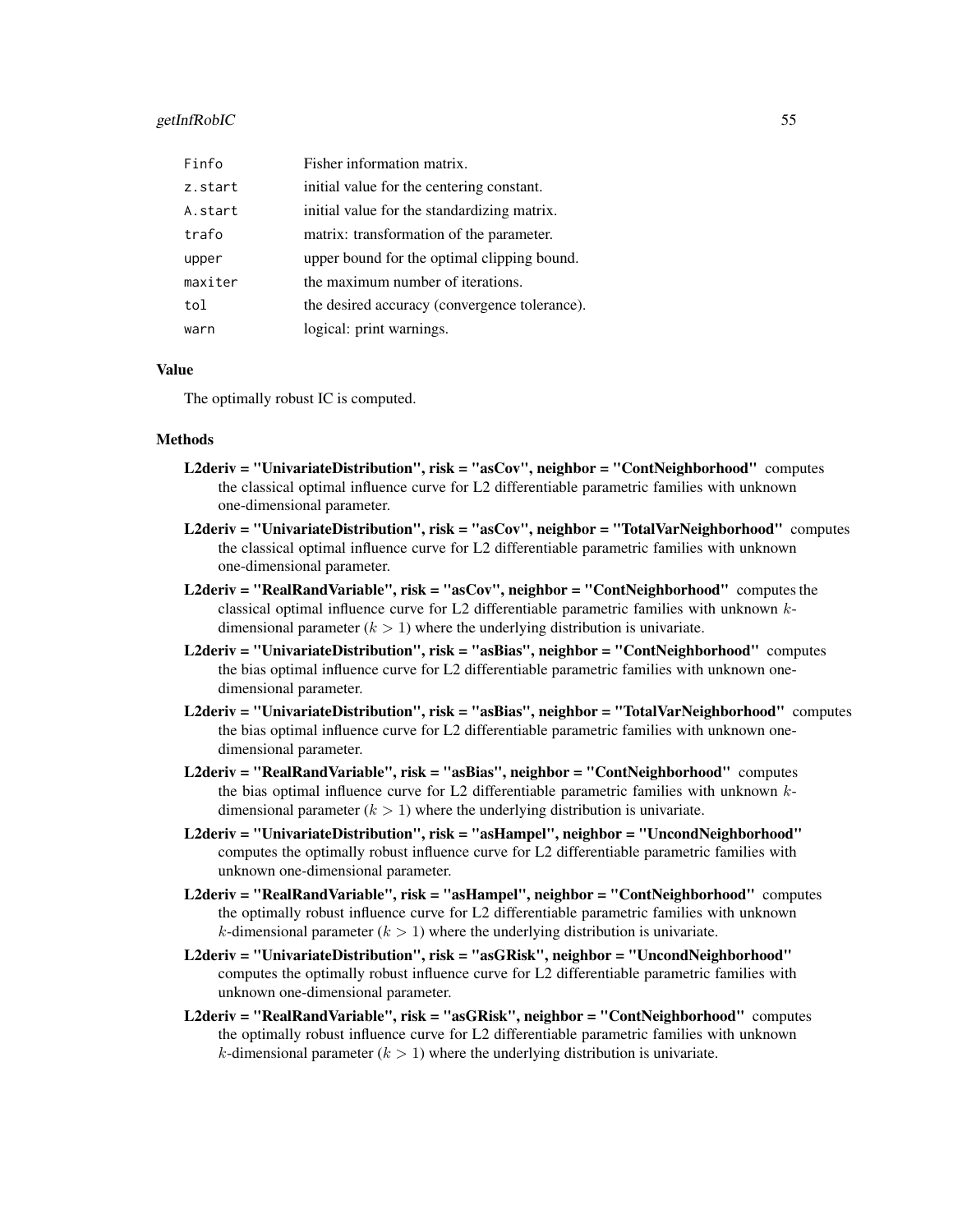## 56 getInfStand

L2deriv = "UnivariateDistribution", risk = "asUnOvShoot", neighbor = "UncondNeighborhood" computes the optimally robust influence curve for one-dimensional L2 differentiable parametric families and asymptotic under-/overshoot risk.

## Author(s)

Matthias Kohl <Matthias.Kohl@stamats.de>

#### References

Rieder, H. (1980) Estimates derived from robust tests. Ann. Stats. 8: 106–115.

Rieder, H. (1994) *Robust Asymptotic Statistics*. New York: Springer.

Kohl, M. (2005) *Numerical Contributions to the Asymptotic Theory of Robustness*. Bayreuth: Dissertation.

# See Also

[InfRobModel-class](#page-72-0)

getInfStand *Generic Function for the Computation of the Standardizing Matrix*

#### Description

Generic function for the computation of the standardizing matrix which takes care of the Fisher consistency of the corresponding IC. This function is rarely called directly. It is used to compute optimally robust ICs.

#### Usage

```
getInfStand(L2deriv, neighbor, ...)
```
## S4 method for signature 'UnivariateDistribution, ContNeighborhood' getInfStand(L2deriv, neighbor, clip, cent, trafo)

## S4 method for signature 'UnivariateDistribution,TotalVarNeighborhood' getInfStand(L2deriv, neighbor, clip, cent, trafo)

```
## S4 method for signature 'RealRandVariable, ContNeighborhood'
getInfStand(L2deriv, neighbor, Distr, A.comp, stand, clip, cent, trafo)
```
### Arguments

| L2deriv  | L2-derivative of some L2-differentiable family of probability measures. |
|----------|-------------------------------------------------------------------------|
| neighbor | object of class "Neighborhood"                                          |
| .        | additional parameters                                                   |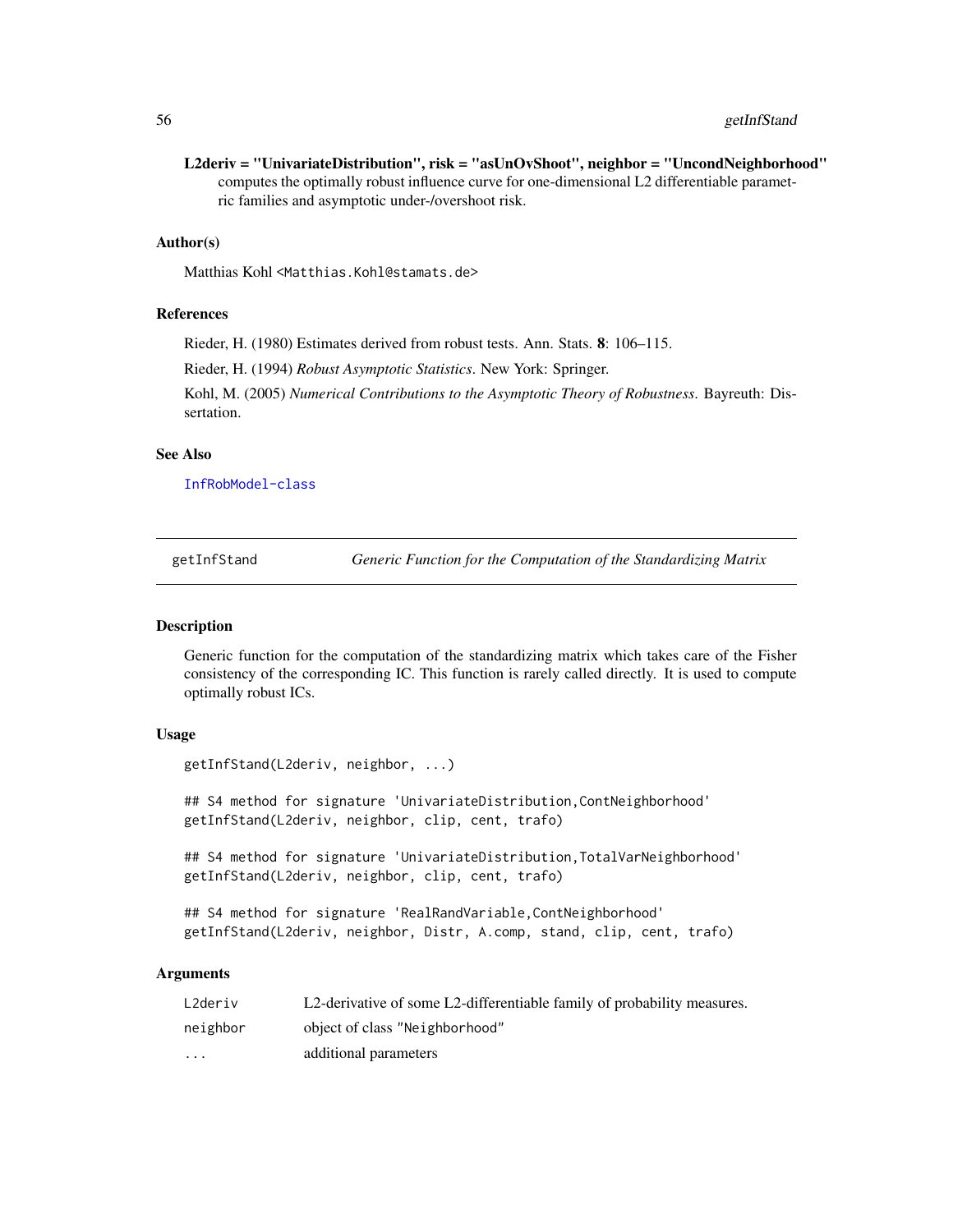#### getRiskIC 57 September 1988 of the September 1988 of the September 1988 of the September 1988 of the September 1988 of the September 1988 of the September 1988 of the September 1988 of the September 1988 of the September 1

| clip   | optimal clipping bound.                                                                 |
|--------|-----------------------------------------------------------------------------------------|
| cent   | optimal centering constant.                                                             |
| stand  | standardizing matrix.                                                                   |
| Distr  | object of class "Distribution".                                                         |
| trafo  | matrix: transformation of the parameter.                                                |
| A.comp | matrix: indication which components of the standardizing matrix have to be<br>computed. |

## Value

The standardizing matrix is computed.

### Methods

- L2deriv = "UnivariateDistribution", neighbor = "ContNeighborhood" computes standardizing matrix.
- L2deriv = "UnivariateDistribution", neighbor = "TotalVarNeighborhood" computes standardizing matrix.
- L2deriv = "RealRandVariable", neighbor = "ContNeighborhood" computes standardizing matrix.

## Author(s)

Matthias Kohl <Matthias.Kohl@stamats.de>

# References

Rieder, H. (1994) *Robust Asymptotic Statistics*. New York: Springer.

Kohl, M. (2005) *Numerical Contributions to the Asymptotic Theory of Robustness*. Bayreuth: Dissertation.

#### See Also

[ContIC-class](#page-18-0), [TotalVarIC-class](#page-105-0)

getRiskIC *Generic function for the computation of a risk for an IC*

## <span id="page-56-0"></span>Description

Generic function for the computation of a risk for an IC.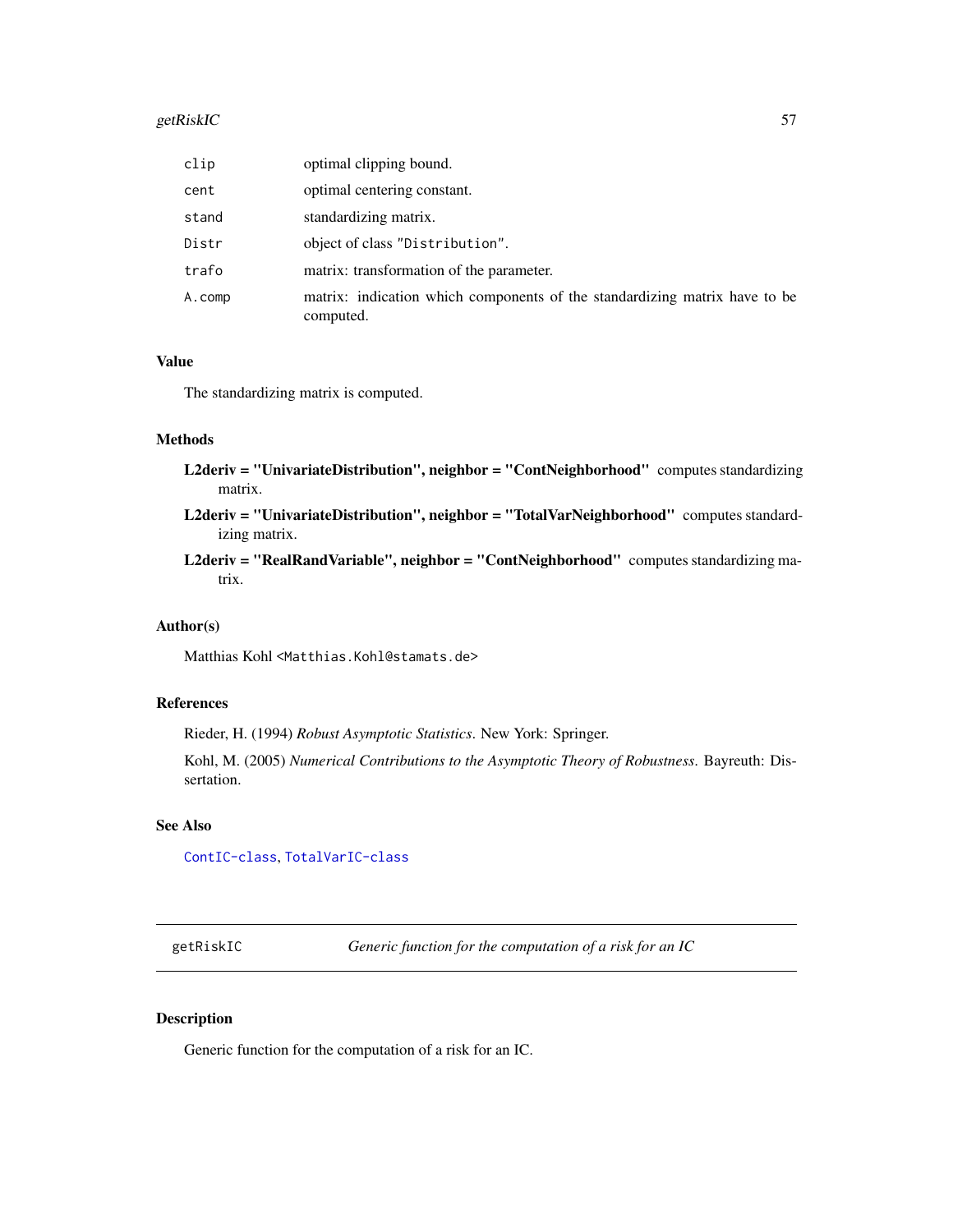#### Usage

```
getRiskIC(IC, risk, neighbor, L2Fam, ...)
## S4 method for signature 'IC,asCov,missing,missing'
getRiskIC(IC, risk, tol = .Machine$double.eps^0.25)
## S4 method for signature 'IC,asCov,missing,L2ParamFamily'
getRiskIC(IC, risk, L2Fam, tol = .Machine$double.eps^0.25)
## S4 method for signature 'IC,trAsCov,missing,missing'
getRiskIC(IC, risk, tol = .Machine$double.eps^0.25)
## S4 method for signature 'IC,trAsCov,missing,L2ParamFamily'
getRiskIC(IC, risk, L2Fam, tol = .Machine$double.eps^0.25)
## S4 method for signature 'IC,asBias,ContNeighborhood,missing'
getRiskIC(IC, risk, neighbor, tol = .Machine$double.eps^0.25)
## S4 method for signature 'IC,asBias,ContNeighborhood,L2ParamFamily'
getRiskIC(IC, risk, neighbor, L2Fam, tol = .Machine$double.eps^0.25)
## S4 method for signature 'IC,asBias,TotalVarNeighborhood,missing'
getRiskIC(IC, risk, neighbor, tol = .Machine$double.eps^0.25)
## S4 method for signature 'IC,asBias,TotalVarNeighborhood,L2ParamFamily'
getRiskIC(IC, risk, neighbor, L2Fam, tol = .Machine$double.eps^0.25)
## S4 method for signature 'IC,asMSE,UncondNeighborhood,missing'
getRiskIC(IC, risk, neighbor, tol = .Machine$double.eps^0.25)
## S4 method for signature 'IC, asMSE, UncondNeighborhood, L2ParamFamily'
getRiskIC(IC, risk, neighbor, L2Fam, tol = .Machine$double.eps^0.25)
## S4 method for signature 'TotalVarIC,asUnOvShoot,UncondNeighborhood,missing'
getRiskIC(IC, risk, neighbor)
## S4 method for signature 'IC, fiUnOvShoot, ContNeighborhood, missing'
getRiskIC(IC, risk, neighbor, sampleSize, Algo = "A", cont = "left")
## S4 method for signature 'IC,fiUnOvShoot,TotalVarNeighborhood,missing'
```
### getRiskIC(IC, risk, neighbor, sampleSize, Algo = "A", cont = "left")

#### Arguments

| IC       | object of class "InfluenceCurve" |
|----------|----------------------------------|
| risk     | object of class "RiskType".      |
| neighbor | object of class "Neighborhood".  |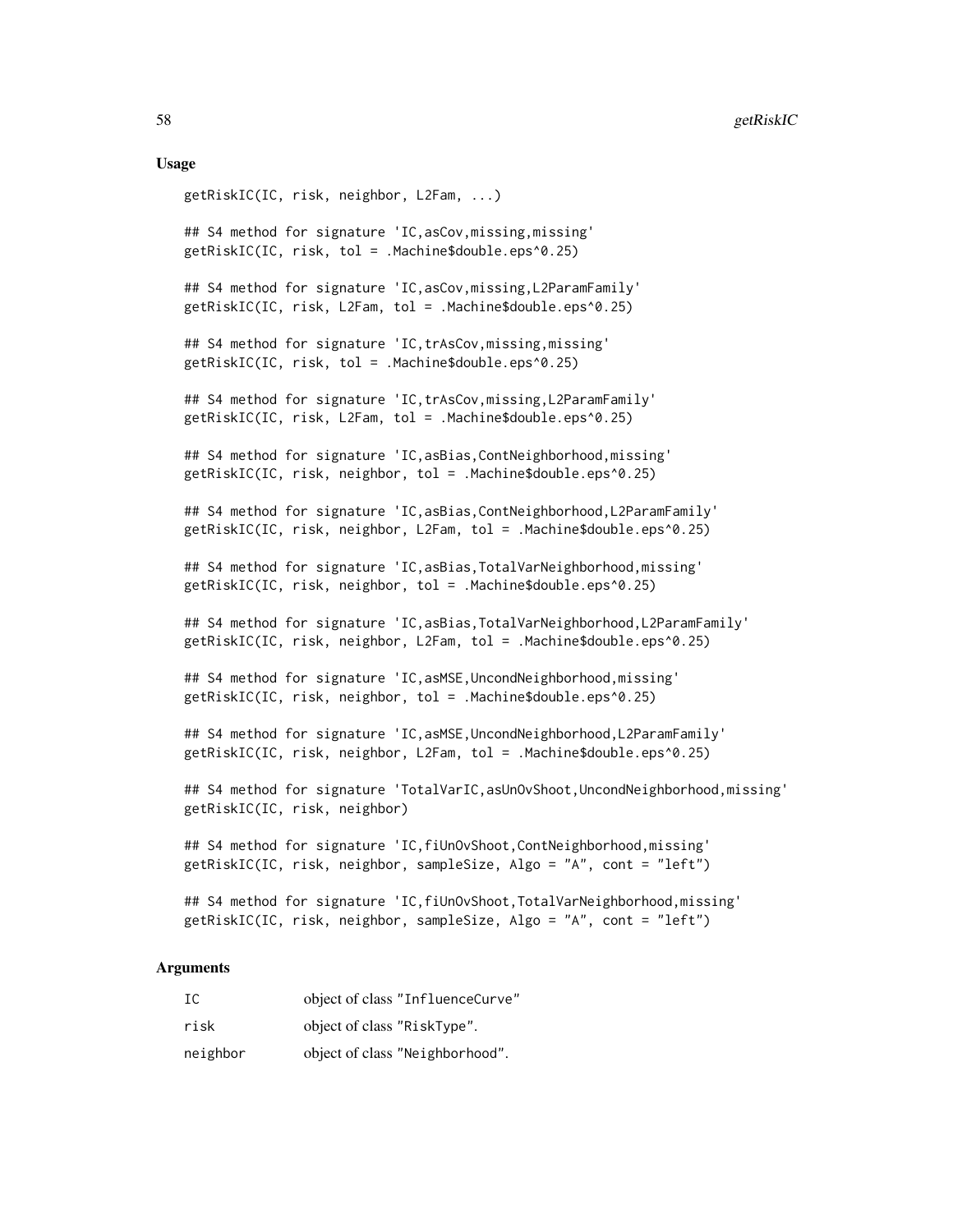#### getRiskIC 59 betRiskIC 59 betRiskIC 59 betRiskIC 59 betRiskIC 59 betRiskIC 59 betRiskIC 59 betRiskIC 59 betRis

| L2Fam                   | object of class "L2ParamFamily".              |
|-------------------------|-----------------------------------------------|
| $\cdot$ $\cdot$ $\cdot$ | additional parameters                         |
| tol                     | the desired accuracy (convergence tolerance). |
| sampleSize              | integer: sample size.                         |
| Algo                    | " $A$ " or " $B$ ".                           |
| cont                    | "left" or "right".                            |

## Details

To make sure that the results are valid, it is recommended to include an additional check of the IC properties of IC using checkIC.

### Value

The risk of an IC is computed.

## Methods

- $IC = "IC", risk = "asCov", neighbor = "missing", L2Fam = "missing"$  asymptotic covariance of IC.
- $IC = "IC", risk = "asCov", neighbor = "missing", L2Fam = "L2ParamFamily" asymptotic co$ variance of IC under L2Fam.
- $IC = "IC", risk = "trAsCov", neighbor = "missing", L2Fam = "missing"$  asymptotic covariance of IC.
- $IC = "IC", risk = "trAsCov", neighbor = "missing", L2Fam = "L2ParamFamily" asymptotic$ covariance of IC under L2Fam.
- IC = "IC", risk = "asBias", neighbor = "ContNeighborhood", L2Fam = "missing" asymptotic bias of IC under convex contaminations.
- IC = "IC", risk = "asBias", neighbor = "ContNeighborhood", L2Fam = "L2ParamFamily" asymptotic bias of IC under convex contaminations and L2Fam.
- IC = "IC", risk = "asBias", neighbor = "TotalVarNeighborhood", L2Fam = "missing" asymptotic bias of IC in case of total variation neighborhoods.
- IC = "IC", risk = "asBias", neighbor = "TotalVarNeighborhood", L2Fam = "L2ParamFamily" asymptotic bias of IC under L2Fam in case of total variation neighborhoods.
- IC = "IC", risk = "asMSE", neighbor = "UncondNeighborhood", L2Fam = "missing" asymptotic mean square error of IC.
- IC = "IC", risk = "asMSE", neighbor = "UncondNeighborhood", L2Fam = "L2ParamFamily" asymptotic mean square error of IC under L2Fam.
- IC = "TotalVarIC", risk = "asUnOvShoot", neighbor = "UncondNeighborhood", L2Fam = "missing" asymptotic under-/overshoot risk of IC.
- IC = "IC", risk = "fiUnOvShoot", neighbor = "ContNeighborhood", L2Fam = "missing" finitesample under-/overshoot risk of IC.
- IC = "IC", risk = "fiUnOvShoot", neighbor = "TotalVarNeighborhood", L2Fam = "missing" finite-sample under-/overshoot risk of IC.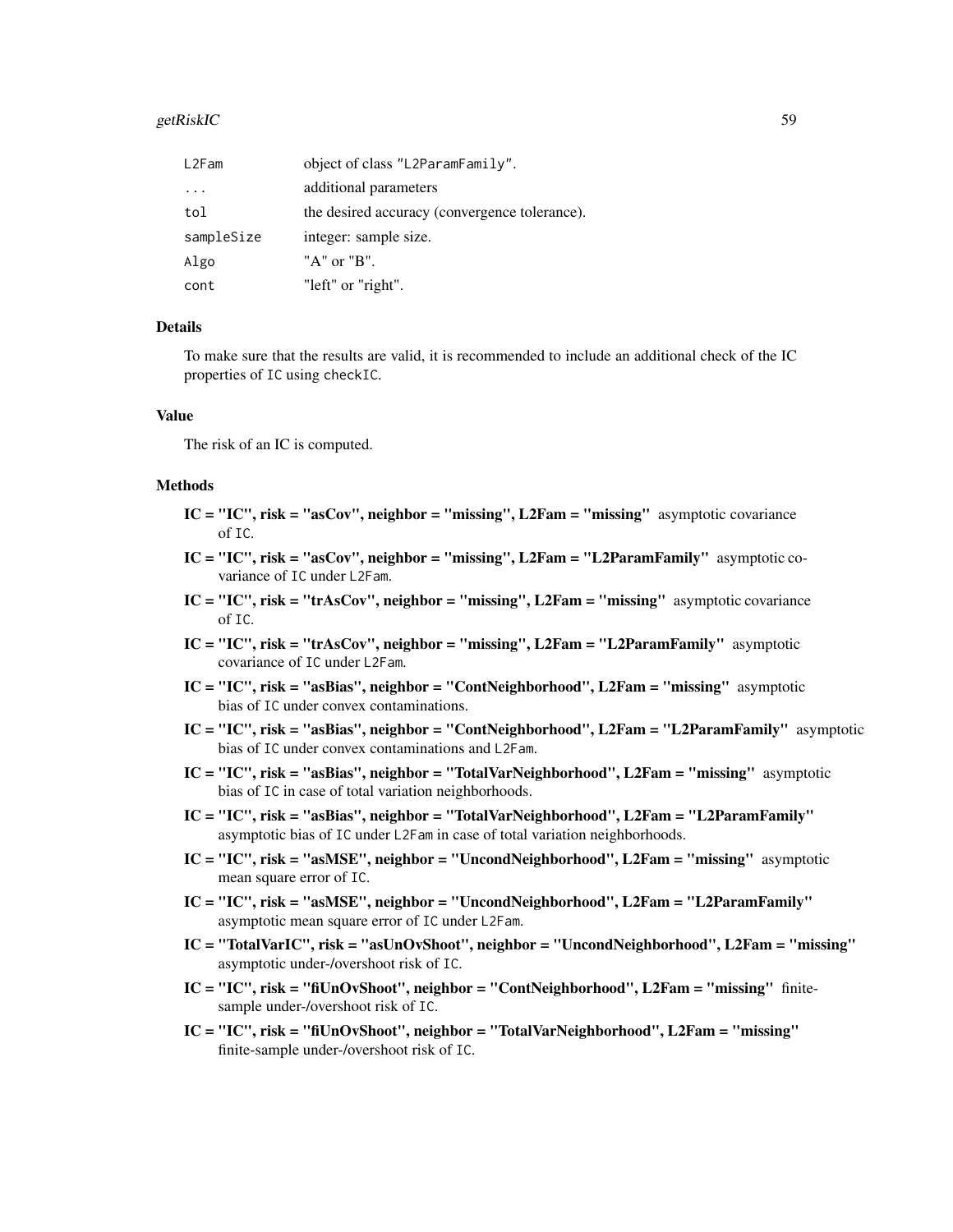## Note

This generic function is still under construction.

### Author(s)

Matthias Kohl <Matthias.Kohl@stamats.de>

# References

Huber, P.J. (1968) Robust Confidence Limits. Z. Wahrscheinlichkeitstheor. Verw. Geb. 10:269– 278.

Rieder, H. (1980) Estimates derived from robust tests. Ann. Stats. 8: 106–115.

Rieder, H. (1994) *Robust Asymptotic Statistics*. New York: Springer.

Kohl, M. (2005) *Numerical Contributions to the Asymptotic Theory of Robustness*. Bayreuth: Dissertation.

Ruckdeschel, P. and Kohl, M. (2005) Computation of the Finite Sample Risk of M-estimators on Neighborhoods.

# See Also

[getRiskIC-methods](#page-56-0), [InfRobModel-class](#page-72-0)

Gumbel *Generating function for Gumbel-class*

#### Description

Generates an object of class "Gumbel".

#### Usage

Gumbel(loc =  $0$ , scale = 1)

## Arguments

| $1$ oc | real number: location parameter of the Gumbel distribution.      |
|--------|------------------------------------------------------------------|
| scale  | positive real number: scale parameter of the Gumbel distribution |

## Value

Object of class "Gumbel"

## Note

The class "Gumbel" is based on the code provided by the package evd.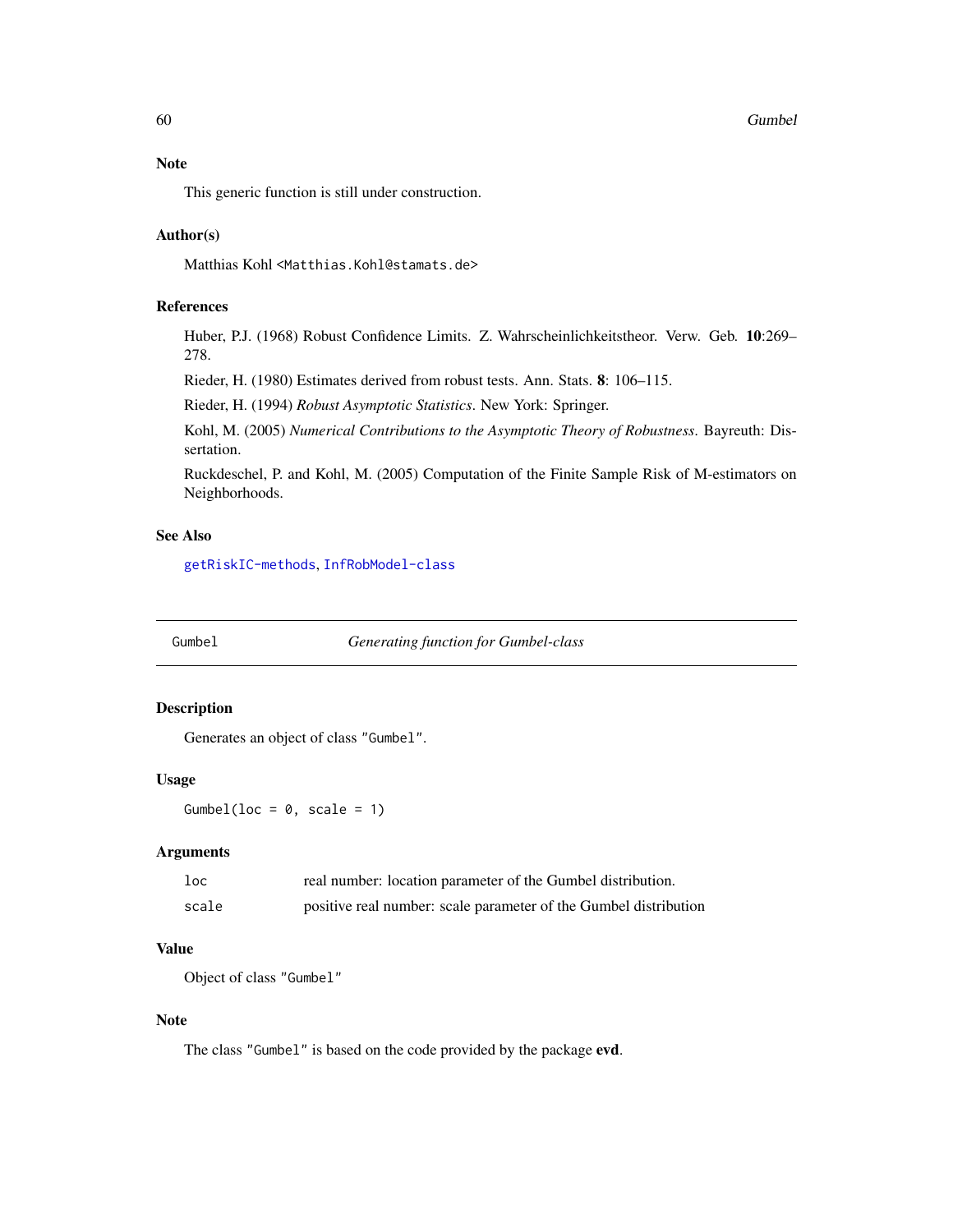### Gumbel-class 61

### Author(s)

Matthias Kohl <Matthias.Kohl@stamats.de>

#### See Also

[Gumbel-class](#page-60-0), [rgumbel](#page-0-0)

### Examples

```
(G1 \leq Gumbel(loc = 1, scale = 2))plot(G1)
loc(G1)
scale(G1)
loc(G1) < -1scale(G1) < -2plot(G1)
E(Gumbel()) # Euler's constant
E(G1, function(x){x^2})## The function is currently defined as
function(loc = 0, scale = 1){
  new("Gumbel", loc = loc, scale = scale)
}
```
<span id="page-60-0"></span>Gumbel-class *Gumbel distribution*

## Description

The Gumbel cumulative distribution function with location parameter  $\text{loc} = \mu$  and scale parameter scale =  $\sigma$  is

$$
F(x) = \exp(-\exp[-(x-\mu)/\sigma])
$$

for all real x, where  $\sigma > 0$ ; c.f. rgumbel. This distribution is also known as extreme value distribution of type I; confer Chapter~22 of Johnson et al. (1995).

### Usage

```
E(object, fun, cond, ...)
## S4 method for signature 'Gumbel,missing,missing'
E(object, low = NULL, upp = NULL, \ldots)
var(x, \ldots)## S4 method for signature 'Gumbel'
var(x, \ldots)skewness(x, ...)
## S4 method for signature 'Gumbel'
skewness(x, ...)
kurtosis(x, ...)
```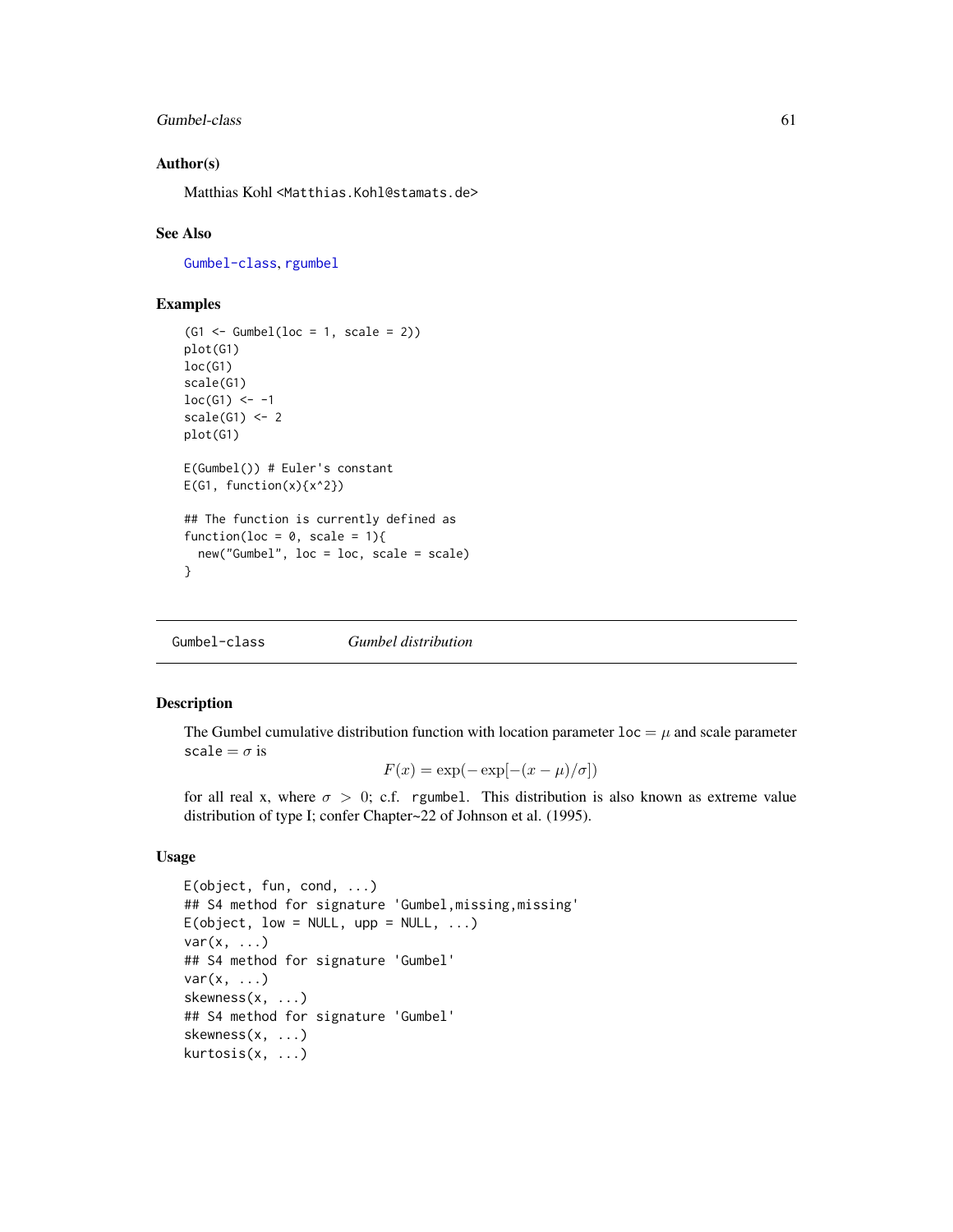```
## S4 method for signature 'Gumbel'
kurtosis(x, ...)
```
### Arguments

| object       | object of class "Distribution"                                                                                 |
|--------------|----------------------------------------------------------------------------------------------------------------|
| fun          | if missing the (conditional) expectation is computed else the (conditional) ex-<br>pection of fun is computed. |
| cond         | if not missing the conditional expectation given cond is computed.                                             |
| low          | lower bound of integration range.                                                                              |
| upp          | upper bound of integration range.                                                                              |
| $\mathsf{x}$ | object of class "UnivariateDistribution"                                                                       |
| $\cdots$     | additional arguments to fun                                                                                    |

## Objects from the Class

Objects can be created by calls of the form new("Gumbel", loc, scale). More frequently they are created via the generating function Gumbel.

### Slots

img Object of class "Reals".

param Object of class "GumbelParameter".

r rgumbel

- d dgumbel
- p pgumbel

q qgumbel

gaps (numeric) matrix or NULL

.withArith logical: used internally to issue warnings as to interpretation of arithmetics

- .withSim logical: used internally to issue warnings as to accuracy
- .logExact logical: used internally to flag the case where there are explicit formulae for the log version of density, cdf, and quantile function
- .lowerExact logical: used internally to flag the case where there are explicit formulae for the lower tail version of cdf and quantile function
- Symmetry object of class "DistributionSymmetry"; used internally to avoid unnecessary calculations.

## Extends

Class "AbscontDistribution", directly.

Class "UnivariateDistribution", by class "AbscontDistribution".

Class "Distribution", by class "AbscontDistribution".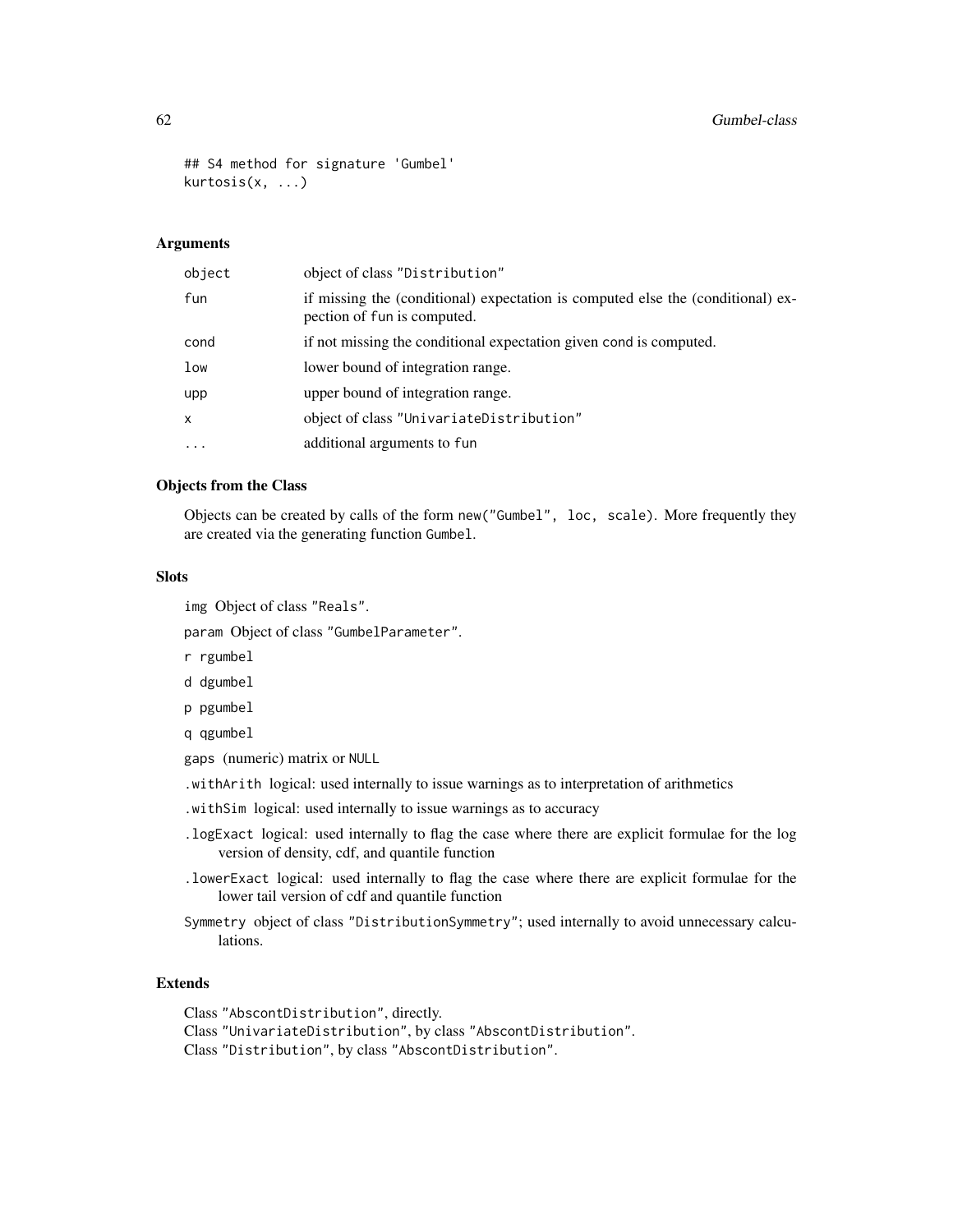#### Methods

initialize signature(.Object = "Gumbel"): initialize method. loc signature(object = "Gumbel"): wrapped access method for slot loc of slot param. scale signature( $x = "Gumbel")$ : wrapped access method for slot scale of slot param. loc<- signature(object = "Gumbel"): wrapped replace method for slot loc of slot param. scale<- signature(x = "Gumbel"): wrapped replace method for slot scale of slot param. + signature(e1 = "Gumbel", e2 = "numeric"): result again of class "Gumbel"; exact.  $*$  signature(e1 = "Gumbel", e2 = "numeric"): result again of class "Gumbel"; exact. E signature(object = "Gumbel", fun = "missing", cond = "missing"): exact evaluation of expectation using explicit expressions. **var** signature( $x =$  "Gumbel"): exact evaluation of expectation using explicit expressions. skewness signature( $x =$  "Gumbel"): exact evaluation of expectation using explicit expressions. **kurtosis** signature( $x =$  "Gumbel"): exact evaluation of expectation using explicit expressions. **median** signature( $x =$  "Gumbel"): exact evaluation of expectation using explicit expressions.

# IQR signature( $x =$  "Gumbel"): exact evaluation of expectation using explicit expressions.

#### Note

This class is based on the code provided by the package evd.

### Author(s)

Matthias Kohl <Matthias.Kohl@stamats.de>

### References

Johnson et al. (1995) *Continuous Univariate Distributions. Vol. 2. 2nd ed.* New York: Wiley.

### See Also

[rgumbel](#page-0-0), [AbscontDistribution-class](#page-0-0)

### Examples

```
(G1 \leq new("Gumbel", loc = 1, scale = 2))plot(G1)
loc(G1)scale(G1)
loc(G1) < -1scale(G1) < -2plot(G1)
```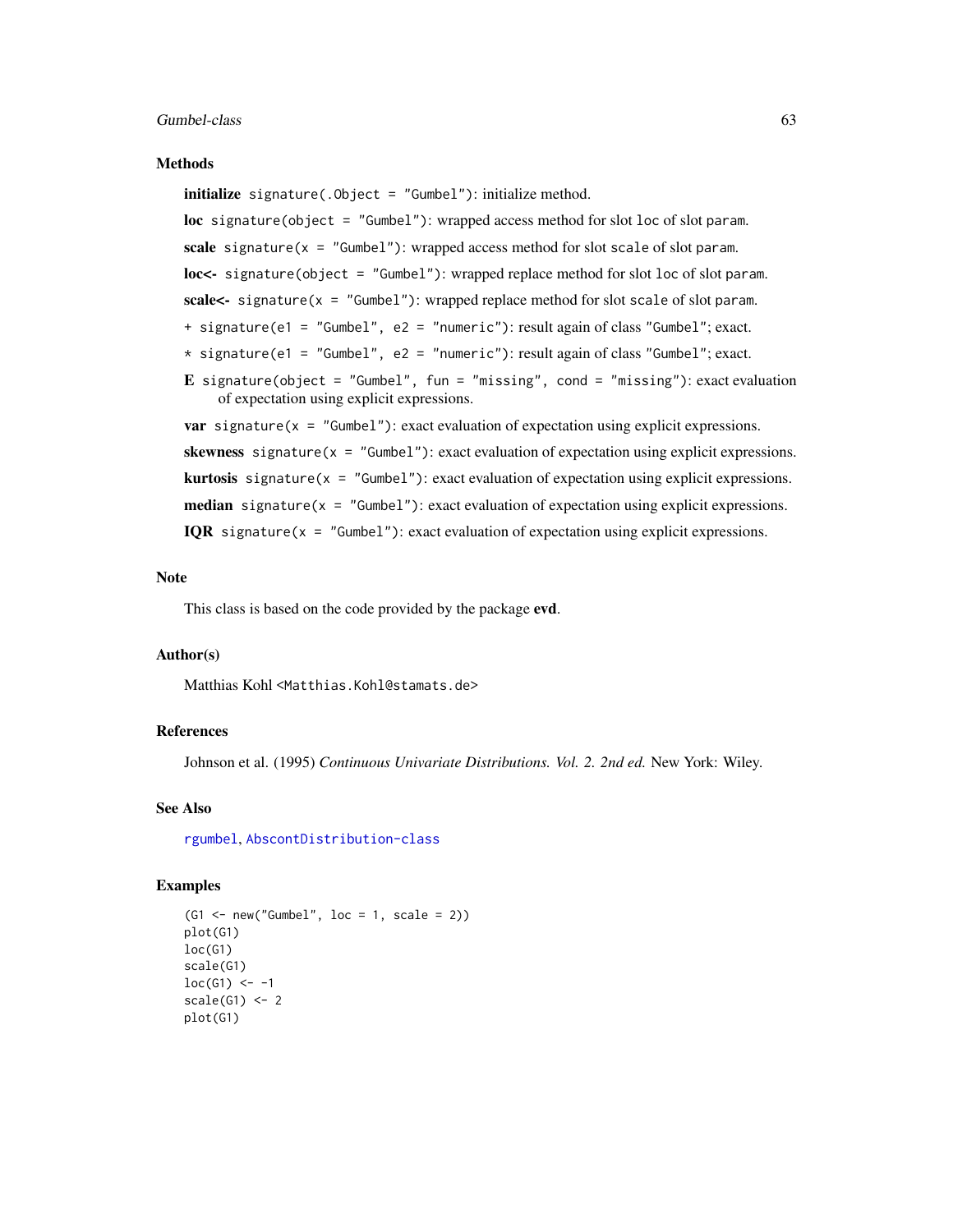GumbelLocationFamily *Generating function for Gumbel location families*

## Description

Generates an object of class "L2ParamFamily" which represents a Gumbel location family.

### Usage

```
GumbelLocationFamily(loc = 0, scale = 1, trafo)
```
### Arguments

| loc   | location parameter                      |
|-------|-----------------------------------------|
| scale | scale parameter                         |
| trafo | matrix: transformation of the parameter |

## Details

The slots of the corresponding L2 differentiable parameteric family are filled.

### Value

```
Object of class "L2ParamFamily"
```
## Author(s)

Matthias Kohl <Matthias.Kohl@stamats.de>

## References

Kohl, M. (2005) *Numerical Contributions to the Asymptotic Theory of Robustness*. Bayreuth: Dissertation.

### See Also

[L2ParamFamily-class](#page-76-0), [Gumbel-class](#page-60-0)

# Examples

```
distrExOptions("ElowerTruncQuantile" = 1e-15) # problem with
                                            # non-finite function value
(G1 <- GumbelLocationFamily())
plot(G1)
Map(L2deriv(G1)[[1]])
checkL2deriv(G1)
distrExOptions("ElowerTruncQuantile" = 0) # default
```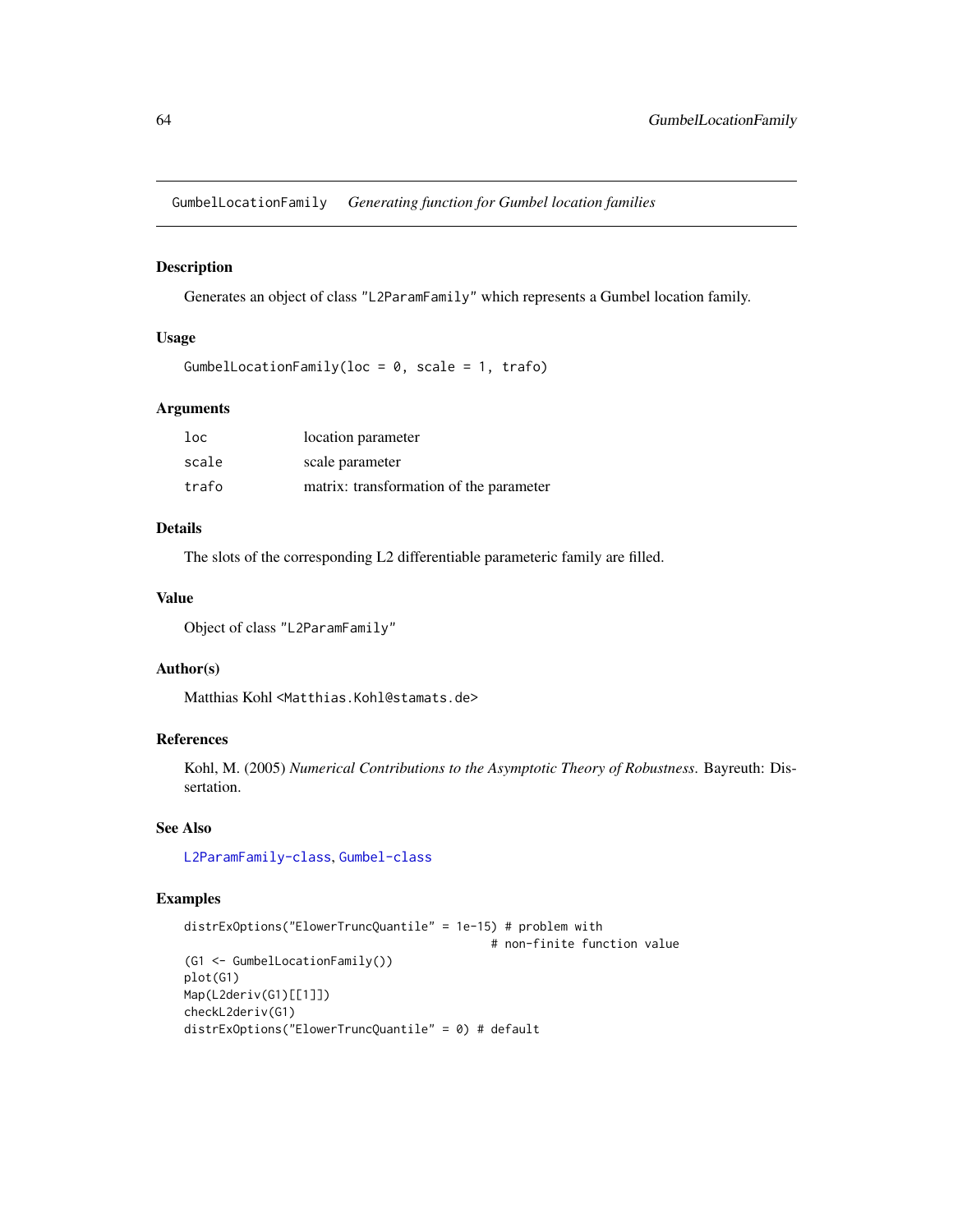GumbelParameter-class *Paramter of Gumbel distributions*

## Description

The class of the parameter of Gumbel distributions.

## Objects from the Class

Objects can be created by calls of the form new("GumbelParameter", ...).

## Slots

loc real number: location parameter of a Gumbel distribution. scale positive real number: scale parameter of a Gumbel distribution. name default name is "parameter of a Gumbel distribution".

### Extends

Class "Parameter", directly. Class "OptionalParameter", by class "Parameter".

# Methods

loc signature(object = "GumbelParameter"): access method for slot loc. scale signature( $x =$  "GumbelParameter"): access method for slot scale. loc<- signature(object = "GumbelParameter"): replace method for slot loc. scale<- signature(x = "GumbelParameter"): replace method for slot scale.

### Author(s)

Matthias Kohl <Matthias.Kohl@stamats.de>

### See Also

[Gumbel-class](#page-60-0), [Parameter-class](#page-0-0)

### Examples

new("GumbelParameter")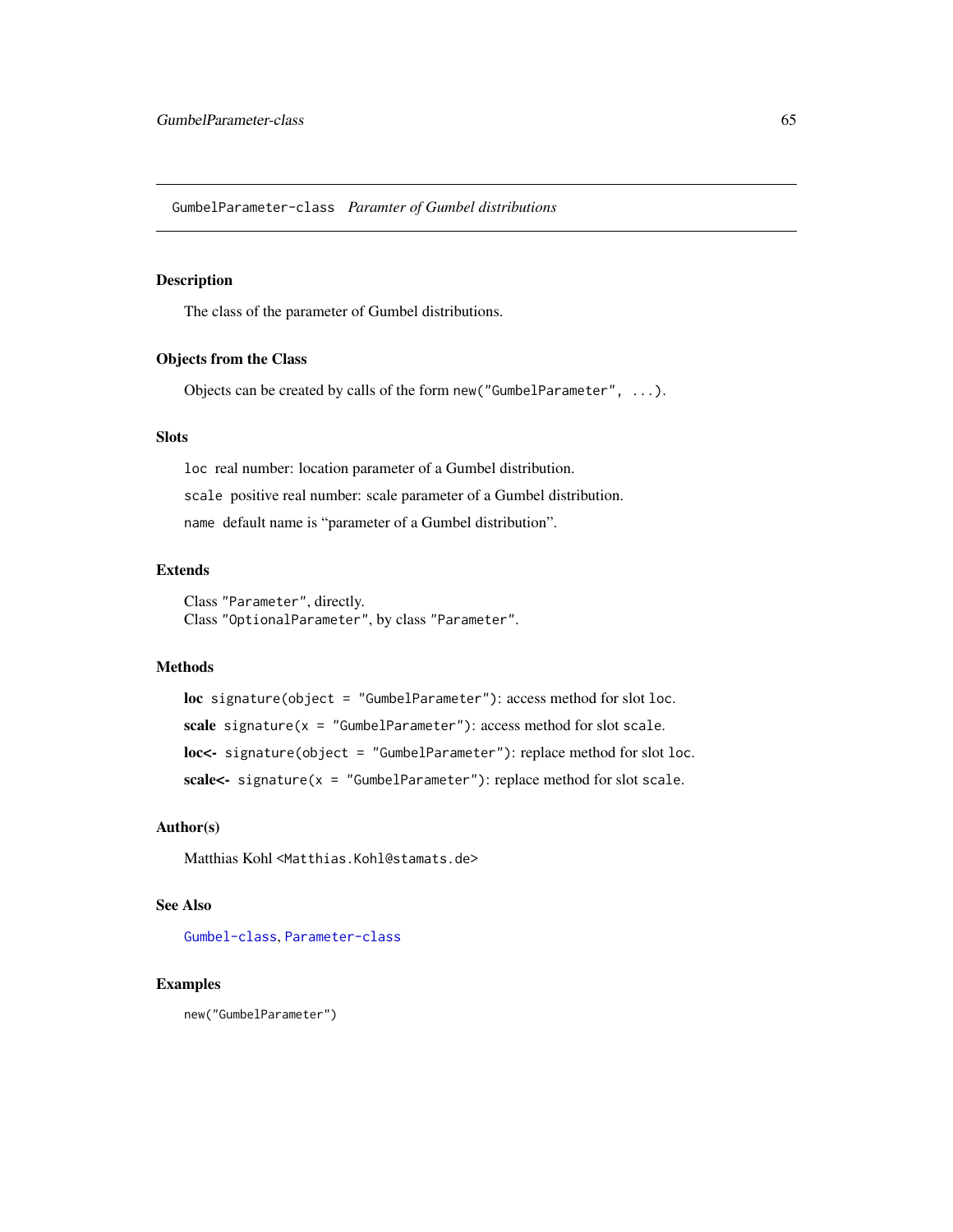## Description

Generates an object of class "IC".

# Usage

```
IC(name, Curve = EuclRandVarList(RealRandVariable(Map = list(function(x){x}),
                                       Domain = Reals()),
  Risks, Infos, CallL2Fam = call("L2ParamFamily"))
```
## Arguments

| name                  | Object of class "character".                                                                        |
|-----------------------|-----------------------------------------------------------------------------------------------------|
| CallL <sub>2Fam</sub> | object of class "call": creates an object of the underlying L2-differentiable<br>parametric family. |
| Curve                 | object of class "EuclRandVarList".                                                                  |
| Risks                 | object of class "list": list of risks; cf. RiskType-class.                                          |
| Infos                 | matrix of characters with two columns named method and message: additional<br>informations.         |

## Value

Object of class "IC"

## Author(s)

Matthias Kohl <Matthias.Kohl@stamats.de>

## References

Hampel et al. (1986) *Robust Statistics*. The Approach Based on Influence Functions. New York: Wiley.

Rieder, H. (1994) *Robust Asymptotic Statistics*. New York: Springer.

Kohl, M. (2005) *Numerical Contributions to the Asymptotic Theory of Robustness*. Bayreuth: Dissertation.

## See Also

[IC-class](#page-66-0)

<span id="page-65-0"></span>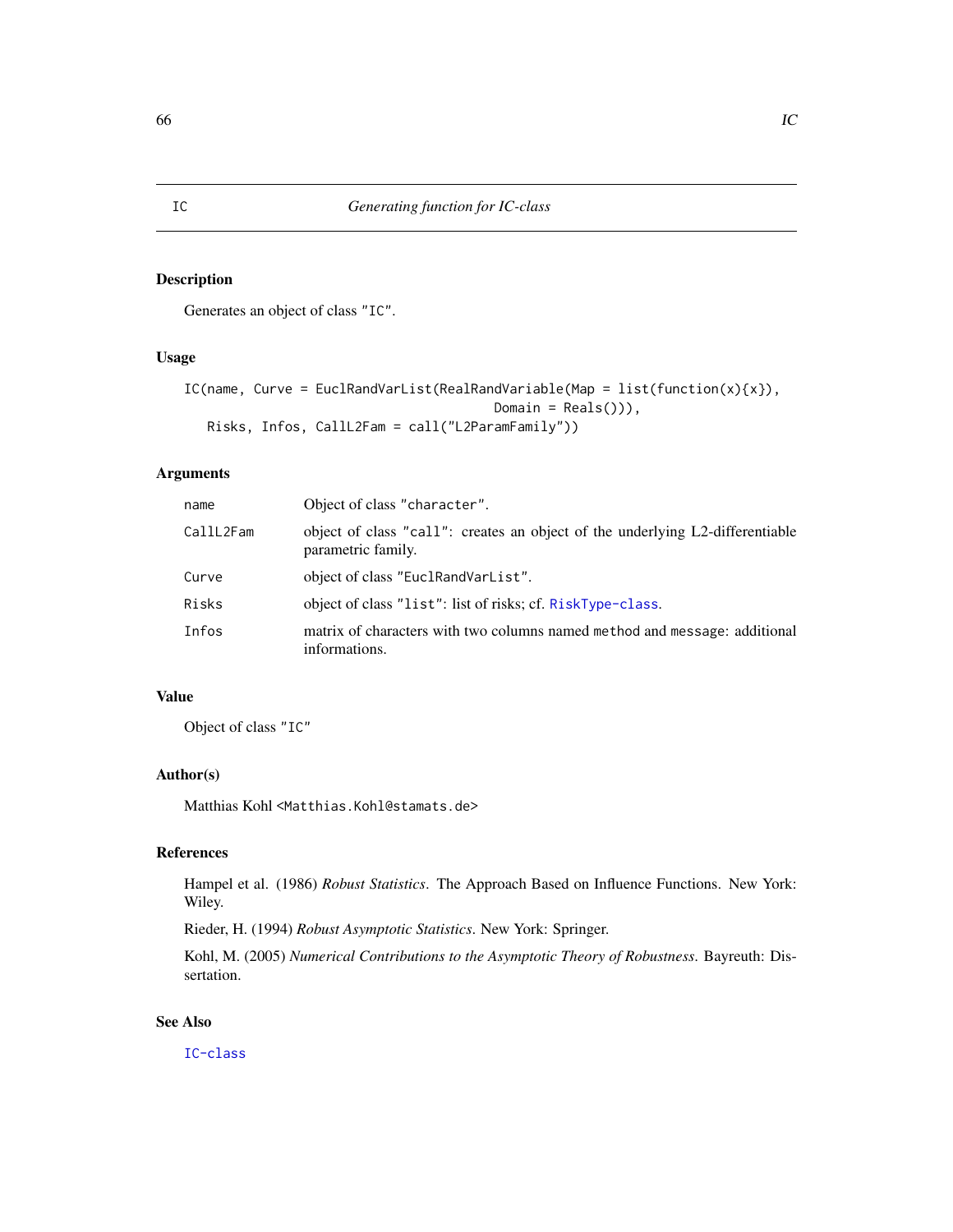#### IC-class 67

#### Examples

```
IC1 \leftarrow IC()plot(IC1)
## The function is currently defined as
IC \le function(name, Curve = EuclRandVarList(RealRandVariable(Map = list(function(x){x})),
               Domain = Reals()), Risks, Infos, CallL2Fam = call("L2ParamFamily")){
    if(missing(name))
        name <- "square integrable (partial) influence curve"
    if(missing(Risks))
        Risks <- list()
    if(missing(Infos))
        Infos <- matrix(c(character(0),character(0)), ncol=2,
                     dimnames=list(character(0), c("method", "message")))
    return(new("IC", name = name, Curve = Curve, Risks = Risks,Infos = Infos, CallL2Fam = CallL2Fam))
}
```
<span id="page-66-0"></span>

IC-class *Influence curve*

### **Description**

Class of (partial) influence curves.

### Objects from the Class

Objects can be created by calls of the form new ( $T_{\text{C}}$ , ...). More frequently they are created via the generating function IC.

### Slots

- CallL2Fam: Object of class "call": creates an object of the underlying L2-differentiable parametric family.
- name: Object of class "character".
- Curve: Object of class "EuclRandVarList".
- Risks: Object of class "list": list of risks; cf. [RiskType-class](#page-101-0).
- Infos: Object of class "matrix" with two columns named method and message: additional informations.

### Extends

Class "InfluenceCurve", directly.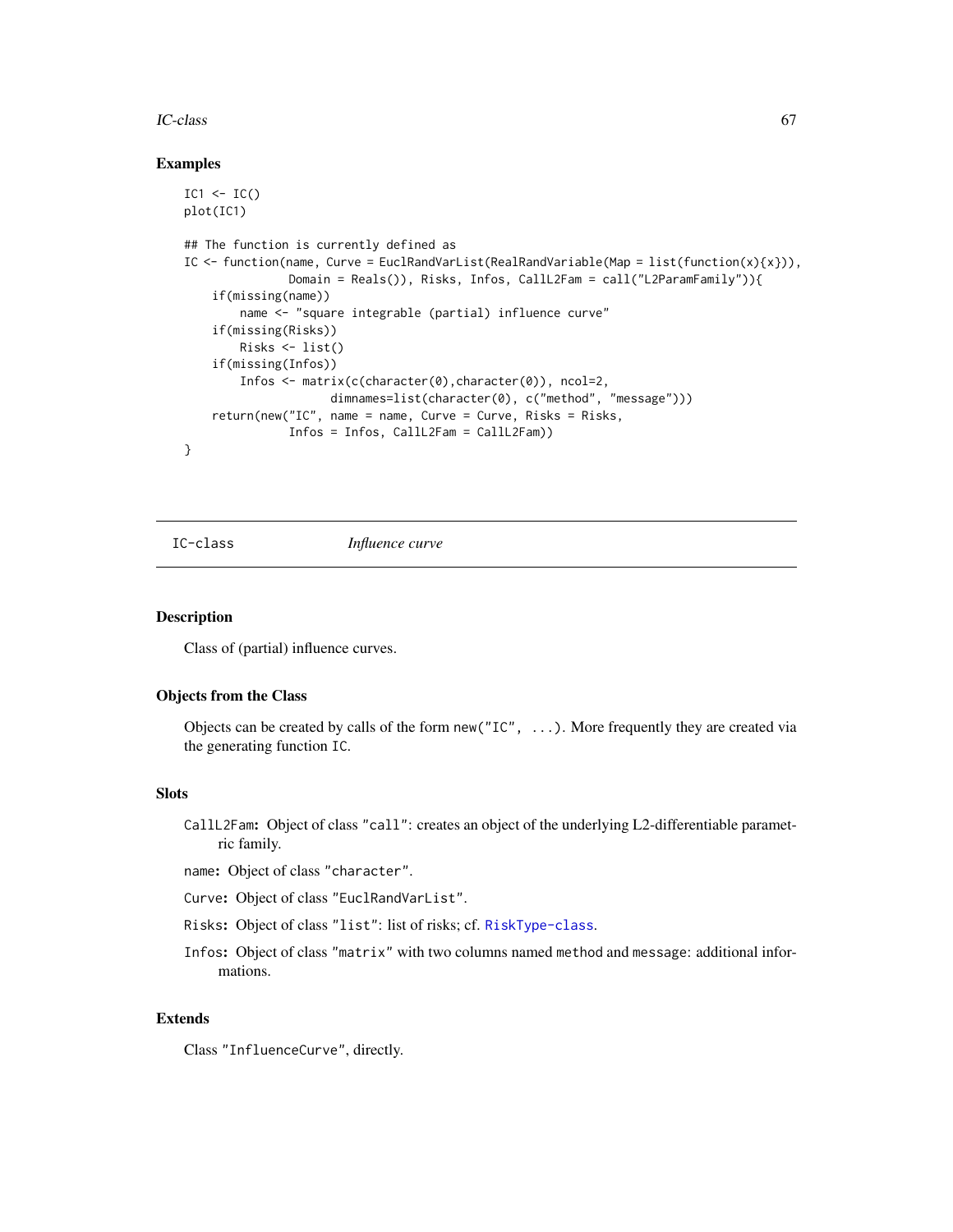#### Methods

CallL2Fam signature(object = "IC"): accessor function for slot CallL2Fam.

CallL2Fam<- signature(object = "IC"): replacement function for slot CallL2Fam.

- checkIC signature(IC =  $"IC"$ , L2Fam =  $"missing"$ ): check centering and Fisher consistency of IC assuming the L2-differentiable parametric family which can be generated via the slot CallL2Fam of IC.
- checkIC signature(IC = "IC", L2Fam = "L2ParamFamily"): check centering and Fisher consistency of IC assuming the L2-differentiable parametric family L2Fam.

```
evalIC signature(IC = "IC", x = "numeric"): evaluate IC at x.
```
evalIC signature(IC = "IC",  $x =$  "matrix"): evaluate IC at the rows of x.

**infoPlot** signature(object =  $"IC")$ : Plot absolute and relative information of IC.

```
plot signature(x = "IC")
```
show signature(object =  $"IC"$ )

## Author(s)

Matthias Kohl <Matthias.Kohl@stamats.de>

#### References

Hampel et al. (1986) *Robust Statistics*. The Approach Based on Influence Functions. New York: Wiley.

Rieder, H. (1994) *Robust Asymptotic Statistics*. New York: Springer.

Kohl, M. (2005) *Numerical Contributions to the Asymptotic Theory of Robustness*. Bayreuth: Dissertation.

### See Also

[InfluenceCurve-class](#page-69-0), [IC](#page-65-0)

#### Examples

```
IC1 <- new("IC")
plot(IC1)
```
<span id="page-67-0"></span>InfluenceCurve *Generating function for InfluenceCurve-class*

## **Description**

Generates an object of class "InfluenceCurve".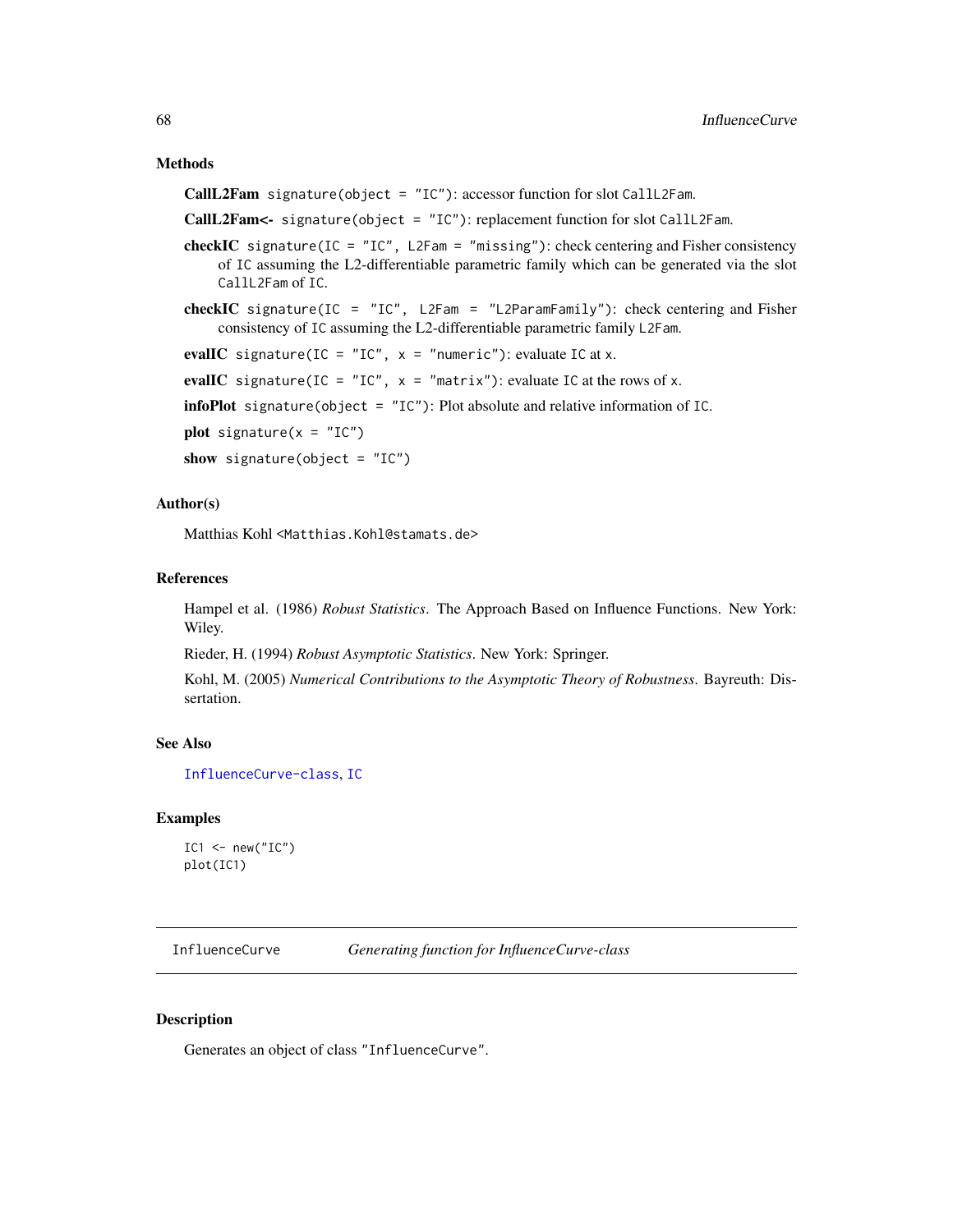### InfluenceCurve 69

## Usage

InfluenceCurve(name, Curve = EuclRandVarList(EuclRandVariable(Domain = Reals())), Risks, Infos)

### Arguments

| name  | character string: name of the influence curve                                              |
|-------|--------------------------------------------------------------------------------------------|
| Curve | object of class "EuclRandVarList"                                                          |
| Risks | list of risks                                                                              |
| Infos | matrix of characters with two columns named method and message: additional<br>informations |

## Value

Object of class "InfluenceCurve"

### Author(s)

Matthias Kohl <Matthias.Kohl@stamats.de>

# References

Hampel et al. (1986) *Robust Statistics*. The Approach Based on Influence Functions. New York: Wiley.

Rieder, H. (1994) *Robust Asymptotic Statistics*. New York: Springer.

Kohl, M. (2005) *Numerical Contributions to the Asymptotic Theory of Robustness*. Bayreuth: Dissertation.

# See Also

#### [InfluenceCurve-class](#page-69-0)

## Examples

InfluenceCurve()

```
## The function is currently defined as
InfluenceCurve <- function(name, Curve = EuclRandVarList(EuclRandVariable(Domain = Reals())),
                           Risks, Infos){
    if(missing(name))
       name <- "influence curve"
    if(missing(Risks))
       Risks <- list()
    if(missing(Infos))
       Infos <- matrix(c(character(0),character(0)), ncol=2,
                     dimnames=list(character(0), c("method", "message")))
    return(new("InfluenceCurve", name = name, Curve = Curve,
              Risks = Risks, Infos = Infos))
}
```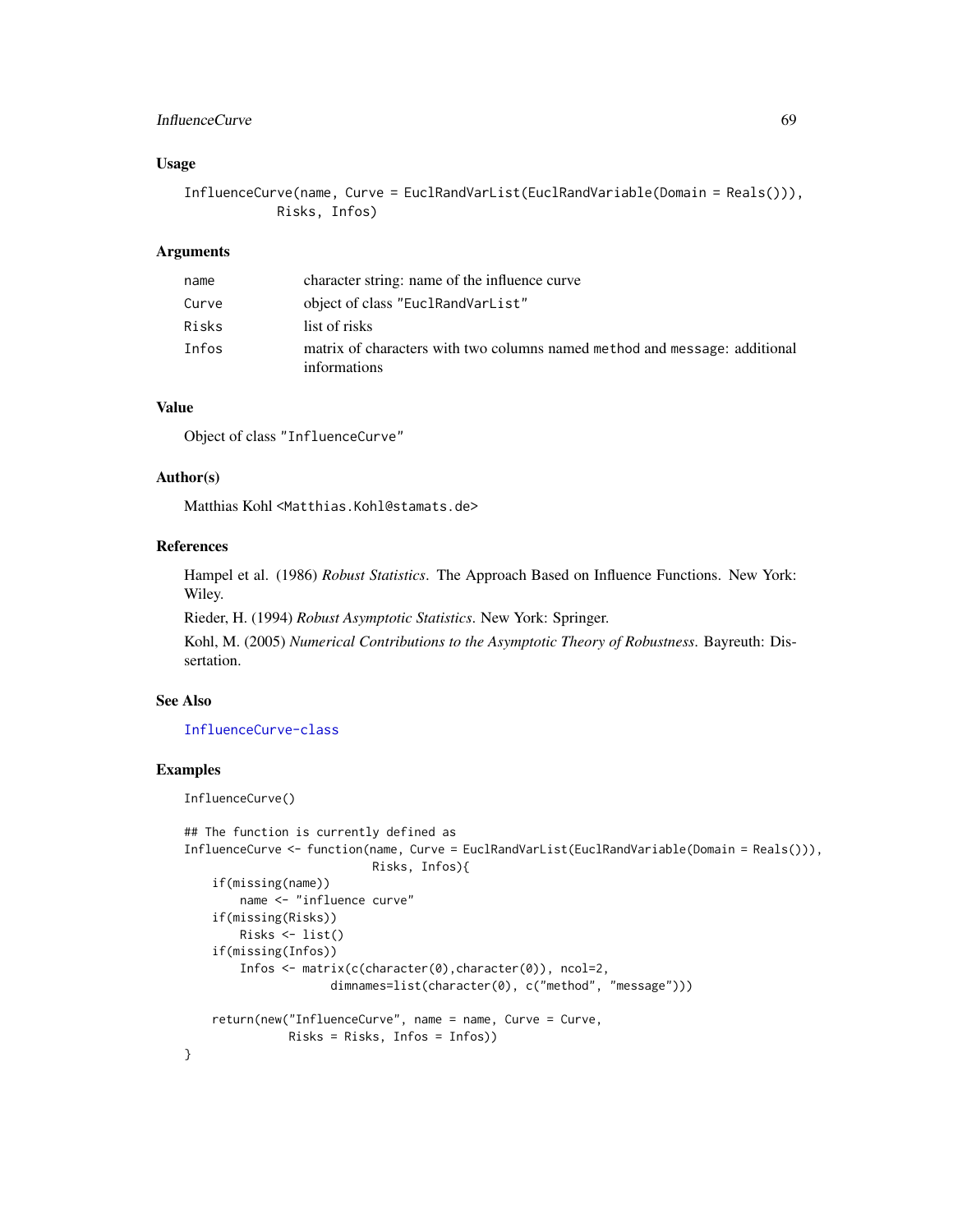<span id="page-69-0"></span>InfluenceCurve-class *Influence curve*

#### Description

Class of influence curves (functions).

### Objects from the Class

Objects can be created by calls of the form new("InfluenceCurve", ...). More frequently they are created via the generating function InfluenceCurve.

#### **Slots**

name: object of class "character"

Curve: object of class "EuclRandVarList"

Risks: object of class "list": list of risks; cf. [RiskType-class](#page-101-0).

Infos: object of class "matrix" with two columns named method and message: additional informations.

#### Methods

name signature(object = "InfluenceCurve"): accessor function for slot name. name<- signature(object = "InfluenceCurve"): replacement function for slot name. Curve signature(object = "InfluenceCurve"): accessor function for slot Curve. Map signature(object = "InfluenceCurve"): accessor function for slot Map of slot Curve. Domain signature(object = "InfluenceCurve"): accessor function for slot Domain of slot Curve. Range signature(object = "InfluenceCurve"): accessor function for slot Range of slot Curve. Infos signature(object = "InfluenceCurve"): accessor function for slot Infos. Infos<- signature(object = "InfluenceCurve"): replacement function for slot Infos. addInfo<- signature(object = "InfluenceCurve"): function to add an information to slot Infos. Risks signature(object = "InfluenceCurve"): accessor function for slot Risks. Risks<- signature(object = "InfluenceCurve"): replacement function for slot Risks. addRisk<- signature(object = "InfluenceCurve"): function to add a risk to slot Risks. show signature(object = "InfluenceCurve")

## Author(s)

Matthias Kohl <Matthias.Kohl@stamats.de>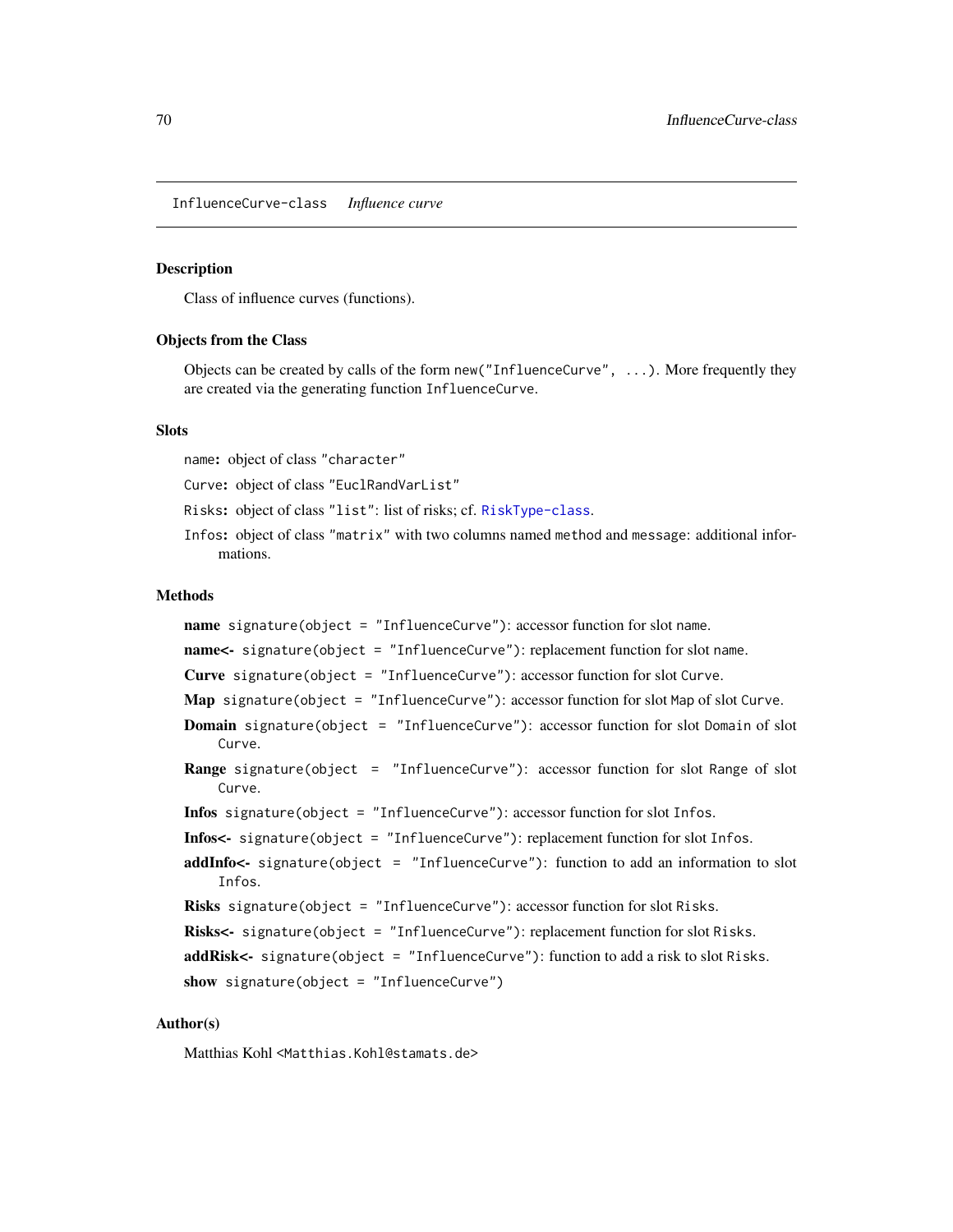#### infoPlot 71

### References

Hampel et al. (1986) *Robust Statistics*. The Approach Based on Influence Functions. New York: Wiley.

Rieder, H. (1994) *Robust Asymptotic Statistics*. New York: Springer.

Kohl, M. (2005) *Numerical Contributions to the Asymptotic Theory of Robustness*. Bayreuth: Dissertation.

## See Also

[InfluenceCurve](#page-67-0), [RiskType-class](#page-101-0)

### Examples

new("InfluenceCurve")

infoPlot *Plot absolute and relative information*

## Description

Plot absolute and relative information of influence curves.

### Usage

infoPlot(object)

#### Arguments

object object of class "InfluenceCurve"

### Details

Absolute information is defined as the square of the length of an IC. The relative information is defined as the absolute information of one component with respect to the absolute information of the whole IC; confer Section 8.1 of Kohl (2005).

# Author(s)

Matthias Kohl <Matthias.Kohl@stamats.de>

# References

Kohl, M. (2005) *Numerical Contributions to the Asymptotic Theory of Robustness*. Bayreuth: Dissertation.

### See Also

[L2ParamFamily-class](#page-76-0), [IC-class](#page-66-0)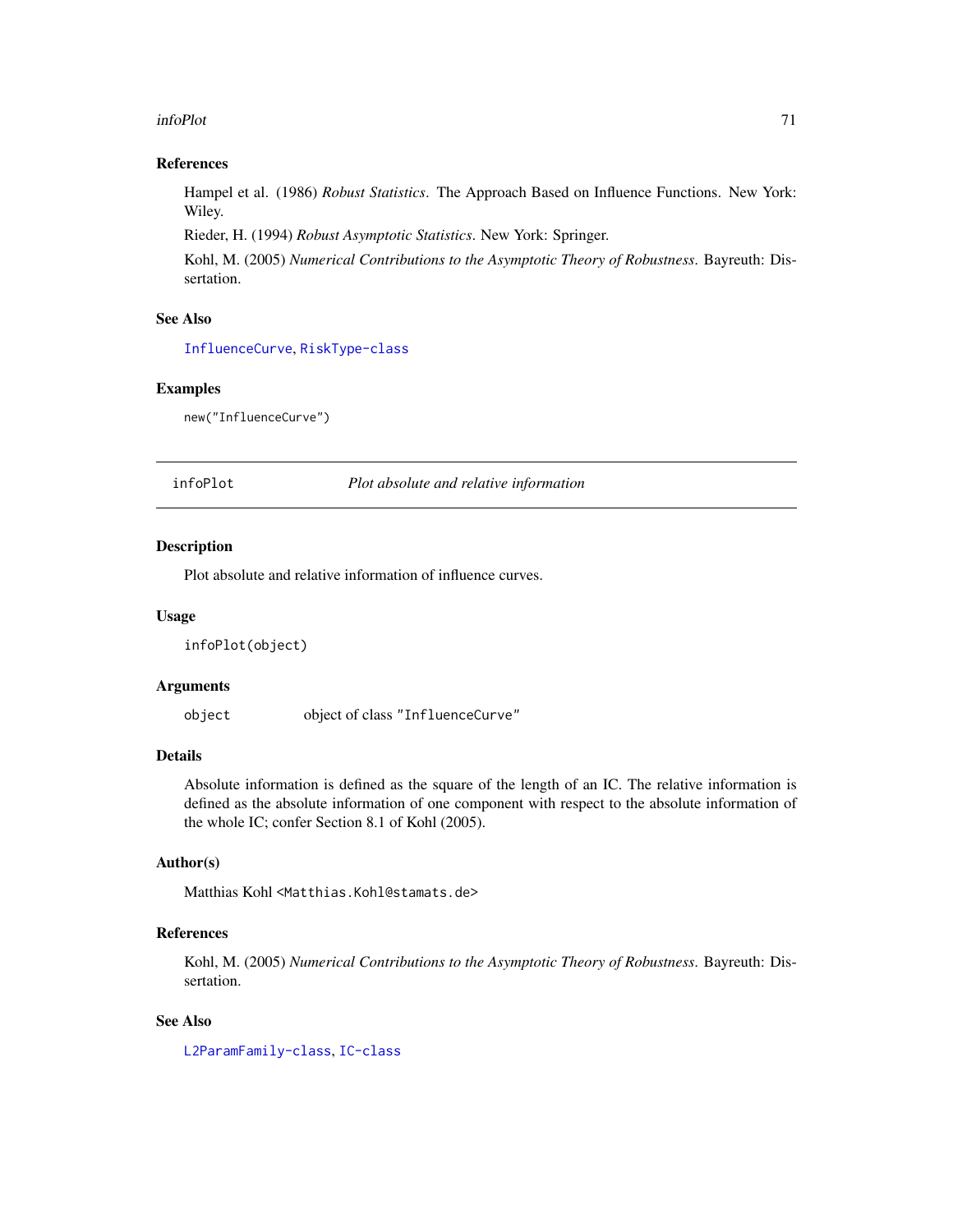## Examples

```
N <- NormLocationScaleFamily(mean=0, sd=1)
IC1 \leq optIC(model = N, risk = asCov())
infoPlot(IC1)
```
### InfRobModel *Generating function for InfRobModel-class*

## Description

Generates an object of class "InfRobModel".

## Usage

```
InfRobModel(center = L2ParamFamily(), neighbor = ContNeighbourhood())
```
### Arguments

| center   | object of class "ProbFamily"         |
|----------|--------------------------------------|
| neighbor | object of class "UncondNeighborhood" |

### Value

Object of class "FixRobModel"

#### Author(s)

Matthias Kohl <Matthias.Kohl@stamats.de>

## References

Rieder, H. (1994) *Robust Asymptotic Statistics*. New York: Springer.

Kohl, M. (2005) *Numerical Contributions to the Asymptotic Theory of Robustness*. Bayreuth: Dissertation.

## See Also

[RobModel-class](#page-102-0), [FixRobModel-class](#page-35-0)

## Examples

```
(M1 <- InfRobModel())
## The function is currently defined as
function(center = L2ParamFamily(), neighbor = ContNeighborhood()){
   new("InfRobModel", center = center, neighbor = neighbor)
}
```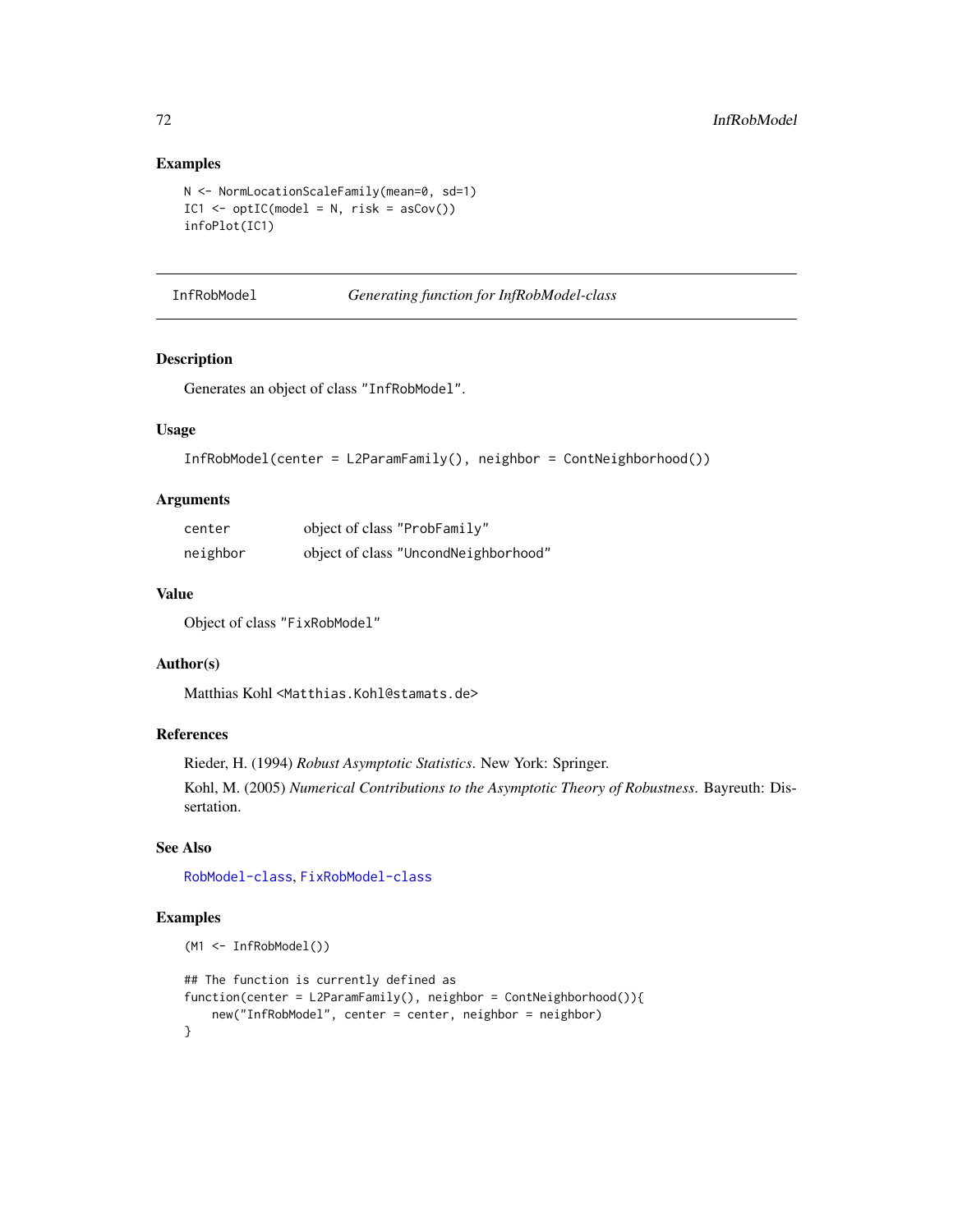InfRobModel-class *Robust model with infinitesimal (unconditional) neighborhood*

# Description

Class of robust models with infinitesimal (unconditional) neighborhoods; i.e., the neighborhood is Class of four inducts which in the shrinking at a rate of  $\sqrt{n}$ .

#### Objects from the Class

Objects can be created by calls of the form new("InfRobModel", ...). More frequently they are created via the generating function InfRobModel.

# **Slots**

center: Object of class "ProbFamily".

neighbor: Object of class "UncondNeighborhood".

# Extends

Class "RobModel", directly.

## **Methods**

neighbor<- signature(object = "InfRobModel"): replacement function for slot neighbor< show signature(object = "InfRobModel")

# Author(s)

Matthias Kohl <Matthias.Kohl@stamats.de>

## References

Rieder, H. (1994) *Robust Asymptotic Statistics*. New York: Springer.

Kohl, M. (2005) *Numerical Contributions to the Asymptotic Theory of Robustness*. Bayreuth: Dissertation.

## See Also

[ProbFamily-class](#page-99-0), [UncondNeighborhood-class](#page-112-0), [InfRobModel](#page-71-0)

## Examples

new("InfRobModel")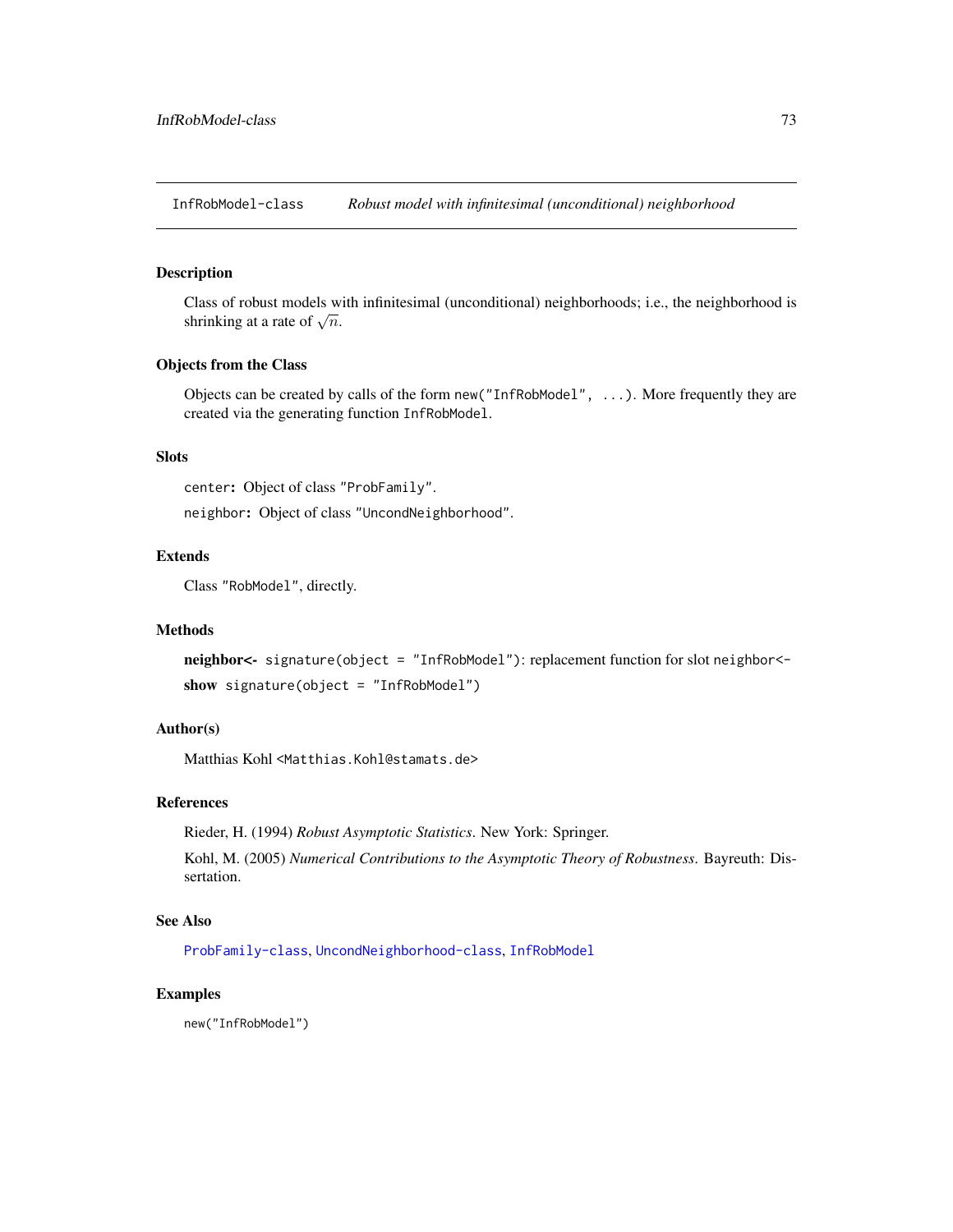#### Description

Generic function for the computation of the Kolmogorov(-Smirnov) minimum distance estimator.

#### Usage

```
ksEstimator(x, distribution, ...)
## S4 method for signature 'numeric,Binom'
ksEstimator(x, distribution, param, eps = .Machine$double.eps^0.5)
## S4 method for signature 'numeric,Pois'
ksEstimator(x, distribution, param, eps = .Machine$double.eps^0.5)
## S4 method for signature 'numeric,Norm'
ksEstimator(x, distribution, param, eps = .Machine$double.eps^0.5)
## S4 method for signature 'numeric,Lnorm'
ksEstimator(x, distribution, param, eps = .Machine$double.eps^0.5)
## S4 method for signature 'numeric,Gumbel'
ksEstimator(x, distribution, param, eps = .Machine$double.eps^0.5)
## S4 method for signature 'numeric,Exp'
ksEstimator(x, distribution, param, eps = .Machine$double.eps^0.5)
## S4 method for signature 'numeric,Gammad'
ksEstimator(x, distribution, param, eps = .Machine$double.eps^0.5)
```
## Arguments

| $\mathsf{x}$ | sample                                                                                                       |
|--------------|--------------------------------------------------------------------------------------------------------------|
| distribution | object of class "Distribution"                                                                               |
| $\ddotsc$    | additional parameters                                                                                        |
| param        | name of the unknown parameter. If missing all parameters of the corresponding<br>distribution are estimated. |
| eps          | the desired accuracy (convergence tolerance).                                                                |

## Details

In case of discrete distributions the Kolmogorov distance is computed and the parameters which lead to the minimum distance are returned. In case of absolutely continuous distributions ks.test is called and the parameters which minimize the corresponding test statistic are returned.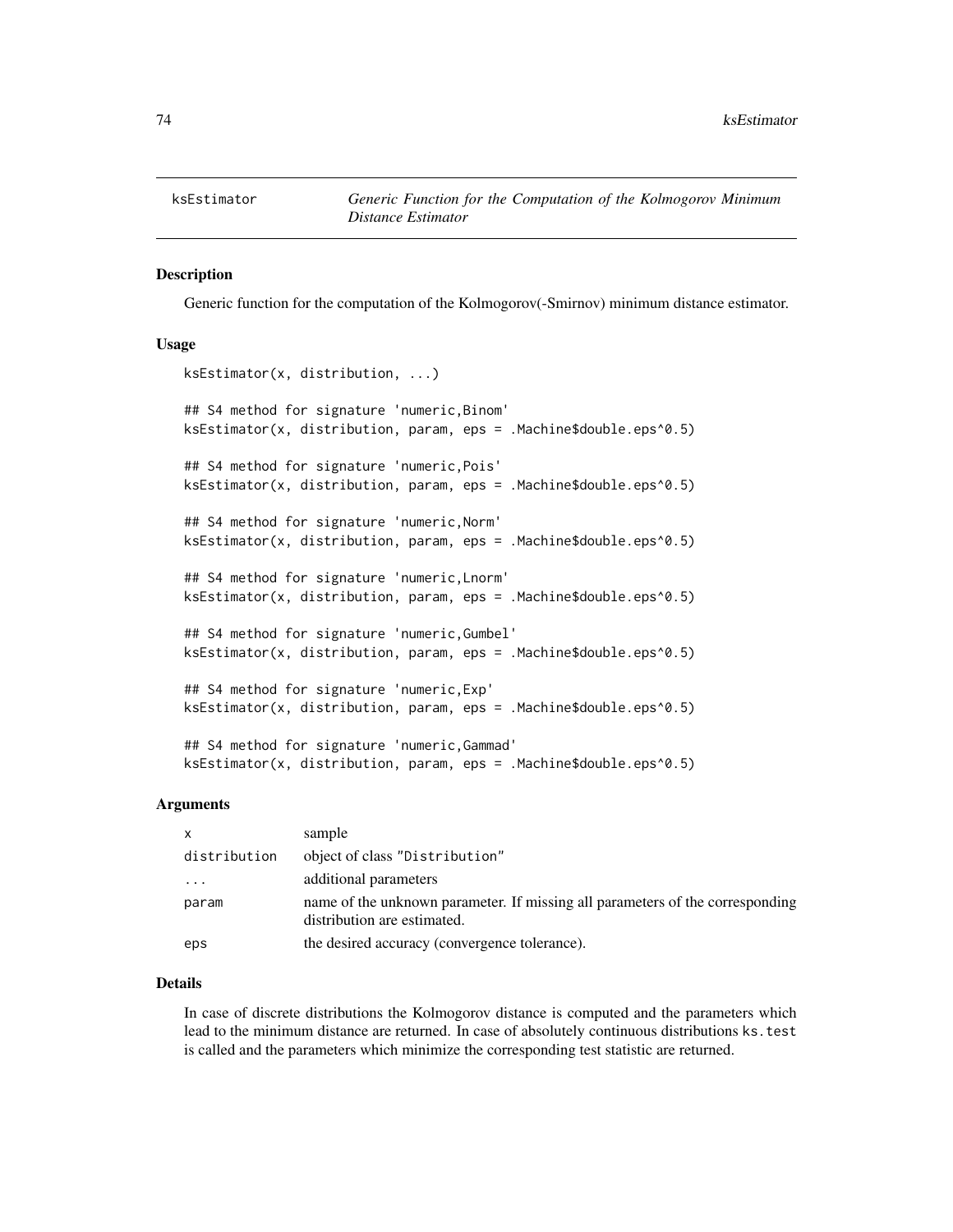#### ksEstimator 75

### Value

The Kolmogorov minimum distance estimator is computed. Returns a list with components named like the parameters of distribution.

#### Methods

 $x =$  "numeric", distribution = "Binom" Binomial distributions.

- $x =$  "numeric", distribution = "Pois" Poisson distributions.
- x = "numeric", distribution = "Norm" Normal distributions.
- $x =$  "numeric", distribution = "Lnorm" Lognormal distributions.
- $x =$  "numeric", distribution = "Gumbel" Gumbel distributions.

 $x =$  "numeric", distribution = " $Exp$ " Exponential distributions.

 $x =$  "numeric", distribution = "Gamma" Gamma distributions.

#### Author(s)

Matthias Kohl <Matthias.Kohl@stamats.de>

#### References

Rieder, H. (1994) *Robust Asymptotic Statistics*. New York: Springer.

Kohl, M. (2005) *Numerical Contributions to the Asymptotic Theory of Robustness*. Bayreuth: Dissertation.

## See Also

[Distribution-class](#page-0-0)

## Examples

```
x \le - rnorm(100, mean = 1, sd = 2)
ksEstimator(x=x, distribution = Norm()) # estimate mean and sd
ksEstimator(x=x, distribution = Norm(mean = 1), param = "sd") # estimate sdksEstimator(x=x, distribution = Norm(sd = 2), param = "mean") # estimate mean
mean(x)
median(x)
sd(x)mad(x)
```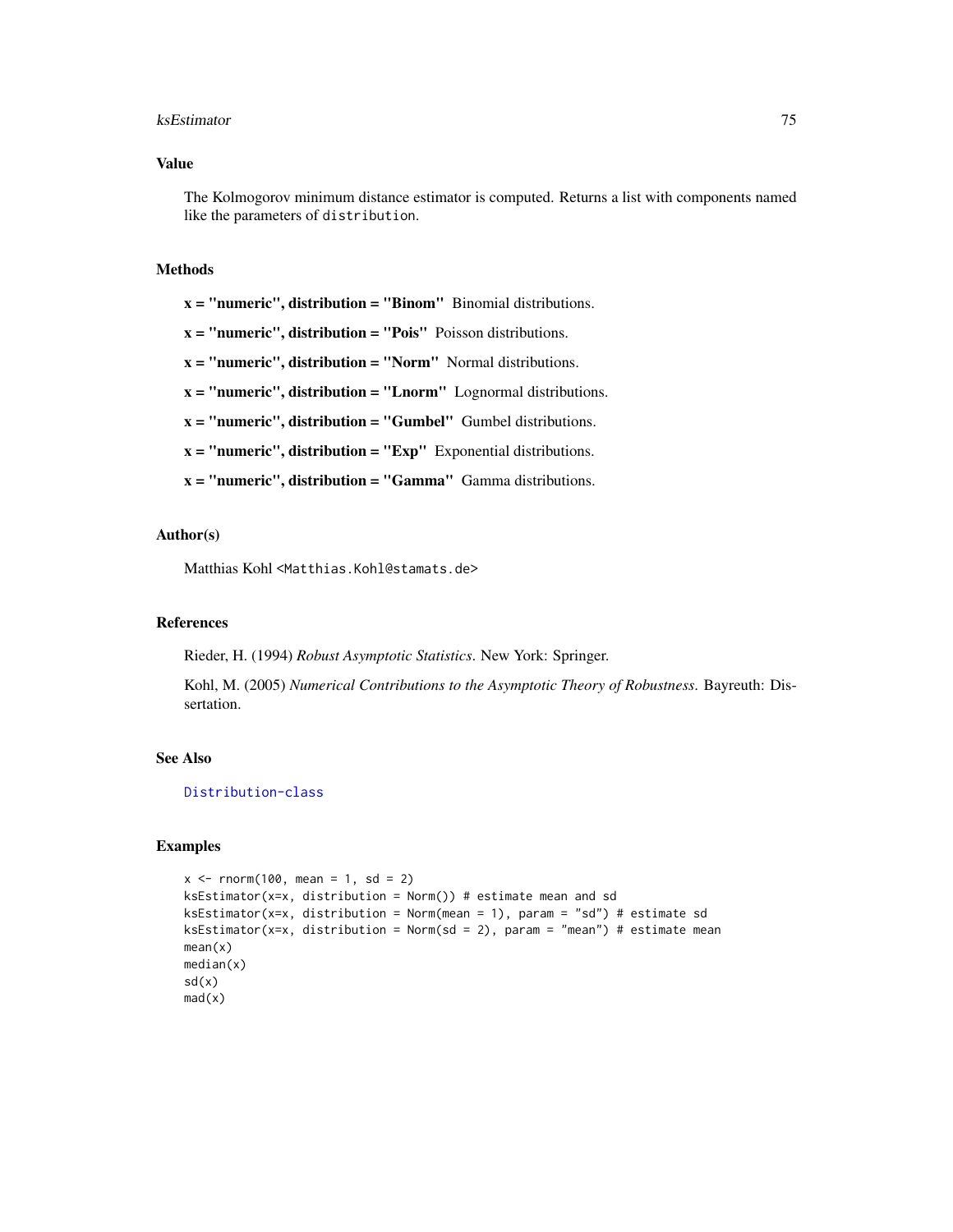<span id="page-75-0"></span>

## Description

Generates an object of class "L2ParamFamily".

#### Usage

```
L2ParamFamily(name, distribution = Norm(), distrSymm,
        main = 0, nuisance, trafo, param, props = character(0),
        L2deriv = EuclRandVarList(RealRandVariable(list(function(x) {x}),
                                                   Domain = Reals()),
        L2derivSymm, L2derivDistr, L2derivDistrSymm, FisherInfo)
```
### Arguments

| name             | character string: name of the family                                                        |  |
|------------------|---------------------------------------------------------------------------------------------|--|
| distribution     | object of class "Distribution": member of the family                                        |  |
| distrSymm        | object of class "DistributionSymmetry": symmetry of distribution.                           |  |
| main             | numeric vector: main parameter                                                              |  |
| nuisance         | numeric vector: nuisance parameter                                                          |  |
| trafo            | matrix: transformation of the parameter                                                     |  |
| param            | object of class "ParamFamParameter": parameter of the family                                |  |
| props            | character vector: properties of the family                                                  |  |
| L2deriv          | object of class "EuclRandVariable": L2 derivative of the family                             |  |
| L2derivSymm      | object of class "FunSymmList": symmetry of the maps contained in L2deriv                    |  |
| L2derivDistr     | object of class "UnivarDistrList": distribution of L2deriv                                  |  |
| L2derivDistrSymm |                                                                                             |  |
|                  | object of class "DistrSymmList": symmetry of the distributions contained in<br>L2derivDistr |  |
| FisherInfo       | object of class "PosDefSymmMatrix": Fisher information of the family                        |  |

## Details

If name is missing, the default "L2 differentiable parametric family of probability measures" is used. In case distrSymm is missing it is set to NoSymmetry(). If param is missing, the parameter is created via main, nuisance and trafo as described in [ParamFamParameter](#page-96-0). In case L2derivSymm is missing, it is filled with an object of class FunSymmList with entries NonSymmetric(). In case L2derivDistr is missing, it is computed via imageDistr. If L2derivDistrSymm is missing, it is set to an object of class DistrSymmList with entries NoSymmetry(). In case FisherInfo is missing, it is computed from L2deriv using E.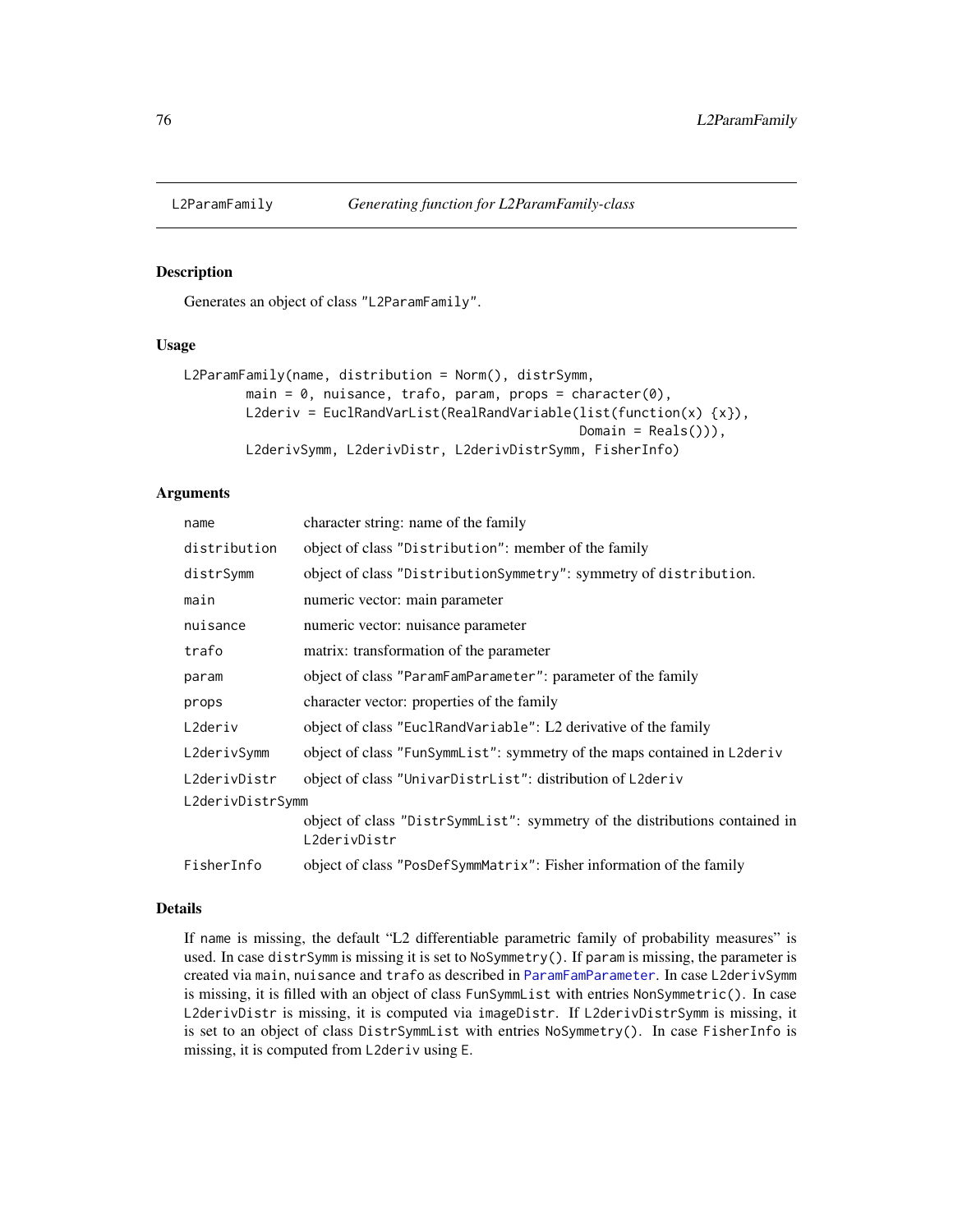## L2ParamFamily-class 77

# Value

Object of class "L2ParamFamily"

## Author(s)

Matthias Kohl <Matthias.Kohl@stamats.de>

# References

Rieder, H. (1994) *Robust Asymptotic Statistics*. New York: Springer. Kohl, M. (2005) *Numerical Contributions to the Asymptotic Theory of Robustness*. Bayreuth: Dissertation.

#### See Also

[L2ParamFamily-class](#page-76-0)

#### Examples

F1 <- L2ParamFamily() plot(F1)

<span id="page-76-0"></span>L2ParamFamily-class *L2 differentiable parametric family*

#### **Description**

Class of L2 differentiable parametric families.

#### Objects from the Class

Objects can be created by calls of the form new("L2ParamFamily", ...). More frequently they are created via the generating function L2ParamFamily.

#### **Slots**

name: object of class "character": name of the family.

distribution: object of class "Distribution": member of the family.

distrSymm: Object of class "DistributionSymmetry": symmetry of distribution.

param: object of class "ParamFamParameter": parameter of the family.

props: object of class "character": properties of the family.

L2deriv: object of class "EuclRandVariable": L2 derivative of the family.

L2derivSymm: object of class "FunSymmList": symmetry of the maps included in L2deriv.

L2derivDistr: object of class "UnivarDistrList": list which includes the distribution of L2deriv.

L2derivDistrSymm: object of class "DistrSymmList": symmetry of the distributions included in L2derivDistr.

FisherInfo: object of class "PosDefSymmMatrix": Fisher information of the family.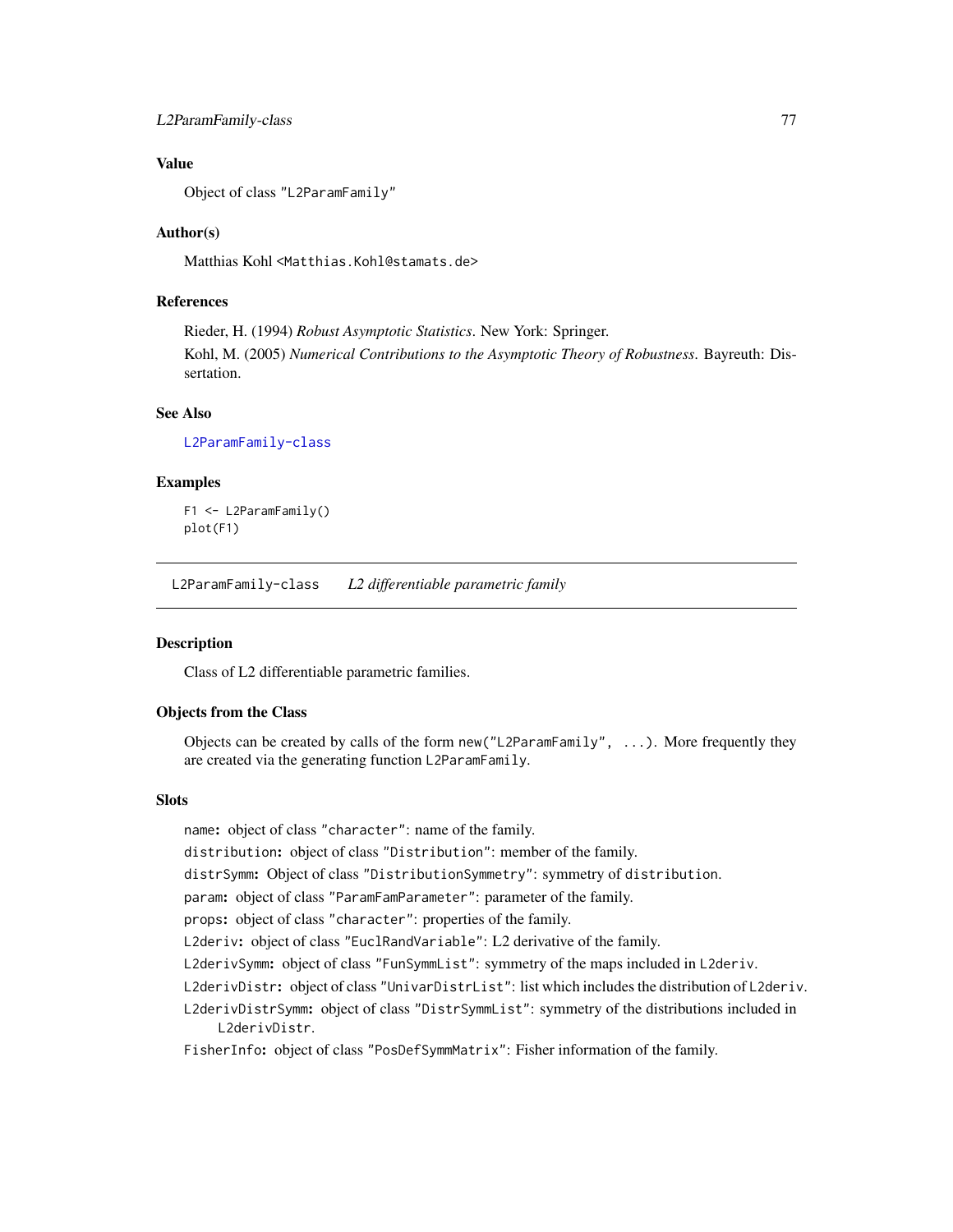#### Extends

Class "ParamFamily", directly. Class "ProbFamily", by class "ParamFamily".

## Methods

L2deriv signature(object = "L2ParamFamily"): accessor function for L2deriv.

L2derivSymm signature(object = "L2ParamFamily"): accessor function for L2derivSymm.

L2derivDistr signature(object = "L2ParamFamily"): accessor function for L2derivDistr.

L2derivDistrSymm signature(object = "L2ParamFamily"): accessor function for L2derivDistrSymm.

FisherInfo signature(object = "L2ParamFamily"): accessor function for FisherInfo.

- checkL2deriv signature(object = "L2ParamFamily"): check centering of L2deriv and compute precision of Fisher information.
- E signature(object = "L2ParamFamily", fun = "EuclRandVariable", cond = "missing"): expectation of fun under the distribution of object.
- E signature(object = "L2ParamFamily", fun = "EuclRandMatrix", cond = "missing"): expectation of fun under the distribution of object.
- E signature(object = "L2ParamFamily", fun = "EuclRandVarList", cond = "missing"): expectation of fun under the distribution of object.
- plot signature( $x =$  "L2ParamFamily"): plot of distribution and L2deriv.

#### Author(s)

Matthias Kohl <Matthias.Kohl@stamats.de>

## References

Rieder, H. (1994) *Robust Asymptotic Statistics*. New York: Springer.

Kohl, M. (2005) *Numerical Contributions to the Asymptotic Theory of Robustness*. Bayreuth: Dissertation.

### See Also

[L2ParamFamily](#page-75-0), [ParamFamily-class](#page-94-0)

#### Examples

```
F1 <- new("L2ParamFamily")
plot(F1)
```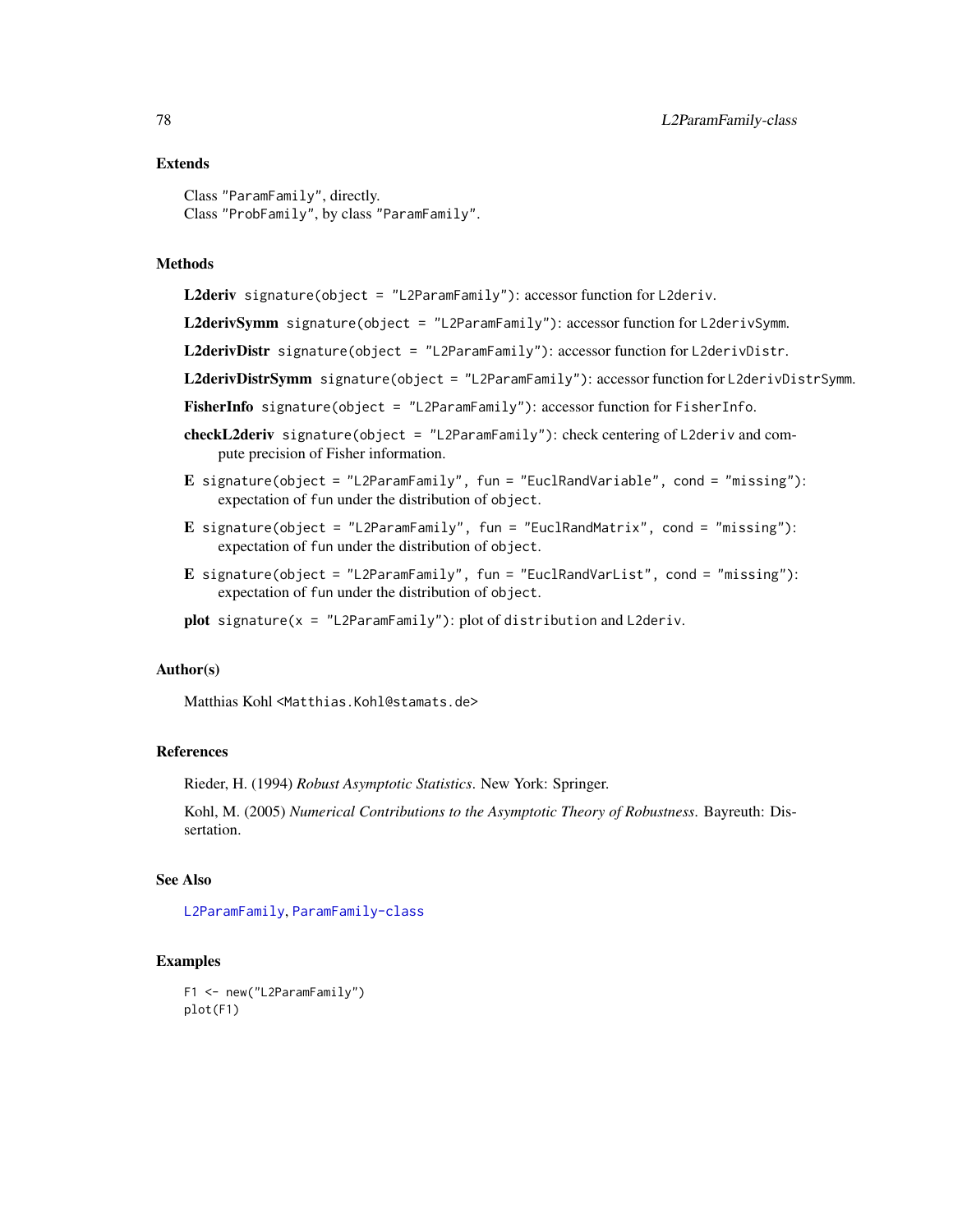leastFavorableRadius *Generic Function for the Computation of Least Favorable Radii*

#### Description

Generic function for the computation of least favorable radii.

# Usage

```
leastFavorableRadius(L2Fam, neighbor, risk, ...)
```

```
## S4 method for signature 'L2ParamFamily,UncondNeighborhood,asGRisk'
leastFavorableRadius(L2Fam, neighbor, risk, rho, upRad = 1,
            z.start = NULL, A.start = NULL, upper = 100, maxiter = 100,
            tol = .Machine$double.eps^0.4, warn = FALSE)
```
## Arguments

| L2Fam    | L2-differentiable family of probability measures.                             |
|----------|-------------------------------------------------------------------------------|
| neighbor | object of class "Neighborhood".                                               |
| risk     | object of class "RiskType".                                                   |
| .        | additional parameters                                                         |
| upRad    | the upper end point of the radius interval to be searched.                    |
| rho      | The considered radius interval is: $[r\rho, r/\rho]$ with $\rho \in (0, 1)$ . |
| z.start  | initial value for the centering constant.                                     |
| A.start  | initial value for the standardizing matrix.                                   |
| upper    | upper bound for the optimal clipping bound.                                   |
| maxiter  | the maximum number of iterations                                              |
| tol      | the desired accuracy (convergence tolerance).                                 |
| warn     | logical: print warnings.                                                      |

## Value

The least favorable radius and the corresponding inefficiency are computed.

# Methods

L2Fam = "L2ParamFamily", neighbor = "UncondNeighborhood", risk = "asGRisk" computation of the least favorable radius.

## Author(s)

Matthias Kohl <Matthias.Kohl@stamats.de>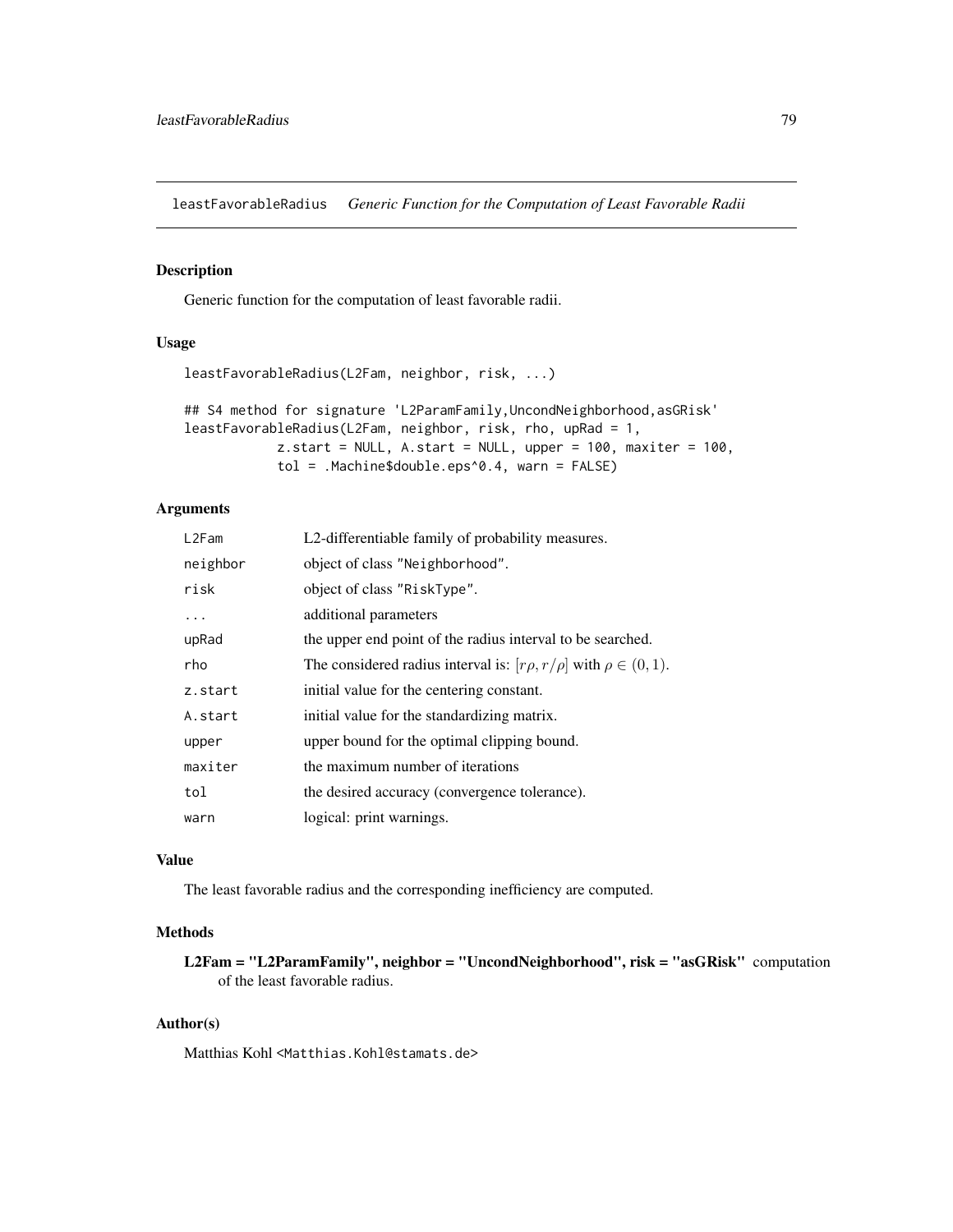#### References

Rieder, H., Kohl, M. and Ruckdeschel, P. (2001) The Costs of not Knowing the Radius. Submitted. Appeared as discussion paper Nr. 81. SFB 373 (Quantification and Simulation of Economic Processes), Humboldt University, Berlin; also available under [www.uni-bayreuth.de/departments/](www.uni-bayreuth.de/departments/math/org/mathe7/RIEDER/pubs/RR.pdf) [math/org/mathe7/RIEDER/pubs/RR.pdf](www.uni-bayreuth.de/departments/math/org/mathe7/RIEDER/pubs/RR.pdf)

Kohl, M. (2005) *Numerical Contributions to the Asymptotic Theory of Robustness*. Bayreuth: Dissertation.

## See Also

[radiusMinimaxIC](#page-100-0)

#### Examples

```
N <- NormLocationFamily(mean=0, sd=1)
leastFavorableRadius(L2Fam=N, neighbor=ContNeighborhood(),
                     risk=asMSE(), rho=0.5)
```
LnormScaleFamily *Generating function for lognormal scale families*

#### Description

Generates an object of class "L2ParamFamily" which represents a lognormal scale family.

### Usage

```
LnormScaleFamily(meanlog = 0, sdlog = 1, trafo)
```
## Arguments

| meanlog | mean of the distribution on the log scale               |
|---------|---------------------------------------------------------|
| sdlog   | standard deviation of the distribution on the log scale |
| trafo   | matrix: transformation of the parameter                 |

### Details

The slots of the corresponding L2 differentiable parameteric family are filled.

# Value

```
Object of class "L2ParamFamily"
```
# Author(s)

Matthias Kohl <Matthias.Kohl@stamats.de>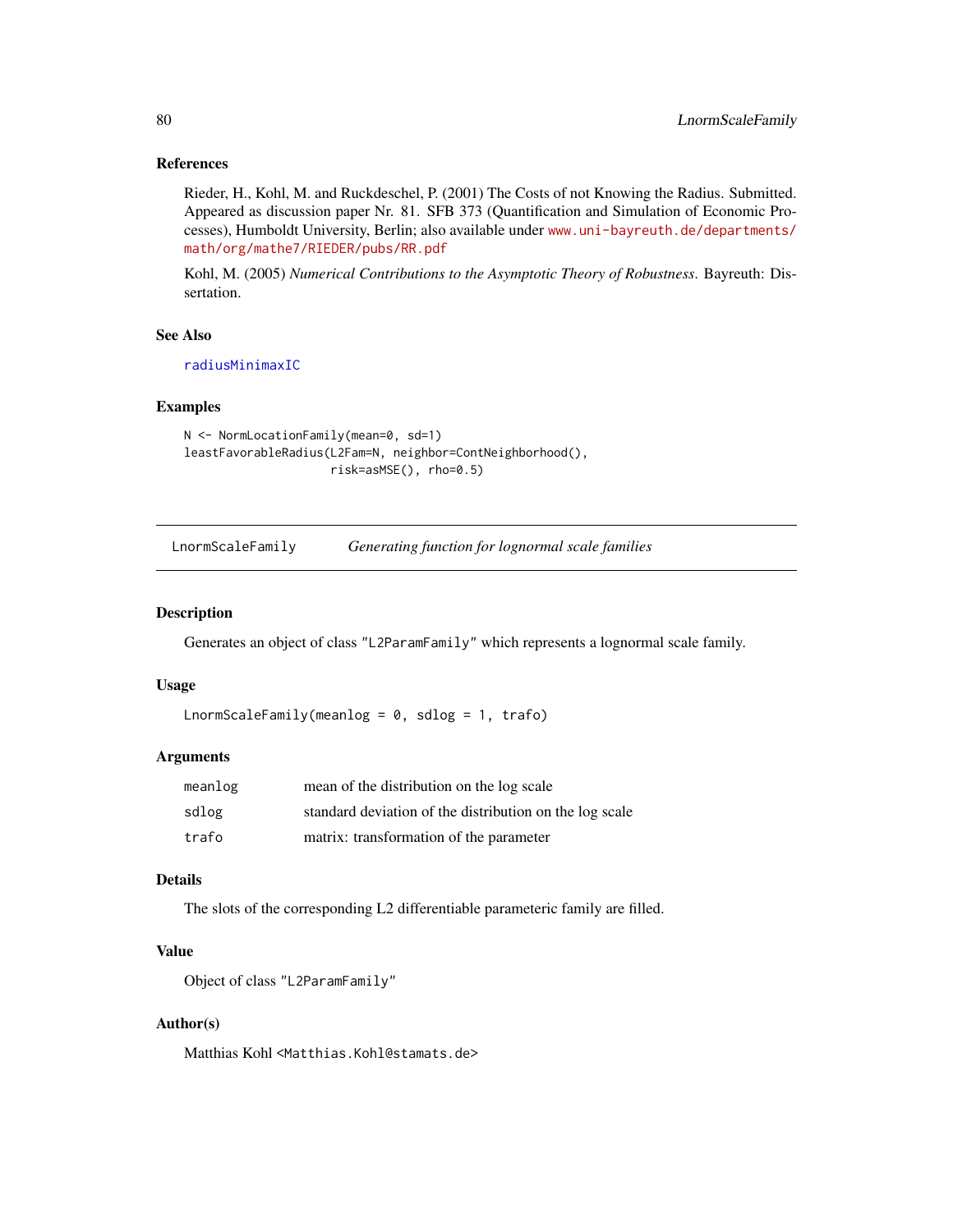## locMEstimator 81

## References

Kohl, M. (2005) *Numerical Contributions to the Asymptotic Theory of Robustness*. Bayreuth: Dissertation.

# See Also

[L2ParamFamily-class](#page-76-0), [Lnorm-class](#page-0-0)

# Examples

```
(L1 <- LnormScaleFamily())
plot(L1)
Map(L2deriv(L1)[[1]])
checkL2deriv(L1)
```
locMEstimator *Generic function for the computation of location M estimators*

#### Description

Generic function for the computation of location M estimators.

# Usage

```
locMEstimator(x, IC, ...)
## S4 method for signature 'numeric, InfluenceCurve'
locMEstimator(x, IC, eps = .Machine$double.eps^0.5)
```
## Arguments

| $\mathsf{x}$            | sample                                        |
|-------------------------|-----------------------------------------------|
| TC.                     | object of class "InfluenceCurve"              |
| $\cdot$ $\cdot$ $\cdot$ | additional parameters                         |
| eps                     | the desired accuracy (convergence tolerance). |

## Value

Returns a list with component

loc M estimator of location

## Methods

 $x =$  "numeric",  $IC =$  "InfluenceCurve" univariate location.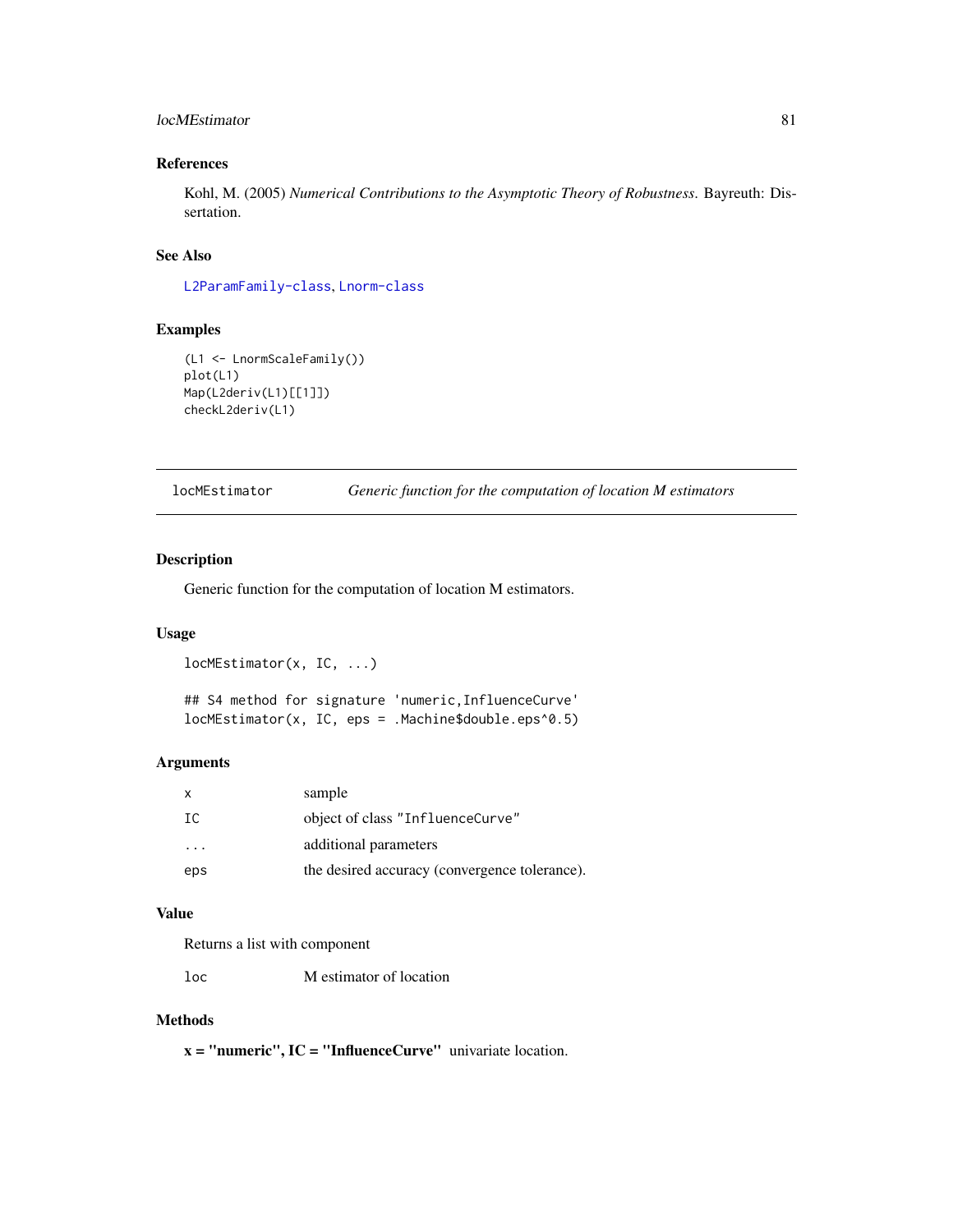#### Author(s)

Matthias Kohl <Matthias.Kohl@stamats.de>

#### References

Huber, P.J. (1964) Robust estimation of a location parameter. Ann. Math. Stat. 35: 73–101. Rieder, H. (1994) *Robust Asymptotic Statistics*. New York: Springer. Kohl, M. (2005) *Numerical Contributions to the Asymptotic Theory of Robustness*. Bayreuth: Dissertation.

# See Also

[InfluenceCurve-class](#page-69-0)

lowerCaseRadius *Computation of the lower case radius*

## Description

The lower case radius is computed; confer Subsection 2.1.2 in Kohl (2005).

## Usage

```
lowerCaseRadius(L2Fam, neighbor, risk, ...)
```
## Arguments

| L2Fam    | L2 differentiable parametric family |
|----------|-------------------------------------|
| neighbor | object of class "Neighborhood"      |
| risk     | object of class "RiskType"          |
|          | additional parameters               |

## Value

lower case radius

#### Methods

L2Fam = "L2ParamFamily", neighbor = "ContNeighborhood", risk = "asMSE" lower case radius for risk "asMSE" in case of "ContNeighborhood".

L2Fam = "L2ParamFamily", neighbor = "TotalVarNeighborhood", risk = "asMSE" lower case radius for risk "asMSE" in case of "TotalVarNeighborhood".

## Author(s)

Matthias Kohl <Matthias.Kohl@stamats.de>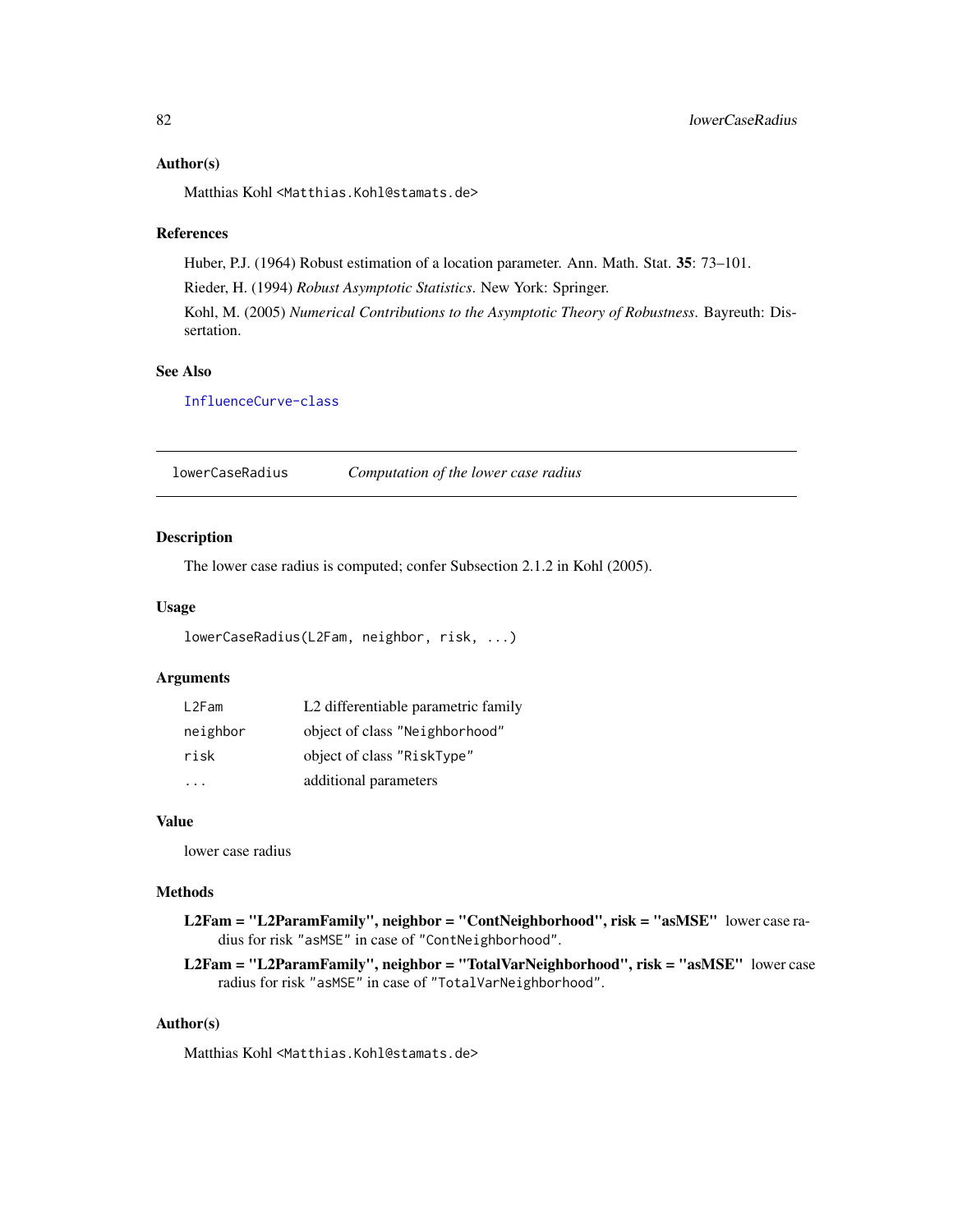## Neighborhood-class 83

#### References

Kohl, M. (2005) *Numerical Contributions to the Asymptotic Theory of Robustness*. Bayreuth: Dissertation.

# See Also

[L2ParamFamily-class](#page-76-0), [Neighborhood-class](#page-82-0)

#### Examples

```
lowerCaseRadius(BinomFamily(size = 10), ContNeighborhood(), asMSE())
lowerCaseRadius(BinomFamily(size = 10), TotalVarNeighborhood(), asMSE())
```
<span id="page-82-0"></span>Neighborhood-class *Neighborhood*

#### Description

Class of neighborhoods of families of probability measures.

#### Objects from the Class

A virtual Class: No objects may be created from it.

#### Slots

type: Object of class "character": type of the neighborhood. radius: Object of class "numeric": neighborhood radius.

#### Methods

type signature(object = "Neighborhood"): accessor function for slot type. radius signature(object = "Neighborhood"): accessor function for slot radius. show signature(object = "Neighborhood")

# Author(s)

Matthias Kohl <Matthias.Kohl@stamats.de>

### References

Rieder, H. (1994) *Robust Asymptotic Statistics*. New York: Springer. Kohl, M. (2005) *Numerical Contributions to the Asymptotic Theory of Robustness*. Bayreuth: Dissertation.

# See Also

[ProbFamily-class](#page-99-0)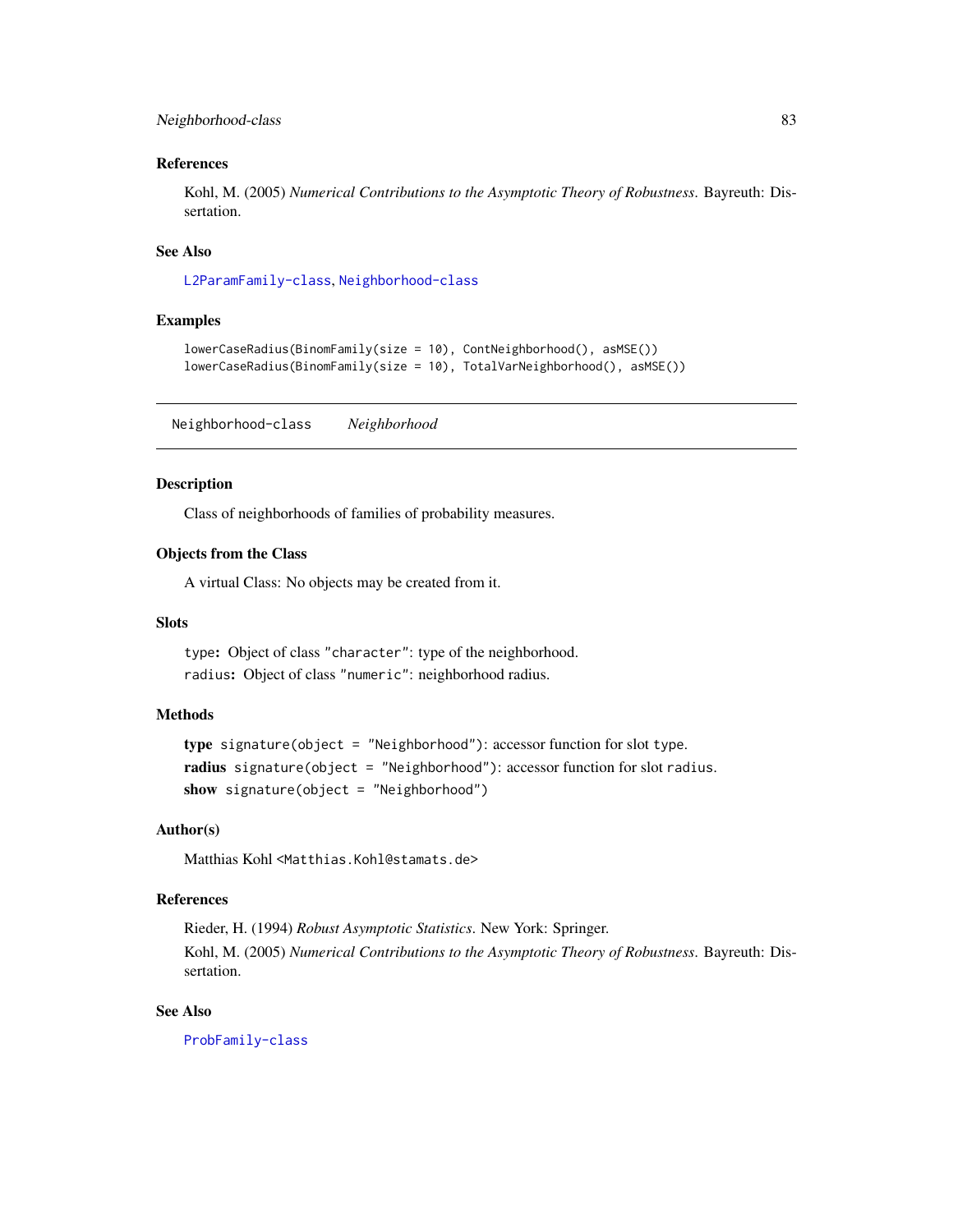<span id="page-83-1"></span>

# Description

Generates an object of class "NonSymmetric".

#### Usage

```
NonSymmetric()
```
# Value

Object of class "NonSymmetric"

# Author(s)

Matthias Kohl <Matthias.Kohl@stamats.de>

# See Also

[NonSymmetric-class](#page-83-0), [FunctionSymmetry-class](#page-36-0)

#### Examples

```
NonSymmetric()
```
## The function is currently defined as function(){ new("NonSymmetric") }

<span id="page-83-0"></span>NonSymmetric-class *Class for Non-symmetric Functions*

#### Description

Class for non-symmetric functions.

# Objects from the Class

Objects can be created by calls of the form new("NonSymmetric"). More frequently they are created via the generating function NonSymmetric.

### Slots

type: Object of class "character": contains "non-symmetric function" SymmCenter: Object of class "NULL"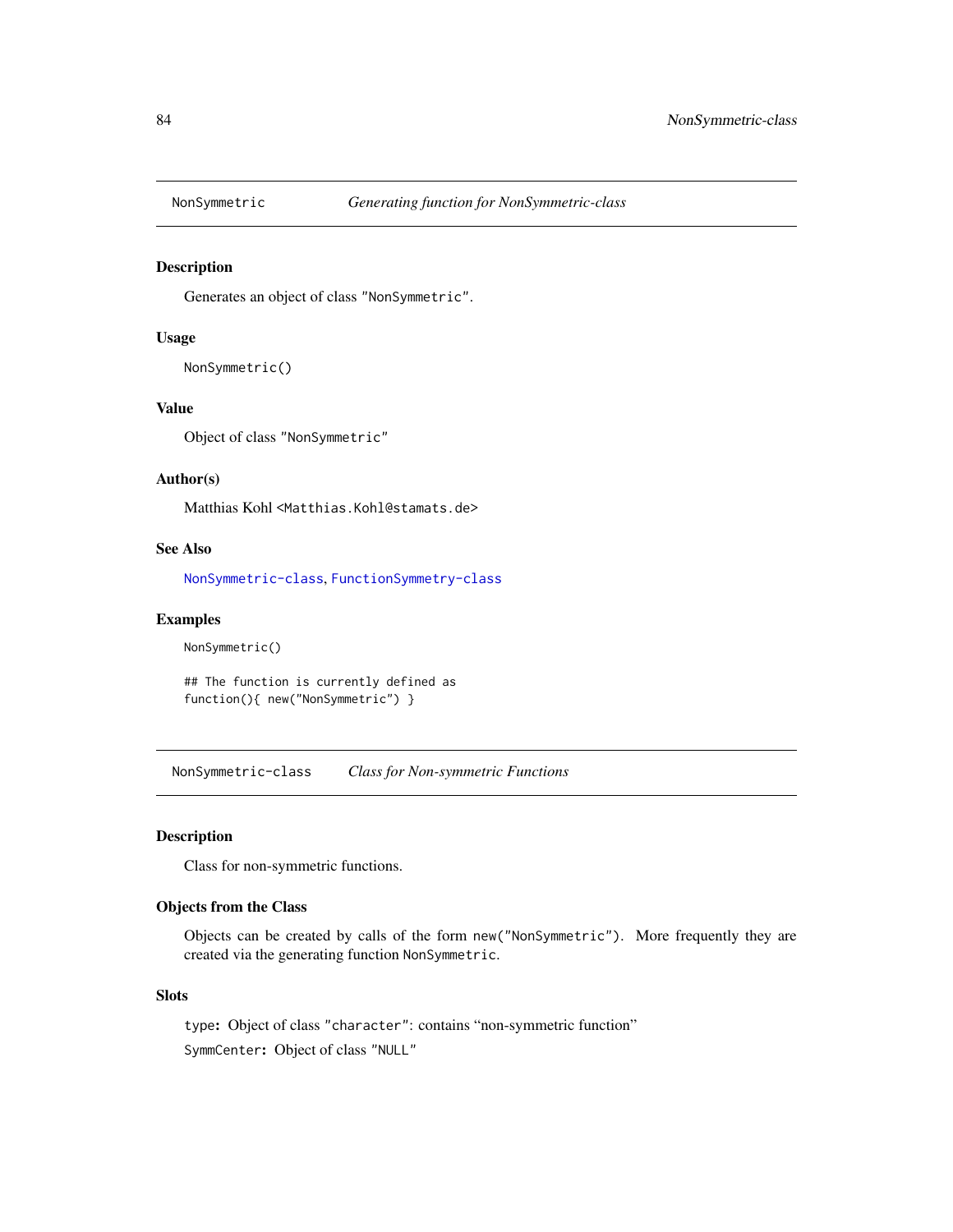# NormLocationFamily 85

# Extends

Class "FunctionSymmetry", directly. Class "Symmetry", by class "FunctionSymmetry".

## Author(s)

Matthias Kohl <Matthias.Kohl@stamats.de>

## See Also

[NonSymmetric](#page-83-1)

# Examples

new("NonSymmetric")

NormLocationFamily *Generating function for normal location families*

## Description

Generates an object of class "L2ParamFamily" which represents a normal location family.

### Usage

```
NormLocationFamily(mean = 0, sd = 1, trafo)
```
# Arguments

| mean  | mean                                    |
|-------|-----------------------------------------|
| sd    | standard deviation                      |
| trafo | matrix: transformation of the parameter |

# Details

The slots of the corresponding L2 differentiable parameteric family are filled.

# Value

Object of class "L2ParamFamily"

## Author(s)

Matthias Kohl <Matthias.Kohl@stamats.de>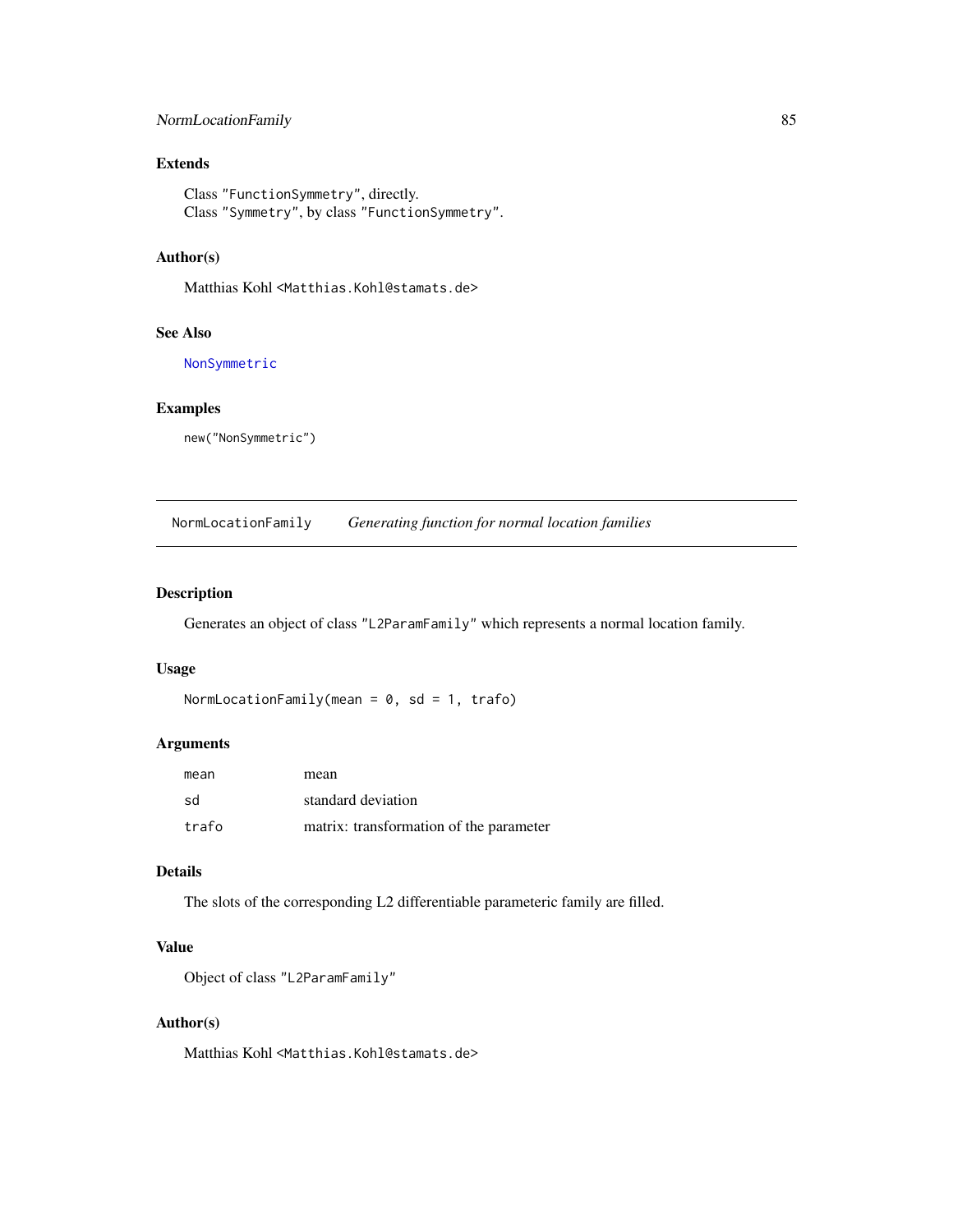# References

Kohl, M. (2005) *Numerical Contributions to the Asymptotic Theory of Robustness*. Bayreuth: Dissertation.

## See Also

[L2ParamFamily-class](#page-76-0), [Norm-class](#page-0-0)

# Examples

```
(N1 <- NormLocationFamily())
plot(N1)
L2derivDistr(N1)
```
NormLocationScaleFamily

*Generating function for normal location and scale families*

# Description

Generates an object of class "L2ParamFamily" which represents a normal location and scale family.

#### Usage

```
NormLocationScaleFamily(mean = 0, sd = 1, trafo)
```
## Arguments

| mean  | mean                                    |
|-------|-----------------------------------------|
| sd    | standard deviation                      |
| trafo | matrix: transformation of the parameter |

# Details

The slots of the corresponding L2 differentiable parameteric family are filled.

# Value

Object of class "L2ParamFamily"

#### Author(s)

Matthias Kohl <Matthias.Kohl@stamats.de>

#### References

Kohl, M. (2005) *Numerical Contributions to the Asymptotic Theory of Robustness*. Bayreuth: Dissertation.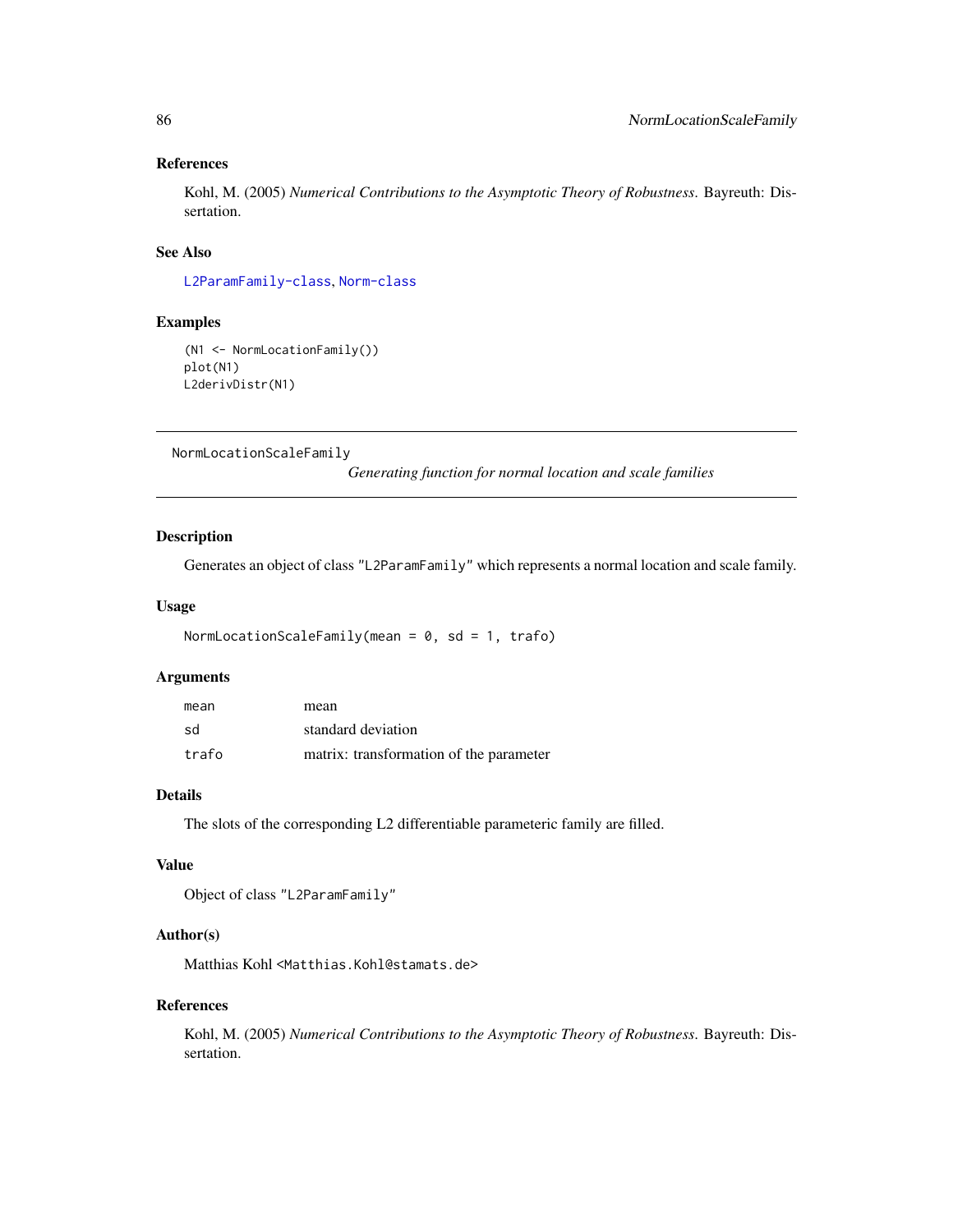# NormScaleFamily 87

# See Also

[L2ParamFamily-class](#page-76-0), [Norm-class](#page-0-0)

#### Examples

```
(N1 <- NormLocationScaleFamily())
plot(N1)
FisherInfo(N1)
checkL2deriv(N1)
```
NormScaleFamily *Generating function for normal scale families*

## Description

Generates an object of class "L2ParamFamily" which represents a normal scale family.

## Usage

NormScaleFamily(sd = 1, mean = 0, trafo)

## Arguments

| sd    | standard deviation                      |
|-------|-----------------------------------------|
| mean  | mean                                    |
| trafo | matrix: transformation of the parameter |

# Details

The slots of the corresponding L2 differentiable parameteric family are filled.

# Value

```
Object of class "L2ParamFamily"
```
# Author(s)

Matthias Kohl <Matthias.Kohl@stamats.de>

# References

Kohl, M. (2005) *Numerical Contributions to the Asymptotic Theory of Robustness*. Bayreuth: Dissertation.

## See Also

[L2ParamFamily-class](#page-76-0), [Norm-class](#page-0-0)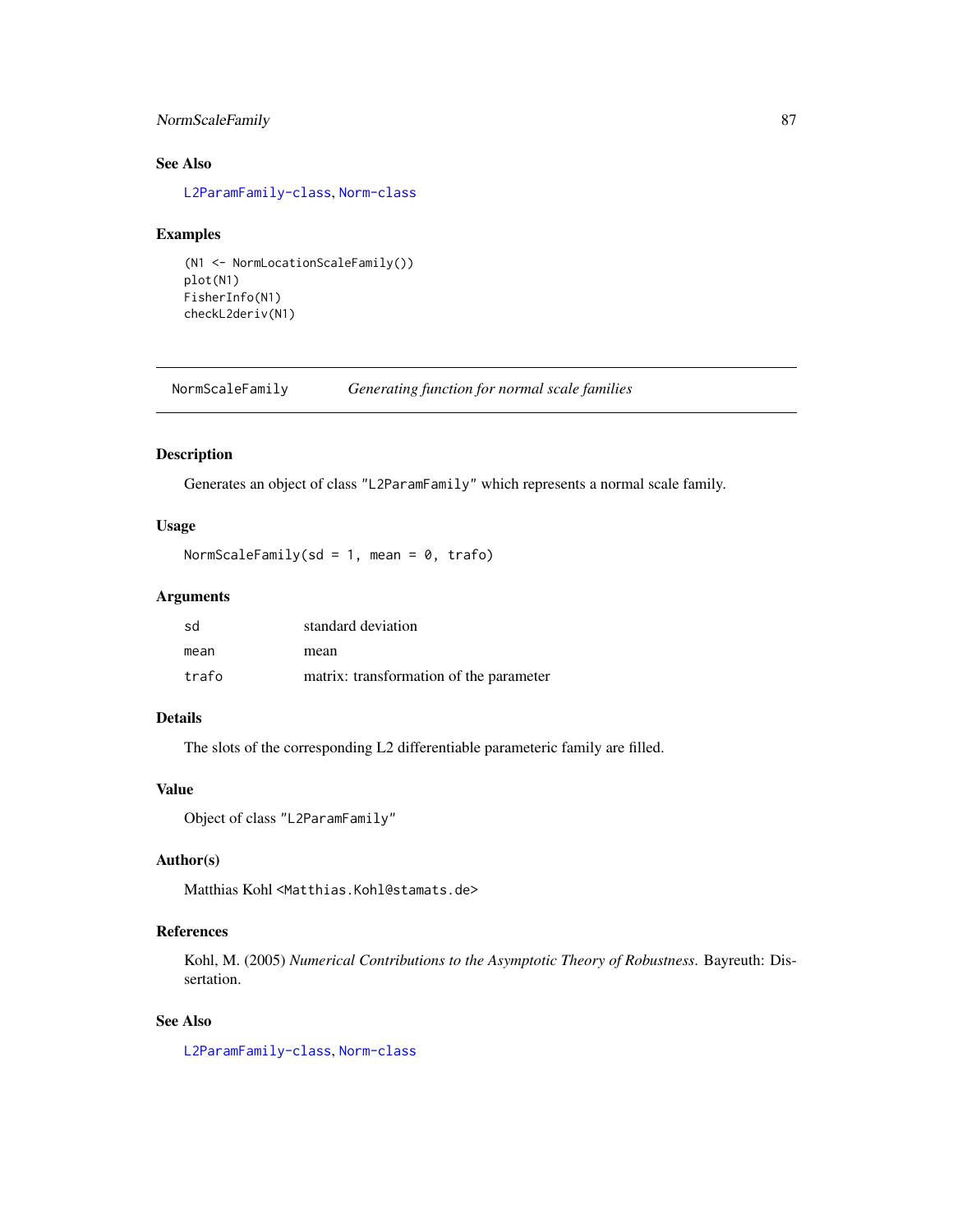# Examples

```
(N1 <- NormScaleFamily())
plot(N1)
FisherInfo(N1)
checkL2deriv(N1)
```
<span id="page-87-0"></span>OddSymmetric *Generating function for OddSymmetric-class*

# Description

Generates an object of class "OddSymmetric".

## Usage

OddSymmetric(SymmCenter = 0)

# Arguments

SymmCenter numeric: center of symmetry

## Value

```
Object of class "OddSymmetric"
```
# Author(s)

Matthias Kohl <Matthias.Kohl@stamats.de>

# See Also

[OddSymmetric-class](#page-88-0), [FunctionSymmetry-class](#page-36-0)

# Examples

```
OddSymmetric()
```

```
## The function is currently defined as
function(SymmCenter = 0){
   new("OddSymmetric", SymmCenter = SymmCenter)
}
```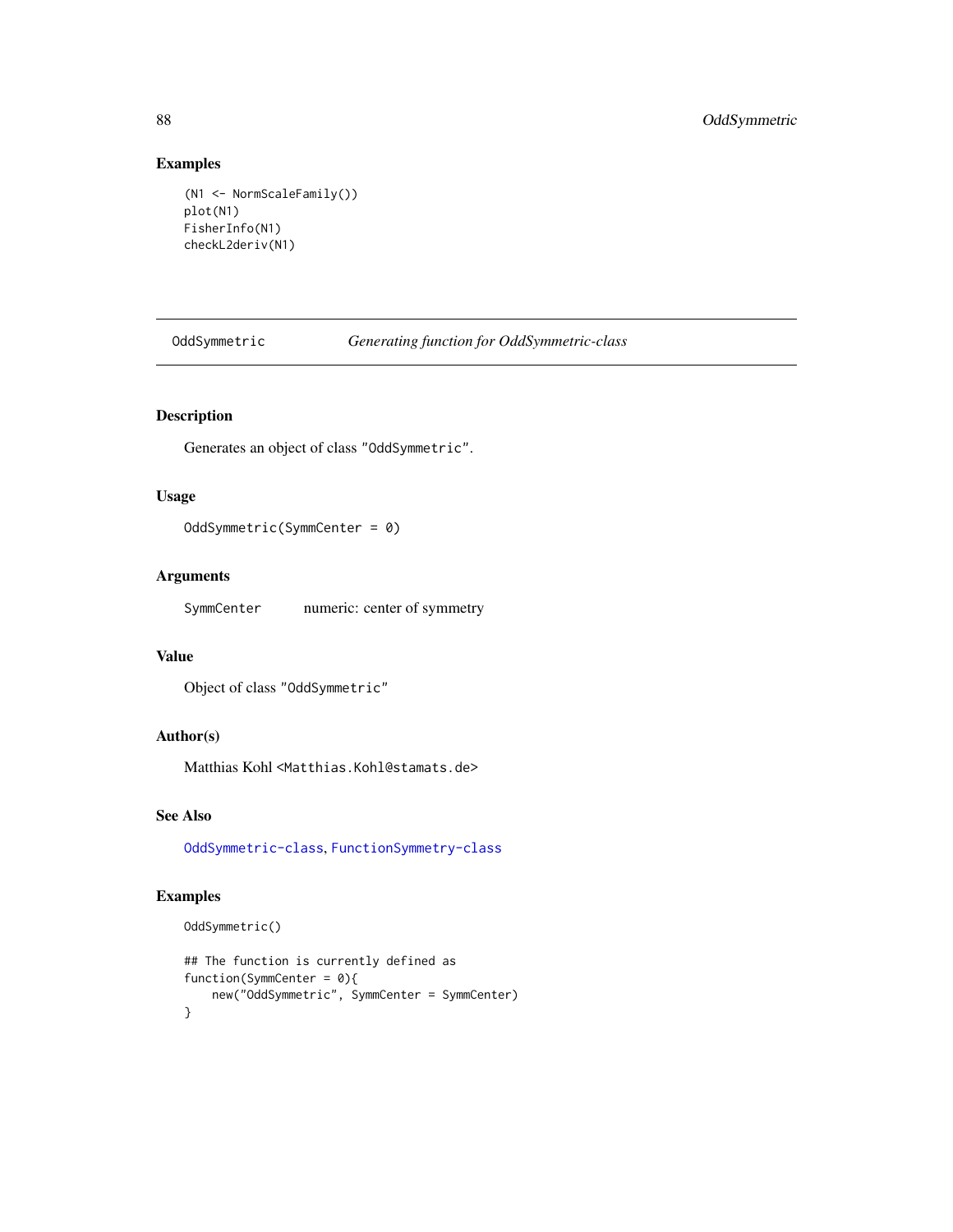<span id="page-88-0"></span>OddSymmetric-class *Class for Odd Functions*

#### Description

Class for odd functions.

# Objects from the Class

Objects can be created by calls of the form new("OddSymmetric"). More frequently they are created via the generating function OddSymmetric.

## Slots

type: Object of class "character": contains "odd function"

SymmCenter: Object of class "numeric": center of symmetry

# Extends

Class "FunctionSymmetry", directly. Class "Symmetry", by class "FunctionSymmetry".

## Author(s)

Matthias Kohl <Matthias.Kohl@stamats.de>

# See Also

[OddSymmetric](#page-87-0), [FunctionSymmetry-class](#page-36-0)

# Examples

new("OddSymmetric")

oneStepEstimator *Generic function for the computation of one-step estimators*

## Description

Generic function for the computation of one-step estimators.

## Usage

oneStepEstimator(x, IC, start)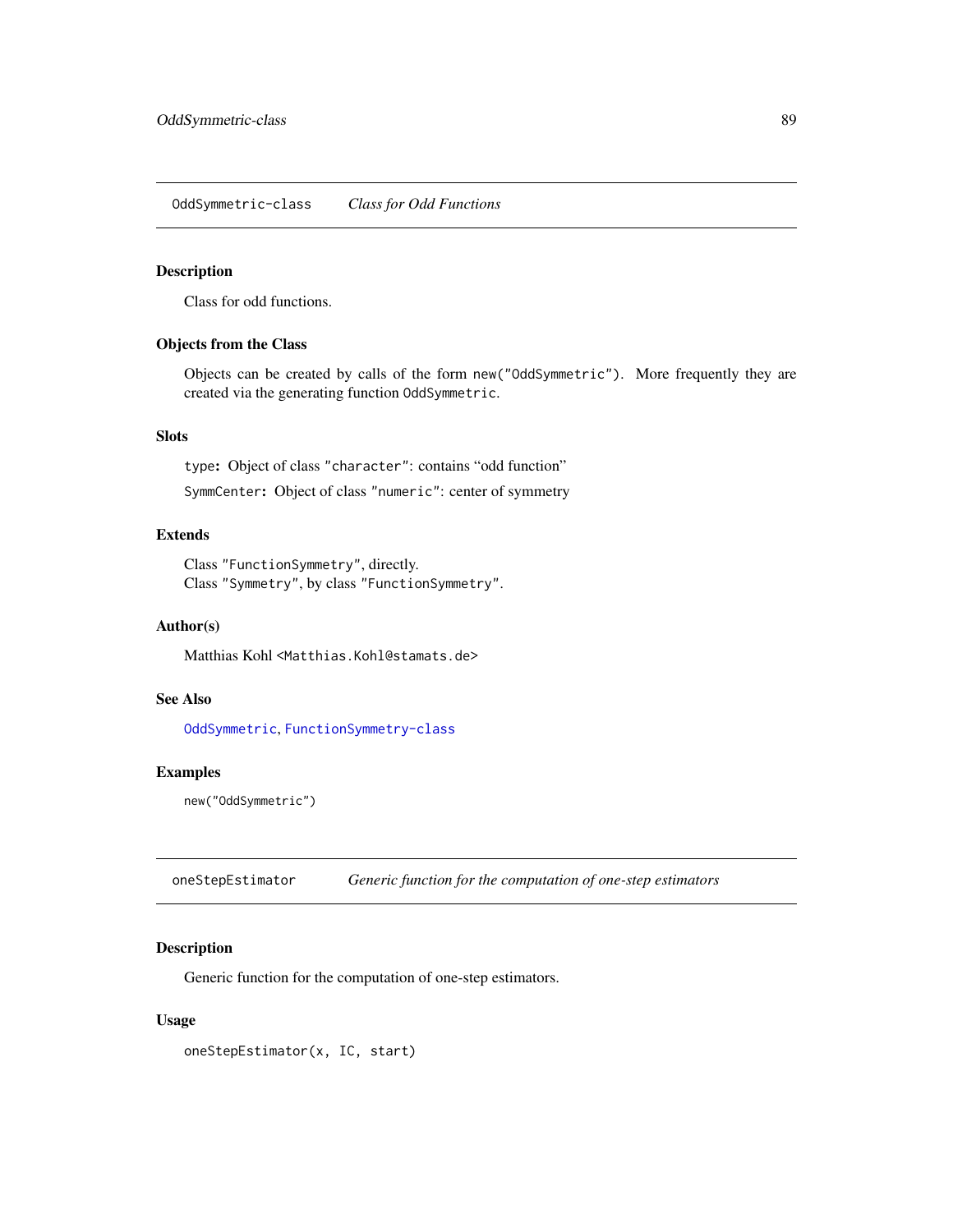#### Arguments

| $\mathsf{x}$ | sample                           |
|--------------|----------------------------------|
| - TC         | object of class "InfluenceCurve" |
| start        | initial estimate                 |

## Details

Given an initial estimation start, a sample x and an influence curve IC the corresponding one-step estimator is computed

#### Value

The one-step estimation is computed.

#### Methods

 $x =$  "numeric", IC = "InfluenceCurve", start = "numeric" univariate samples.

 $x = "numeric", IC = "InfluenceCurve", start = "list" univariate samples.$ 

 $x = "matrix", IC = "InfluenceCurve", start = "numeric" multivariate samples.$ 

 $x = "matrix", IC = "InfluenceCurve", start = "list" multivariate samples.$ 

# Author(s)

Matthias Kohl <Matthias.Kohl@stamats.de>

# References

Rieder, H. (1994) *Robust Asymptotic Statistics*. New York: Springer.

Kohl, M. (2005) *Numerical Contributions to the Asymptotic Theory of Robustness*. Bayreuth: Dissertation.

#### See Also

[InfluenceCurve-class](#page-69-0)

optIC *Generic function for the computation of optimally robust ICs*

# Description

Generic function for the computation of optimally robust ICs.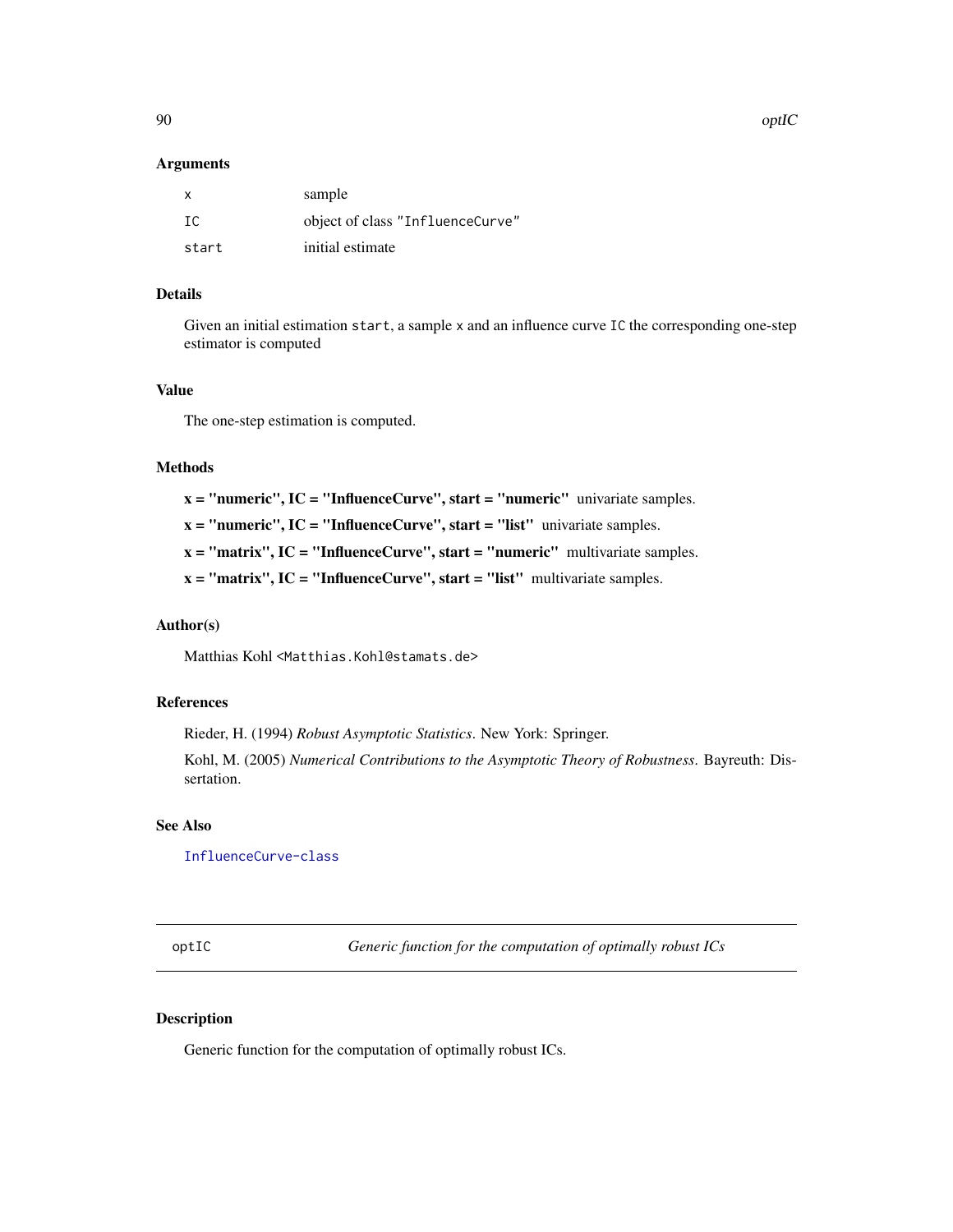#### $optC$  91

## Usage

```
optIC(model, risk, ...)
## S4 method for signature 'L2ParamFamily,asCov'
optIC(model, risk)
## S4 method for signature 'InfRobModel,asRisk'
optIC(model, risk, z.start = NULL, A.start = NULL, upper = 1e4,
             maxiter = 50, tol = .Machine$double.eps^0.4, warn = TRUE)
## S4 method for signature 'InfRobModel,asUnOvShoot'
optIC(model, risk, upper = 1e4, maxiter = 50,
             tol = .Machine$double.eps^0.4, warn = TRUE)
## S4 method for signature 'FixRobModel,fiUnOvShoot'
optIC(model, risk, sampleSize, upper = 1e4, maxiter = 50,
           tol = .Machine$double.eps^0.4, warn = TRUE, Algo = "A", cont = "left")
```
# Arguments

| model      | probability model.                            |
|------------|-----------------------------------------------|
| risk       | object of class "RiskType".                   |
| $\ddots$   | additional parameters.                        |
| z.start    | initial value for the centering constant.     |
| A.start    | initial value for the standardizing matrix.   |
| upper      | upper bound for the optimal clipping bound.   |
| maxiter    | the maximum number of iterations.             |
| tol        | the desired accuracy (convergence tolerance). |
| warn       | logical: print warnings.                      |
| sampleSize | integer: sample size.                         |
| Algo       | "A" or "B".                                   |
| cont       | "left" or "right".                            |

## Details

In case of the finite-sample risk "fiUnOvShoot" one can choose between two algorithms for the computation of this risk where the least favorable contamination is assumed to be left or right of some bound. For more details we refer to Section 11.3 of Kohl (2005).

# Value

Some optimally robust IC is computed.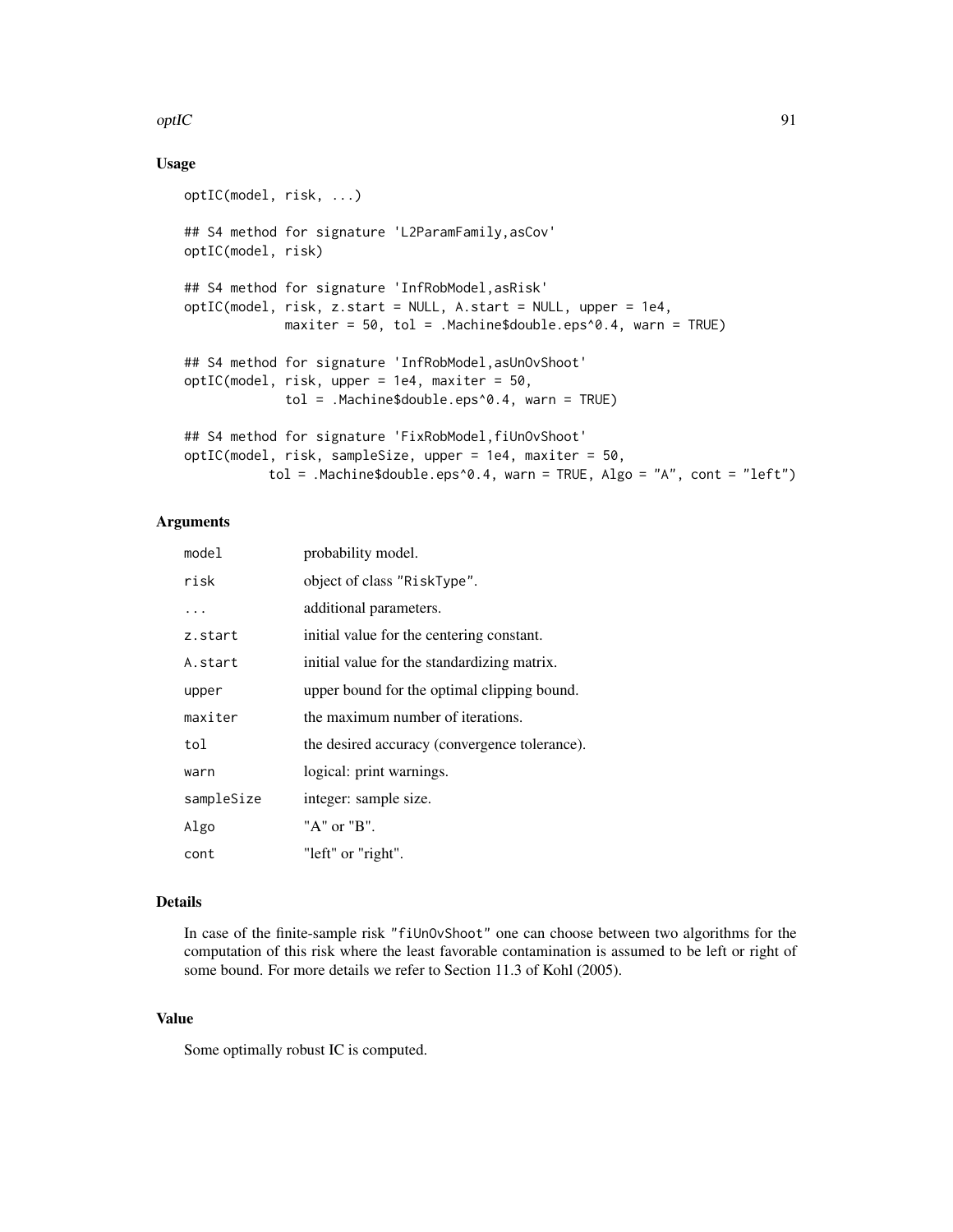#### Methods

- model = "L2ParamFamily", risk = "asCov" computes classical optimal influence curve for L2 differentiable parametric families.
- model = "InfRobModel", risk = "asRisk" computes optimally robust influence curve for robust models with infinitesimal neighborhoods and various asymptotic risks.
- model = "InfRobModel", risk = "asUnOvShoot" computes optimally robust influence curve for robust models with infinitesimal neighborhoods and asymptotic under-/overshoot risk.
- model = "FixRobModel", risk = "fiUnOvShoot" computes optimally robust influence curve for robust models with fixed neighborhoods and finite-sample under-/overshoot risk.

#### Author(s)

Matthias Kohl <Matthias.Kohl@stamats.de>

#### References

Huber, P.J. (1968) Robust Confidence Limits. Z. Wahrscheinlichkeitstheor. Verw. Geb. 10:269– 278.

Rieder, H. (1980) Estimates derived from robust tests. Ann. Stats. 8: 106–115.

Rieder, H. (1994) *Robust Asymptotic Statistics*. New York: Springer.

Kohl, M. (2005) *Numerical Contributions to the Asymptotic Theory of Robustness*. Bayreuth: Dissertation.

## See Also

[InfluenceCurve-class](#page-69-0), [RiskType-class](#page-101-0)

#### Examples

```
B \le - BinomFamily(size = 25, prob = 0.25)
## classical optimal IC
IC0 \leq optIC(model = B, risk = asCov())plot(IC0) # plot IC
checkIC(IC0, B)
```
optRisk *Generic function for the computation of the minimal risk*

## **Description**

Generic function for the computation of the optimal (i.e., minimal) risk for a probability model.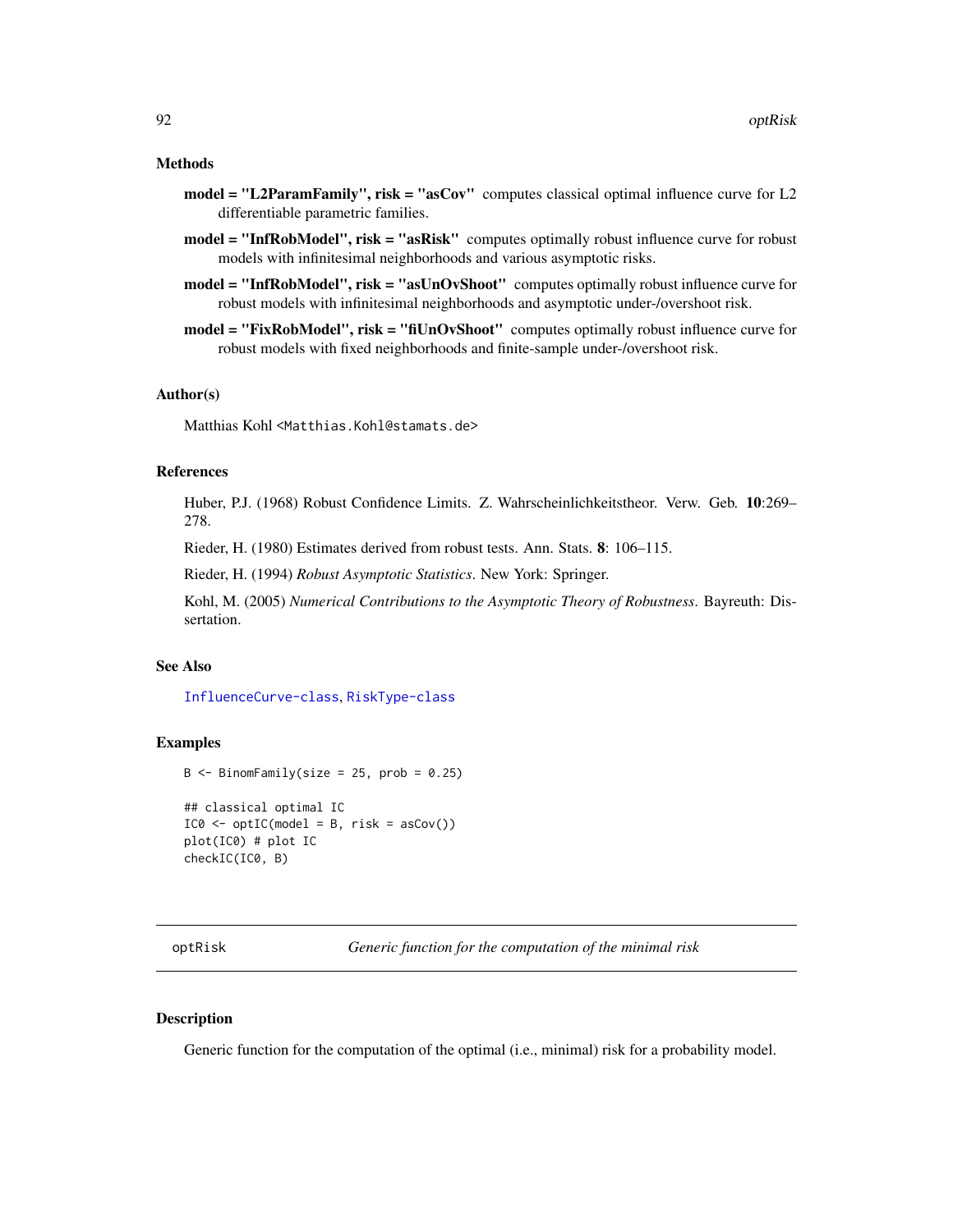#### optRisk 93

#### Usage

```
optRisk(model, risk, ...)
## S4 method for signature 'InfRobModel,asRisk'
optRisk(model, risk, z.start = NULL, A.start = NULL, upper = 1e4,
             maxiter = 50, tol = .Machine$double.eps^0.4, warn = TRUE)
## S4 method for signature 'FixRobModel,fiUnOvShoot'
optRisk(model, risk, sampleSize, upper = 1e4, maxiter = 50,
          tol = .Machine$double.eps^0.4, warn = TRUE, Algo = "A", cont = "left")
```
## Arguments

| model      | probability model                             |
|------------|-----------------------------------------------|
| risk       | object of class RiskType                      |
| .          | additional parameters                         |
| z.start    | initial value for the centering constant.     |
| A.start    | initial value for the standardizing matrix.   |
| upper      | upper bound for the optimal clipping bound.   |
| maxiter    | the maximum number of iterations              |
| tol        | the desired accuracy (convergence tolerance). |
| warn       | logical: print warnings.                      |
| sampleSize | integer: sample size.                         |
| Algo       | "A" or "B".                                   |
| cont       | "left" or "right".                            |

## Details

In case of the finite-sample risk "fiUnOvShoot" one can choose between two algorithms for the computation of this risk where the least favorable contamination is assumed to be left or right of some bound. For more details we refer to Section 11.3 of Kohl (2005).

#### Value

The minimal risk is computed.

#### Methods

model = "L2ParamFamily", risk = "asCov" asymptotic covariance of L2 differentiable parameteric family.

model = "InfRobModel", risk = "asRisk" asymptotic risk of a infinitesimal robust model.

model = "FixRobModel", risk = "fiUnOvShoot" finite-sample under-/overshoot risk of a robust model with fixed neighborhood.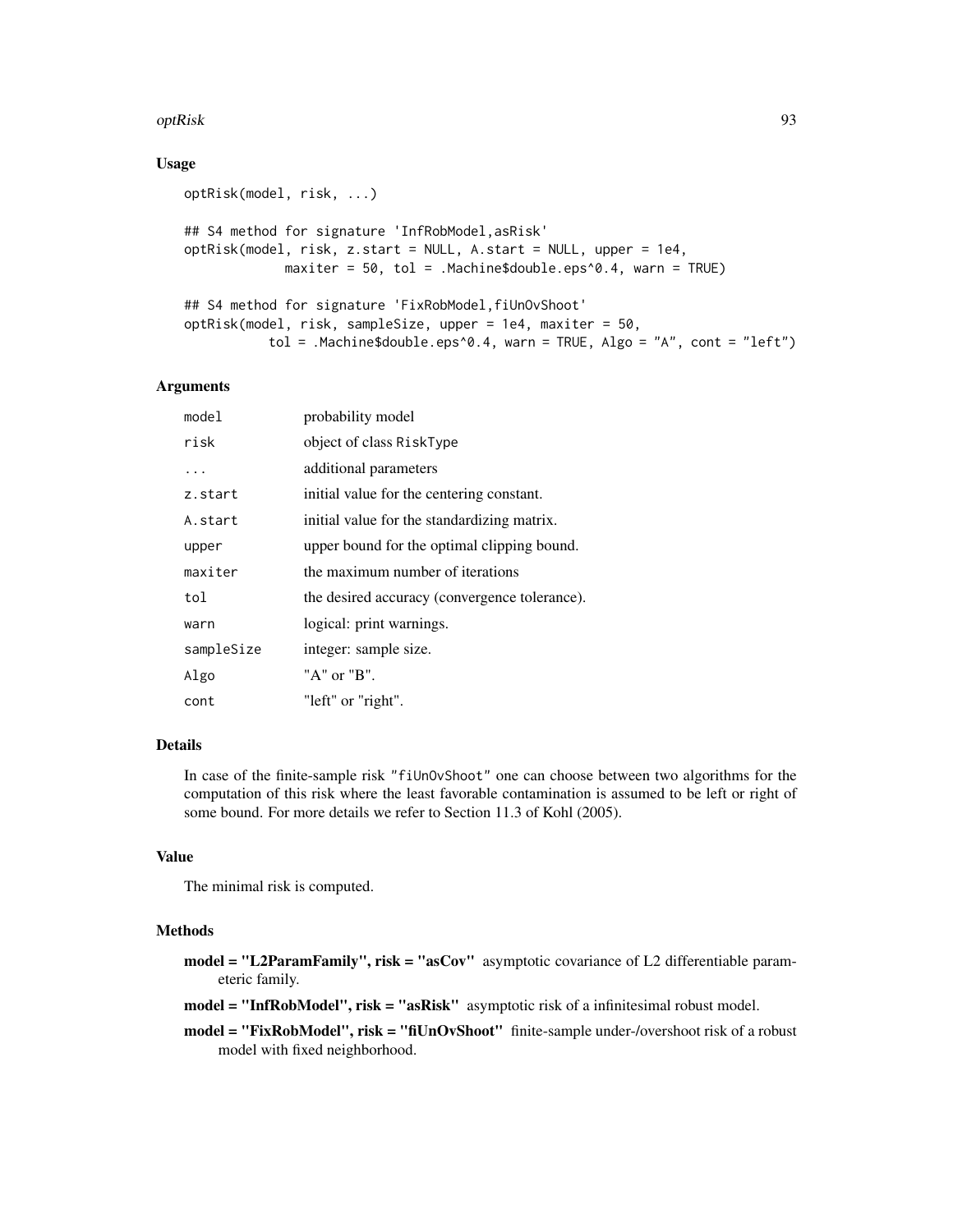#### Author(s)

Matthias Kohl <Matthias.Kohl@stamats.de>

# References

Huber, P.J. (1968) Robust Confidence Limits. Z. Wahrscheinlichkeitstheor. Verw. Geb. 10:269– 278.

Rieder, H. (1980) Estimates derived from robust tests. Ann. Stats. 8: 106–115.

Rieder, H. (1994) *Robust Asymptotic Statistics*. New York: Springer.

Kohl, M. (2005) *Numerical Contributions to the Asymptotic Theory of Robustness*. Bayreuth: Dissertation.

## See Also

[RiskType-class](#page-101-0)

# Examples

```
optRisk(model = NormLocationScaleFamily(), risk = asCov())
```
ParamFamily *Generating function for ParamFamily-class*

# Description

Generates an object of class "ParamFamily".

## Usage

```
ParamFamily(name, distribution = Norm(), distrSymm, main = 0,
            nuisance, trafo, param, props = character(0))
```
### Arguments

| name         | character string: name of family                                  |
|--------------|-------------------------------------------------------------------|
| distribution | object of class "Distribution": member of the family              |
| distrSymm    | object of class "DistributionSymmetry": symmetry of distribution. |
| main         | numeric vector: main parameter                                    |
| nuisance     | numeric vector: nuisance parameter                                |
| trafo        | matrix: transformation of the parameters                          |
| param        | object of class "ParamFamParameter": parameter of the family      |
| props        | character vector: properties of the family                        |
|              |                                                                   |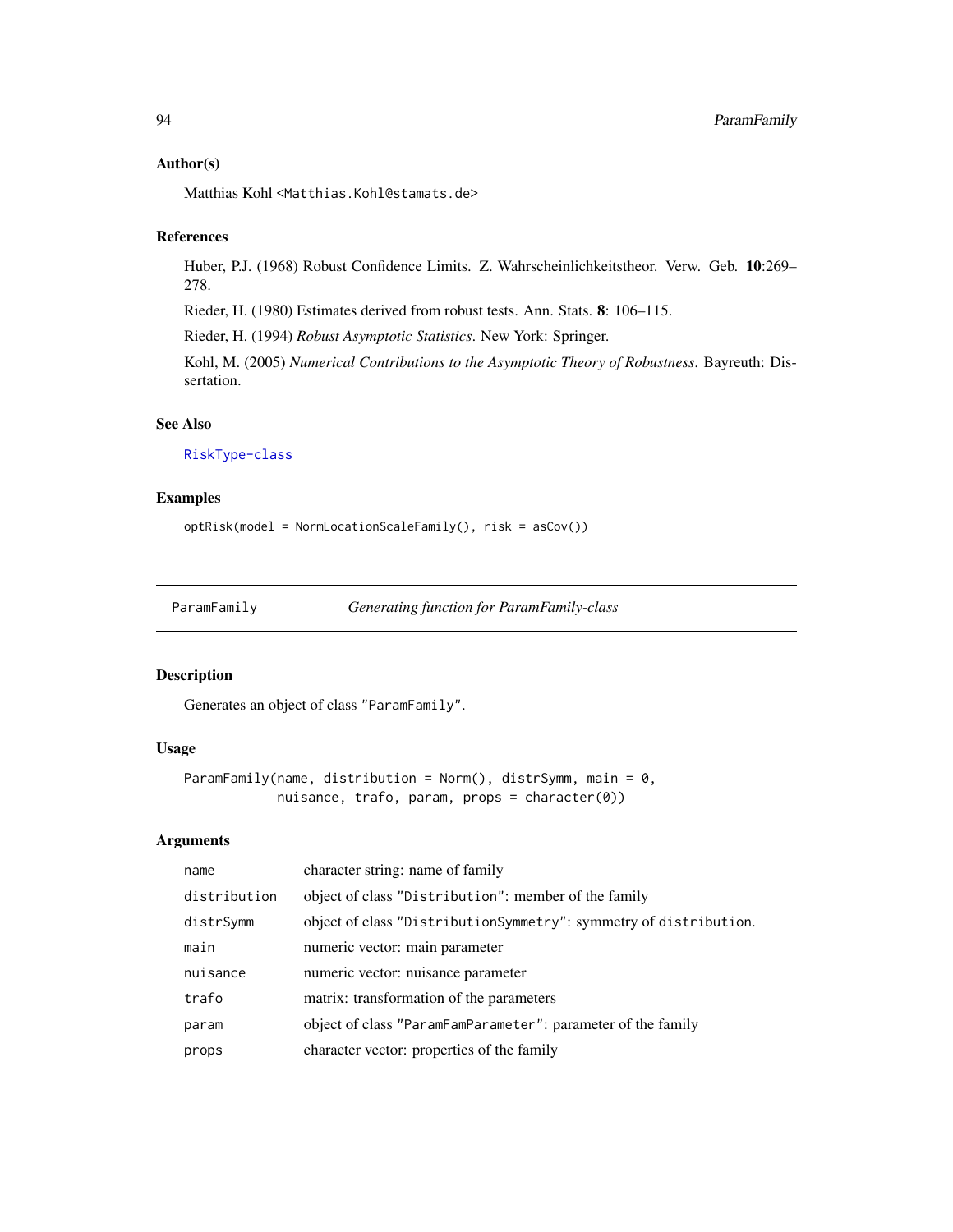## ParamFamily-class 95

## Details

If name is missing, the default ""parametric family of probability measures"" is used. In case distrSymm is missing it is set to NoSymmetry(). If param is missing, the parameter is created via main, nuisance and trafo as described in [ParamFamParameter](#page-96-0).

## Value

```
Object of class "ParamFamily"
```
## Author(s)

Matthias Kohl <Matthias.Kohl@stamats.de>

#### See Also

[ParamFamily-class](#page-94-0)

#### Examples

```
F1 <- ParamFamily()
plot(F1)
## The function is currently defined as
function(name, distribution = Norm(), main = 0, nuisance,
         trafo, param, props = character(0)){
    if(missing(name))
        name <- "parametric family of probability measures"
    if(missing(distrSymm)) distrSymm <- NoSymmetry()
    if(missing(param))
        param <- ParamFamParameter(name = paste("parameter of", name),
                        main = main, nuisance = nuisance, trafo = trafo)
    return(new("ParamFamily", name = name, distribution = distribution,
               distrSymm = distrSymm, param = param, props = props))
}
```
<span id="page-94-0"></span>ParamFamily-class *Parametric family of probability measures.*

## **Description**

Class of parametric families of probability measures.

#### Objects from the Class

Objects can be created by calls of the form  $new("ParamFamily", \ldots)$ . More frequently they are created via the generating function ParamFamily.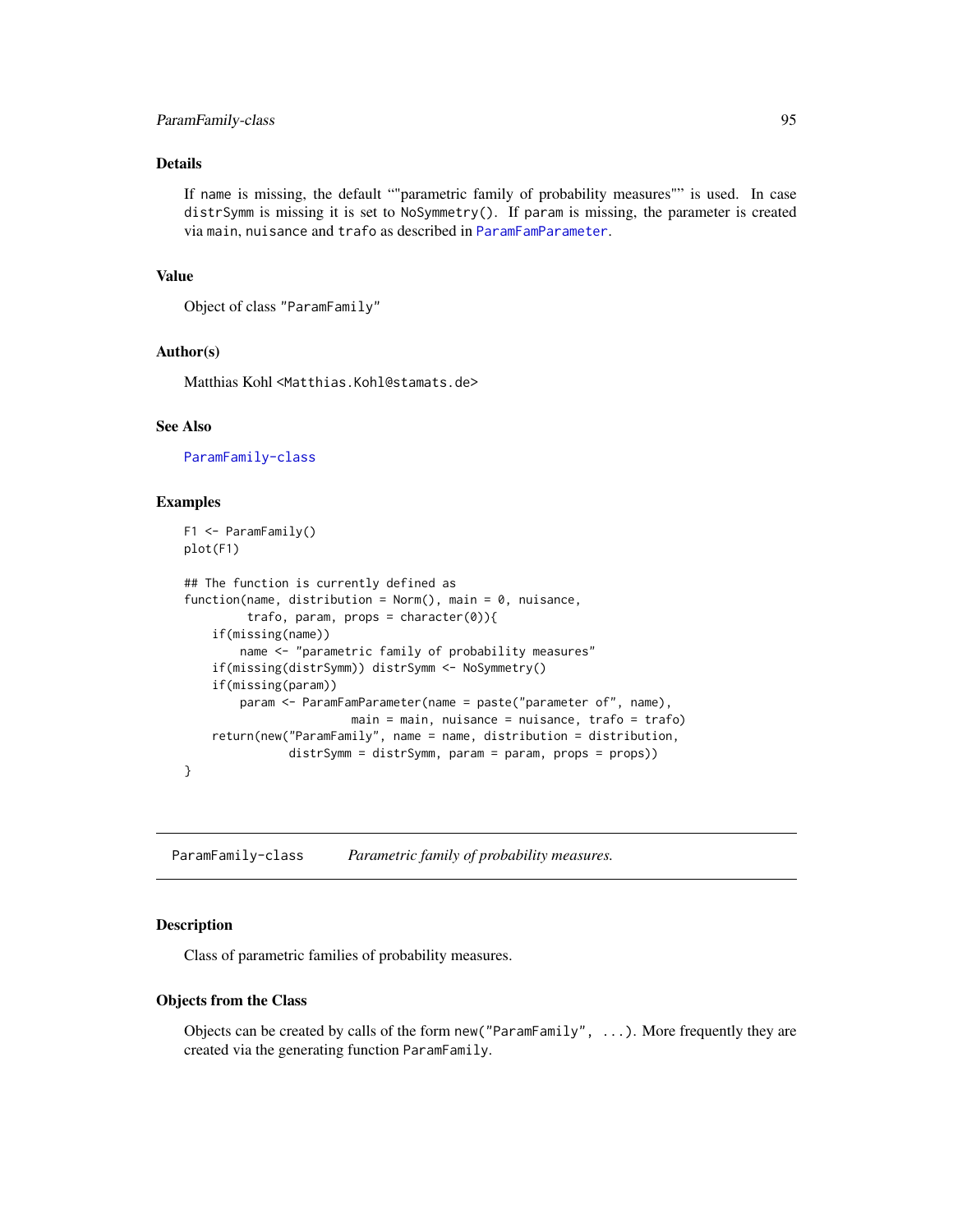# Slots

param: Object of class "ParamFamParameter": parameter of the family.

name: Object of class "character": name of the family.

distribution: Object of class "Distribution": member of the family.

distrSymm: Object of class "DistributionSymmetry": symmetry of distribution.

props: Object of class "character": properties of the family.

## Extends

Class "ProbFamily", directly.

## **Methods**

- main signature(object = "ParamFamily"): wrapped accessor function for slot main of slot param.
- nuisance signature(object = "ParamFamily"): wrapped accessor function for slot nuisance of slot param.
- trafo signature(object = "ParamFamily"): wrapped accessor function for slot trafo of slot param.
- param signature(object = "ParamFamily"): accessor function for slot param.

```
plot signature(x = "ParamFamily"): plot of slot distribution.
```

```
show signature(object = "ParamFamily")
```
### Author(s)

Matthias Kohl <Matthias.Kohl@stamats.de>

# See Also

[Distribution-class](#page-0-0)

#### Examples

```
F1 <- new("ParamFamily") # prototype
plot(F1)
```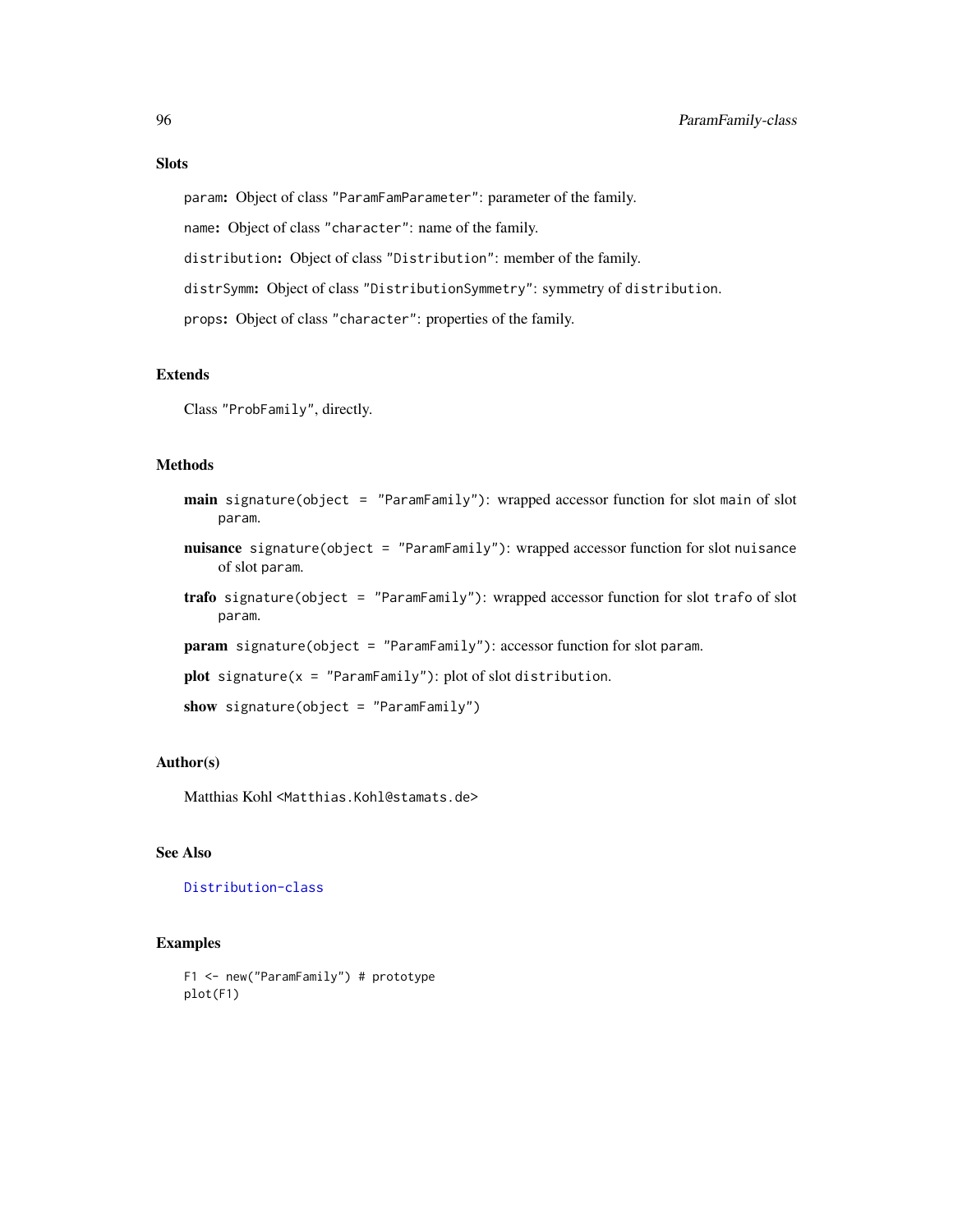<span id="page-96-0"></span>ParamFamParameter *Generating function for ParamFamParameter-class*

#### Description

Generates an object of class "ParamFamParameter".

#### Usage

ParamFamParameter(name, main = numeric(0), nuisance, trafo)

### Arguments

| name     | character string: name of parameter     |
|----------|-----------------------------------------|
| main     | numeric vector: main parameter          |
| nuisance | numeric vector: nuisance paramter       |
| trafo    | matrix: transformation of the parameter |

## Details

If name is missing, the default ""parameter of a parametric family of probability measures"" is used. If nuisance is missing, the nuisance parameter is set to NULL. The number of columns of trafo have to be equal and the number of rows have to be not larger than the sum of the lengths of main and nuisance. If trafo is missing, no transformation to the parameter is applied; i.e., trafo is set to an identity matrix.

## Value

Object of class "ParamFamParameter"

## Author(s)

Matthias Kohl <Matthias.Kohl@stamats.de>

#### See Also

[ParamFamParameter-class](#page-97-0)

## Examples

```
ParamFamParameter(main = 0, nuisance = 1, trafo = diag(c(1,2)))
## The function is currently defined as
function(name, main = numeric(0), nuisance, trafo){
    if(missing(name))
       name <- "parameter of a parametric family of probability measures"
    if(missing(nuisance))
       nuisance <- NULL
```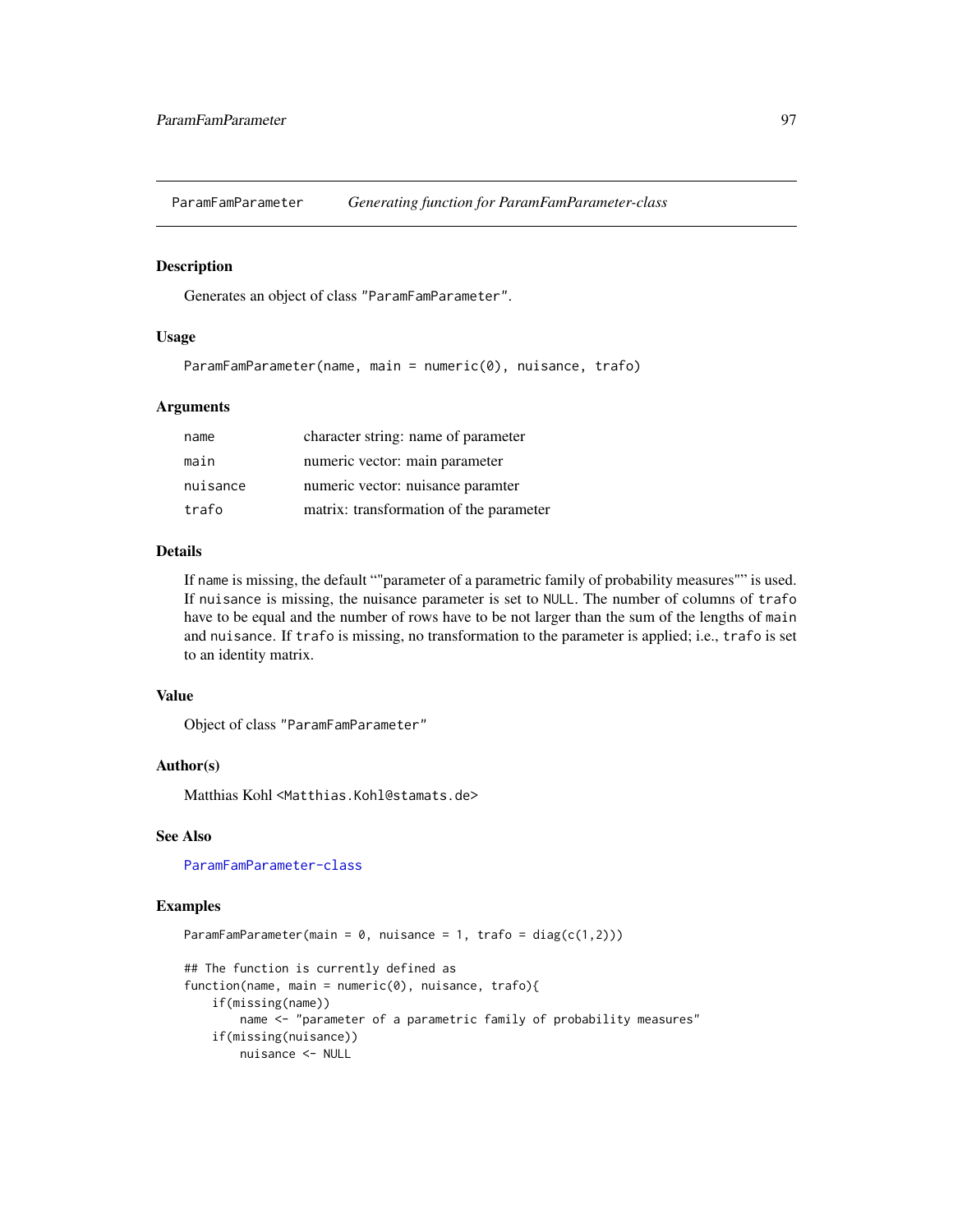```
if(missing(trafo))
        trafo <- diag(length(main)+length(nuisance))
    return(new("ParamFamParameter", name = name, main = main,
               nuisance = nuisance, trafo = trafo))
}
```
<span id="page-97-0"></span>ParamFamParameter-class

*Parameter of a parametric family of probability measures*

#### Description

Class of the parameter of parametric families of probability measures.

#### Objects from the Class

Objects can be created by calls of the form new("ParamFamParameter", ...). More frequently they are created via the generating function ParamFamParameter.

#### Slots

main: Object of class "numeric": main parameter.

nuisance: Object of class "OptionalNumeric": optional nuisance parameter.

trafo: Object of class "matrix": transformation of the parameter.

name: Object of class "character": name of the parameter.

#### Extends

Class "Parameter", directly. Class "OptionalParameter", by class "Parameter".

#### Methods

```
main signature(object = "ParamFamParameter"): accessor function for slot main.
main<- signature(object = "ParamFamParameter"): replacement function for slot main.
nuisance signature(object = "ParamFamParameter"): accessor function for slot nuisance.
nuisance<- signature(object = "ParamFamParameter"): replacement function for slot nuisance.
trafo signature(object = "ParamFamParameter"): accessor function for slot trafo.
trafo<- signature(object = "ParamFamParameter"): replacement function for slot trafo.
length signature(x = "ParamFamParameter"): sum of the lengths of main and nuisance.
show signature(object = "ParamFamParameter")
```
## Author(s)

Matthias Kohl <Matthias.Kohl@stamats.de>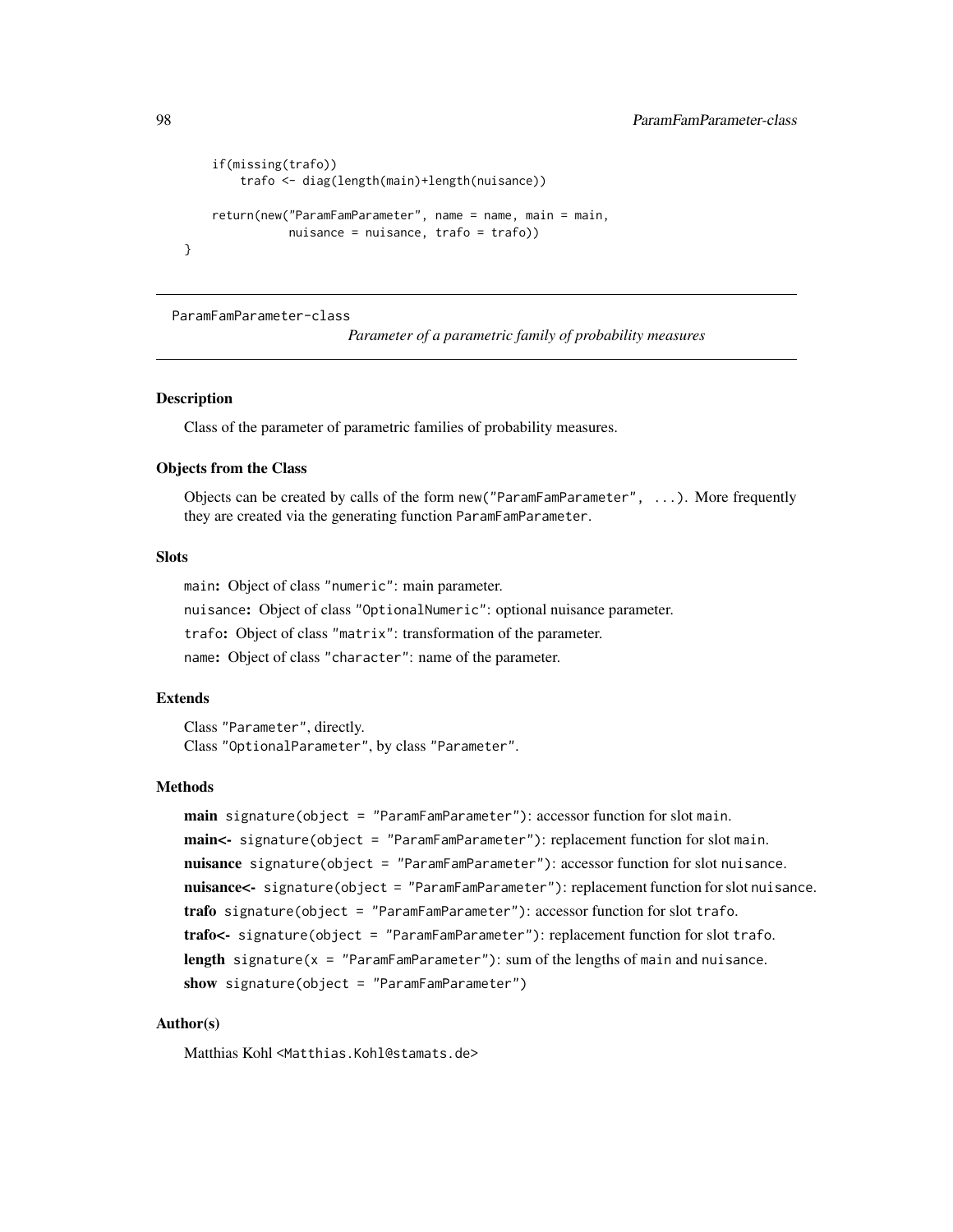# PoisFamily 99

# See Also

[Parameter-class](#page-0-0)

# Examples

```
new("ParamFamParameter")
```
PoisFamily *Generating function for Poisson families*

# Description

Generates an object of class "L2ParamFamily" which represents a Poisson family.

# Usage

PoisFamily(lambda = 1, trafo)

#### Arguments

| lambda | positive mean                           |
|--------|-----------------------------------------|
| trafo  | matrix: transformation of the parameter |

## Details

The slots of the corresponding L2 differentiable parameteric family are filled.

### Value

```
Object of class "L2ParamFamily"
```
# Author(s)

Matthias Kohl <Matthias.Kohl@stamats.de>

# References

Kohl, M. (2005) *Numerical Contributions to the Asymptotic Theory of Robustness*. Bayreuth: Dissertation.

## See Also

[L2ParamFamily-class](#page-76-0), [Pois-class](#page-0-0)

#### Examples

```
(P1 <- PoisFamily(lambda = 4.5))
plot(P1)
FisherInfo(P1)
checkL2deriv(P1)
```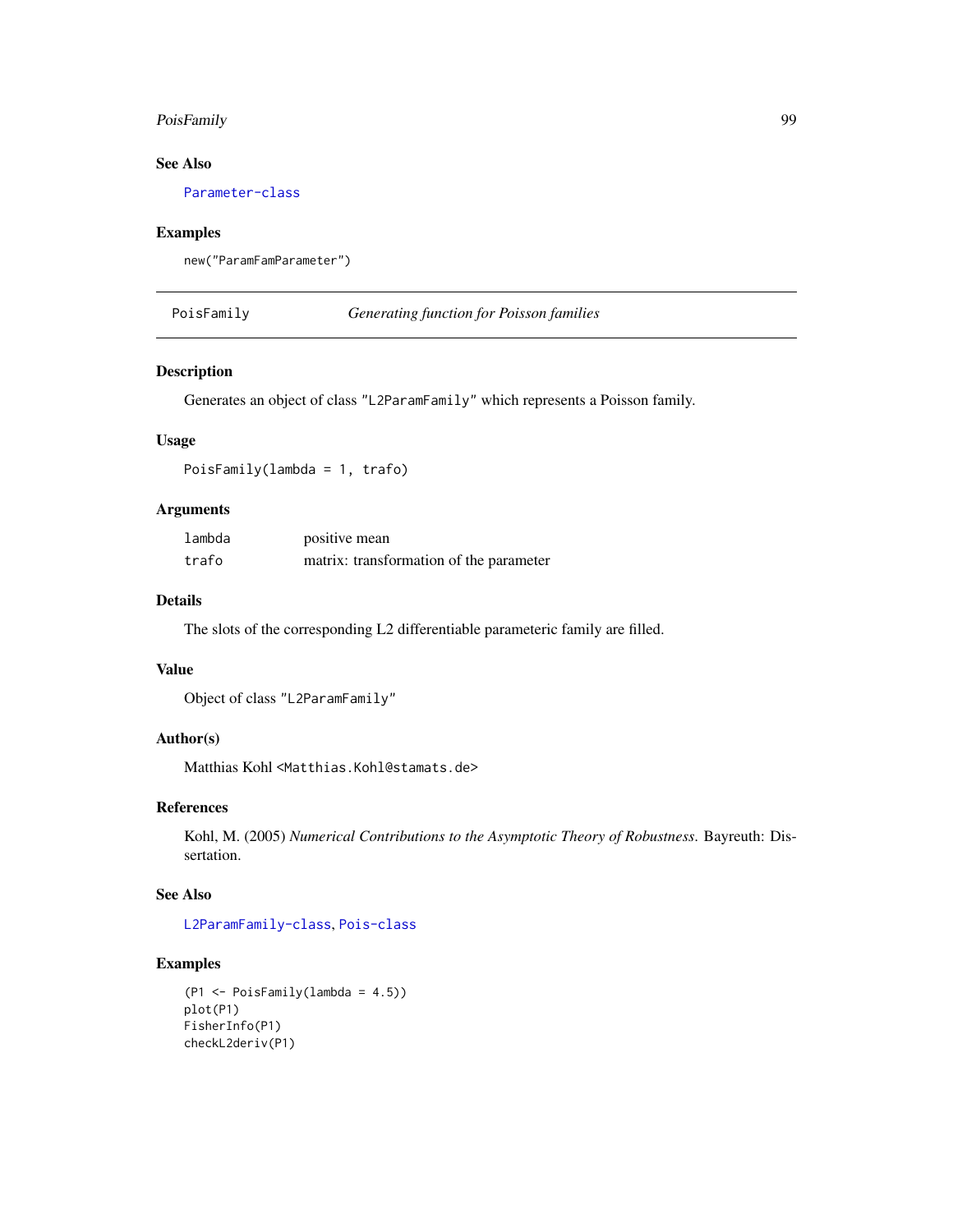<span id="page-99-0"></span>ProbFamily-class *Family of probability measures*

## Description

Class of families of probability measures.

## Objects from the Class

A virtual Class: No objects may be created from it.

#### Slots

name: Object of class "character": name of the family. distribution: Object of class "Distribution": member of the family. distrSymm: Object of class "DistributionSymmetry": symmetry of distribution. props: Object of class "character": properties of the family.

## Methods

name signature(object = "ProbFamily"): accessor function for slot name. name<- signature(object = "ProbFamily"): replacement function for slot name. distribution signature(object = "ProbFamily"): accessor function for slot distribution. distrSymm signature(object = "ProbFamily"): accessor function for slot distrSymm. props signature(object = "ProbFamily"): accessor function for slot props. props<- signature(object = "ProbFamily"): replacement function for slot props. addProp<- signature(object = "ProbFamily"): add a property to slot props.

## Author(s)

Matthias Kohl <Matthias.Kohl@stamats.de>

#### See Also

[Distribution-class](#page-0-0)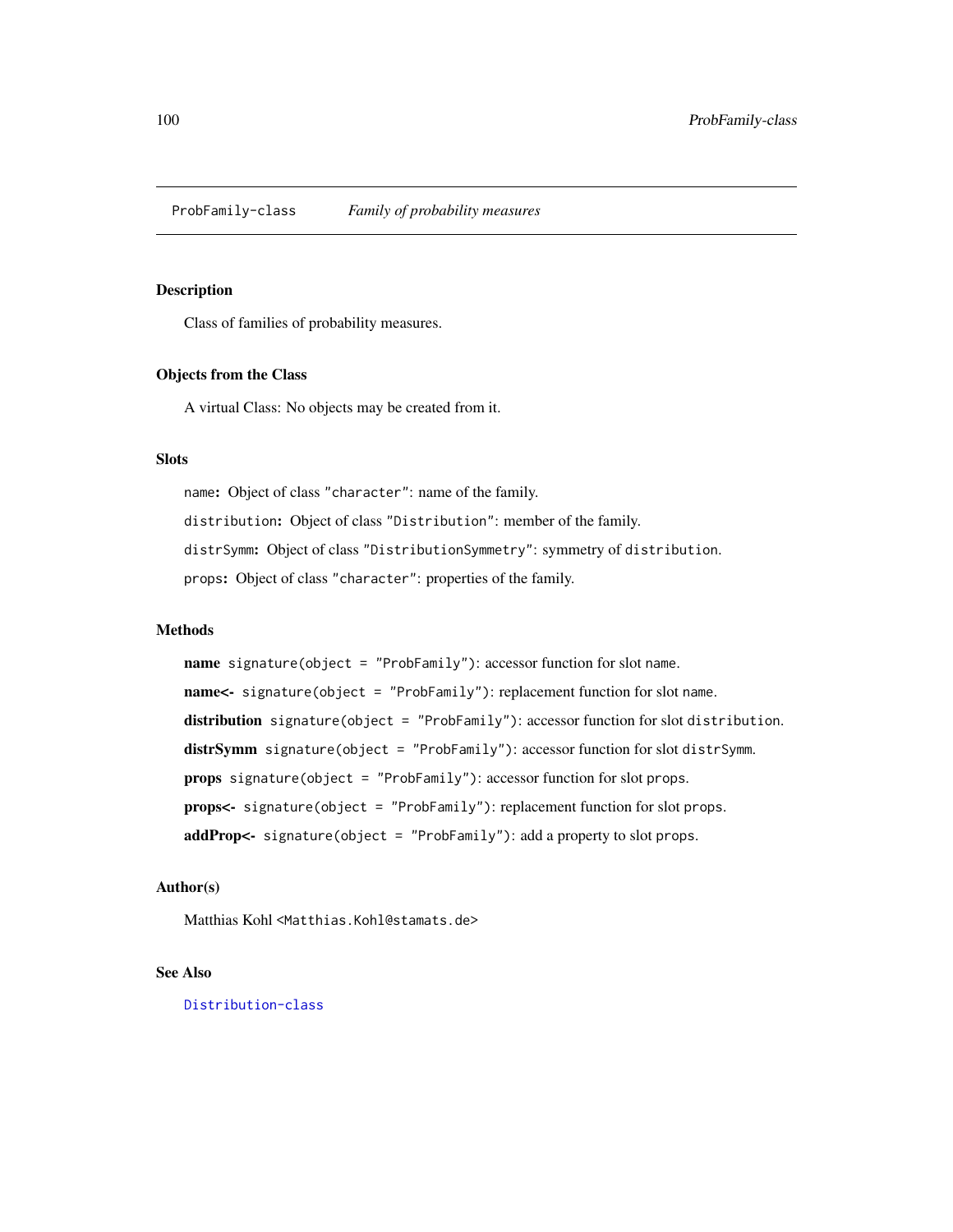<span id="page-100-0"></span>

#### Description

Generic function for the computation of the radius minimax IC.

# Usage

```
radiusMinimaxIC(L2Fam, neighbor, risk, ...)
```

```
## S4 method for signature 'L2ParamFamily,UncondNeighborhood,asGRisk'
radiusMinimaxIC(L2Fam, neighbor, risk,
       loRad, upRad, z.start = NULL, A.start = NULL, upper = 1e5,
       maxiter = 100, tol = .Machine$double.eps^0.4, warn = FALSE)
```
## Arguments

| L2Fam    | L2-differentiable family of probability measures.   |
|----------|-----------------------------------------------------|
| neighbor | object of class "Neighborhood".                     |
| risk     | object of class "RiskType".                         |
| .        | additional parameters.                              |
| loRad    | the lower end point of the interval to be searched. |
| upRad    | the upper end point of the interval to be searched. |
| z.start  | initial value for the centering constant.           |
| A.start  | initial value for the standardizing matrix.         |
| upper    | upper bound for the optimal clipping bound.         |
| maxiter  | the maximum number of iterations                    |
| tol      | the desired accuracy (convergence tolerance).       |
| warn     | logical: print warnings.                            |

## Value

The radius minimax IC is computed.

# Methods

L2Fam = "L2ParamFamily", neighbor = "UncondNeighborhood", risk = "asGRisk": computation of the radius minimax IC for an L2 differentiable parametric family.

## Author(s)

Matthias Kohl <Matthias.Kohl@stamats.de>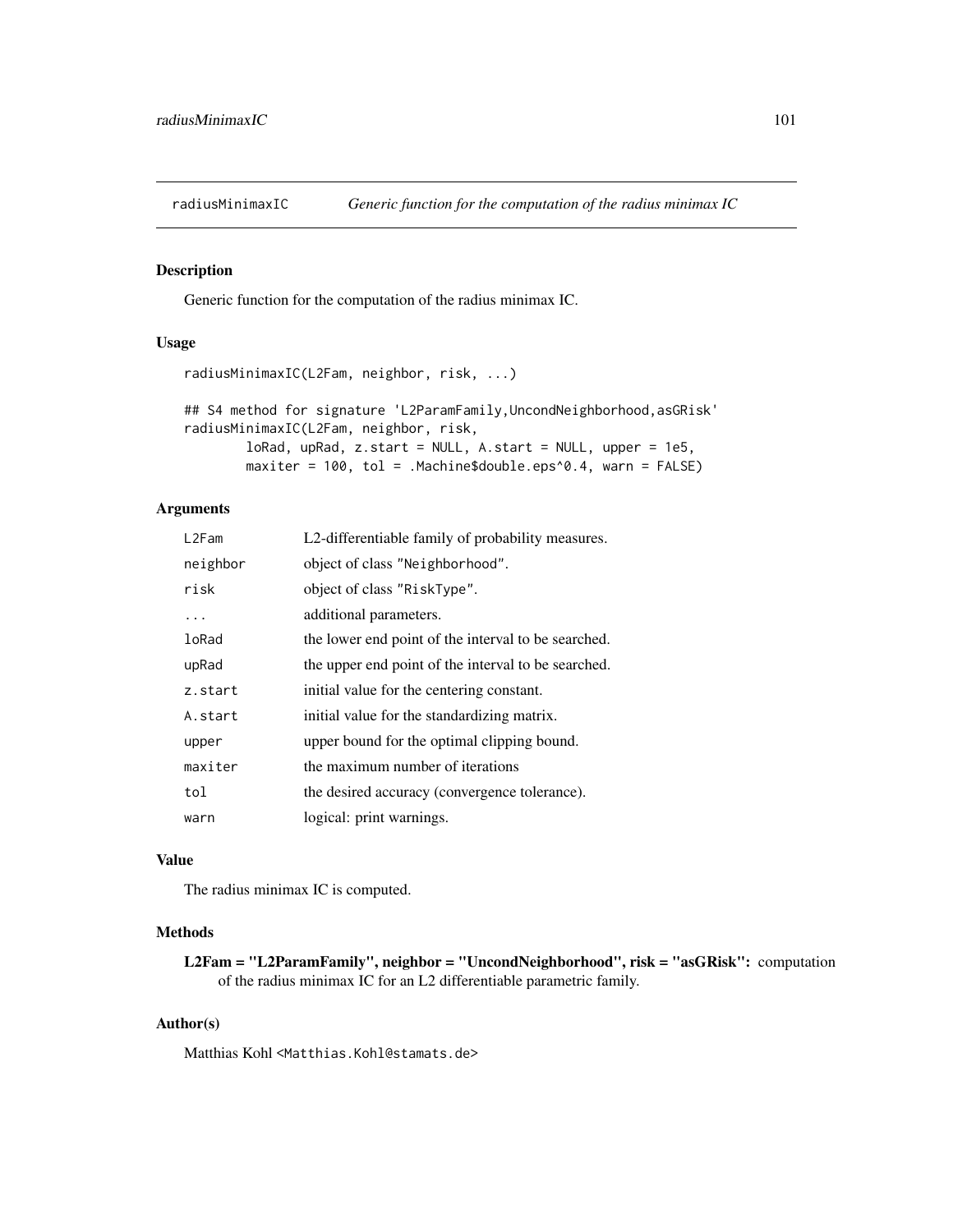# References

Rieder, H., Kohl, M. and Ruckdeschel, P. (2001) The Costs of not Knowing the Radius. Submitted. Appeared as discussion paper Nr. 81. SFB 373 (Quantification and Simulation of Economic Processes), Humboldt University, Berlin; also available under [www.uni-bayreuth.de/departments/](www.uni-bayreuth.de/departments/math/org/mathe7/RIEDER/pubs/RR.pdf) [math/org/mathe7/RIEDER/pubs/RR.pdf](www.uni-bayreuth.de/departments/math/org/mathe7/RIEDER/pubs/RR.pdf)

Kohl, M. (2005) *Numerical Contributions to the Asymptotic Theory of Robustness*. Bayreuth: Dissertation.

# See Also

[radiusMinimaxIC](#page-100-0)

# Examples

```
N <- NormLocationFamily(mean=0, sd=1)
radiusMinimaxIC(L2Fam=N, neighbor=ContNeighborhood(),
                risk=asMSE(), loRad=0.1, upRad=0.5)
```
<span id="page-101-0"></span>RiskType-class *Risk*

# Description

Class of risks; e.g., estimator risks.

#### Objects from the Class

A virtual Class: No objects may be created from it.

## Slots

type: Object of class "character": type of risk.

## Methods

```
type signature(object = "RiskType"): accessor function for slot type.
show signature(object = "RiskType")
```
# Author(s)

Matthias Kohl <Matthias.Kohl@stamats.de>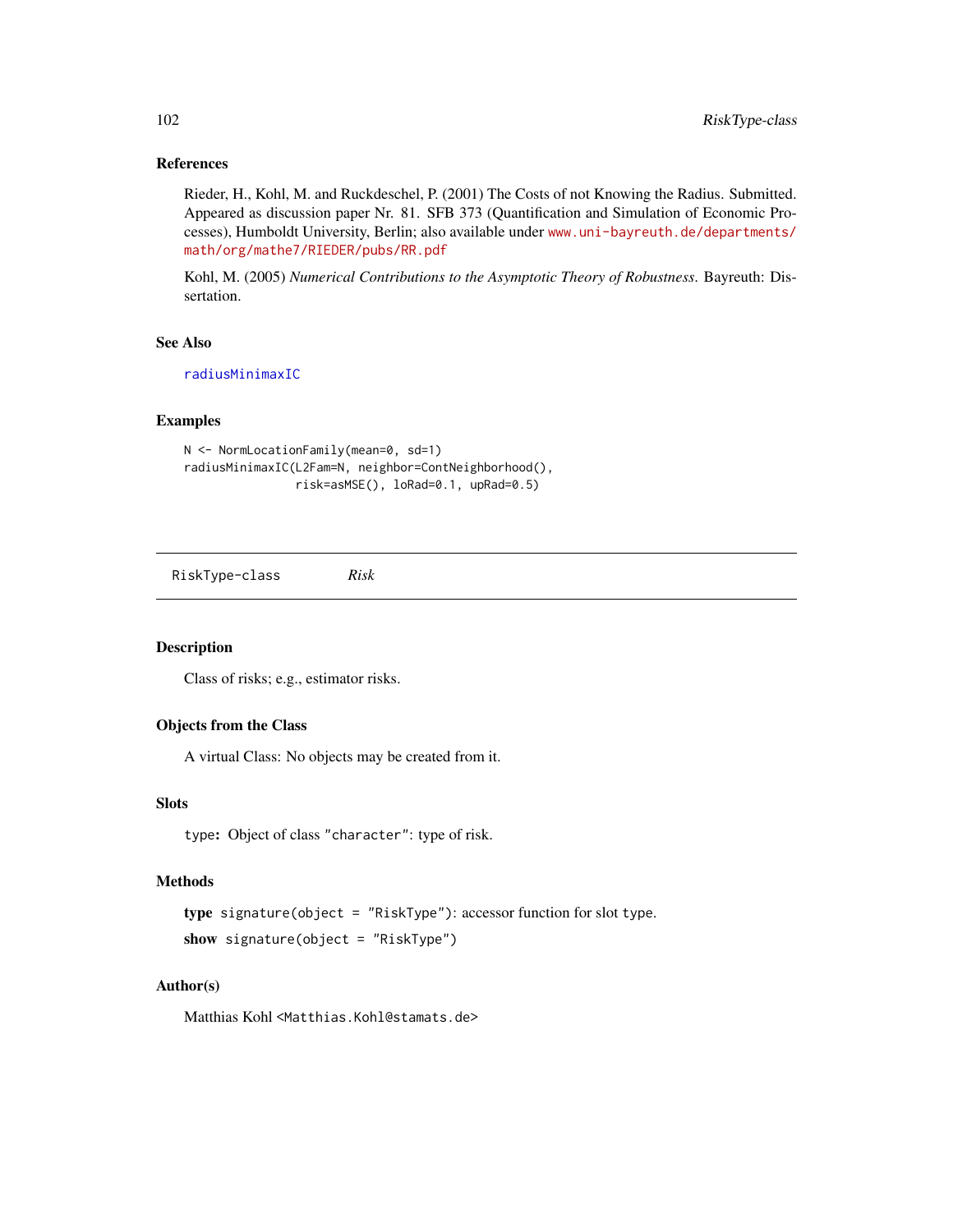#### Description

Class of robust models. A robust model consists of family of probability measures center and a neighborhood neighbor about this family.

#### Objects from the Class

A virtual Class: No objects may be created from it.

#### **Slots**

center: Object of class "ProbFamily"

neighbor: Object of class "Neighborhood"

## Methods

center signature(object = "RobModel"): accessor function for slot center. center<- signature(object = "RobModel"): replacement function for slot center. neighbor signature(object = "RobModel"): accessor function for slot neighbor. neighbor<- signature(object = "RobModel"): replacement function for slot neighbor.

## Author(s)

Matthias Kohl <Matthias.Kohl@stamats.de>

## References

Rieder, H. (1994) *Robust Asymptotic Statistics*. New York: Springer.

Kohl, M. (2005) *Numerical Contributions to the Asymptotic Theory of Robustness*. Bayreuth: Dissertation.

#### See Also

[ProbFamily-class](#page-99-0), [Neighborhood-class](#page-82-0)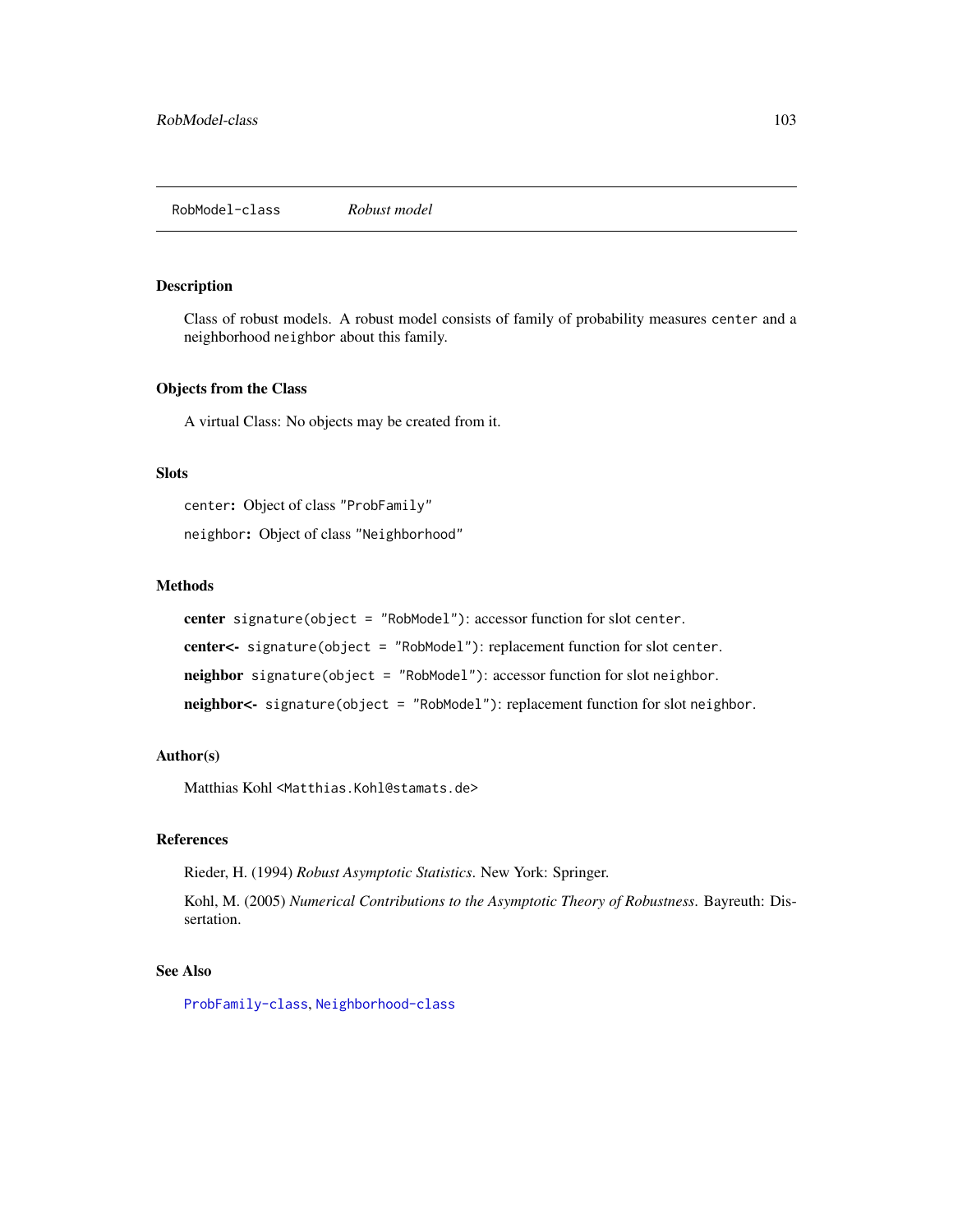ROptEstOldConstants *Built-in Constants in package ROptEstOld*

#### Description

Constants built into ROptEstOld.

# Usage

EULERMASCHERONICONSTANT APERYCONSTANT

## Details

ROptEstOld has a small number of built-in constants.

The following constants are available:

• EULERMASCHERONICONSTANT: the Euler Mascheroni constant

$$
\gamma = -\Gamma'(1)
$$

given in <http://mathworld.wolfram.com/Euler-MascheroniConstant.html> (48);

• APERYCONSTANT: the Apéry constant

$$
\zeta(3) = \frac{5}{2} \left( \sum_{k \ge 1} \frac{(-1)^{k-1}}{k^3 {2k \choose k}} \right)
$$

as given in <http://mathworld.wolfram.com/AperysConstant.html>, equation (8);

These are implemented as variables in the **ROptEstOld** name space taking appropriate values.

#### Examples

EULERMASCHERONICONSTANT APERYCONSTANT

TotalVarIC *Generating function for TotalVarIC-class*

## **Description**

Generates an object of class "TotalVarIC"; i.e., an influence curves  $\eta$  of the form

$$
\eta = c \vee A \Lambda \wedge d
$$

with lower clipping bound c, upper clipping bound d and standardizing matrix A.  $\Lambda$  stands for the L2 derivative of the corresponding L2 differentiable parametric family which can be created via CallL2Fam.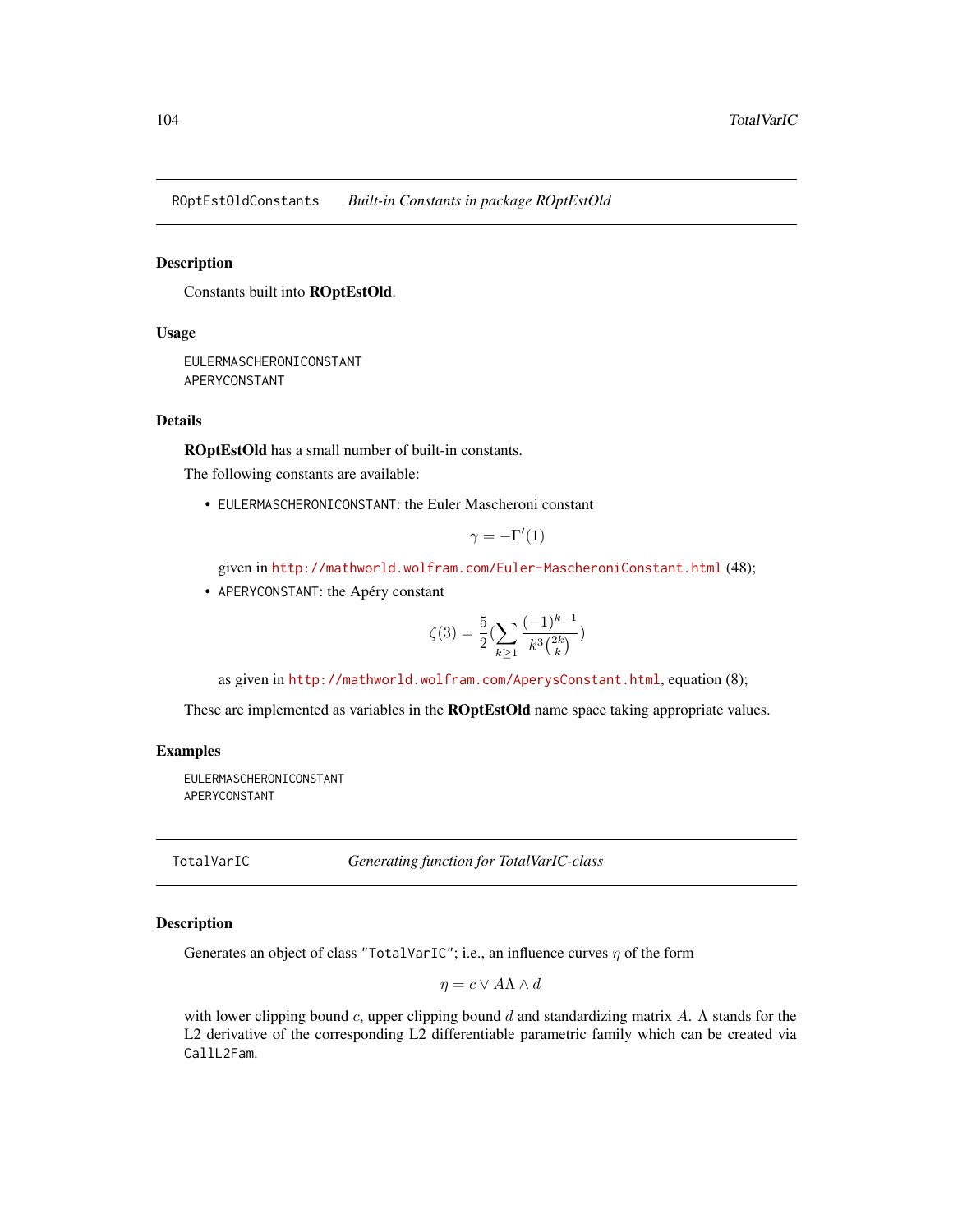## TotalVarIC 105

# Usage

```
TotalVarIC(name, CallL2Fam = call("L2ParamFamily"),
           Curve = EuclRandVarList(RealRandVariable(Map = c(function(x) {x}),
                                                    Domain = Reals())),
          Risks, Infos, clipLo = -Inf, clipUp = Inf, stand = as.matrix(1),
           lowerCase = NULL, neighborRadius = 0)
```
# Arguments

| name      | object of class "character".                                                                        |
|-----------|-----------------------------------------------------------------------------------------------------|
| CallL2Fam | object of class "call": creates an object of the underlying L2-differentiable<br>parametric family. |
| Curve     | object of class "EuclRandVarList".                                                                  |
| Risks     | object of class "list": list of risks; cf. RiskType-class.                                          |
| Infos     | matrix of characters with two columns named method and message: additional<br>informations.         |
| clipLo    | negative real: lower clipping bound.                                                                |
| clipUp    | positive real: lower clipping bound.                                                                |
| stand     | matrix: standardizing matrix                                                                        |
| lowerCase | optional constant for lower case solution.                                                          |
|           | neighborRadius radius of the corresponding (unconditional) contamination neighborhood.              |

# Value

Object of class "TotalVarIC"

# Author(s)

Matthias Kohl <Matthias.Kohl@stamats.de>

## References

Rieder, H. (1994) *Robust Asymptotic Statistics*. New York: Springer.

Kohl, M. (2005) *Numerical Contributions to the Asymptotic Theory of Robustness*. Bayreuth: Dissertation.

# See Also

[IC-class](#page-66-0), [ContIC](#page-17-0)

# Examples

IC1 <- TotalVarIC() plot(IC1)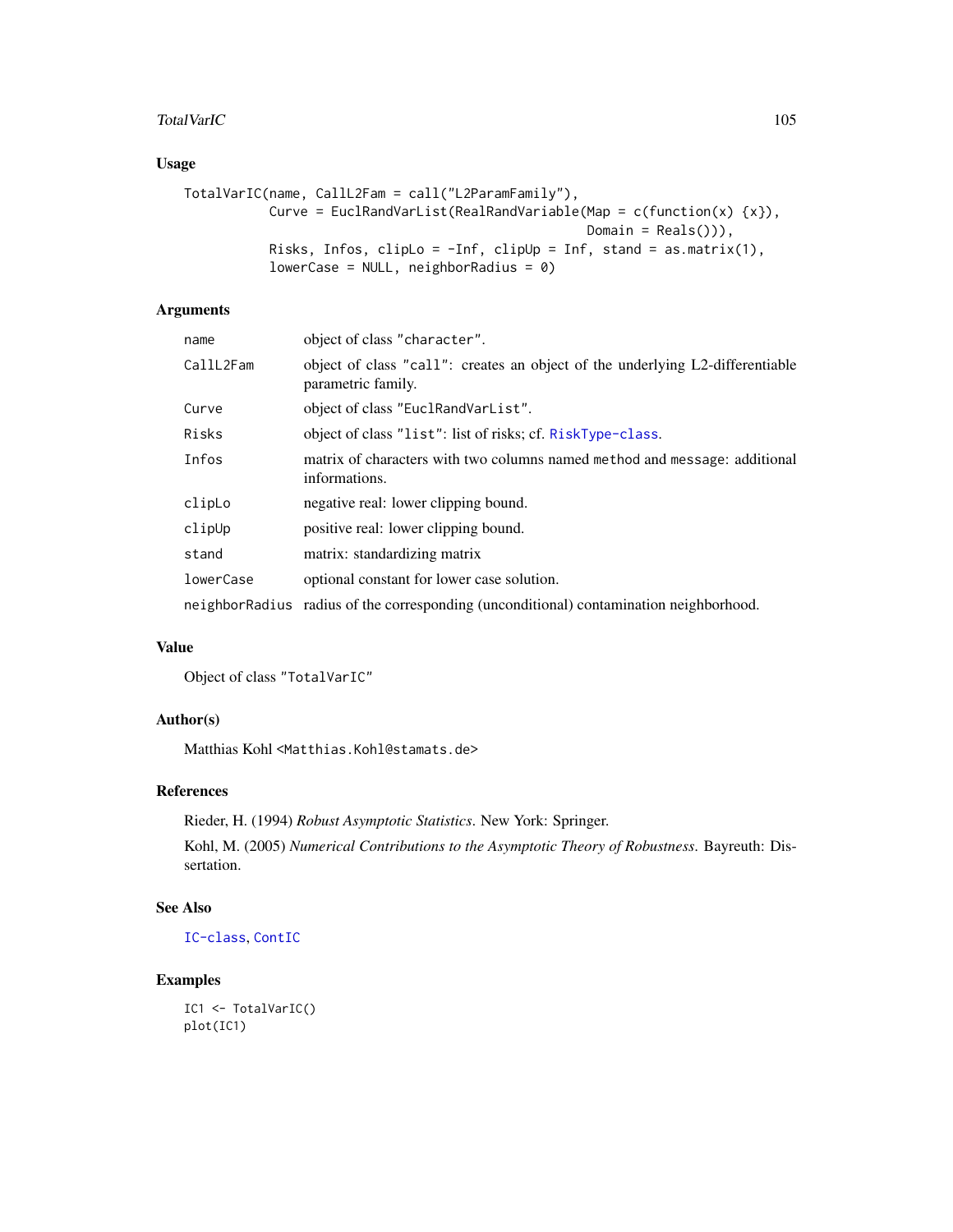TotalVarIC-class *Influence curve of total variation type*

#### Description

Class of (partial) influence curves of total variation type. i.e., an influence curves  $\eta$  of the form

$$
\eta = c \vee A \Lambda \wedge d
$$

with lower clipping bound c, upper clipping bound d and standardizing matrix A.  $\Lambda$  stands for the L2 derivative of the corresponding L2 differentiable parametric family which can be created via CallL2Fam.

#### Objects from the Class

Objects can be created by calls of the form new("TotalVarIC", ...). More frequently they are created via the generating function TotalVarIC, respectively via the method generateIC.

#### **Slots**

CallL2Fam: object of class "call": creates an object of the underlying L2-differentiable parametric family.

name: object of class "character".

Curve: object of class "EuclRandVarList".

- Risks: object of class "list": list of risks; cf. [RiskType-class](#page-101-0).
- Infos: object of class "matrix" with two columns named method and message: additional informations.

clipLo: object of class "numeric": lower clipping bound.

clipUp: object of class "numeric": upper clipping bound.

stand: object of class "matrix": standardizing matrix.

lowerCase object of class "OptionalNumeric": optional constant for lower case solution.

neighborRadius: object of class "numeric": radius of the corresponding (unconditional) contamination neighborhood.

#### Extends

Class "IC", directly. Class "InfluenceCurve", by class "IC".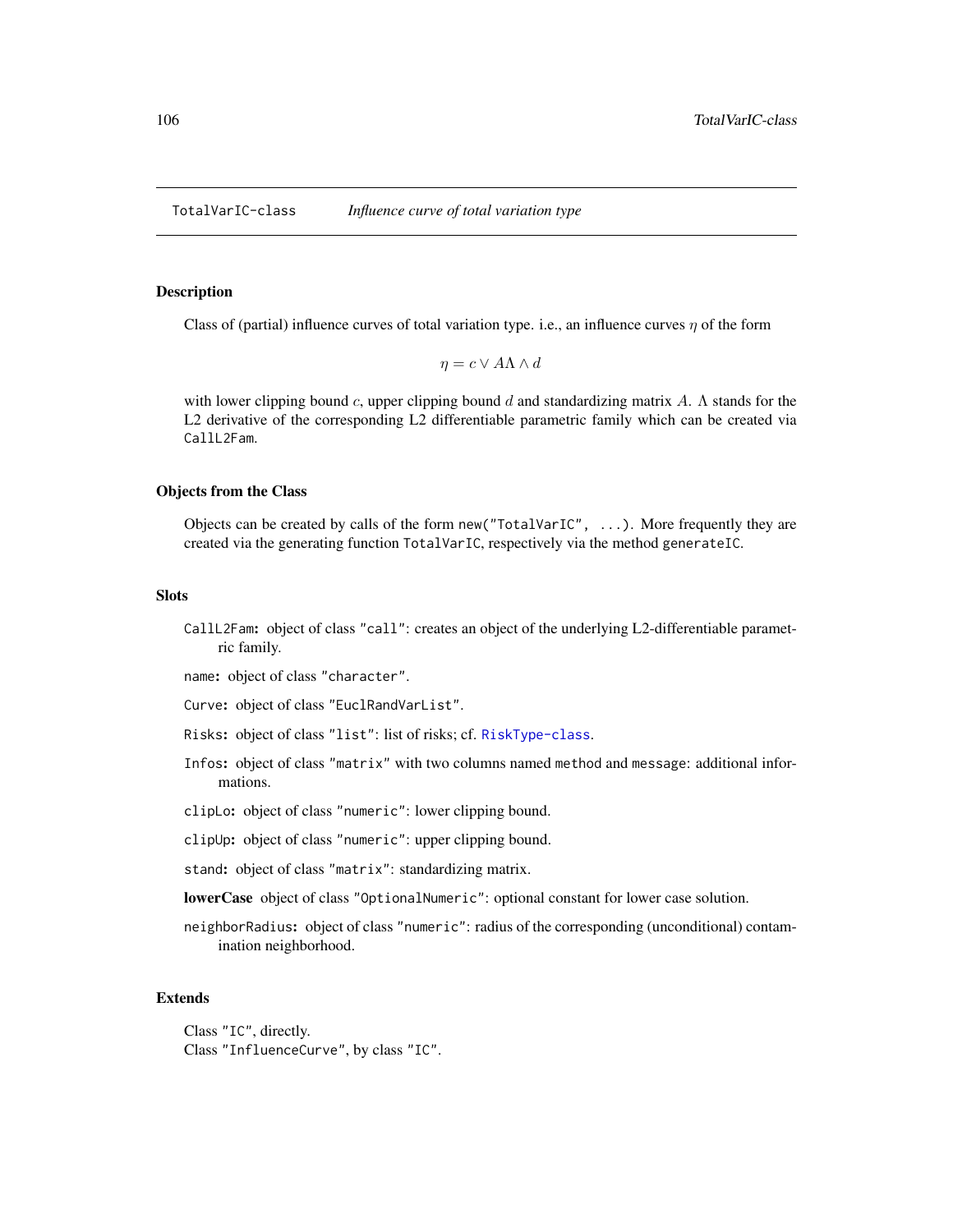#### Methods

CallL2Fam<- signature(object = "TotalVarIC"): replacement function for slot CallL2Fam. clipLo signature(object = "TotalVarIC"): accessor function for slot clipLo. clipLo<- signature(object = "TotalVarIC"): replacement function for slot clipLo. clipUp signature(object = "TotalVarIC"): accessor function for slot clipUp.  $clipUp \leftarrow$  signature(object = "TotalVarIC"): replacement function for slot clipUp. stand signature(object = "TotalVarIC"): accessor function for slot stand. stand<- signature(object = "TotalVarIC"): replacement function for slot stand. neighborRadius signature(object = "TotalVarIC"): accessor function for slot neighborRadius. neighborRadius<- signature(object = "TotalVarIC"): replacement function for slot neighborRadius. generateIC signature(neighbor = "TotalVarNeighborhood", L2Fam = "L2ParamFamily"): generate an object of class "TotalVarIC". Rarely called directly.

show signature(object = "TotalVarIC")

## Author(s)

Matthias Kohl <Matthias.Kohl@stamats.de>

# References

Rieder, H. (1994) *Robust Asymptotic Statistics*. New York: Springer. Kohl, M. (2005) *Numerical Contributions to the Asymptotic Theory of Robustness*. Bayreuth: Dissertation.

# See Also

[IC-class](#page-66-0), [ContIC](#page-17-0)

### Examples

IC1 <- new("TotalVarIC") plot(IC1)

TotalVarNeighborhood *Generating function for TotalVarNeighborhood-class*

# **Description**

Generates an object of class "TotalVarNeighborhood".

## Usage

TotalVarNeighborhood(radius = 0)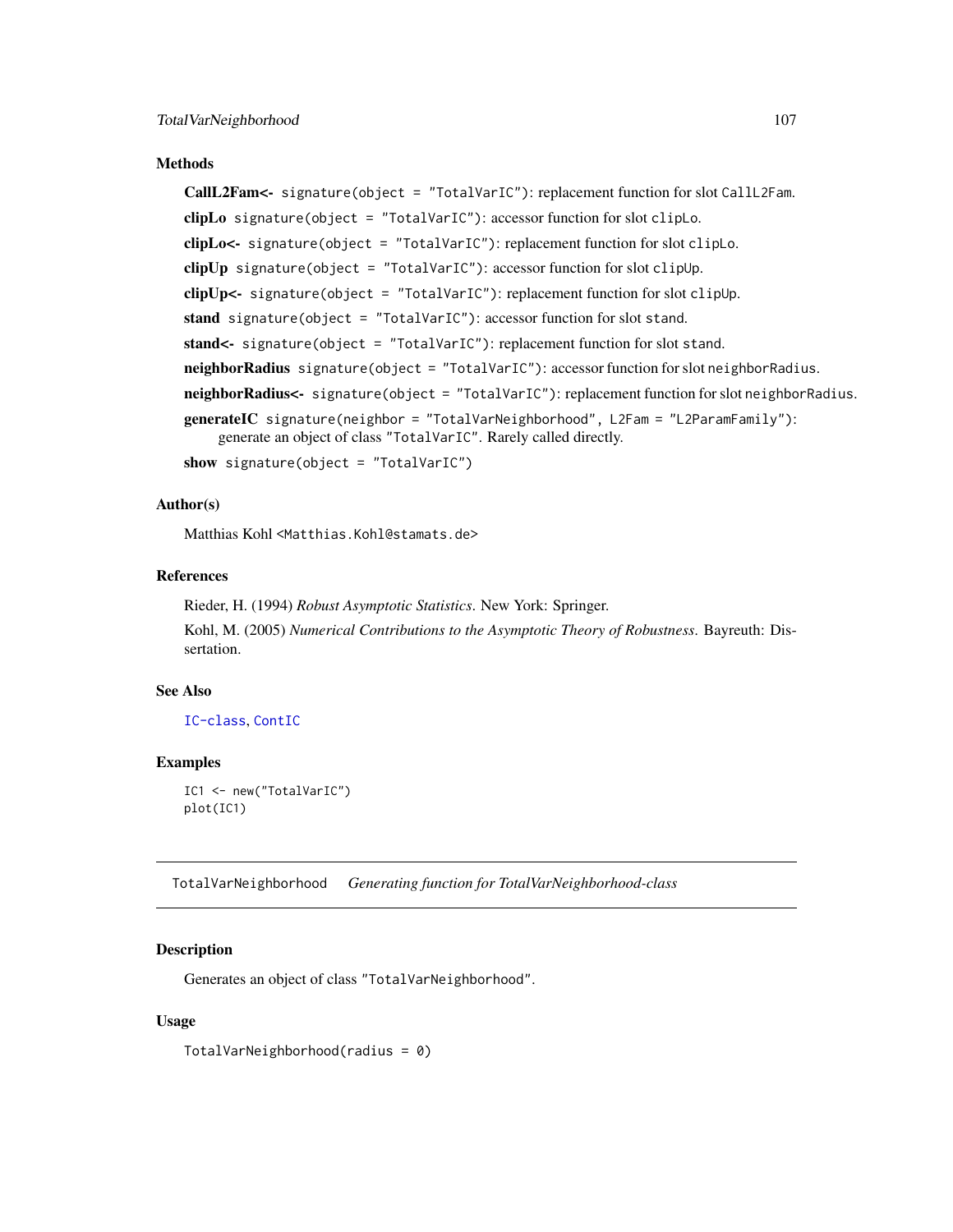#### Arguments

radius non-negative real: neighborhood radius.

#### Value

Object of class "ContNeighborhood"

# Author(s)

Matthias Kohl <Matthias.Kohl@stamats.de>

# References

Rieder, H. (1994) *Robust Asymptotic Statistics*. New York: Springer.

Kohl, M. (2005) *Numerical Contributions to the Asymptotic Theory of Robustness*. Bayreuth: Dissertation.

# See Also

[TotalVarNeighborhood-class](#page-107-0)

#### Examples

TotalVarNeighborhood()

```
## The function is currently defined as
function(radius = 0){
   new("TotalVarNeighborhood", radius = radius)
}
```
<span id="page-107-0"></span>TotalVarNeighborhood-class *Total variation neighborhood*

#### Description

Class of (unconditional) total variation neighborhoods.

# Objects from the Class

Objects can be created by calls of the form new("TotalVarNeighborhood", ...). More frequently they are created via the generating function TotalVarNeighborhood.

### **Slots**

type: Object of class "character": "(uncond.) total variation neighborhood".

radius: Object of class "numeric": neighborhood radius.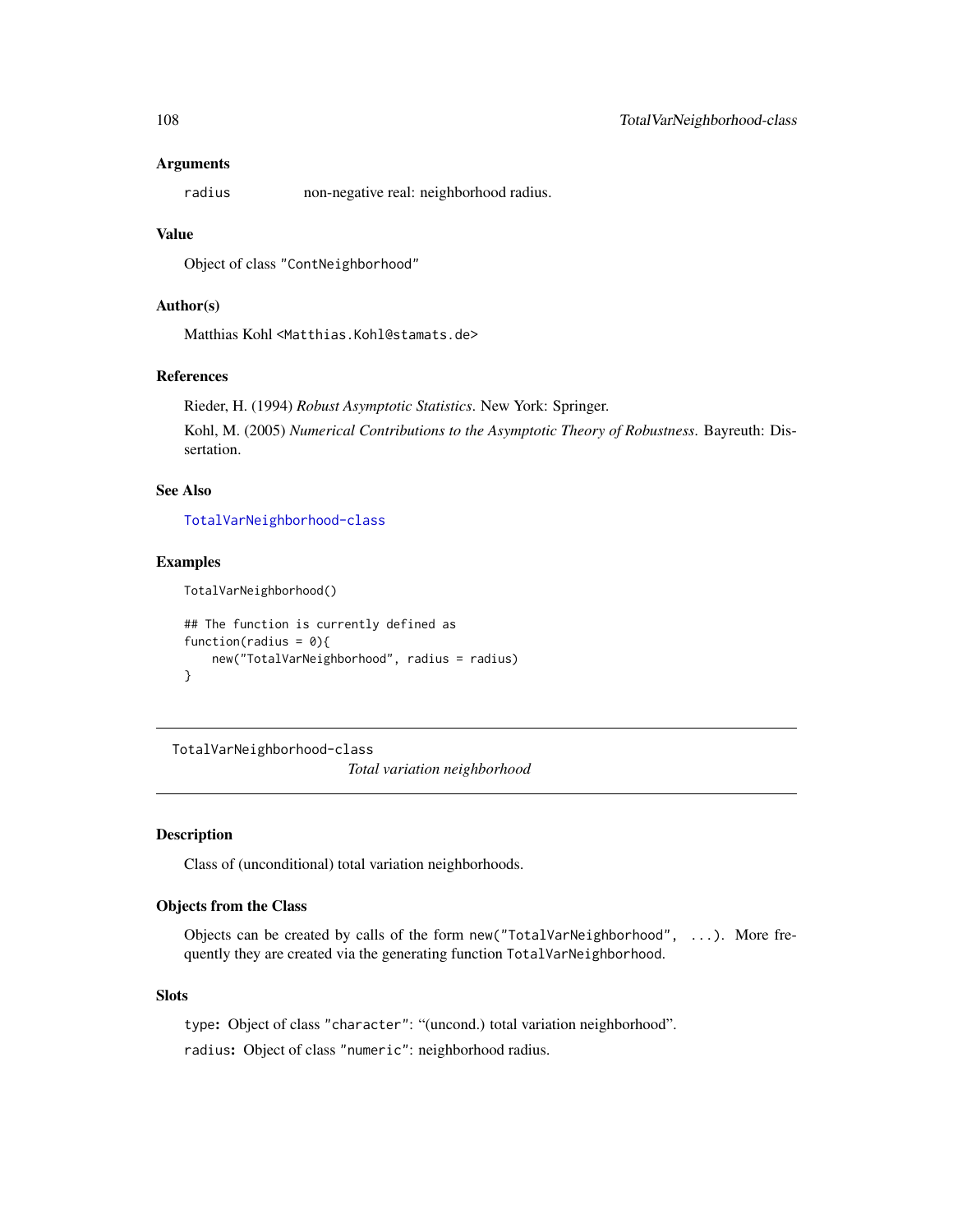#### <span id="page-108-1"></span>trAsCov 109

# Extends

Class "UncondNeighborhood", directly. Class "Neighborhood", by class "UncondNeighborhood".

#### Methods

No methods defined with class "TotalVarNeighborhood" in the signature.

# Author(s)

Matthias Kohl <Matthias.Kohl@stamats.de>

# References

Rieder, H. (1994) *Robust Asymptotic Statistics*. New York: Springer.

Kohl, M. (2005) *Numerical Contributions to the Asymptotic Theory of Robustness*. Bayreuth: Dissertation.

# See Also

[TotalVarNeighborhood](#page-106-0), [UncondNeighborhood-class](#page-112-0)

# Examples

new("TotalVarNeighborhood")

<span id="page-108-0"></span>trAsCov *Generating function for trAsCov-class*

# Description

Generates an object of class "trAsCov".

#### Usage

trAsCov()

# Value

Object of class "trAsCov"

#### Author(s)

Matthias Kohl <Matthias.Kohl@stamats.de>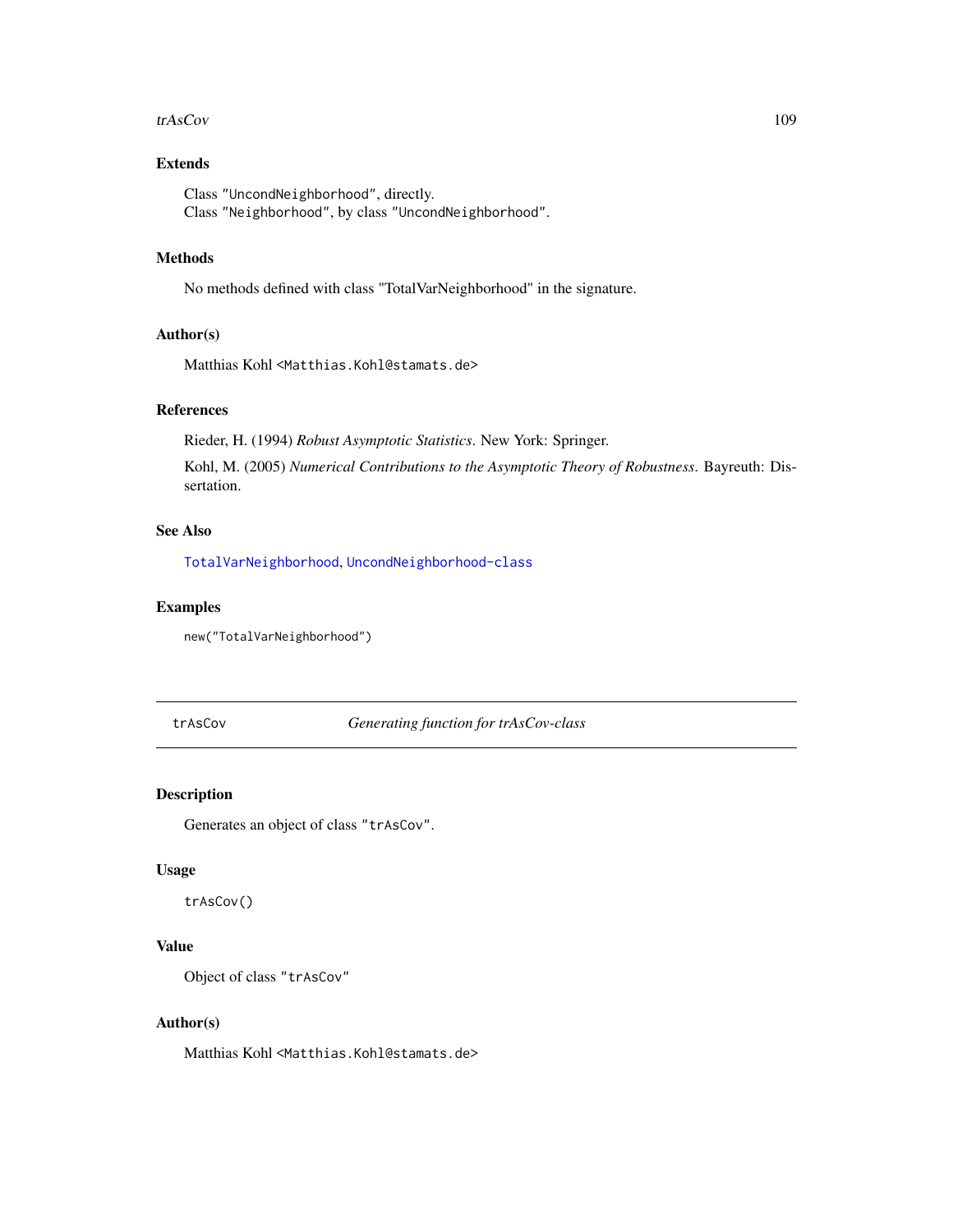# <span id="page-109-1"></span>References

Rieder, H. (1994) *Robust Asymptotic Statistics*. New York: Springer.

Kohl, M. (2005) *Numerical Contributions to the Asymptotic Theory of Robustness*. Bayreuth: Dissertation.

# See Also

[trAsCov-class](#page-109-0)

#### Examples

trAsCov()

## The function is currently defined as function(){ new("trAsCov") }

<span id="page-109-0"></span>trAsCov-class *Trace of asymptotic covariance*

#### Description

Class of trace of asymptotic covariance.

# Objects from the Class

Objects can be created by calls of the form new("trAsCov", ...). More frequently they are created via the generating function trAsCov.

# Slots

type: Object of class "character": "trace of asymptotic covariance".

#### Extends

Class "asRisk", directly. Class "RiskType", by class "asRisk".

#### Author(s)

Matthias Kohl <Matthias.Kohl@stamats.de>

#### References

Rieder, H. (1994) *Robust Asymptotic Statistics*. New York: Springer.

Kohl, M. (2005) *Numerical Contributions to the Asymptotic Theory of Robustness*. Bayreuth: Dissertation.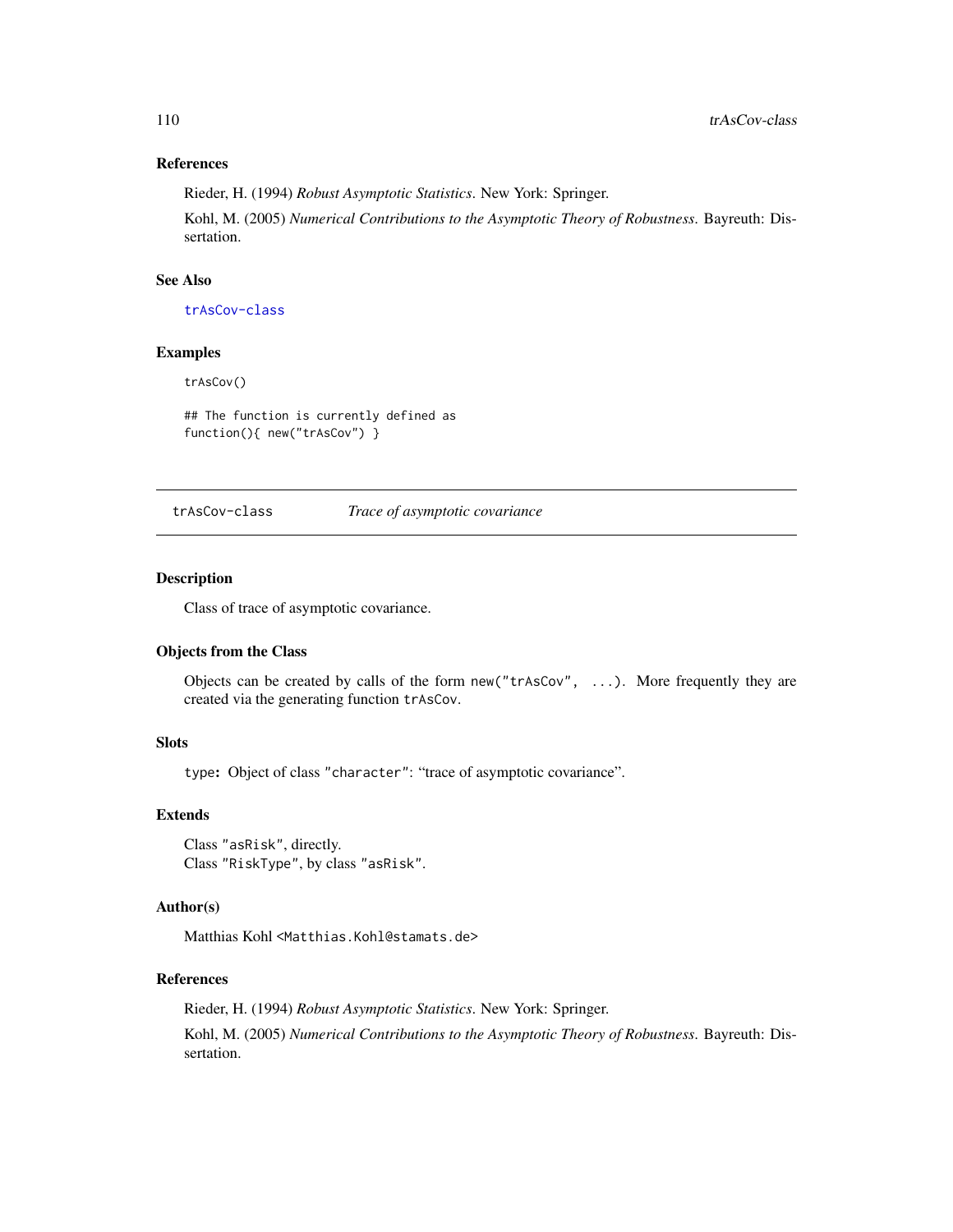#### <span id="page-110-1"></span>trFiCov 111

# See Also

[asRisk-class](#page-11-0), [trAsCov](#page-108-0)

# Examples

new("trAsCov")

<span id="page-110-0"></span>trFiCov *Generating function for trFiCov-class*

# Description

Generates an object of class "trFiCov".

# Usage

trFiCov()

# Value

```
Object of class "trFiCov"
```
# Author(s)

Matthias Kohl <Matthias.Kohl@stamats.de>

#### References

Ruckdeschel, P. and Kohl, M. (2005) How to approximate the finite sample risk of M-estimators.

# See Also

[trFiCov-class](#page-111-0)

# Examples

```
trFiCov()
```
## The function is currently defined as function(){ new("trFiCov") }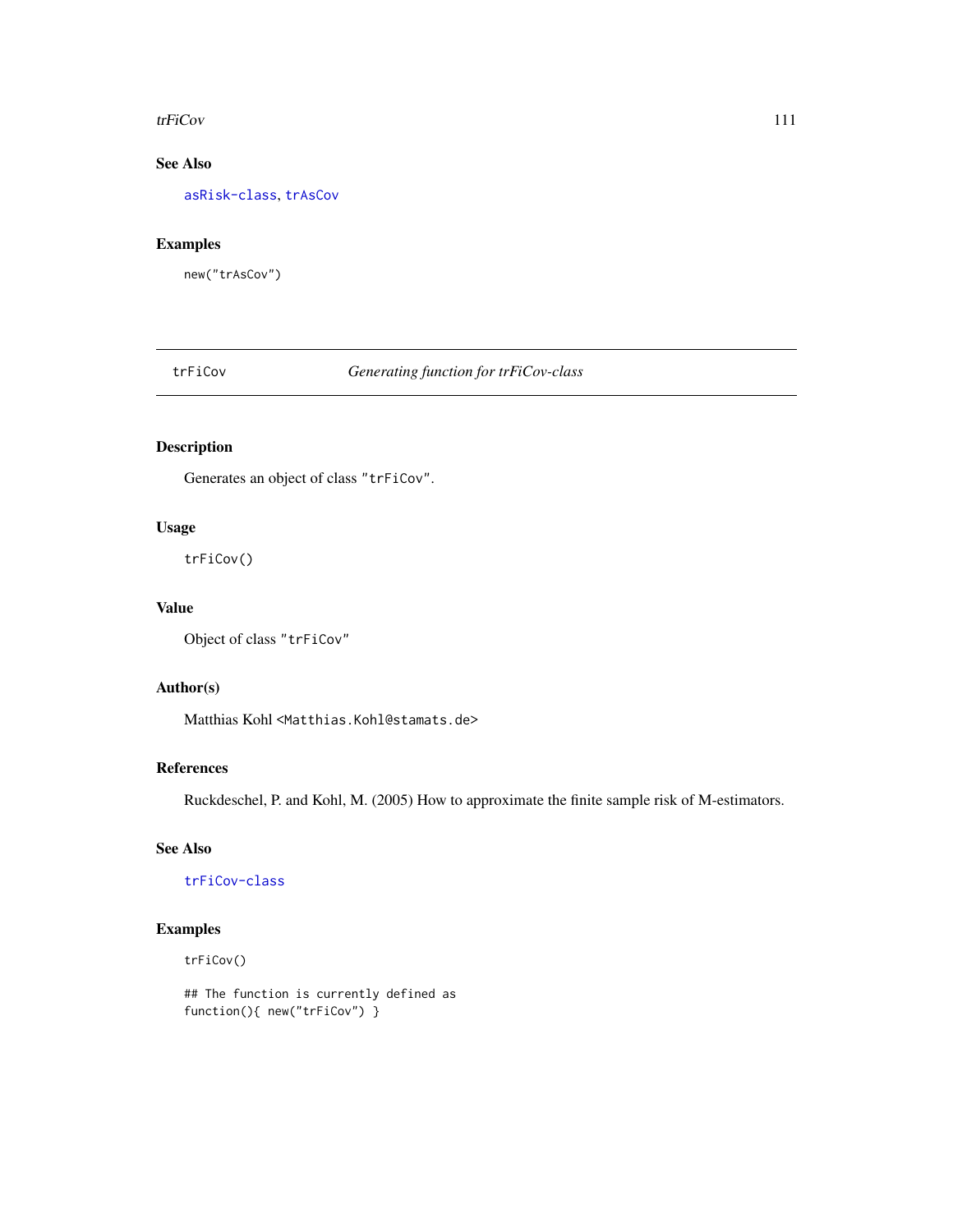<span id="page-111-1"></span><span id="page-111-0"></span>

# Description

Class of trace of finite-sample covariance.

#### Objects from the Class

Objects can be created by calls of the form new ("trFiCov",  $\ldots$ ). More frequently they are created via the generating function trFiCov.

#### Slots

type: Object of class "character": "trace of finite-sample covariance".

# Extends

Class "fiRisk", directly. Class "RiskType", by class "fiRisk".

#### Author(s)

Matthias Kohl <Matthias.Kohl@stamats.de>

#### References

Ruckdeschel, P. and Kohl, M. (2005) How to approximate the finite sample risk of M-estimators.

# See Also

[fiRisk-class](#page-32-0), [trFiCov](#page-110-0)

# Examples

new("trFiCov")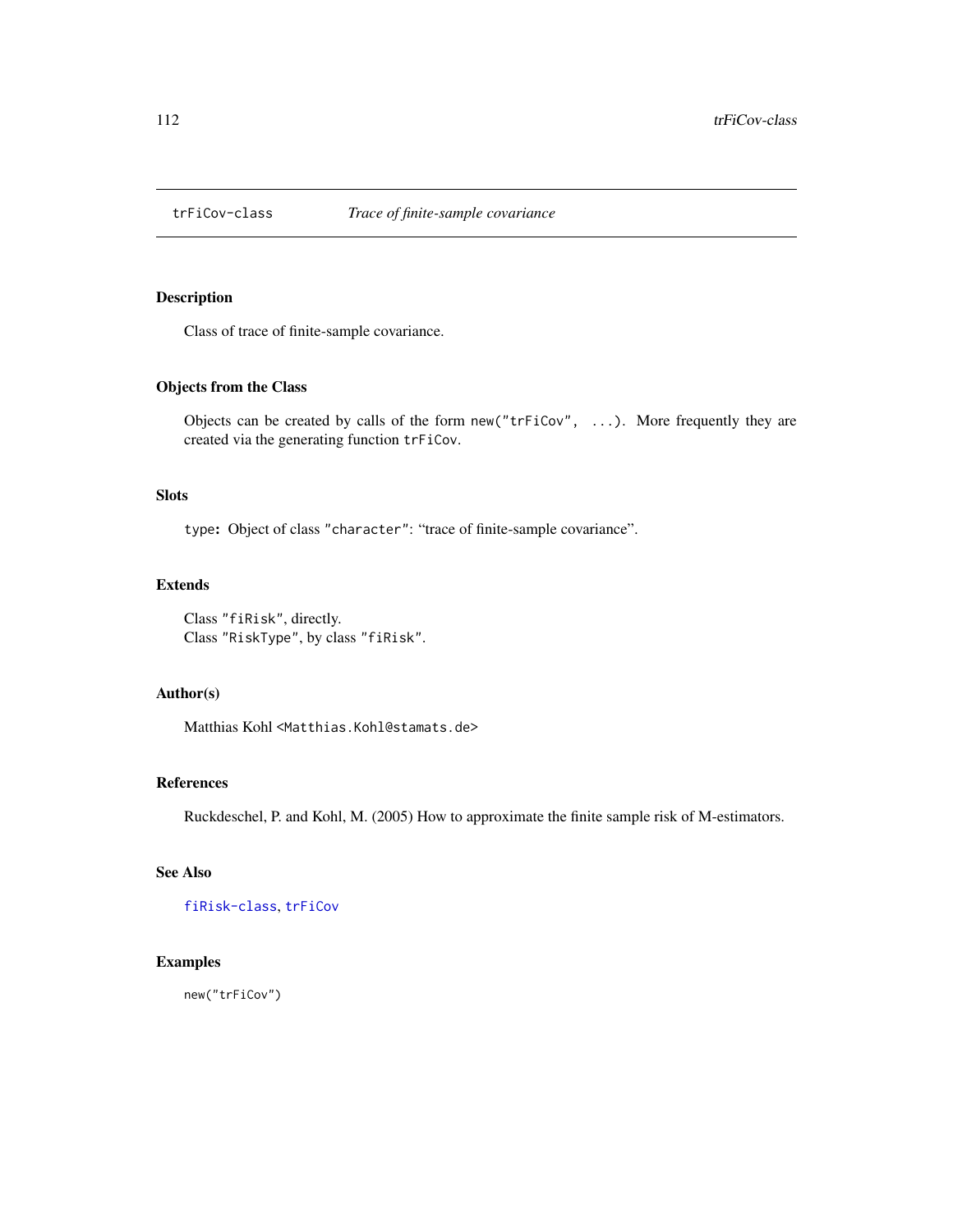<span id="page-112-1"></span><span id="page-112-0"></span>UncondNeighborhood-class

*Unconditional neighborhood*

# Description

Class of unconditonal (errors-in-variables) neighborhoods.

# Objects from the Class

A virtual Class: No objects may be created from it.

#### Slots

type: Object of class "character": type of the neighborhood. radius: Object of class "numeric": neighborhood radius.

# Extends

Class "Neighborhood", directly.

#### Author(s)

Matthias Kohl <Matthias.Kohl@stamats.de>

# References

Rieder, H. (1994) *Robust Asymptotic Statistics*. New York: Springer. Kohl, M. (2005) *Numerical Contributions to the Asymptotic Theory of Robustness*. Bayreuth: Dissertation.

# See Also

[Neighborhood-class](#page-82-0)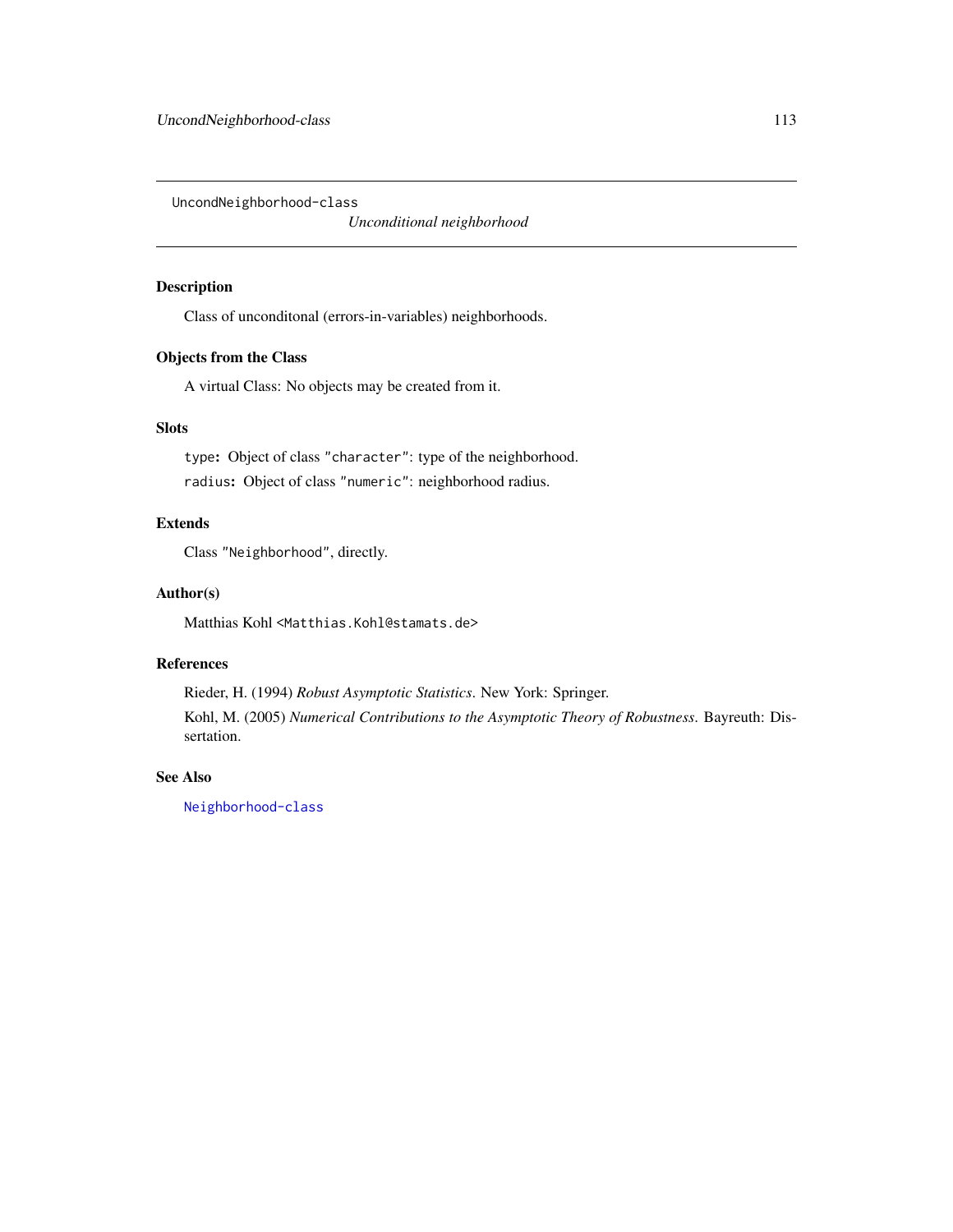# **Index**

∗Topic classes asBias-class, [5](#page-4-0) asCov-class, [6](#page-5-0) asGRisk-class, [7](#page-6-0) asHampel-class, [9](#page-8-0) asMSE-class, [11](#page-10-0) asRisk-class, [12](#page-11-1) asUnOvShoot-class, [14](#page-13-0) ContIC-class, [19](#page-18-0) ContNeighborhood-class, [22](#page-21-0) EvenSymmetric-class, [24](#page-23-0) fiBias-class, [27](#page-26-0) fiCov-class, [28](#page-27-0) fiHampel-class, [30](#page-29-0) fiMSE-class, [32](#page-31-0) fiRisk-class, [33](#page-32-1) fiUnOvShoot-class, [34](#page-33-0) FixRobModel-class, [36](#page-35-0) FunctionSymmetry-class, [37](#page-36-0) FunSymmList-class, [39](#page-38-0) IC-class, [67](#page-66-0) InfluenceCurve-class, [70](#page-69-0) InfRobModel-class, [73](#page-72-0) L2ParamFamily-class, [77](#page-76-0) Neighborhood-class, [83](#page-82-1) NonSymmetric-class, [84](#page-83-0) OddSymmetric-class, [89](#page-88-0) ParamFamily-class, [95](#page-94-0) ParamFamParameter-class, [98](#page-97-0) ProbFamily-class, [100](#page-99-0) RiskType-class, [102](#page-101-0) RobModel-class, [103](#page-102-0) TotalVarIC-class, [106](#page-105-0) TotalVarNeighborhood-class, [108](#page-107-0) trAsCov-class, [110](#page-109-1) trFiCov-class, [112](#page-111-1) UncondNeighborhood-class, [113](#page-112-1) ∗Topic distribution Gumbel, [60](#page-59-0)

Gumbel-class, [61](#page-60-0) GumbelParameter-class, [65](#page-64-0) ParamFamily, [94](#page-93-0) ∗Topic models BinomFamily, [15](#page-14-0) ContNeighborhood, [21](#page-20-0) ContNeighborhood-class, [22](#page-21-0) ExpScaleFamily, [25](#page-24-0) FixRobModel, [35](#page-34-0) FixRobModel-class, [36](#page-35-0) GammaFamily, [39](#page-38-0) GumbelLocationFamily, [64](#page-63-0) GumbelParameter-class, [65](#page-64-0) InfRobModel, [72](#page-71-0) InfRobModel-class, [73](#page-72-0) L2ParamFamily, [76](#page-75-0) L2ParamFamily-class, [77](#page-76-0) LnormScaleFamily, [80](#page-79-0) Neighborhood-class, [83](#page-82-1) NormLocationFamily, [85](#page-84-0) NormLocationScaleFamily, [86](#page-85-0) NormScaleFamily, [87](#page-86-0) ParamFamily-class, [95](#page-94-0) PoisFamily, [99](#page-98-0) ProbFamily-class, [100](#page-99-0) RobModel-class, [103](#page-102-0) TotalVarNeighborhood, [107](#page-106-1) TotalVarNeighborhood-class, [108](#page-107-0) UncondNeighborhood-class, [113](#page-112-1) ∗Topic robust asBias, [4](#page-3-0) asCov, [6](#page-5-0) asHampel, [8](#page-7-0) asMSE, [10](#page-9-0) asUnOvShoot, [13](#page-12-0) checkIC, [16](#page-15-0) checkL2deriv, [17](#page-16-0) ContIC, [18](#page-17-0) evalIC, [23](#page-22-0)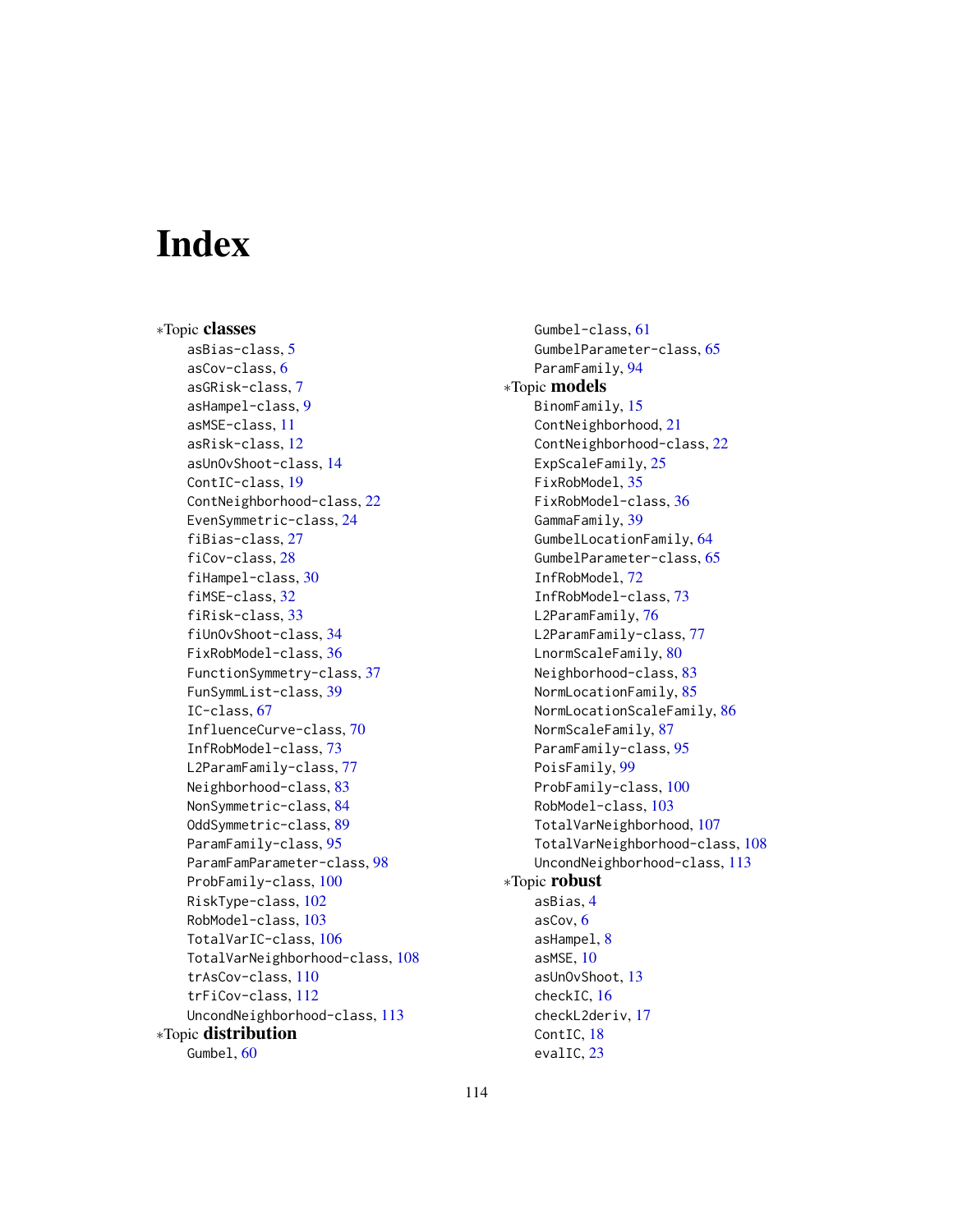EvenSymmetric, [24](#page-23-0) fiBias, [26](#page-25-0) fiCov, [28](#page-27-0) fiHampel, [29](#page-28-0) fiMSE, [31](#page-30-0) fiUnOvShoot, [33](#page-32-1) FunSymmList, [38](#page-37-0) generateIC, [40](#page-39-0) getAsRisk, [41](#page-40-0) getFiRisk, [44](#page-43-0) getFixClip, [45](#page-44-0) getFixRobIC, [46](#page-45-0) getIneffDiff, [47](#page-46-0) getInfCent, [49](#page-48-0) getInfClip, [50](#page-49-0) getInfGamma, [52](#page-51-0) getInfRobIC, [53](#page-52-0) getInfStand, [56](#page-55-0) getRiskIC, [57](#page-56-0) IC, [66](#page-65-0) InfluenceCurve, [68](#page-67-0) infoPlot, [71](#page-70-0) ksEstimator, [74](#page-73-0) leastFavorableRadius, [79](#page-78-0) locMEstimator, [81](#page-80-0) lowerCaseRadius, [82](#page-81-0) NonSymmetric, [84](#page-83-0) OddSymmetric, [88](#page-87-0) oneStepEstimator, [89](#page-88-0) optIC, [90](#page-89-0) optRisk, [92](#page-91-0) ParamFamParameter, [97](#page-96-0) radiusMinimaxIC, [101](#page-100-0) RobModel-class, [103](#page-102-0) TotalVarIC, [104](#page-103-0) trAsCov, [109](#page-108-1) trFiCov, [111](#page-110-1) ∗Topic sysdata ROptEstOldConstants, [104](#page-103-0) \*,Gumbel,numeric-method *(*Gumbel-class*)*, [61](#page-60-0) +,Gumbel,numeric-method *(*Gumbel-class*)*, [61](#page-60-0) addInfo<- *(*InfluenceCurve-class*)*, [70](#page-69-0) addInfo<-,InfluenceCurve-method

*(*InfluenceCurve-class*)*, [70](#page-69-0) addProp<- *(*ProbFamily-class*)*, [100](#page-99-0)

addProp<-,ProbFamily-method *(*ProbFamily-class*)*, [100](#page-99-0) addRisk<- *(*InfluenceCurve-class*)*, [70](#page-69-0) addRisk<-,InfluenceCurve-method *(*InfluenceCurve-class*)*, [70](#page-69-0) APERYCONSTANT *(*ROptEstOldConstants*)*, [104](#page-103-0) asBias, [4,](#page-3-0) *[5](#page-4-0)* asBias-class, [5](#page-4-0) asCov, [6,](#page-5-0) *[7](#page-6-0)* asCov-class, [6](#page-5-0) asGRisk-class, [7](#page-6-0) asHampel, [8,](#page-7-0) *[10](#page-9-0)* asHampel-class, [9](#page-8-0) asMSE, [10,](#page-9-0) *[11](#page-10-0)* asMSE-class, [11](#page-10-0) asRisk-class, [12](#page-11-1) asUnOvShoot, [13](#page-12-0) asUnOvShoot-class, [14](#page-13-0) BinomFamily, [15](#page-14-0) bound *(*asHampel-class*)*, [9](#page-8-0) bound,asHampel-method *(*asHampel-class*)*,  $\mathbf Q$ bound,fiHampel-method *(*fiHampel-class*)*, [30](#page-29-0) CallL2Fam *(*IC-class*)*, [67](#page-66-0) CallL2Fam,IC-method *(*IC-class*)*, [67](#page-66-0) CallL2Fam<- *(*IC-class*)*, [67](#page-66-0) CallL2Fam<-,ContIC-method *(*ContIC-class*)*, [19](#page-18-0) CallL2Fam<-,IC-method *(*IC-class*)*, [67](#page-66-0) CallL2Fam<-,TotalVarIC-method *(*TotalVarIC-class*)*, [106](#page-105-0) cent *(*ContIC-class*)*, [19](#page-18-0) cent,ContIC-method *(*ContIC-class*)*, [19](#page-18-0) cent<- *(*ContIC-class*)*, [19](#page-18-0) cent<-,ContIC-method *(*ContIC-class*)*, [19](#page-18-0) center *(*RobModel-class*)*, [103](#page-102-0) center,RobModel-method *(*RobModel-class*)*, [103](#page-102-0) center<- *(*RobModel-class*)*, [103](#page-102-0) center<-,RobModel-method *(*RobModel-class*)*, [103](#page-102-0) checkIC, [16](#page-15-0) checkIC,IC,L2ParamFamily-method *(*IC-class*)*, [67](#page-66-0) checkIC,IC,missing-method *(*IC-class*)*, [67](#page-66-0) checkL2deriv, [17](#page-16-0)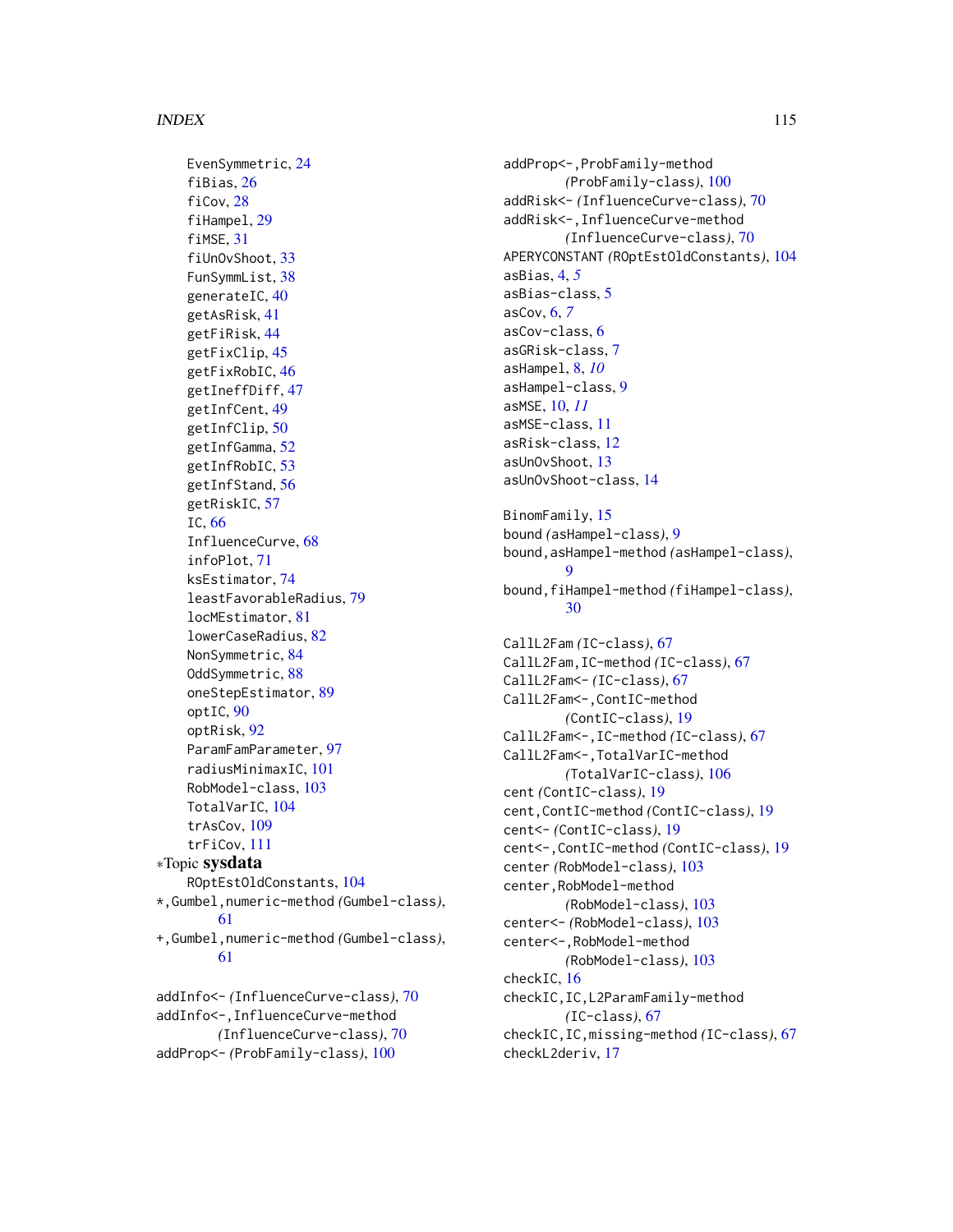checkL2deriv,L2ParamFamily-method *(*L2ParamFamily-class*)*, [77](#page-76-0) clip *(*ContIC-class*)*, [19](#page-18-0) clip,ContIC-method *(*ContIC-class*)*, [19](#page-18-0) clip<- *(*ContIC-class*)*, [19](#page-18-0) clip<-,ContIC-method *(*ContIC-class*)*, [19](#page-18-0) clipLo *(*TotalVarIC-class*)*, [106](#page-105-0) clipLo,TotalVarIC-method *(*TotalVarIC-class*)*, [106](#page-105-0) clipLo<- *(*TotalVarIC-class*)*, [106](#page-105-0) clipLo<-,TotalVarIC-method *(*TotalVarIC-class*)*, [106](#page-105-0) clipUp *(*TotalVarIC-class*)*, [106](#page-105-0) clipUp,TotalVarIC-method *(*TotalVarIC-class*)*, [106](#page-105-0) clipUp<- *(*TotalVarIC-class*)*, [106](#page-105-0) clipUp<-,TotalVarIC-method *(*TotalVarIC-class*)*, [106](#page-105-0) ContIC, [18,](#page-17-0) *[19,](#page-18-0) [20](#page-19-0)*, *[105](#page-104-0)*, *[107](#page-106-1)* ContIC-class, [19](#page-18-0) ContNeighborhood, [21,](#page-20-0) *[22](#page-21-0)* ContNeighborhood-class, [22](#page-21-0) Curve *(*InfluenceCurve-class*)*, [70](#page-69-0) Curve,InfluenceCurve-method *(*InfluenceCurve-class*)*, [70](#page-69-0) distribution *(*ProbFamily-class*)*, [100](#page-99-0) distribution,ProbFamily-method *(*ProbFamily-class*)*, [100](#page-99-0) distrSymm *(*ProbFamily-class*)*, [100](#page-99-0) distrSymm,ProbFamily-method *(*ProbFamily-class*)*, [100](#page-99-0) Domain,InfluenceCurve-method

```
E (Gumbel-class), 61
E,Gumbel,missing,missing-method
        (Gumbel-class), 61
E,L2ParamFamily,EuclRandMatrix,missing-method
        (L2ParamFamily-class), 77
E,L2ParamFamily,EuclRandVariable,missing-method
        (L2ParamFamily-class), 77
E,L2ParamFamily,EuclRandVarList,missing-method
        (L2ParamFamily-class), 77
E-methods (Gumbel-class), 61
EULERMASCHERONICONSTANT
        (ROptEstOldConstants), 104
evalIC, 23
evalIC,IC,matrix-method (IC-class), 67
```
*(*InfluenceCurve-class*)*, [70](#page-69-0)

evalIC,IC,numeric-method *(*IC-class*)*, [67](#page-66-0) EvenSymmetric, [24,](#page-23-0) *[25](#page-24-0)* EvenSymmetric-class, [24](#page-23-0) ExpScaleFamily, [25](#page-24-0) fiBias, [26,](#page-25-0) *[27](#page-26-0)* fiBias-class, [27](#page-26-0) fiCov, [28,](#page-27-0) *[29](#page-28-0)* fiCov-class, [28](#page-27-0) fiHampel, [29,](#page-28-0) *[31](#page-30-0)* fiHampel-class, [30](#page-29-0) fiMSE, [31,](#page-30-0) *[32](#page-31-0)* fiMSE-class, [32](#page-31-0) fiRisk-class, [33](#page-32-1) FisherInfo *(*L2ParamFamily-class*)*, [77](#page-76-0) FisherInfo,L2ParamFamily-method *(*L2ParamFamily-class*)*, [77](#page-76-0) fiUnOvShoot, [33](#page-32-1) fiUnOvShoot-class, [34](#page-33-0) FixRobModel, [35,](#page-34-0) *[37](#page-36-0)* FixRobModel-class, [36](#page-35-0) FunctionSymmetry-class, [37](#page-36-0) FunSymmList, [38](#page-37-0) FunSymmList-class, [39](#page-38-0) GammaFamily, [39](#page-38-0) generateIC, [40](#page-39-0) generateIC,ContNeighborhood,L2ParamFamily-method *(*ContIC-class*)*, [19](#page-18-0) generateIC,TotalVarNeighborhood,L2ParamFamily-method *(*TotalVarIC-class*)*, [106](#page-105-0) getAsRisk, [41](#page-40-0) getAsRisk,asBias,RealRandVariable,ContNeighborhood-method *(*getAsRisk*)*, [41](#page-40-0) getAsRisk,asBias,UnivariateDistribution,ContNeighborhood-m *(*getAsRisk*)*, [41](#page-40-0) getAsRisk,asBias,UnivariateDistribution,TotalVarNeighborho *(*getAsRisk*)*, [41](#page-40-0) getAsRisk,asCov,RealRandVariable,ContNeighborhood-method *(*getAsRisk*)*, [41](#page-40-0) getAsRisk,asCov,UnivariateDistribution,ContNeighborhood-method *(*getAsRisk*)*, [41](#page-40-0) getAsRisk,asCov,UnivariateDistribution,TotalVarNeighborhoo *(*getAsRisk*)*, [41](#page-40-0) getAsRisk,asMSE,EuclRandVariable,Neighborhood-method *(*getAsRisk*)*, [41](#page-40-0) getAsRisk,asMSE,UnivariateDistribution,Neighborhood-method *(*getAsRisk*)*, [41](#page-40-0)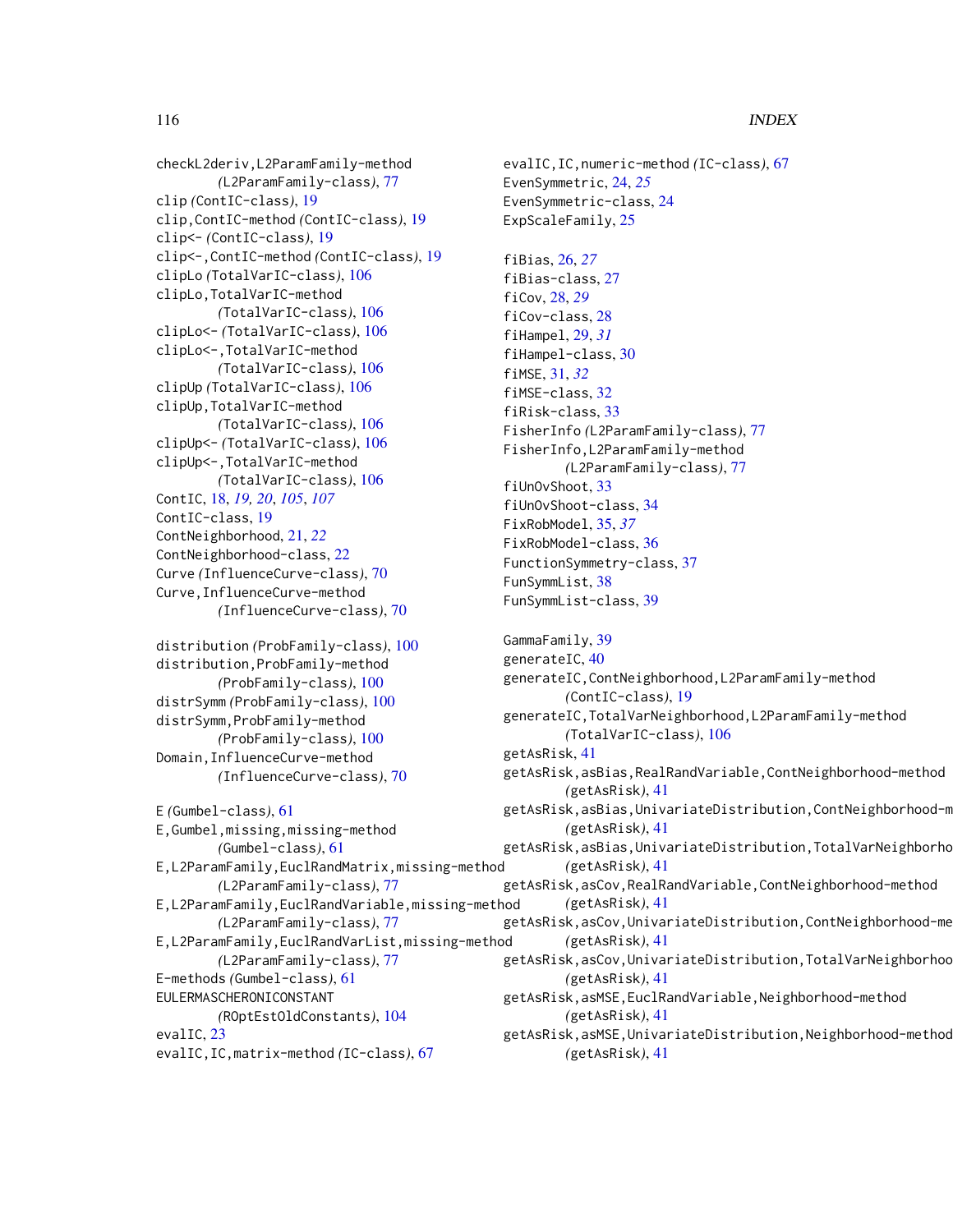#### INDEX 117

|                                                                                                     | getAsRisk,asUnOvShoot,UnivariateDistribution, <b>getDnf@angab0mhoadiateDbsl</b> tribution,asGRisk,TotalVarNeighbo                             |
|-----------------------------------------------------------------------------------------------------|-----------------------------------------------------------------------------------------------------------------------------------------------|
| (getAsRisk), 41                                                                                     | (getInfGamma), 52                                                                                                                             |
| (getAsRisk), 41                                                                                     | getAsRisk,trAsCov,RealRandVariable,ContNeighb <mark>getDofGamentapd</mark> nivariateDistribution,asMSE,ContNeighborhood-<br>(getInfGamma), 52 |
|                                                                                                     | getAsRisk,trAsCov,UnivariateDistribution,Unco <b>geNEngGbonnaoUniverthat</b> eDistribution,asUnOvShoot,ContNeighbo                            |
| (getAsRisk), 41                                                                                     | (getInfGamma), 52                                                                                                                             |
| getAsRisk-methods (getAsRisk), 41                                                                   | getInfGamma-methods (getInfGamma), 52                                                                                                         |
| getFiRisk, 44                                                                                       | getInfRobIC, 53                                                                                                                               |
|                                                                                                     | getFiRisk,fiUnOvShoot,Norm,ContNeighborhood-m <b>g¢bDd</b> fRobIC,RealRandVariable,asBias,ContNeighborhood-metho                              |
| (getFiRisk), 44                                                                                     | (getInfRobIC), 53                                                                                                                             |
|                                                                                                     | getFiRisk,fiUnOvShoot,Norm,TotalVarNeighborho <b>gdtimefkob</b> IC,RealRandVariable,asCov,ContNeighborhood-method                             |
| (getFikisk), 44                                                                                     | (getInfRobIC), 53                                                                                                                             |
| getFiRisk-methods (getFiRisk), 44                                                                   | getInfRobIC, RealRandVariable, asGRisk, ContNeighborhood-meth                                                                                 |
| getFixClip, 45                                                                                      | (getInfRobIC), 53                                                                                                                             |
|                                                                                                     | getFixClip,numeric,Norm,fiUnOvShoot,ContNeigh <b>getho6@obECh&amp;e</b> alRandVariable,asHampel,ContNeighborhood-met                          |
| $(getFixClip)$ , 45                                                                                 | (getInfRobIC), 53                                                                                                                             |
|                                                                                                     | getFixClip,numeric,Norm,fiUnOvShoot,TotalVarN <b>gethb6RbbDd<del>,</del>bmthad</b> iateDistribution,asBias,ContNeighborhood                   |
| (getFixClip), 45                                                                                    | (getInfRobIC), 53                                                                                                                             |
| getFixClip-methods (getFixClip), 45                                                                 | getInfRobIC, UnivariateDistribution, asBias, TotalVarNeighbor                                                                                 |
| getFixRobIC, 46                                                                                     | (getInfRobIC), 53                                                                                                                             |
|                                                                                                     | _getFixRobIC,Norm,fiUnOvShoot,UncondNeighborho <b>getimefRob</b> IC,UnivariateDistribution,asCov,ContNeighborhood                             |
| (getFixRobIC), 46                                                                                   | (getInfRobIC), 53                                                                                                                             |
| getFixRobIC-methods (getFixRobIC), 46                                                               | getInfRobIC, UnivariateDistribution, asCov, TotalVarNeighborh                                                                                 |
| getIneffDiff, 47                                                                                    | (getInfRobIC), 53                                                                                                                             |
|                                                                                                     | getIneffDiff,numeric,L2ParamFamily,UncondNeig <b>gbolh6Roll&amp;GWSEiwathot</b> eDistribution,asGRisk,UncondNeighborh                         |
| (getIneffDiff), 47                                                                                  | (getInfRobIC), 53                                                                                                                             |
| getIneffDiff-methods (getIneffDiff), 47                                                             | getInfRobIC, UnivariateDistribution, asHampel, UncondNeighbor                                                                                 |
| getInfCent, 49                                                                                      | (getInfRobIC), 53                                                                                                                             |
|                                                                                                     | getInfCent,RealRandVariable,ContNeighborhood <b>-getInof</b> RobIC,UnivariateDistribution,asUnOvShoot,UncondNeigh                             |
| (getInfCent), 49                                                                                    | (getInfRobIC), 53                                                                                                                             |
| getInfCent,UnivariateDistribution,ContNeighbo <b>gebDufFReuD</b> Gdmethods(getInfRobIC),53          |                                                                                                                                               |
| (getInfCent), 49                                                                                    | getInfStand, 56                                                                                                                               |
|                                                                                                     | getInfCent,UnivariateDistribution,TotalVarNei <b>gebDmfiStandeReadR</b> andVariable,ContNeighborhood-method                                   |
| (getInfCent), 49                                                                                    | (getInfStand), 56                                                                                                                             |
| getInfCent-methods (getInfCent), 49                                                                 | getInfStand, UnivariateDistribution, ContNeighborhood-method                                                                                  |
| getInfClip, 50                                                                                      | (getInfStand), 56                                                                                                                             |
|                                                                                                     | getInfClip,numeric,EuclRandVariable,asMSE,Con <b>gNelghStandodnimeanial</b> teDistribution,TotalVarNeighborhood-me                            |
| (getInfClip), 50                                                                                    | (getInfStand), 56                                                                                                                             |
| getInfClip,numeric,UnivariateDistribution,asM <b>§EțCoĥ\$Nanghmethods</b> ( <b>getlod</b> Stand),56 |                                                                                                                                               |
| (getInfClip), 50                                                                                    | getRiskIC, 57                                                                                                                                 |
|                                                                                                     | getInfClip,numeric,UnivariateDistribution,asM <mark>gEtRoskl0</mark> ar <mark>OeagBbashOodtNetgbb</mark> orhood,L2ParamFamily-method          |
| (getInfClip), 50                                                                                    | (getRiskIC), 57                                                                                                                               |
|                                                                                                     | getInfClip,numeric,UnivariateDistribution,asU <mark>g@t\\hskiC\JnCoasNeaghOomtNedghkothbo</mark> dd,missing-method                            |
| (getInfClip), 50                                                                                    | (getRiskIC), 57                                                                                                                               |
| getInfClip-methods (getInfClip), 50                                                                 | getRiskIC, IC, asBias, TotalVarNeighborhood, L2ParamFamily-met                                                                                |
| getInfGamma, 52                                                                                     | (getRiskIC), 57                                                                                                                               |
|                                                                                                     | getInfGamma,RealRandVariable,asMSE,ContNeighb <mark>getkbbski</mark> ethGdasBias,TotalVarNeighborhood,missing-method                          |
| (getInfGamma), 52                                                                                   | (getRiskIC), 57                                                                                                                               |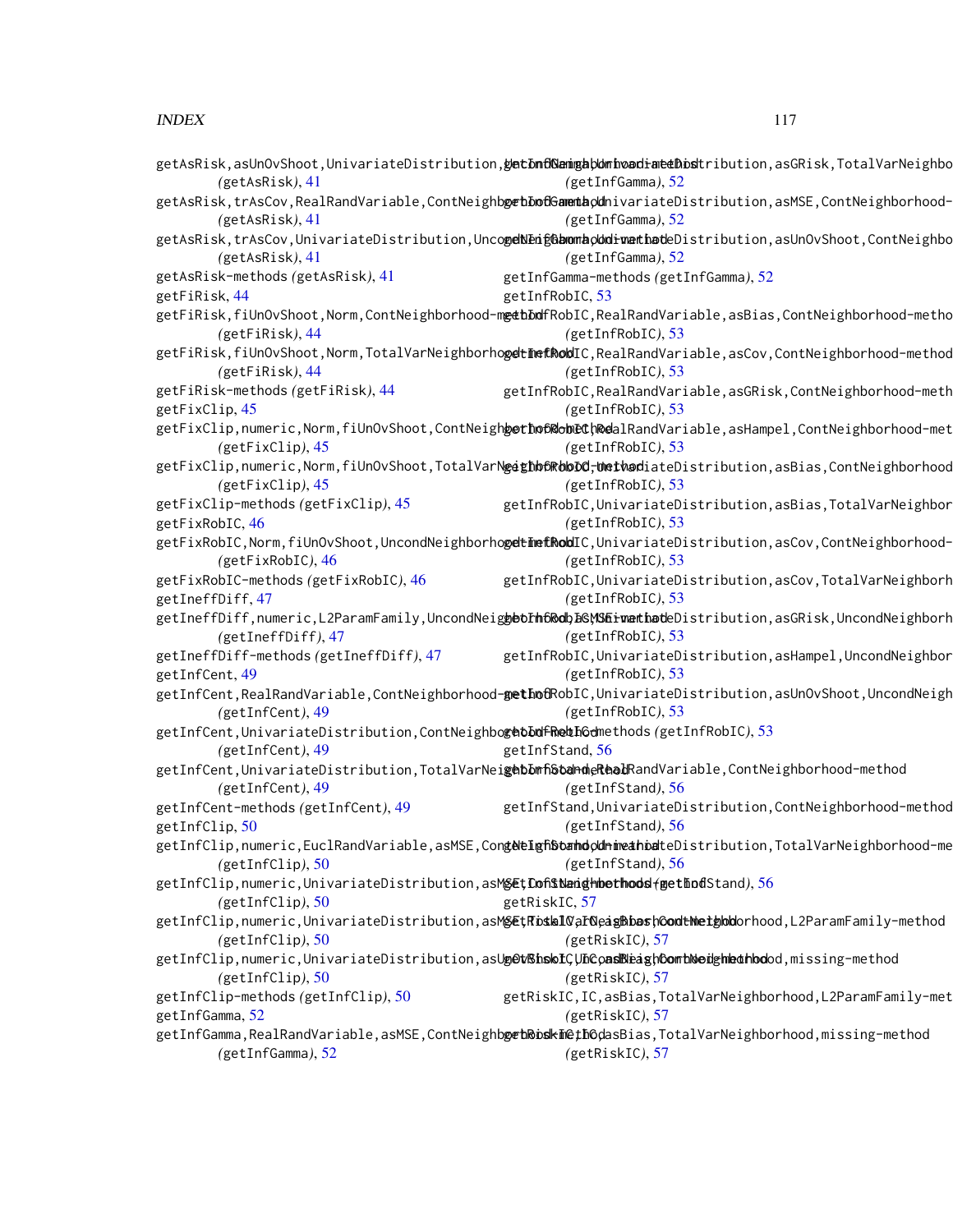| getRiskIC,IC,asCov,missing,L2ParamFamily-methlodEstimator,numeric,Gumbel-method           |                                         |  |
|-------------------------------------------------------------------------------------------|-----------------------------------------|--|
| (getRiskIC), 57                                                                           | $(ksEstimator)$ , 74                    |  |
| getRiskIC, IC, asCov, missing, missing-method                                             | ksEstimator, numeric, Lnorm-method      |  |
| (getRiskIC), 57                                                                           | $(ksEstimator)$ , 74                    |  |
| getRiskIC, IC, asMSE, UncondNeighborhood, L2ParamKshitimantahondumeric, Norm-method       |                                         |  |
| (getRiskIC), 57                                                                           | $(ksEstimator)$ , 74                    |  |
| getRiskIC, IC, asMSE, UncondNeighborhood, missingksesthondator, numeric, Pois-method      |                                         |  |
| (getRiskIC), 57                                                                           | $(ksEstimator)$ , 74                    |  |
| getRiskIC, IC, fiUnOvShoot, ContNeighborhood, misksingtimeatod-methods (ksEstimator), 74  |                                         |  |
| (getRiskIC), 57                                                                           | kurtosis (Gumbel-class), 61             |  |
| getRiskIC, IC, fiUnOvShoot, TotalVarNeighborhoodkumitsing, Genthel-method (Gumbel-class), |                                         |  |
| (getRiskIC), 57                                                                           | 61                                      |  |
| getRiskIC, IC, trAsCov, missing, L2ParamFamily-mekthotosis-methods (Gumbel-class), 61     |                                         |  |
| (getRiskIC), 57                                                                           |                                         |  |
| getRiskIC, IC, trAsCov, missing, missing-method                                           | L2deriv (L2ParamFamily-class), 77       |  |
| (getRiskIC), 57                                                                           | L2deriv, L2ParamFamily-method           |  |
| getRiskIC, TotalVarIC, asUnOvShoot, UncondNeighborhood, maspingingthody-class), 77        |                                         |  |
| (getRiskIC), 57                                                                           | L2derivDistr(L2ParamFamily-class), 77   |  |
| getRiskIC-methods (getRiskIC), 57                                                         | L2derivDistr, L2ParamFamily-method      |  |
| Gumbel, 60                                                                                | (L2ParamFamily-class), 77               |  |
| Gumbel-class, 61                                                                          | L2derivDistrSymm (L2ParamFamily-class), |  |
| GumbelLocationFamily, 64                                                                  | 77                                      |  |
| GumbelParameter-class, 65                                                                 | L2derivDistrSymm, L2ParamFamily-method  |  |
|                                                                                           |                                         |  |

#### IC, [66,](#page-65-0) *[68](#page-67-0)*

IC-class, [67](#page-66-0) InfluenceCurve, [68,](#page-67-0) *[71](#page-70-0)* InfluenceCurve-class, [70](#page-69-0) infoPlot, [71](#page-70-0) infoPlot,IC-method *(*IC-class*)*, [67](#page-66-0) Infos *(*InfluenceCurve-class*)*, [70](#page-69-0) Infos,InfluenceCurve-method *(*InfluenceCurve-class*)*, [70](#page-69-0) Infos<- *(*InfluenceCurve-class*)*, [70](#page-69-0) Infos<-,InfluenceCurve-method *(*InfluenceCurve-class*)*, [70](#page-69-0) InfRobModel, [72,](#page-71-0) *[73](#page-72-0)* InfRobModel-class, [73](#page-72-0) initialize,Gumbel-method *(*Gumbel-class*)*, [61](#page-60-0)

ksEstimator, [74](#page-73-0) ksEstimator,numeric,Binom-method *(*ksEstimator*)*, [74](#page-73-0) ksEstimator,numeric,Exp-method *(*ksEstimator*)*, [74](#page-73-0) ksEstimator,numeric,Gammad-method *(*ksEstimator*)*, [74](#page-73-0)

*(*L2ParamFamily-class*)*, [77](#page-76-0) L2derivSymm *(*L2ParamFamily-class*)*, [77](#page-76-0) L2derivSymm,L2ParamFamily-method *(*L2ParamFamily-class*)*, [77](#page-76-0) L2ParamFamily, [76,](#page-75-0) *[78](#page-77-0)* L2ParamFamily-class, [77](#page-76-0) leastFavorableRadius, *[48](#page-47-0)*, [79](#page-78-0) leastFavorableRadius,L2ParamFamily,UncondNeighborhood,asGR *(*leastFavorableRadius*)*, [79](#page-78-0) leastFavorableRadius-methods *(*leastFavorableRadius*)*, [79](#page-78-0) length,ParamFamParameter-method *(*ParamFamParameter-class*)*, [98](#page-97-0) LnormScaleFamily, [80](#page-79-0) loc *(*GumbelParameter-class*)*, [65](#page-64-0) loc,Gumbel-method *(*Gumbel-class*)*, [61](#page-60-0) loc,GumbelParameter-method *(*GumbelParameter-class*)*, [65](#page-64-0) loc<- *(*GumbelParameter-class*)*, [65](#page-64-0) loc<-,Gumbel-method *(*Gumbel-class*)*, [61](#page-60-0) loc<-,GumbelParameter-method *(*GumbelParameter-class*)*, [65](#page-64-0) locMEstimator, [81](#page-80-0) locMEstimator,numeric,InfluenceCurve-method *(*locMEstimator*)*, [81](#page-80-0)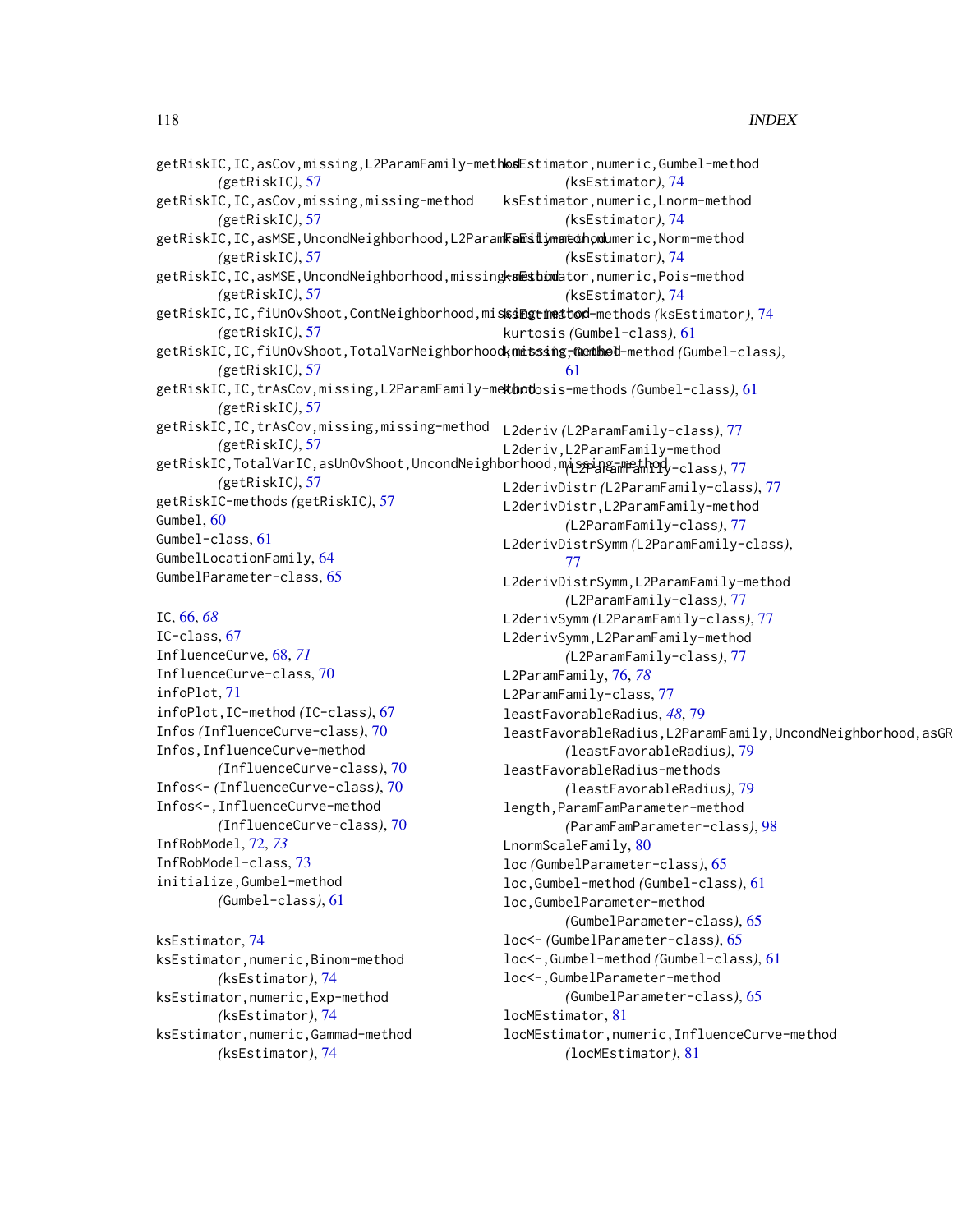#### INDEX 119

locMEstimator-methods *(*locMEstimator*)*, [81](#page-80-0) lowerCase *(*ContIC-class*)*, [19](#page-18-0) lowerCase,ContIC-method *(*ContIC-class*)*, [19](#page-18-0) lowerCase,TotalVarIC-method *(*TotalVarIC-class*)*, [106](#page-105-0) lowerCase<- *(*ContIC-class*)*, [19](#page-18-0) lowerCase<-,ContIC-method *(*ContIC-class*)*, [19](#page-18-0) lowerCase<-,TotalVarIC-method *(*TotalVarIC-class*)*, [106](#page-105-0) lowerCaseRadius, [82](#page-81-0)  $1$ owerCaseRadius,L2ParamFamily,ContNeighborhoo**NoaSynSmethod4**,[85](#page-84-0) *(*lowerCaseRadius*)*, [82](#page-81-0) lowerCaseRadius,L2ParamFamily,TotalVarNeighbolthoodooastSenFinatihod, [85](#page-84-0) *(*lowerCaseRadius*)*, [82](#page-81-0) lowerCaseRadius-methods *(*lowerCaseRadius*)*, [82](#page-81-0)

```
main (ParamFamParameter-class), 98
main,ParamFamily-method
        (ParamFamily-class), 95
main,ParamFamParameter-method
        (ParamFamParameter-class), 98
main<- (ParamFamParameter-class), 98
main<-,ParamFamParameter-method
        (ParamFamParameter-class), 98
Map,InfluenceCurve-method
        (InfluenceCurve-class), 70
```

```
name,InfluenceCurve-method
        (InfluenceCurve-class), 70
name, ProbFamily-method
        (ProbFamily-class), 100
name,RobModel-method (RobModel-class),
        103
name<-,InfluenceCurve-method
        (InfluenceCurve-class), 70
name<-,ProbFamily-method
        (ProbFamily-class), 100
neighbor (RobModel-class), 103
neighbor,RobModel-method
        (RobModel-class), 103
neighbor<- (RobModel-class), 103
neighbor<-,FixRobModel-method
        (FixRobModel-class), 36
neighbor<-,InfRobModel-method
        (InfRobModel-class), 73
```
neighbor<-,RobModel-method *(*RobModel-class*)*, [103](#page-102-0) Neighborhood-class, [83](#page-82-1) neighborRadius *(*ContIC-class*)*, [19](#page-18-0) neighborRadius,ContIC-method *(*ContIC-class*)*, [19](#page-18-0) neighborRadius,TotalVarIC-method *(*TotalVarIC-class*)*, [106](#page-105-0) neighborRadius<- *(*ContIC-class*)*, [19](#page-18-0) neighborRadius<-,ContIC-method *(*ContIC-class*)*, [19](#page-18-0) neighborRadius<-,TotalVarIC-method *(*TotalVarIC-class*)*, [106](#page-105-0) NonSymmetric-class, [84](#page-83-0) NormLocationScaleFamily, [86](#page-85-0) NormScaleFamily, [87](#page-86-0) nuisance *(*ParamFamParameter-class*)*, [98](#page-97-0) nuisance,ParamFamily-method *(*ParamFamily-class*)*, [95](#page-94-0) nuisance,ParamFamParameter-method *(*ParamFamParameter-class*)*, [98](#page-97-0) nuisance<- *(*ParamFamParameter-class*)*, [98](#page-97-0) nuisance<-,ParamFamParameter-method *(*ParamFamParameter-class*)*, [98](#page-97-0)

OddSymmetric, [88,](#page-87-0) *[89](#page-88-0)* OddSymmetric-class, [89](#page-88-0) oneStepEstimator, [89](#page-88-0) oneStepEstimator,matrix,InfluenceCurve,list-method *(*oneStepEstimator*)*, [89](#page-88-0) oneStepEstimator,matrix,InfluenceCurve,numeric-method *(*oneStepEstimator*)*, [89](#page-88-0) oneStepEstimator,numeric,InfluenceCurve,list-method *(*oneStepEstimator*)*, [89](#page-88-0) oneStepEstimator,numeric,InfluenceCurve,numeric-method *(*oneStepEstimator*)*, [89](#page-88-0) oneStepEstimator-methods *(*oneStepEstimator*)*, [89](#page-88-0) optIC, [90](#page-89-0) optIC,FixRobModel,fiUnOvShoot-method *(*optIC*)*, [90](#page-89-0) optIC,InfRobModel,asRisk-method *(*optIC*)*, [90](#page-89-0) optIC,InfRobModel,asUnOvShoot-method *(*optIC*)*, [90](#page-89-0) optIC,L2ParamFamily,asCov-method *(*optIC*)*, [90](#page-89-0)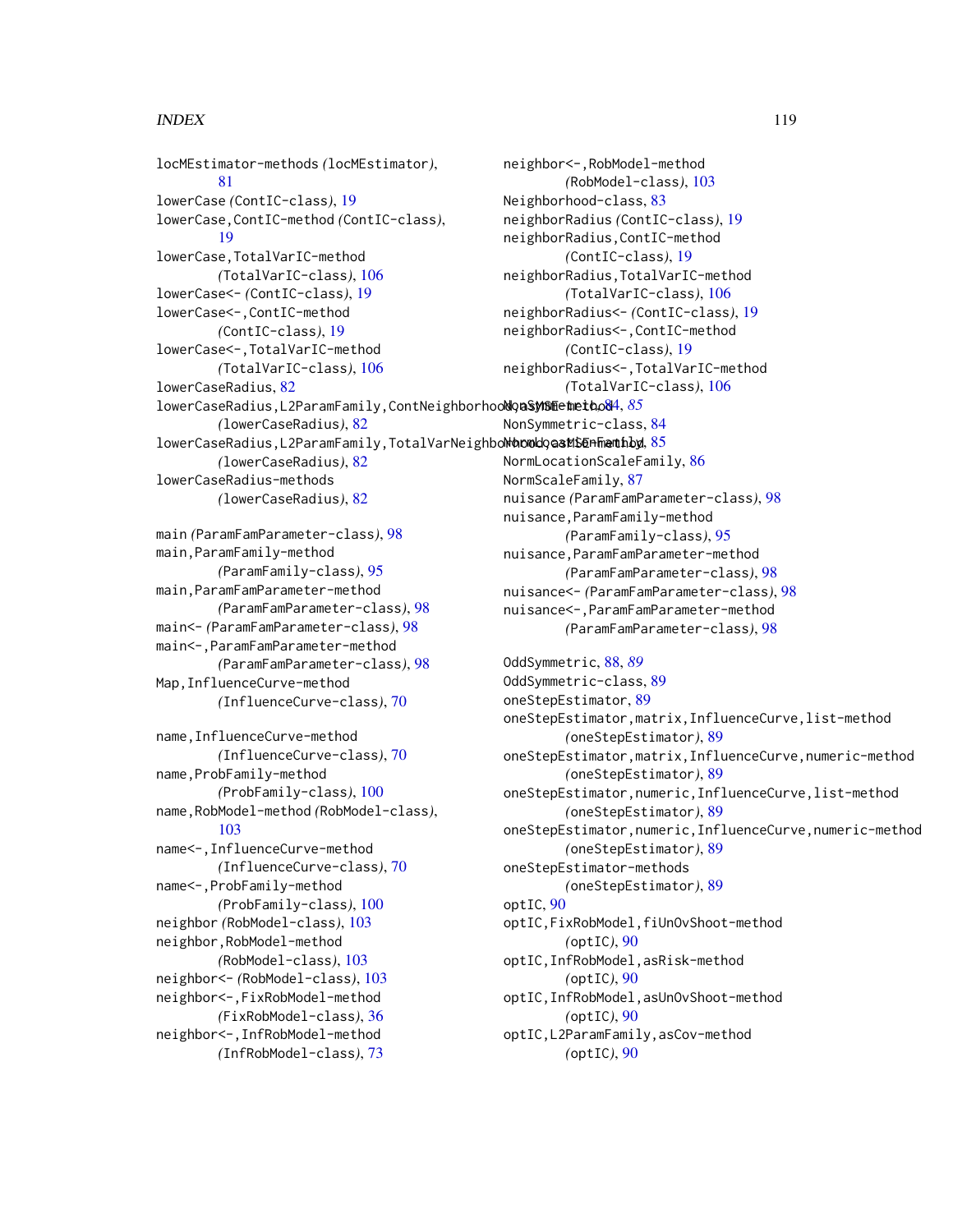optIC-methods *(*optIC*)*, [90](#page-89-0) optRisk, [92](#page-91-0) optRisk,FixRobModel,fiUnOvShoot-method *(*optRisk*)*, [92](#page-91-0) optRisk,InfRobModel,asRisk-method *(*optRisk*)*, [92](#page-91-0) optRisk,L2ParamFamily,asCov-method *(*optRisk*)*, [92](#page-91-0) optRisk-methods *(*optRisk*)*, [92](#page-91-0) param,ParamFamily-method *(*ParamFamily-class*)*, [95](#page-94-0) ParamFamily, [94](#page-93-0) ParamFamily-class, [95](#page-94-0) ParamFamParameter, *[76](#page-75-0)*, *[95](#page-94-0)*, [97](#page-96-0) ParamFamParameter-class, [98](#page-97-0) plot,IC,ANY-method *(*IC-class*)*, [67](#page-66-0) plot,L2ParamFamily,ANY-method *(*L2ParamFamily-class*)*, [77](#page-76-0) plot,ParamFamily,ANY-method *(*ParamFamily-class*)*, [95](#page-94-0) PoisFamily, [99](#page-98-0) ProbFamily-class, [100](#page-99-0) props *(*ProbFamily-class*)*, [100](#page-99-0) props,ProbFamily-method *(*ProbFamily-class*)*, [100](#page-99-0) props<- *(*ProbFamily-class*)*, [100](#page-99-0) props<-,ProbFamily-method *(*ProbFamily-class*)*, [100](#page-99-0) radius *(*Neighborhood-class*)*, [83](#page-82-1) radius,Neighborhood-method *(*Neighborhood-class*)*, [83](#page-82-1) radiusMinimaxIC, *[48](#page-47-0)*, *[80](#page-79-0)*, [101,](#page-100-0) *[102](#page-101-0) (*radiusMinimaxIC*)*, [101](#page-100-0) radiusMinimaxIC-methods *(*radiusMinimaxIC*)*, [101](#page-100-0) Range,InfluenceCurve-method *(*InfluenceCurve-class*)*, [70](#page-69-0) rgumbel, *[61](#page-60-0)*, *[63](#page-62-0)* Risks *(*InfluenceCurve-class*)*, [70](#page-69-0) Risks,InfluenceCurve-method *(*InfluenceCurve-class*)*, [70](#page-69-0) Risks<- *(*InfluenceCurve-class*)*, [70](#page-69-0) Risks<-,InfluenceCurve-method *(*InfluenceCurve-class*)*, [70](#page-69-0) RiskType-class, [102](#page-101-0) RobModel-class, [103](#page-102-0)

radiusMinimaxIC,L2ParamFamily,UncondNeighborh**op@waeGBjG&mBel<sup>h</sup>A@t**hod*(*Gumbel-class), ROptEstOldConstants, [104](#page-103-0) scale,Gumbel-method *(*Gumbel-class*)*, [61](#page-60-0) scale,GumbelParameter-method *(*GumbelParameter-class*)*, [65](#page-64-0) scale<-,Gumbel-method *(*Gumbel-class*)*, [61](#page-60-0) scale<-,GumbelParameter-method *(*GumbelParameter-class*)*, [65](#page-64-0) show,asHampel-method *(*asHampel-class*)*, [9](#page-8-0) show,asUnOvShoot-method *(*asUnOvShoot-class*)*, [14](#page-13-0) show,ContIC-method *(*ContIC-class*)*, [19](#page-18-0) show,fiHampel-method *(*fiHampel-class*)*, [30](#page-29-0) show,fiUnOvShoot-method *(*fiUnOvShoot-class*)*, [34](#page-33-0) show,FixRobModel-method *(*FixRobModel-class*)*, [36](#page-35-0) show,IC-method *(*IC-class*)*, [67](#page-66-0) show,InfluenceCurve-method *(*InfluenceCurve-class*)*, [70](#page-69-0) show,InfRobModel-method *(*InfRobModel-class*)*, [73](#page-72-0) show,Neighborhood-method *(*Neighborhood-class*)*, [83](#page-82-1) show,ParamFamily-method *(*ParamFamily-class*)*, [95](#page-94-0) show,ParamFamParameter-method *(*ParamFamParameter-class*)*, [98](#page-97-0) show,RiskType-method *(*RiskType-class*)*, [102](#page-101-0) show,TotalVarIC-method *(*TotalVarIC-class*)*, [106](#page-105-0) skewness *(*Gumbel-class*)*, [61](#page-60-0) [61](#page-60-0) skewness-methods *(*Gumbel-class*)*, [61](#page-60-0) stand *(*ContIC-class*)*, [19](#page-18-0) stand,ContIC-method *(*ContIC-class*)*, [19](#page-18-0) stand,TotalVarIC-method *(*TotalVarIC-class*)*, [106](#page-105-0) stand<- *(*ContIC-class*)*, [19](#page-18-0) stand<-,ContIC-method *(*ContIC-class*)*, [19](#page-18-0) stand<-,TotalVarIC-method *(*TotalVarIC-class*)*, [106](#page-105-0) TotalVarIC, [104](#page-103-0)

TotalVarIC-class, [106](#page-105-0) TotalVarNeighborhood, [107,](#page-106-1) *[109](#page-108-1)*